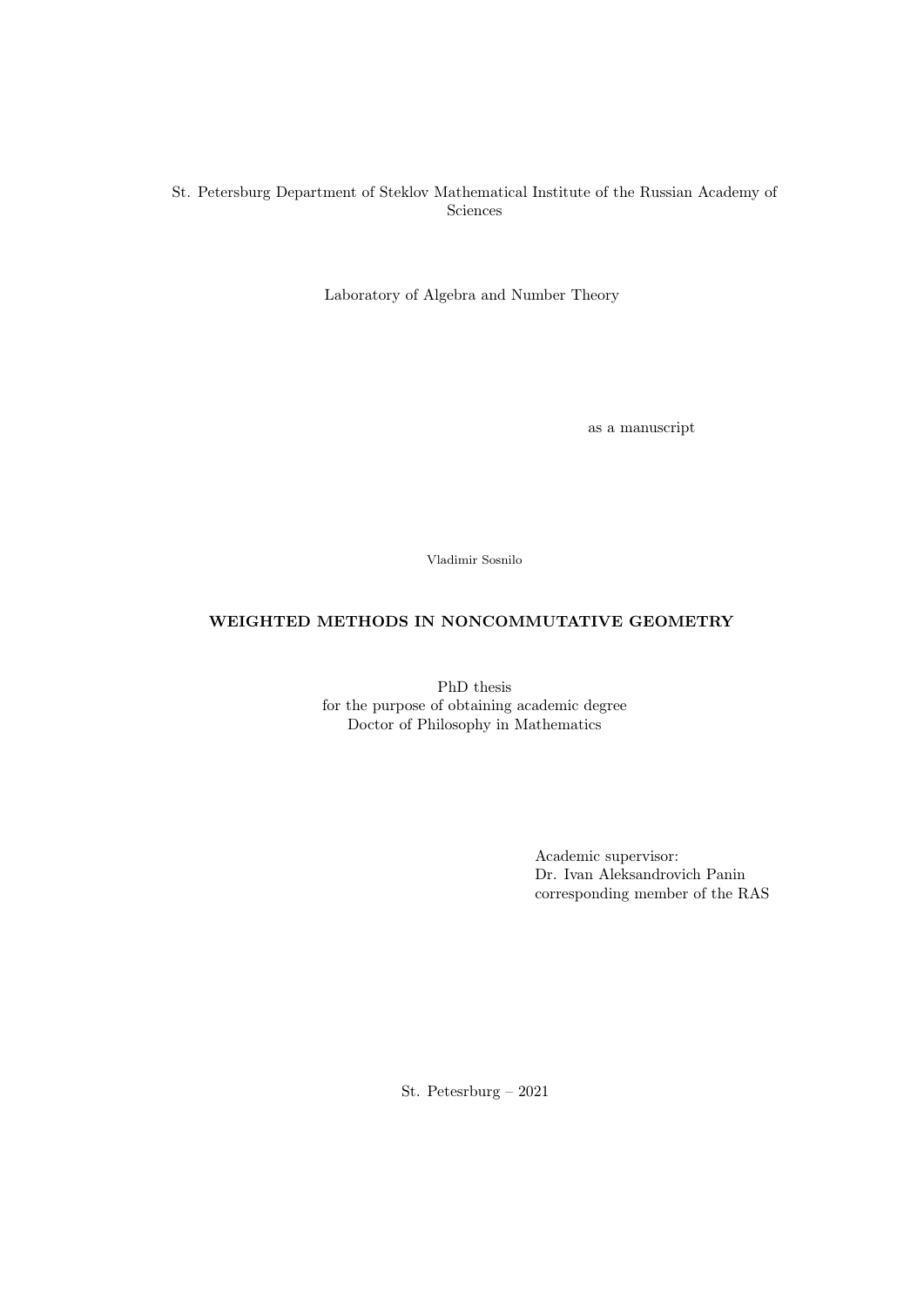Федеральное государственное бюджетное учреждение науки Санкт-Петербургское отделение Математического института им. В. А. Стеклова Российской академии наук

Лаборатория алгебры и теории чисел

на правах рукописи

## СОСНИЛО ВЛАДИМИР АЛЕКСАНДРОВИЧ

# ВЕСОВЫЕ МЕТОДЫ В НЕКОММУТАТИВНОЙ ГЕОМЕТРИИ

Диссертация на соискание ученой степени кандидата математических наук

> Научный руководитель: д.ф.-м.н., член-корреспондент РАН Панин Иван Александрович

Санкт-Петербург – 2021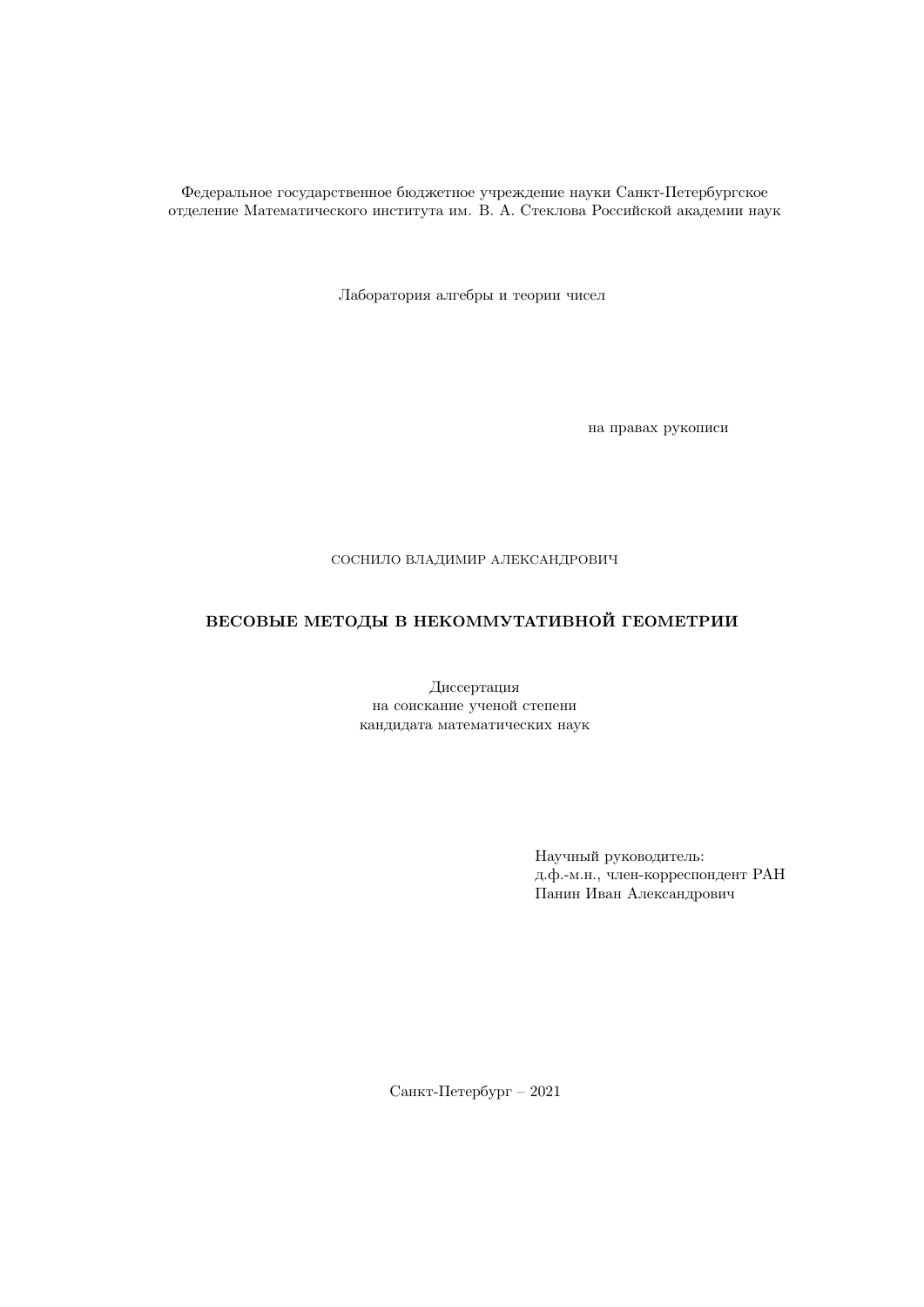## **CONTENTS**

| Introduction                                                                                        | $\,4\,$ |
|-----------------------------------------------------------------------------------------------------|---------|
| Weight structures                                                                                   | $\bf 5$ |
| Summary of results<br>1.                                                                            | $\,7$   |
| 1.1.<br>Weight structures                                                                           | $\bf 7$ |
| 1.2.<br>Reconstruction theorem for weighted categories                                              | $8\,$   |
| 1.3.<br>Regular stacks                                                                              | 10      |
| 1.4.<br>Theorem of Dundas-Goodwillie-McCarthy for weight structures                                 | 11      |
| 1.5.<br>Categorical Milnor excision and pro-excision                                                | 13      |
| 1.6.<br>Applications to stacks                                                                      | 13      |
| 2.<br>On additive $\infty$ -categories                                                              | 15      |
| 2.1.<br><b>Basics</b>                                                                               | 15      |
| 2.2. Verdier quotients                                                                              | 15      |
| 2.3. Idempotents                                                                                    | 20      |
| 2.4. Exact sequences                                                                                | $22\,$  |
| 3.<br>Weight structures                                                                             | $24\,$  |
| 3.1.<br><b>Basics</b>                                                                               | $24\,$  |
| 3.2.<br>From additive $\infty$ -categories to stable $\infty$ -categories via weights               | 26      |
| 3.3.<br>Examples                                                                                    | $28\,$  |
| Regularity<br>4.                                                                                    | $33\,$  |
| 4.1.<br>Regular ring spectra                                                                        | $33\,$  |
| 4.2.<br>Regular spectral stacks                                                                     | $37\,$  |
| 4.3.<br>Adjacent structures                                                                         | $39\,$  |
| 4.4.<br>Gluing weight structures                                                                    | 41      |
| Nilpotent extensions via weights<br>5.                                                              | 45      |
| 5.1.<br>Nilpotent extensions of additive $\infty$ -categories                                       | 45      |
| 5.2. Localizing invariants                                                                          | 50      |
| 5.3.<br>Morita theory for additive $\infty$ -categories                                             | 52      |
| The DGM theorem for weighted stable $\infty$ -categories and examples<br>5.4.                       | 57      |
| Milnor excision for stable $\infty$ -categories and equivalences of pro- $\infty$ -categories<br>6. | 59      |
| 6.1. The base change morphism                                                                       | 60      |
| 6.2.<br>Milnor excision results                                                                     | 64      |
| 6.3.<br>$Pro- \infty$ -categories                                                                   | 65      |
| 6.4.<br>Pro-Milnor squares                                                                          | 70      |
| Applications to localizing invariants of ANS stacks<br>7.                                           | 74      |
| ANS stacks<br>7.1.                                                                                  | 74      |
| 7.2. Dimension of algebraic stacks                                                                  | 77      |
| 7.3.<br>Localizing invariants of algebraic stacks                                                   | 79      |
| Equivariant pro-descent<br>7.4.                                                                     | $80\,$  |
| 7.5.<br>Proof of pro-cdh-descent                                                                    | 82      |
| 7.6.<br>Proof of the Weibel's conjecture.                                                           | 86      |
| 7.7.<br>Applications to truncating invariants of stacks                                             | 87      |
| 7.8.<br>Applications to the lattice conjecture                                                      | 89      |
| Conclusion                                                                                          | 90      |
| References                                                                                          | 91      |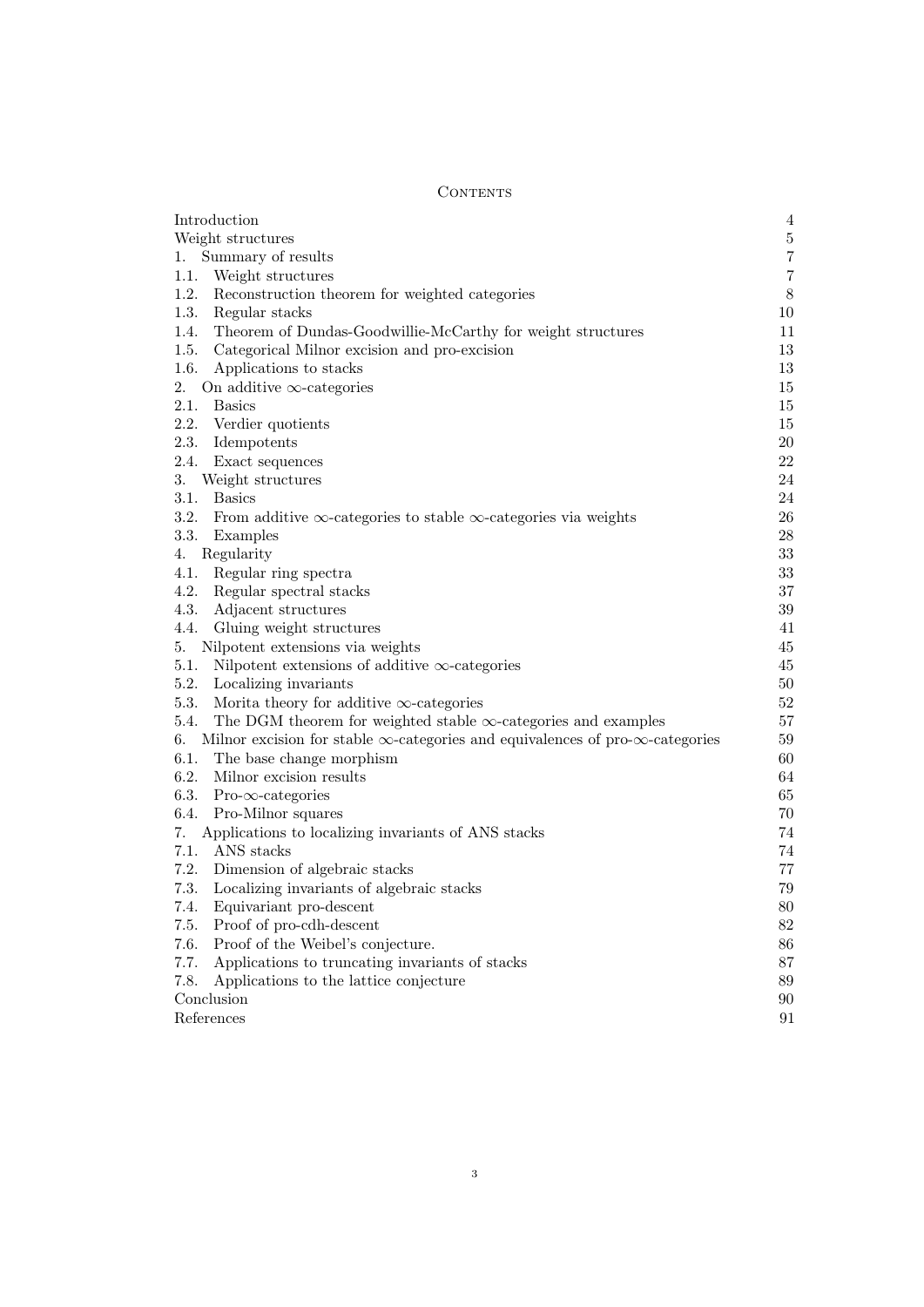#### <span id="page-3-0"></span>**INTRODUCTION**

Noncommutative geometry. Given a quasi-compact quasi-separated scheme X one has the  $\infty$ -category of perfect complexes  $\mathbf{Perf}_X$  associated to it. This  $\infty$ -category, in addition to being enormously useful for studying properties of X in practice, theoretically contains all the information needed to recover X:

**Theorem** ([\[Bha14,](#page-90-1) Theorem 1.5]). Let  $Sch_{\text{acqs}}$  be the category of quasi-compact quasi-separated schemes and denote by  $\mathbf{Cat}_{\infty}^{\mathsf{st},\otimes}$  the  $\infty$ -category of symmetric monoidal stable  $\infty$ -categories. The functor

$$
\begin{aligned} \mathrm{Sch}^{\mathrm{op}}_{\mathrm{qccgs}}&\rightarrow \mathbf{Cat}^{\mathrm{st},\otimes}_{\infty} \\ X &\mapsto \mathbf{Perf}_X \end{aligned}
$$

is fully faithful.

in a way making the diagram

On the other hand if one forgets the monoidal structure, one still has some control over functors between the underlying stable  $\infty$ -categories. For example, we have the following theorem:

**Theorem** ( $[Toö07, Corollary 1.8]$ ; see also  $[Orl97, Theorem 2.2]$  $[Orl97, Theorem 2.2]$ ). For any smooth proper schemes X, Y over a ring k there is an equivalence

 $Fun_k(\text{Perf}_X, \text{Perf}_Y) \cong \text{Perf}_{X \times_k Y}$ 

where the left hand-side denotes the  $\infty$ -category of exact k-linear functors.

This suggests the idea of studying general stable  $\infty$ -categories instead of schemes. It is possible to extend various geometric notions and properties to this abstract context. For example, one can define reasonably well-behaved notions of regularity, smoothness and properness of k-linear stable  $\infty$ -categories for a field k [\[Orl16\]](#page-92-1), [\[Lun10\]](#page-92-2). This idea is the premise for *derived* noncommutative algebraic geometry as pionereed in [\[KKP08\]](#page-91-0). Considering geometric problems in this more general but more flexible context found many applications back into classical algebraic geometry [\[Tab19\]](#page-92-3), [\[BP21\]](#page-90-2), [\[Per20a\]](#page-92-4).

Localizing invariants. Perhaps, the most important tools in modern algebraic geometry are given by various cohomology theories, such as etale cohomology, de Rham cohomology, algebraic K-theory, motivic cohomology. Broadly speaking, these are given by taking the homotopy groups of certain nice enough functors

$$
F\colon \operatorname{Sch}_{\operatorname{qcgs}}^{\operatorname{op}}\longrightarrow \operatorname{Spt}.
$$

A miraculously useful observation is that in many examples, including algebraic K-theory, topological cyclic and Hochschild homology, topological K-theory and (the connective cover of) etale K-theory (see [\[BGT13\]](#page-90-3), [\[Bla16\]](#page-90-4) and [\[CM19\]](#page-91-1)), these functors extend to functors

$$
\mathbf{Cat}_{\infty}^{\mathrm{perf}} \longrightarrow \mathrm{Spt}
$$

$$
\begin{array}{l} \mathrm{Sch}_{\mathrm{qeqs}}^{\mathrm{op}} \longrightarrow \mathrm{Spt} \\ \hline \text{Perf} {\Big\downarrow}^{\mathrm{F}} \\ \textbf{Cat}_{\infty}^{\mathrm{perf}} \end{array}
$$

commutative. Moreover, it is often the case that F is a *localizing invariant*, i.e. it sends Karoubi-Verdier sequences<sup>[1](#page-3-1)</sup> of stable  $\infty$ -categories into fiber sequences of spectra.

<span id="page-3-1"></span><sup>&</sup>lt;sup>1</sup>i.e. diagrams  $A \stackrel{i}{\to} B \stackrel{p}{\to} C$  such that  $p \circ i \simeq 0$  and the induced functor  $B/A \to C$  is an equivalence after idempotent completion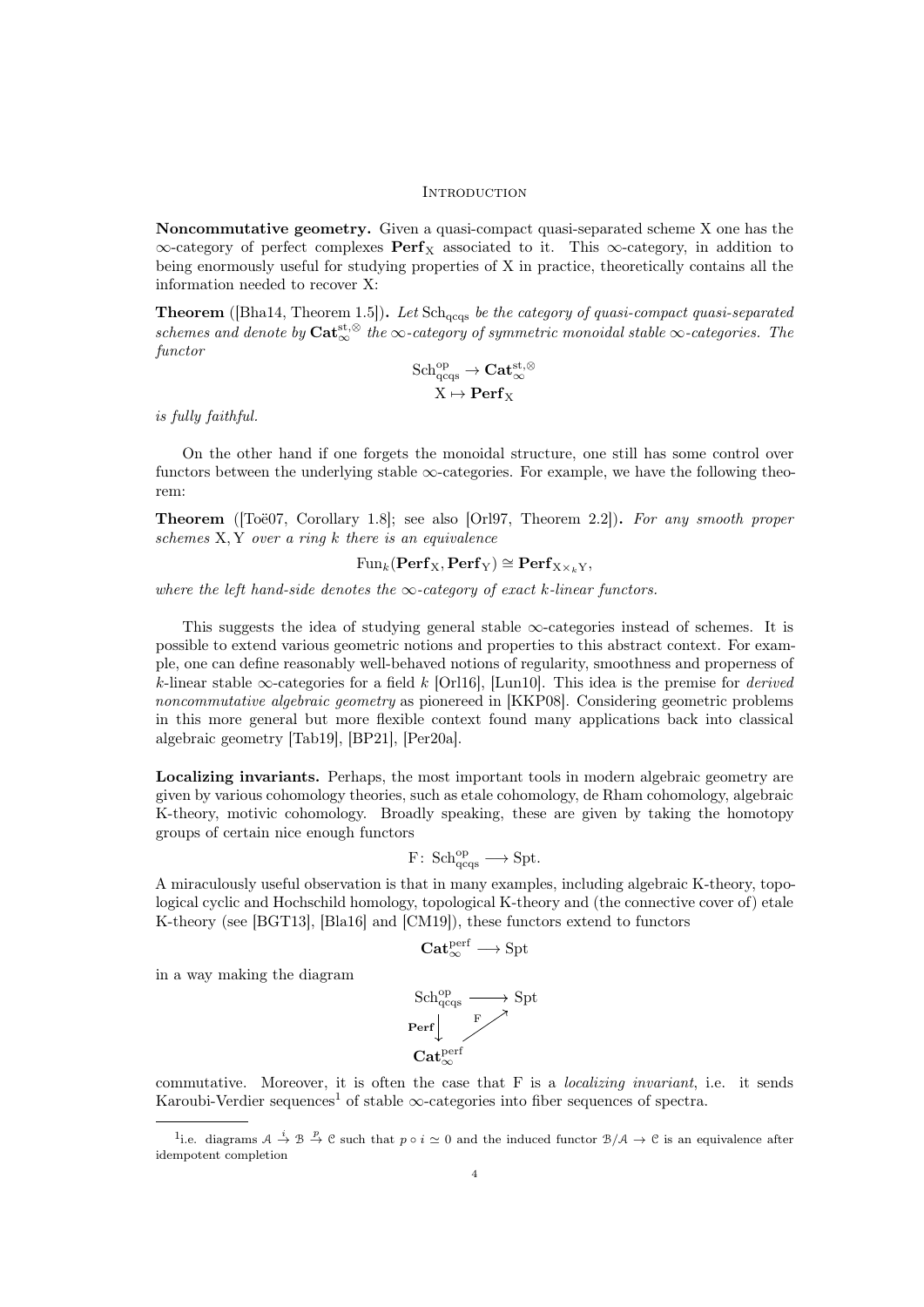The extra functoriality of localizing invariants sometimes allows one to obtain properties and computations of cohomology theories, even when it is very hard to do via more contextspecific geometric methods. We provide a couple of examples for this claim:

- In [\[LT19\]](#page-92-5) Land and Tamme proved the so-called pro-cdh descent property for all localizing invariants. We note that the particular case  $F = K$  of this result was one of the crucial ingredients in the course of proving the Weibel's conjecture about vanishing of the negative K-theory [\[KST17\]](#page-92-6).
- Kaledin [\[Kal17\]](#page-91-2), [\[Kal08\]](#page-91-3) (see also a different proof by Mathew [\[Mat20\]](#page-92-7) and a revised original proof [\[KKM19\]](#page-91-4)) showed that the 2-periodic version of the Hodge-to-de Rham spectral sequence

$$
\operatorname{HH}_*(\mathcal{C}/k)[u^{\pm}] \Rightarrow \operatorname{HP}_*(\mathcal{C}/k)
$$

degenerates at the E<sub>2</sub>-page for any smooth proper stable  $\infty$ -category over field k of characteristic 0. For schemes over  $\mathbb C$  the non-periodic version of this statement is one of the basic consequences of Hodge theory, for which no algebraic proof was known until the work of Faltings [\[Fal88\]](#page-91-5) (see also Deligne and Illusie [\[DI87\]](#page-91-6)).

This point of view is especially convenient for the purposes of studying more general geometric objects, such as derived schemes or stacks, to where, with the right definitions, the results automatically generalize. Moreover, the use of localizing invariants can be rewarding for studying abstract stable  $\infty$ -categories of non-geometric origin (such as the  $\infty$ -categories of motives or  $\infty$ -categories of modules over various ring spectra studied in topology). However, one must take into account the following limitations of the technique:

- (1) Not all cohomology theories come from a localizing invariant. Important non-examples include "non-periodic" theories, such as motivic cohomology, and also "non-oriented" theories such as hermitian K-theory.
- (2) Some geometric notions, such as nilpotent extension, and constructions such as (nonderived) pullbacks and pushouts do not have a resonable generalization in the plain categorical setting. Besides, the notions of regularity and smoothness in the context of stacks do not correspond to the categorical notions of regularity and smoothness. So it is not always possible to even formulate the pure categorical analogues of geometric statements.

With regards to the first issue, note that at least on smooth schemes over a field that admits resolution of singularities, all cohomology theories that are modules over the homotopy K-theory spectrum actually come from localizing invariants (see [\[Rob13,](#page-92-8) Corollary 1.16]), while the recent work  $[CDH+20a, CDH+20b, CDH+20c]$  $[CDH+20a, CDH+20b, CDH+20c]$  $[CDH+20a, CDH+20b, CDH+20c]$  $[CDH+20a, CDH+20b, CDH+20c]$  suggests a way to modify the formalism to include the hermitian K-theory and other non-oriented invariants into the picture by considering the so-called *Poincare*  $\infty$ -*categories* instead of stable  $\infty$ -categories.

The goal of this thesis is to address the second issue. We will shift our attention from the most general situation to a more restrictive setting of stable  $\infty$ -categories that are endowed with a *weight structure*.

<span id="page-4-0"></span>Weight structures. A weight structure on a stable  $\infty$ -category is given by a choice of two subcategories with several properties reminiscent of the properties of a t-structure. The theory of weight structures was developed by Bondarko [\[Bon10\]](#page-90-6) primarily for the purpose of studying stable  $\infty$ -categories of motivic origin (such as the  $\infty$ -category of Voevodsky motives  $\mathbf{DM}(k)$ ). It has led to many advances in that area, however, weight structures are rarely mentioned in the context of non-commutative geometry. This has a reason – for a scheme X the stable  $\infty$ -category **Perf**<sub>X</sub> is rarely weighted, unless X is *affine*.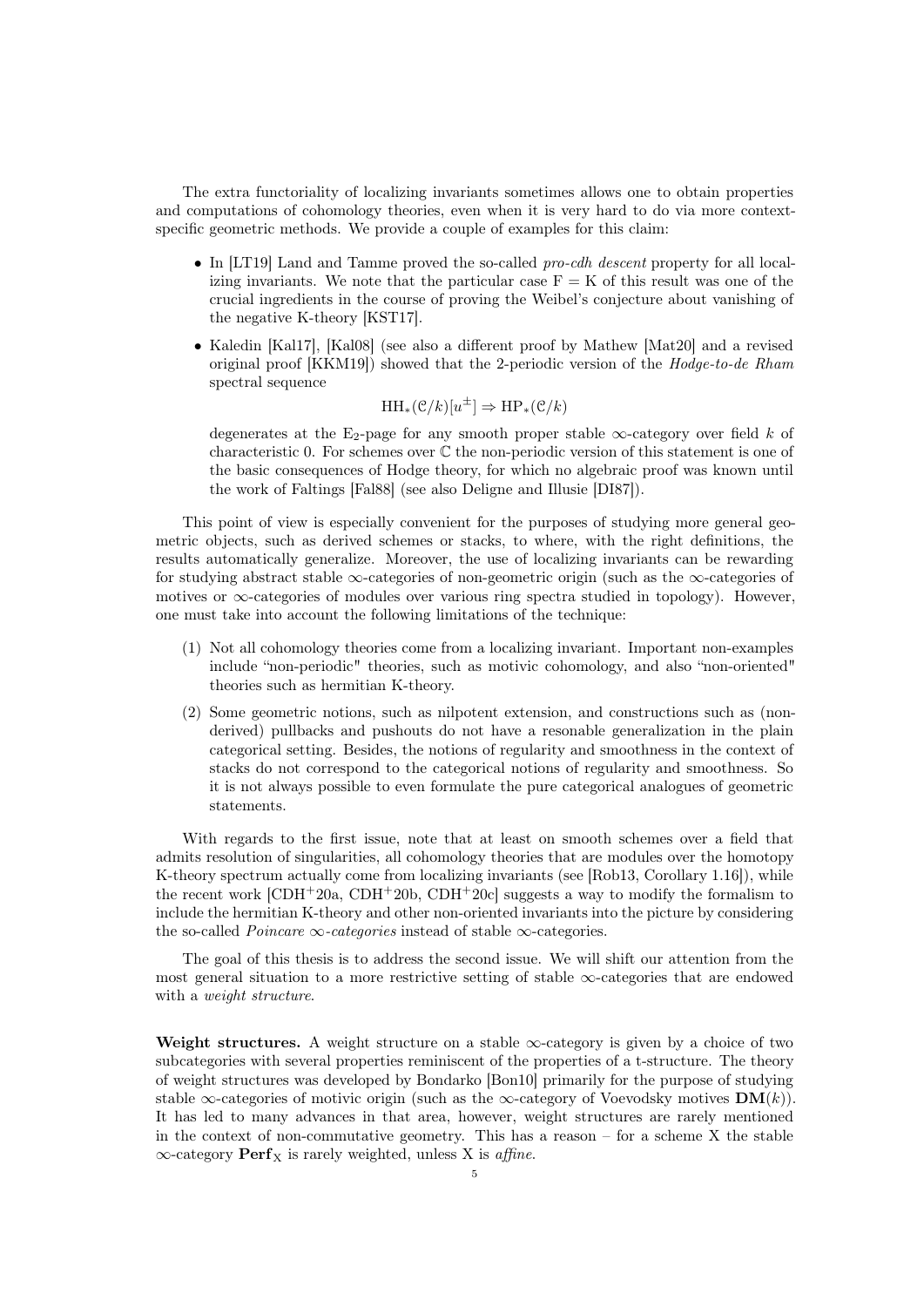Our main proposal is to think of (boundedly) weighted stable  $\infty$ -categories as of noncommutative affine schemes. This provides a convenient language for talking about many geometric properties categorically while preserving the "coordinate-free" flavour of noncommutative geometry. In particular, in this context we will be able to talk about nilpotent extensions, regularity and connectivity in a way compatible with the corresponding notions for derived stacks. We will apply our abstract results about weight structures to the geometry of a large class of stacks and derived stacks (containing in particular all DM stacks). Our main applications are:

- A stacky analogue of the theorem of Dundas-Goodwillie-McCarthy,
- New cases of Blanc's lattice conjecture on the Chern character map  $K^{top}(-) \rightarrow HP(-)$ ,
- Pro-excision results for arbitrary localizing invariants on stacks,
- The Weibel's conjecture for stacks.

Acknowledgments. I am very much grateful to my scientific advisor Ivan Panin and to the administration of POMI RAN for a distinguished opportunity to work during my PhD-years over my lovely mathematics and do not worry on daily life at all. My scientific advisor kindly introduced me to the world of motives and the general idea of studying cohomology theories axiomatically. I want to thank my friends and colleagues, especially Elden Elmanto, Charanya Ravi for their constant support and mathematical insights. Many of the results of this thesis have grown out of long late night conversations with Adeel A. Khan. Marc Levine's support and his passion for mathematics have encouraged me to continue working on many of my mathematical projects that ended up being a part of this work. Mikhail Bondarko invented the notion of a weight structure and guided me into thinking about them in the very beginning. Working on our joint projects played a fundamental role in developing my understanding of mathematics in general and triangulated categories in particular. The unique atmosphere of the Laboratory of Modern Algebra and Applications and its team was what made me feel free and allowed me to work on the things I wished to work on in the recent years. I want to thank Roma Mikhailov for creating this atmosphere and being very supportive in general. Having my friends Xindi Ai, Danil Akhtiamov, Nikita Chubaha, Maxim Filippov, Grisha Gerasev, Andr´e Gomes, Joseph Gordon, Zemfira Marganova, Benjamin Reames and Igor Uskov around in various periods of my phd life was immeasurably important for everything I have done in the past 4 years, including the results presented in this thesis. Lastly, I want to thank Irina Milovidova of the HSE for helping me with all the administrative work.

The results of this thesis are presented in

Vladimir Sosnilo. Theorem of the heart in negative K-theory for weight structures. Doc. Math., 24:2137–2158, 2019

Vladimir Sosnilo. Regularity of spectral stacks and discreteness of weight-hearts. The Quarterly Journal of Mathematics, 03 2021. haab017

Elden Elmanto and Vladimir Sosnilo. On nilpotent extensions of  $\infty$ -categories and the cyclotomic trace. International Mathematics Research Notices, 07 2021. rnab179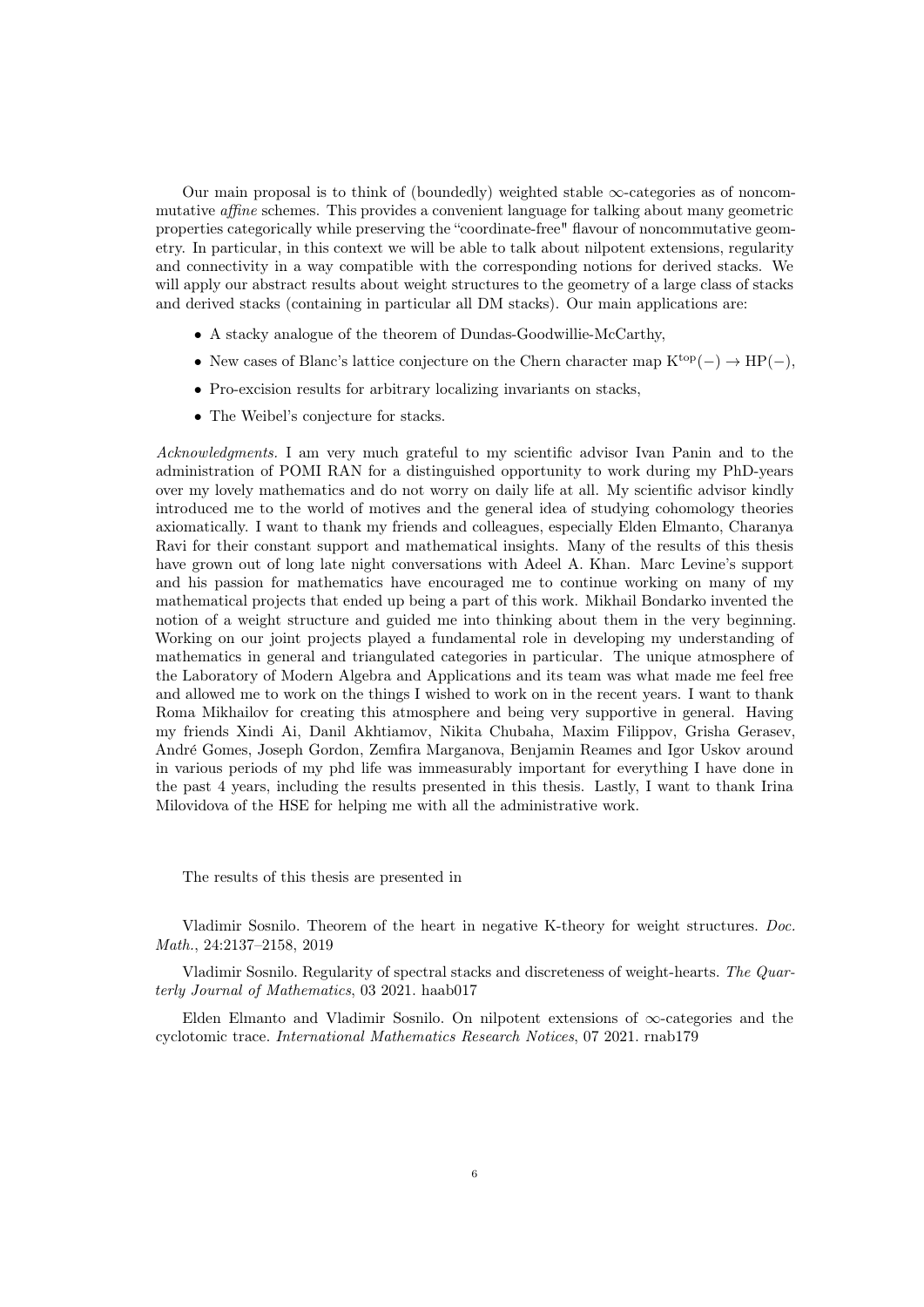#### 1. Summary of results

<span id="page-6-0"></span>Here we briefly present the results of the thesis. We will follow the conventions presented below. These largely correspond to the conventions of many research papers in the area.

Conventions. We use extensively the language of  $\infty$ -categories. More precisely, by that we mean  $(\infty, 1)$ -categories and we follow the relatively standard notations of [\[Lur17b,](#page-92-9) [Lur17a,](#page-92-10) [Lur18\]](#page-92-11).

- (1) By a category we really do mean a 1-category and an  $\infty$ -category will be called as such.
- (2) If  $\mathcal C$  is an  $\infty$ -category we write  $\mathcal C^{\simeq} \subset \mathcal C$  for its core aka maximal subgroupoid.
- (3) If C is a stable  $\infty$ -category, then for each  $x, y \in \mathcal{C}$  we denote its mapping spectrum by maps $(x, y)$ , while Maps $(x, y)$  denotes the underlying mapping spaces so that  $\Omega^{\infty}$ maps $(x, y) \simeq$  Maps $(x, y)$ ; the relationship between the notation end $(x)$  and End $(x)$ is analogous.
- (4) If C is an  $\infty$ -category with finite coproducts, then we write

$$
\mathrm{PSh}_{\Sigma}(\mathcal{C}) := \mathrm{Fun}^{\times}(\mathcal{C}^{\mathrm{op}}, \mathrm{Spc}),
$$

for the  $\infty$ -category of functors which convert finite coproducts to products.

(5) For a (discrete) commutative ring R we identify R-linear pretriangulated dg-categories with R-linear stable  $\infty$ -categories (see [\[Hau15,](#page-91-9) Example 5.11]).

For the reader's convenience the main results of this thesis are surrounded by nice blue boxes.

First we need to introduce the notion of weight structures.

<span id="page-6-1"></span>1.1. Weight structures. We begin by introducing the main notion of this thesis—weight structures.

<span id="page-6-2"></span>Definition 1.1.1. A weight structure on a stable  $\infty$ -category C consists of a pair of retractclosed full subcategories  $(\mathcal{C}_{w\geqslant0}, \mathcal{C}_{w\leqslant0})$  such that:

(1)  $\Sigma \mathcal{C}_{w\geqslant 0} \subset \mathcal{C}_{w\geqslant 0}, \Omega \mathcal{C}_{w\leqslant 0} \subset \mathcal{C}_{w\leqslant 0},$  we write

$$
\mathcal{C}_{w \geqslant n} := \Sigma^n \mathcal{C}_{w \geqslant 0} \qquad \mathcal{C}_{w \leqslant k} := \Sigma^k \mathcal{C}_{w \leqslant 0}.
$$

(2) if  $x \in \mathcal{C}_{w \leq 0}, y \in \mathcal{C}_{w \geq 1}$  then

$$
\pi_0 \operatorname{Maps}_{\mathcal{C}}(x, y) \simeq 0,
$$

(3) for any object  $x \in \mathcal{C}$  we have a cofiber sequence

$$
x_{\leqslant 0} \to x \to x_{\geqslant 1},
$$

where  $x_{\leq 0} \in \mathcal{C}_{w\leq 0}$  and  $x_{\geq 1} \in \mathcal{C}_{w\geq 1}$ . We call these the weight truncations of x.

We say that the weight structure is bounded if

$$
\mathcal{C} = \bigcup_n \left( \mathcal{C}_{w \geq -n} \cap \mathcal{C}_{w \leq n} \right).
$$

A stable  $\infty$ -category C equipped with a (bounded) weight structure is called a (**boundedly**) weighted stable  $\infty$ -category. We call the subcategory spanned by  $\mathcal{C}_{w\geq 0} \cap \mathcal{C}_{w\leq 0}$  the heart of w. We denote it by  $\mathfrak{C}^{\heartsuit_w}.$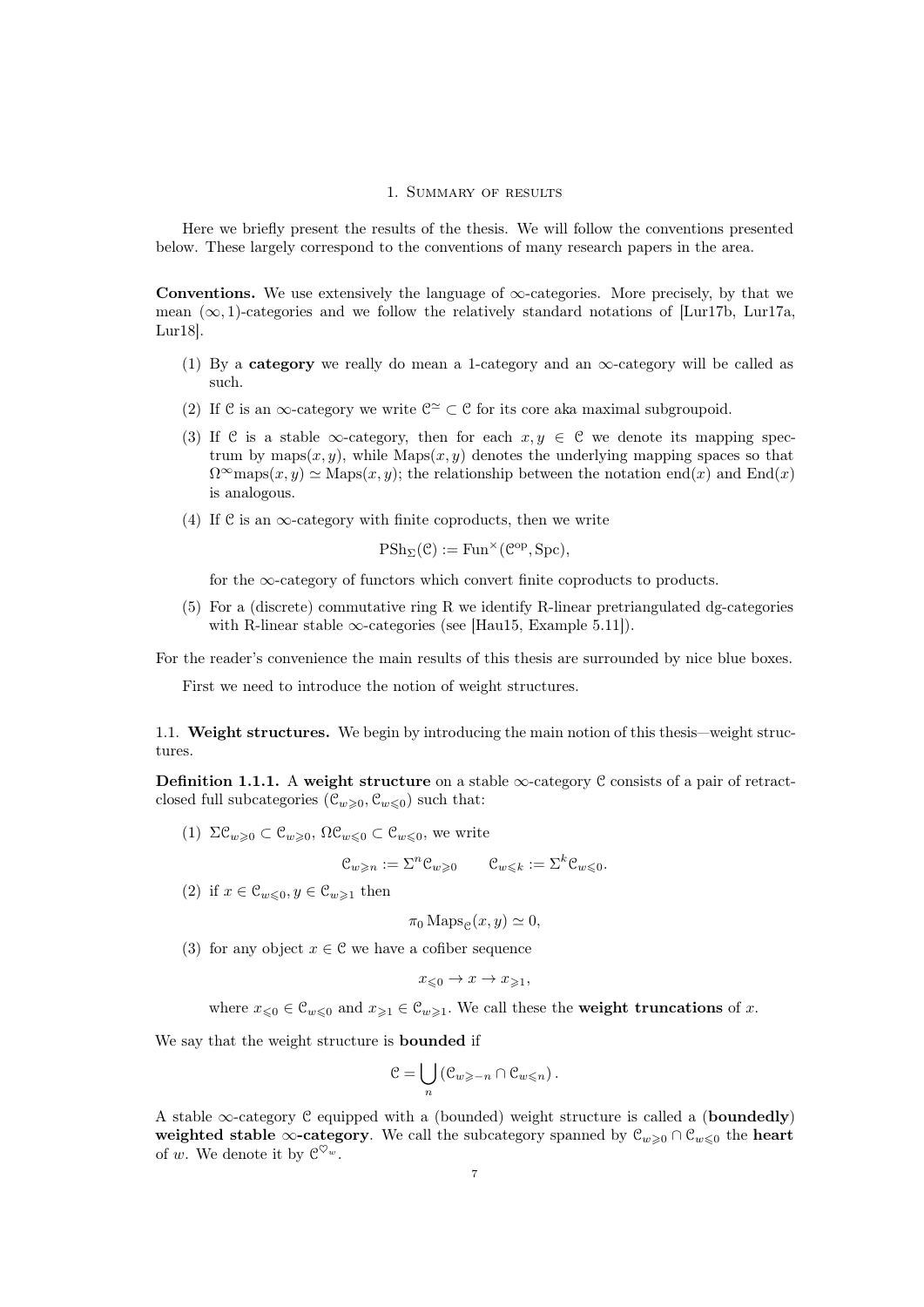**Definition 1.1.2.** Let  $(C, w), (D, w')$  be weighted stable  $\infty$ -categories and let  $f : C \to D$  be an exact functor of the underlying stable  $\infty$ -categories. We say that f is weight exact if  $f(\mathcal{C}_{w\geqslant0})\subset \mathcal{D}_{w'\geqslant0}$  and  $f(\mathcal{C}_{w\leqslant0})\subset \mathcal{D}_{w'\leqslant0}$ . We denote by

# ${\rm WCat}^{{\rm st}, b}_{\infty},$

the ∞-category of small, boundedly weighted stable  $\infty$ -categories and weight exact functors.

<span id="page-7-3"></span>Remark 1.1.3. Here we list some basic properties of weight structures.

(1) Each of the subcategories in the definition of a weight structure can be described as the corresponding orthogonal to the other class:

$$
\mathcal{C}_{w\geqslant 0} = \{ \mathbf{X} \in \mathcal{C} | \pi_0 \operatorname{Maps}(\mathbf{Y}, \mathbf{X}) = 0 \text{ for all } \mathbf{Y} \in \mathcal{C}_{w\leqslant -1} \}
$$

 $\mathcal{C}_{w\leqslant 0} = \{X \in \mathcal{C} | \pi_0 \operatorname{Maps}(X, Y) = 0 \text{ for all } Y \in \mathcal{C}_{w\geqslant 1}\}\$ 

In other words, a weight structure gives rise to a *torsion theory* ( $\mathcal{C}_{w>0}, \mathcal{C}_{w\leq -1}$ ).

(2) Constructing a bounded weight structure is easy: given a full generating subcategory  $N \subset \mathcal{C}$  that is *connective*, i.e.

the mapping spectra maps(X, Y) are connective for  $X, Y \in N$ .

 $\mathcal{C}_{w\geqslant0}$  and  $\mathcal{C}_{w\leqslant0}$  defined as the full subcategories spanned by all finite colimits of N and finite limits of N, respectively, give a bounded weight structure on C.

<span id="page-7-2"></span>Example 1.1.4 (see also Example [3.1.4\)](#page-24-0). Let R be a connective ring spectrum. Then the  $\infty$ -category **Perf**<sub>R</sub> admits a bounded weight structure given by the subcategory of connective modules and the subcategory of modules with trivial positive R-cohomology. When  $R = S$  the weight decompositions correspond precisely to the cellular filtrations. In particular, these are non-unique as they depend on a choice of a cellular structure.

<span id="page-7-1"></span>Example 1.1.5. Let  $\mathcal A$  be an additive category. Then the  $\infty$ -category of bounded (homological) chain complexes  $\text{Com}^b(\mathcal{A})$  admits a bounded weight structure with

 $M \in \text{Com}^b(\mathcal{A})_{w \geqslant 0} \iff M$  is equivalent to a complex trivial in negative degrees,

 $M \in \text{Com}^b(\mathcal{A})_{w \leqslant 0} \iff M$  is equivalent to a complex trivial in positive degrees.

In this case the weight decompositions correspond to brutal truncations.

We refer the reader to Section [3.3](#page-27-0) for further information about weight structures.

<span id="page-7-0"></span>1.2. Reconstruction theorem for weighted categories. Let A be an additive  $\infty$ -category. Consider the  $\infty$ -category

$$
\mathrm{Fun}^\times(\mathcal{A}^\mathrm{op}, \mathrm{Spt})
$$

of spectral-valued additive presheaves on  $A$ . This is equivalent to the  $\infty$ -category of spectra in  $\text{PSh}_{\Sigma}(-)$  by [\[Lur18,](#page-92-11) Remark C.1.5.9] and hence is functorial in A. Denote by  $\mathcal{A}^{\text{fin}}$  the minimal stable subcategory of  $Fun^{\times}(\mathcal{A}^{op}, \operatorname{Spt})$  containing the Yoneda image of A. Now the construction  $A \mapsto A^{\text{fin}}$  promotes to a functor

$$
(-)^{fin}: \mathbf{Cat}_{\infty}^{add} \to \mathbf{Cat}_{\infty}^{st},
$$

where  $\rm Cat^{add}_{\infty}$  is the  $\infty$ -category of small additive  $\infty$ -categories and additive functors and  $\rm Cat^{st}_{\infty}$ is the  $\infty$ -category of small stable  $\infty$ -categories and exact functors. This is in fact the universal way to make a stable  $\infty$ -category out of an additive one. More precisely,  $(-)$ <sup>fin</sup> is the left adjoint to the forgetful functor

$$
\mathbf{Cat}_{\infty}^{st}\rightarrow \mathbf{Cat}_{\infty}^{add}.
$$

There is a weight structure on  $\mathcal{A}^{\text{fin}}$  with  $\mathcal{A}^{\text{fin}}_{w\geqslant 0}$  and  $\mathcal{A}^{\text{fin}}_{w\leqslant 0}$  given respectively by finite colimits and finite limits of objects in the Yoneda image of A. This gives us a functor

$$
((-)^{\operatorname{fin}}, w) : \operatorname{\mathbf{Cat}}_{\infty}^{\operatorname{add}} \to \operatorname{\mathbf{WCat}}_{\infty}^{st, b}.
$$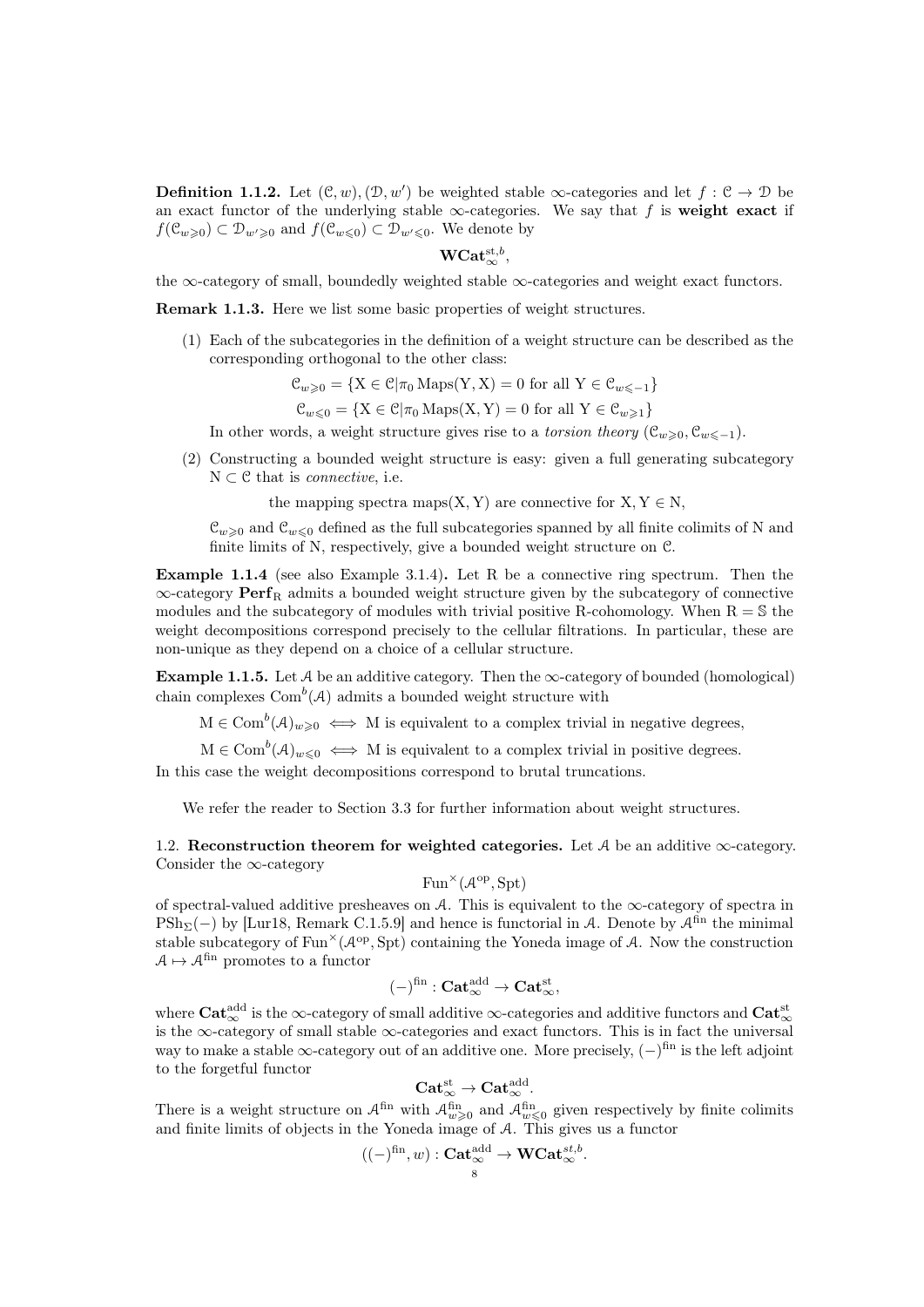The main result of Section [3](#page-23-0) is the following:

<span id="page-8-0"></span>**Theorem 1.2.1** (Theorem [3.2.7\)](#page-26-0). The functor  $((-)^{fin}, w)$  is left adjoint to the functor taking a boundedly weighted stable  $\infty$ -category to its heart. Moreover, it restricts to an equivalence on the subcategories of idempotent complete  $\infty$ -categories.

One corollary of Theorem [1.2.1](#page-8-0) is the following universal property of the  $\infty$ -category of complexes. This is obtained by looking at the unit of the adjunction applied to the weighted stable  $\infty$ -category constructed in Example [1.1.5.](#page-7-1) This result can also be found in [\[BCKW19,](#page-90-7) Theorem 7.56].

<span id="page-8-1"></span>Corollary 1.2.2 (Corollary [3.2.8\)](#page-26-1). For an additive category A there is an equivalence of (weighted) stable  $\infty$ -categories

$$
\mathcal{A}^{\text{fin}} \simeq \text{Com}^b(\mathcal{A}).
$$

In other words, Com<sup>b</sup>(A) is the free stable  $\infty$ -category on an additive category.

1.2.3. Weight structures on stacks. The main source of examples of weight structures for this thesis is the following theorem. The case of G being the trivial group scheme recovers Exam-ple [1.1.4](#page-7-2) for  $\mathbb{E}_{\infty}$ -k-algebras.

<span id="page-8-3"></span>**Theorem 1.2.4** (Theorem [3.3.13\)](#page-30-0). Let  $k$  be a commutative ring and  $G$  be an embeddable linearly reductive group scheme over k.

(1) Let R be a connective  $\mathbb{E}_{\infty}$ -k-algebra endowed with an action of G. There is a bounded weight structure on  $\text{Perf}_{\text{Spec R/GI}}$  whose heart is the full subcategory generated under retracts by the set

 $N := \{p^* \mathcal{E} : \mathcal{E} \text{ is a finite } G\text{-}equivariant } k\text{-}module \ \mathcal{E}\},$ 

where  $p : [Spec R/G] \rightarrow BG$  is the structure morphism.

(2) Let R  $\stackrel{f}{\rightarrow}$  S be a G-equivariant morphism of connective  $\mathbb{E}_{\infty}$ -k-algebras endowed with an action of G. Then the base change functor  $\mathbf{Perf}_{[\text{Spec } R/G]} \to \mathbf{Perf}_{[\text{Spec } S/G]}$  is weight exact.

1.2.5. Applications. Theorem [1.2.1](#page-8-0) gives weighted ∞-categories a lot of flexibility. Now both the constructions of the theory of stable ∞-categories (such as Verdier localization) and of the theory of additive ∞-categories are available for weighted stable ∞-categories. One useful example of a construction coming from the world of additive  $\infty$ -categories is the following.

**Example 1.2.6.** Given an idempotent complete boundedly weighted  $\infty$ -category C, we have an equivalence  $(\mathcal{C}^{\heartsuit_w})^{\text{fin}} \to \mathcal{C}$ . In particular we have a canonical functor

$$
\mathcal{C} \simeq (\mathcal{C}^{\heartsuit_w})^{\text{fin}} \to (\mathrm{h}\mathcal{C}^{\heartsuit_w})^{\text{fin}} \simeq \mathrm{Com}^b(\mathrm{h}\mathcal{C}^{\heartsuit_w}),
$$

where the last equivalence is given by Corollary [1.2.2.](#page-8-1) In Bondarko's terminology this is called the *strong weight complex functor*<sup>[2](#page-8-2)</sup>. This example is crucial for most applications of the current thesis (and, arguably, of the whole theory).

**Example 1.2.7** (see Section [3.3.1\)](#page-27-1). Let k be a field of exponential characteristic p and R be a ring where p is invertible. We consider the  $\infty$ -category of Voevodsky motives  $DM(k; R)$  and its full subcategory of compact objects  $\mathbf{DM}_{gm}(k; R)$ . The full subcategory of  $\mathbf{DM}_{gm}(k; R)$  spanned by motives of smooth projectives is connective and generating. Therefore by Remark [1.1.3\(](#page-7-3)2) there is a weight structure on  $\mathbf{DM}_{gm}(k; R)$ . We call this the *Chow weight structure*. The homotopy category of its heart is equivalent to the additive category of Chow motives  $\mathbf{Chow}(k; \mathbf{R})$ .

<span id="page-8-2"></span><sup>&</sup>lt;sup>2</sup>An analogue of this functor can be defined in the triangulated context for any triangulated category with a weight structure  $(\mathcal{C}, w)$ . Its codomain is a certain **non-triangulated** category which is a quotient of  $h\text{Com}^b(\mathcal{C}^w)$ by a square-zero ideal.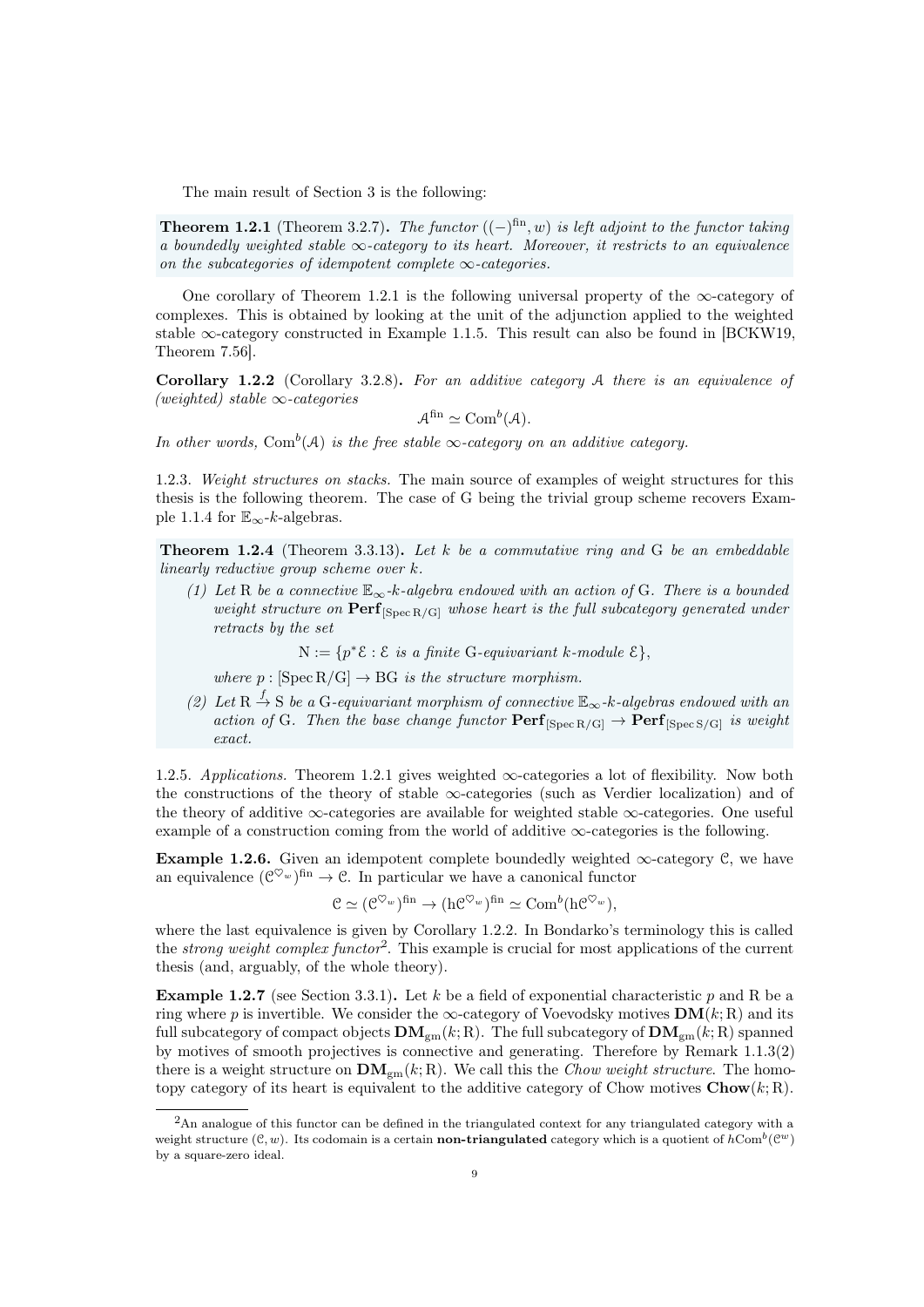Combining the two examples we obtain a functor

$$
\mathbf{DM}_{gm}(k; \mathbf{R}) \to \mathrm{Com}^b(\mathbf{Chow}(k; \mathbf{R})).
$$

Corollary 1.2.8 (Corollary [5.3.12](#page-56-1) and Remark [5.3.13\)](#page-56-2). For any boundedly weighted stable  $\infty$ -category  $(\mathcal{C}, w)$  the functor

$$
\mathcal{C} \to \text{Com}^b(h\mathcal{C}^{\heartsuit_w})
$$

induces an equivalence in negative K-theory. In case of  $C = DM_{\text{cm}}(k; R)$  this, in combination with [\[AGH19\]](#page-90-8), implies that the additive K-theory groups

$$
\mathrm{K}_{-n}^{\Sigma}(\mathbf{Chow}(k;\mathrm{R}))
$$

for  $n > 0$  vanish whenever  $\mathbf{DM}_{gm}(k; R)$  admits a motivic t-structure with noetherian heart.

<span id="page-9-0"></span>1.3. Regular stacks. In Section [4](#page-32-0) we study regular derived stacks. This section provides the first example of a connection between the theories of weight structures and the theory of derived stacks. This section is mostly independent of the rest of the thesis.

Recall that a commutative noetherian ring R is regular if and only if any coherent module over R has a finite projective resolution. This condition is equivalently saying that there holds an inclusion

 $\mathbf{Coh}_R \subseteq \mathbf{Perf}_R$ 

of stable subcategories of  $\text{Mod}_{R}$ . This observation can be used to define regularity in more general contexts. For example, regularity of connective ring spectra was introduced in [\[BL14\]](#page-90-9). More generally, we define:

<span id="page-9-3"></span>Definition 1.3.1. A noetherian connective spectral stack X is called regular if and only if any coherent module over  $X$  is perfect<sup>[3](#page-9-1)</sup>.

We show in Section [4](#page-32-0) that this notion is somewhat well-behaved, in particular we prove the following:

<span id="page-9-2"></span>**Theorem 1.3.2.** Let X be a quotient stack  $[\text{Spec}(R)/G]$  where R is an  $\mathcal{E}_{\infty}$ -k-algebra spectrum for a field k and G is a smooth linearly reductive group scheme over k. Assume that  $\pi_0(R)$ is of finite type over k and the graded ring  $\pi_*(R)$  is graded noetherian. Then the following statements are valid:

- $(1)$  X is regular if and only if R is regular.
- (2) X is discrete if it is regular and R has finitely many non-zero homotopy groups.

Remark 1.3.3. Part (1) of Theorem [1.3.2](#page-9-2) is saying that the regularity property is local in the smooth topology on such quotient stacks (for  $\mathbb{E}_{\infty}$ -ring spectra this statement follows from [\[Lur18,](#page-92-11) Proposition 2.8.4.2]).

Part  $(2)$  of Theorem [1.3.2](#page-9-2) is an instance of the principle that there are no nilpotent functions on a non-singular stack. Indeed, elements of the higher homotopy groups of a bounded ring spectrum R are nilpotent in the graded homotopy ring, and thus may be interpreted as nilpotents on X.

1.3.4. Regular weight structures. Unfortunately, Definition [1.3.1](#page-9-3) is not purely noncommutative in the sense described in the introduction, since it depends on  $\text{Perf}_R$  as well as a subcategory

 $\mathbf{Coh}_{R} \subset \mathrm{Ind}(\mathbf{Perf}_{R}) = \mathbf{Mod}_{R},$ 

<span id="page-9-1"></span><sup>&</sup>lt;sup>3</sup>For X being the spectrum of a connective  $\mathbb{E}_{\infty}$ -ring spectrum this definition slightly differs from the one given by Barwick and Lawson; they additionally require  $\pi_0(X)$  to be a regular classical scheme, otherwise calling it almost regular.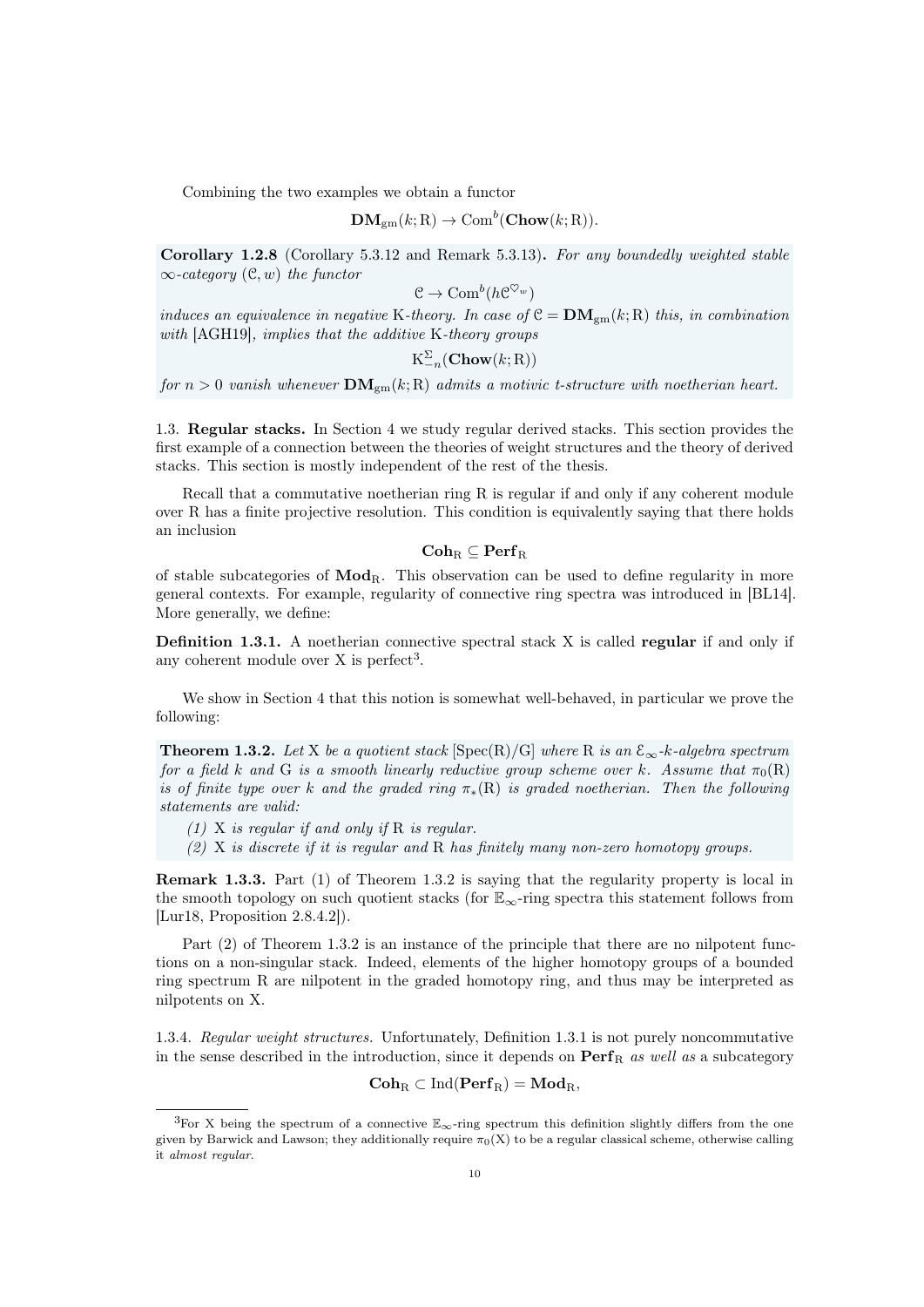and not just on the stable  $\infty$ -category **Perf**<sub>R</sub>. There does exist a purely noncommutative criterion for regularity of classical rings [\[Orl16\]](#page-92-1), [\[Nee92\]](#page-92-12) but this does not give a very interesting notion for stacks (for example,  $\mathbf{Perf}_X$  is never generated by a single object if X has a point with infinite stabilizer group and in particular, there is no analogue of Theorem [1.3.2\)](#page-9-2).

However,  $\mathbf{Coh}_{R}$  can be easily recovered from the canonical weight structure on  $\mathbf{Perf}_{R}$ (Example [1.1.4\)](#page-7-2) using the following result of Bondarko. We expect this point of view to be helpful for studying localizing invariants of regular spectral stacks and, generally, for better understanding of this property.

<span id="page-10-1"></span>**Theorem 1.3.5** (Theorem 0.1 in [\[Bon18\]](#page-90-10)). Let C be a stable  $\infty$ -category with a weight structure, then there is a canonical weight structure w and a t-structure  $t_w$  on  $\text{Ind}(\mathcal{C})$  with

 $\text{Ind}(\mathcal{C})_{w\geqslant 0} = \text{Ind}(\mathcal{C})_{t_w\geqslant 0} = \text{Ind}(\mathcal{C}_{w\geqslant 0}).$ 

In this language  $\mathbf{Coh}_{\mathbb{R}}$  can be defined as the minimal subcategory of  $\mathrm{Ind}(\mathbf{Perf}_{\mathbb{R}})$  generated by  $\pi_i^{t_w}(\text{P})$  for all perfect complexes P under finite colimits and shifts. This leads to the following definition.

**Definition 1.3.6.** A boundedly weighted stable  $\infty$ -category C is called **regular** if the canonical t-structure on  $Ind(\mathcal{C})$  given by Theorem [1.3.5](#page-10-1) restricts to  $\mathcal{C}$ .

**Remark 1.3.7.** Let X be either a quotient stack [Spec R/G] as in Theorem [1.2.4\(](#page-8-3)1) or Spec of a connective  $\mathbb{E}_{\infty}$ -ring spectrum, then **Perf**<sub>X</sub> is regular if and only if X is regular.

<span id="page-10-0"></span>1.4. Theorem of Dundas-Goodwillie-McCarthy for weight structures. The celebrated Dundas-Goodwillie-McCarthy (DGM) theorem is an incredibly useful tool for studying K-theory and is the starting point for trace methods.

**Theorem 1.4.1** (Dundas-Goodwillie-McCarthy). Let  $A \rightarrow B$  be a morphism of connective  $\mathbb{E}_1$ ring spectra such that the map  $\pi_0(A) \to \pi_0(B)$  is surjective and the kernel is a nilpotent ideal of  $\pi_0(A)$ . Then the trace map from algebraic K-theory to topological cyclic homology (TC)

$$
\mathrm{tr}:\mathrm{K}\rightarrow\mathrm{T}\mathrm{C}
$$

induces a cartesian square

$$
K(A) \longrightarrow TC(A)
$$
  
\n
$$
\downarrow \qquad \qquad \downarrow
$$
  
\n
$$
K(B) \longrightarrow TC(B).
$$

Both K-theory and TC can be extended to localizing invariants of stable  $\infty$ -categories, and the trace map is a map of localizing invariants. So it is not unnatural to expect a version of the DGM-theorem for certain functors of stable  $\infty$ -categories. However, as we warned the reader in the introduction, it is sometimes problematic to translate statements directly into the noncommutative setting. In this particular case it is not clear what should replace the notions

- connectivity of ring spectra,
- $\pi_0$ -surjectivity of maps,
- nilpotence of the kernel ideal of a map.

This translation becomes transparent in the presence of weight structures.

1.4.2. Nilpotent extensions of weighted categories. In Section [5](#page-44-0) we introduce a notion of a nilpotent extension of additive  $\infty$ -categories and of weighted stable  $\infty$ -categories (see Definition [5.1.1\)](#page-44-2). In the additive case the notion is a straightforward generalization of nilpotent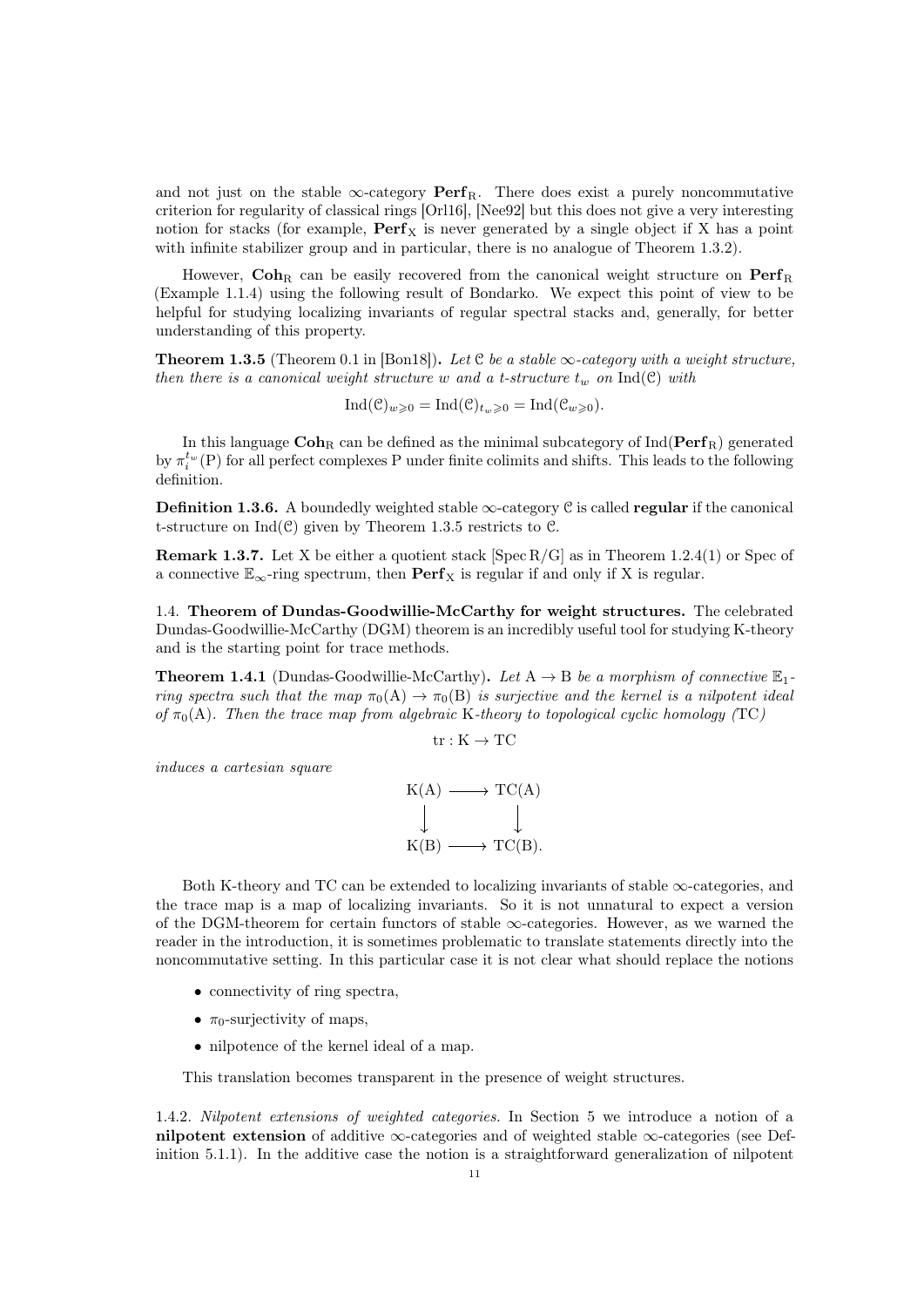extension of rings, i.e. a surjective map whose kernel is a nilpotent ideal. This is then translated directly into the weighted case via the equivalence of Theorem [1.2.1.](#page-8-0)

The main result of this section is the following theorem.

**Theorem 1.4.3** (Theorem [5.4.4\)](#page-56-3). Let E be a localizing invariant that is truncating (i.e.  $E(R) = E(\pi_0(R))$  for all connective ring spectra). Let  $f : (A, w) \rightarrow (B, w')$  be a nilpotent extension of boundedly weighted stable  $\infty$ -categories. Then we have an induced equivalence of spectra

$$
E(\mathcal{A}) \to E(\mathcal{B}).
$$

Remark 1.4.4. The result is easy for those truncating localizing invariants that commute with filtered colimits. Indeed, one could present  $A$  and  $B$  as filtered colimits of  $\infty$ -categories of perfect complexes over endomorphism rings of objects in the hearts  $\mathcal{A}^{\heartsuit_w}$  and  $\mathcal{B}^{\heartsuit_w}$ . These endomorphism rings are connective by the orthogonality axioms of weight structures. In fact it is easy to see that a nilpotent extension between these boundedly weighted stable ∞-categories of perfect complexes comes from nilpotent extensions of these connective ring spectra. So now the result follows formally from the assumptions and [\[LT19,](#page-92-5) Corollary 3.5].

However, in many cases of interest E does not commute with filtered colimits. One example is the next corollary which we think of as the categorical version of DGM-theorem.

Corollary 1.4.5 (Corollary [5.4.6\)](#page-57-0). Let  $f : (\mathcal{A}, w) \to (\mathcal{B}, w')$  be a nilpotent extension of boundedly weighted stable  $\infty$ -categories. Then we have an induced cartesian square of spectra:



We hope that this Corollary will be a useful tool for computing K-theory of various stable ∞-categories. As one example, we apply it to the Chow weight structure on the ∞-category of Voevodsky motives.

Corollary 1.4.6 (Example [5.4.9\)](#page-57-1). Let k be a field of exponential characteristic e and R  $\alpha$ ring of coefficients such that e is invertible in R. Then the square

$$
\begin{array}{ccc}\n\text{K}(\mathbf{DM}_{\text{gm}}(k, \text{R})) & \longrightarrow & \text{TC}(\mathbf{DM}_{\text{gm}}(k, \text{R})) \\
\downarrow & & \downarrow \\
\text{K}^{\Sigma}(\mathbf{Chow}(k, \text{R})) & \longrightarrow & \text{TC}^{\Sigma}(\mathbf{Chow}(k, \text{R}))\n\end{array}
$$

is cartesian.

Now fix a base discrete commutative ring  $k$  and let G be a linearly reductive, embeddable group scheme over k. If E is a localizing invariant and R is a connective  $\mathbb{E}_{\infty}$ -k-algebra with a G-action, we set

$$
E^{G}(R) := E(\mathbf{Perf}_{[Spec R/G]}),
$$

which is a version of G-equivariant E-theory.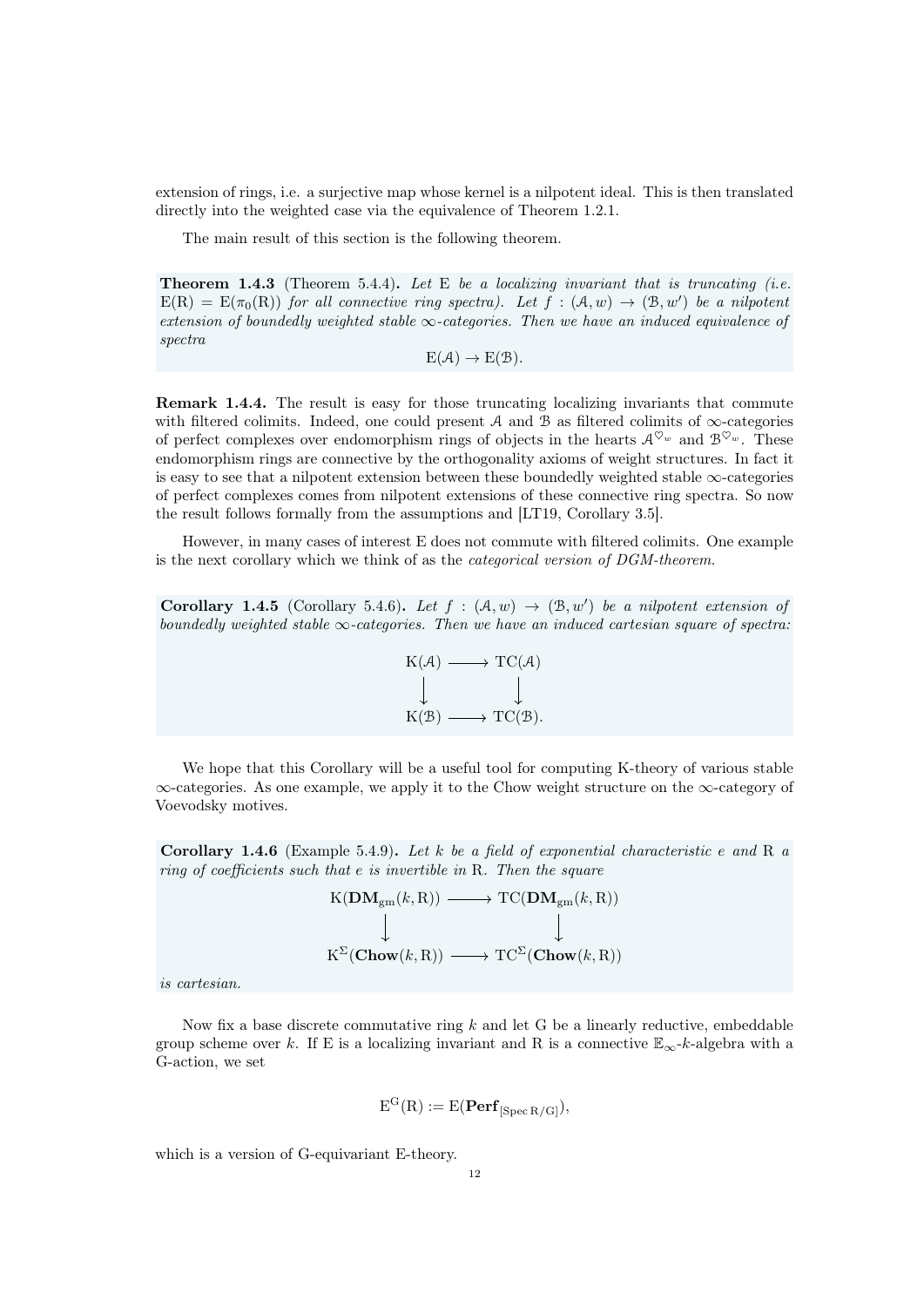Corollary 1.4.7 (Equivariant DGM-theorem; Corollary [5.4.12\)](#page-58-1). Let  $R \rightarrow S$  be a Gequivariant map of connective  $\mathbb{E}_{\infty}$ -k-algebras. Then the square

$$
\begin{array}{ccc}\nK^G(R) & \longrightarrow & TC^G(R) \\
\downarrow & & \downarrow \\
K^G(S) & \longrightarrow & TC^G(S)\n\end{array}
$$

is cartesian.

<span id="page-12-0"></span>1.5. Categorical Milnor excision and pro-excision. Another useful technique in algebraic K-theory is given by various descent properties. This often can be presented in the form of having Mayer-Vietoris type long exact sequences available for computation. In particular, it has been known for a long time that Milnor squares and abstract blow-up squares of schemes induce long exact sequences in K-theory in some special situations (see [\[Mor18\]](#page-92-13)). More generally, Ktheory was shown to satisfy the so-called pro-excision and pro-cdh-descent properties in [\[KST17\]](#page-92-6) (see also  $[LT19]$ ).

We introduce a notion of a *Milnor square* of stable  $\infty$ -categories (Definition [6.2.1\)](#page-63-1) and prove the following result which is ideologically a reinterpretation of the proof of [\[LT19\]](#page-92-5):

<span id="page-12-2"></span>Theorem 1.5.1 (Theorem [6.2.4\)](#page-64-1). Any localizing invariant sends a Milnor square of stable  $\infty$ -categories into a pullback square.

Possibly somewhat confusingly, Milnor squares correspond not to Milnor squares of schemes but rather to their derived analogue. However, in geometry the difference disappears after passing to the ind-system of nilpotent thickenings of the closed embeddings. This leads us to introducing a pro-version of Milnor square (Definition [6.4.2\)](#page-69-1) and proving the following:

Theorem 1.5.2 (Theorem [6.4.5\)](#page-70-0). Assume given a commutative square of cofiltered diagrams of boundedly weighted stable  $\infty$ -categories

(1.5.3)  
\n
$$
\begin{aligned}\n\{\mathcal{A}_{\lambda}\} & \xrightarrow{\{f_{\lambda}\}} \{\mathcal{B}_{\lambda}\} \\
\downarrow_{\{p_{\lambda}\}} & \downarrow_{\{q_{\lambda}\}} \\
\{\mathcal{A}'_{\lambda}\} & \xrightarrow{\{g_{\lambda}\}} \{\mathcal{B}'_{\lambda}\}.\n\end{aligned}
$$

which is a pro-Milnor square and such that for any  $\lambda$  there exists an integer n such that  $\mathcal{A}_\lambda^\heartsuit$ ,  $\mathcal{A}^\heartsuit_{\lambda\lambda}$ ,  $\mathcal{B}^\heartsuit_{\lambda}$  and  $\mathcal{B}^{'\heartsuit_{\lambda}}_{\lambda}$  are n-categories. Then any localizing invariant sends it to a pullback square in pro-spectra.

This isn't a straightforward consequence of Theorem [1.5.1.](#page-12-2) A crucial step here, which may be of independent interest, is Corollary [6.3.11](#page-69-2) below. This gives a criterion for a functor of pro-objects of weighted stable  $\infty$ -categories to be a pro-equivalence in terms of what it induces on mapping spaces. This step uses weight structures substantially and at the moment we don't know how to prove or even formulate an analogue of this statement for more general stable ∞-categories.

<span id="page-12-1"></span>1.6. Applications to stacks. After doing all the categorical work we can finally pick all the fruits. The last main ingredient is the local structure theorem given by the results of [\[AHR19\]](#page-90-11) and [\[AHHLR\]](#page-90-12). This result says that a large class of stacks (which we call ANS stacks) admit Nisnevich covers by stacks of the form  $[Spec R/G]$ . Now we can use all the categorical machinery presented in previous sections as well as Theorem [1.2.4.](#page-8-3)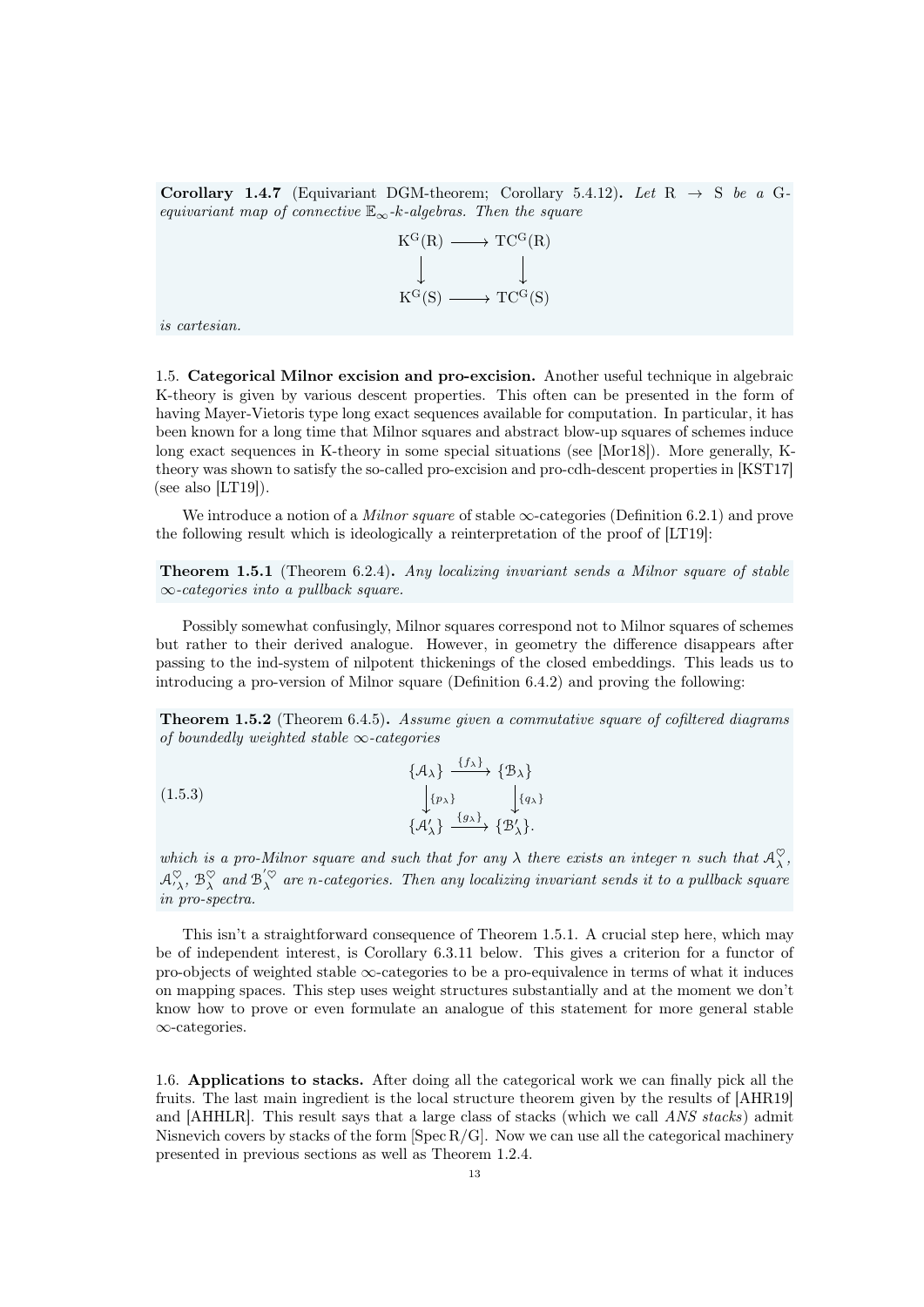1.6.1. Pro-cdh-descent and Weibel's conjecture. Recall that an abstract blow-up square of noetherian algebraic stacks



is a commutative square with  $p$  proper representable and  $i$  closed immersion such that  $p$  induces an isomorphism  $\tilde{X}$  – Z → X – Y. Denote by  $Z_n$  and  $Y_n$  the *n*-th nilpotent thickenings of Z in  $\bar{X}$  and Y in X, respectively.

We say that a derived stack is an ANS stack if it has affine diagonal and linearly reductive almost multiplicative stabilizers.

We prove the following theorem generalizing the main result of [\[KST17\]](#page-92-6) (see also [\[LT19\]](#page-92-5)) to stacks.

**Theorem 1.6.2** (Theorem [7.3.1\)](#page-78-1). Assume X is an ANS stack. Then for any localizing invariant E the square

$$
E(X) \longrightarrow "lim" E(Y_n)
$$
  
\n
$$
\downarrow \qquad \qquad \downarrow
$$
  
\n
$$
E(\tilde{X}) \longrightarrow "lim" E(E_n)
$$

is a pullback of pro-spectra.

This has the following corollary which in the case  $E = KH$  has been obtained in [\[HK19\]](#page-91-10).

Corollary 1.6.3 (Corollary [7.7.4\)](#page-88-1). Assume X is an ANS algebraic stack and E is a truncating invariant. Then the square



is a pullback of spectra. Therefore truncating invariants of ANS algebraic stacks satisfy cdh descent.

As another consequence of that, we prove an appropriate version of Weibel's conjecture on the vanishing of negative K-theory, similarly to how it is done in [\[HK19\]](#page-91-10) and [\[KS16\]](#page-92-14).

Theorem 1.6.4 (Theorem [7.3.3\)](#page-79-1). Let X be a noetherian ANS stack of covering dimension d (see Definition [7.2.1\)](#page-76-1). Then  $K_{-n}(X)$  vanishes for all  $n > d$ .

1.6.5. Lattice conjecture. Combining our results with the results of Halpern-Leinster and Pomerleano and of Konovalov we are able to obtain new cases of the lattice conjecture of Blanc:

**Theorem 1.6.6** (Theorem [7.8.3\)](#page-89-1). Let X be a derived stack over  $\mathbb C$  satisfying any of the following hypotheses:

(1) it is of the form  $[Y/G]$  where Y is a derived, affine G-scheme over  $\mathbb{C}$ , G is a reductive  $\mathbb{C}$ -group scheme such that Y<sup>cl</sup> is a smooth  $\mathbb{C}$ -scheme;

(2) it is ANS derived stack such that  $X^{cl}$  is a smooth  $\mathbb{C}\text{-}stack.$ 

Then, the complexified Chern character map

$$
Ch\otimes \mathbb{C}:K^{top}(X)\otimes \mathbb{C}\to HP(X)
$$

from the topological K-theory (defined as a localizing invariant by Blanc) to the periodic cyclic homology is an equivalence.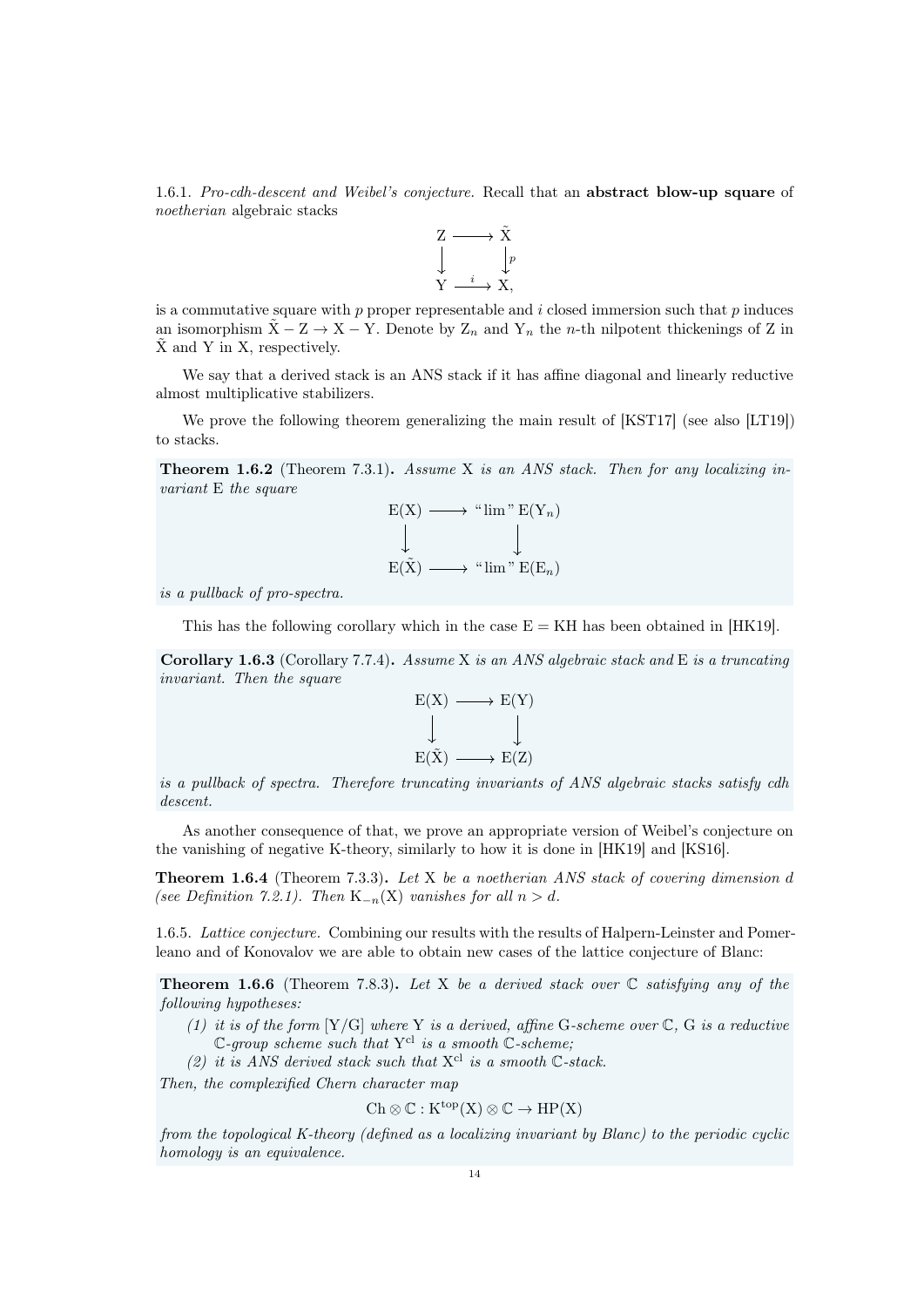#### 2. ON ADDITIVE  $\infty$ -CATEGORIES

<span id="page-14-0"></span>In this section, we develop more thoroughly some aspects of the theory of additive  $\infty$ categories, such as their localization and idempotent completion. We keep in mind the analogs of these concepts for stable ∞-categories and how they interact with localizing invariants. A result which might be of independent interest is a Schwede-Shipley-style recognition principle for additive  $\infty$ -categories, given in Theorem [5.3.1.](#page-51-1) This result feeds into the proof of our main result. We finally explain how Bondarko's theory of weight structures builds a "bridge" between additive and stable  $\infty$ -categories.

<span id="page-14-1"></span>2.1. Basics. Recall that an additive category is, in particular, enriched in the category of abelian groups. Hence, if  $x \in Ob<sub>i</sub>(A)$  then  $Hom(x, x)$  is naturally an associative ring with  $\circ$ acting as the multiplication. From this point of view, it is natural to view an additive category as the generalization of an associative ring. In higher algebra, the analog of an additive category is an additive  $\infty$ -category [\[GGN15\]](#page-91-11), [\[Lur18,](#page-92-11) Appendix C.1.5].

Definition 2.1.1. A semi-additive  $\infty$ -category (also often called preadditive  $\infty$ -category) A is a pointed  $\infty$ -category with finite products and coproducts such that for any pair of objects  $x, y$ , the canonical map

$$
x \sqcup y \to x \times y,
$$

is an equivalence. We write this object as the sum  $x \oplus y$ . The sum admits a shear map

$$
s = (\pi_1, \nabla) : x \oplus x \to x \oplus x,
$$

where  $\pi_1$  is the first projection and  $\nabla$  is the fold map. If this map is an equivalence for all  $x \in \mathrm{Obj}(\mathcal{A})$ , then we say that  $\mathcal{A}$  is an **additive**  $\infty$ -category. An **additive functor** of additive  $\infty$ -categories is a functor  $F : A \to B$  that preserves zero objects and all sums.

We refer to [\[GGN15,](#page-91-11) Section 2] for a more extensive discussion and the following result which is [\[GGN15,](#page-91-11) Proposition 2.8]:

<span id="page-14-3"></span>**Proposition 2.1.2.** Let C be an  $\infty$ -category with finite coproducts and products. Then the following are equivalent:

- (1) the  $\infty$ -category  $\mathfrak C$  is additive,
- (2) the homotopy category  $hC$  is additive,
- (3) the forgetful functor

 $\mathrm{Gp}_{{\mathbb{E}}_\infty}(\mathcal{C}) \to \mathcal{C}$ 

is an equivalence.

Our first goal is to develop a theory of exact sequences of additive  $\infty$ -categories. We will consider the non-full subcategory

 $\mathbf{Cat}_{\infty}^{\mathrm{add}}\subset \mathbf{Cat}_{\infty}$ 

spanned by *small* additive  $\infty$ -categories and additive functors between them.

<span id="page-14-2"></span>2.2. Verdier quotients. To develop the theory of exact sequences of additive  $\infty$ -categories we will follow the case of stable  $\infty$ -categories analyzed in [\[BGT13,](#page-90-3) Section 5] and [\[NS18,](#page-92-15) Chapter I]. In the 1-categorical context, this was studied by the author and Bondarko in [\[BS18b\]](#page-90-13).

Before we proceed, let us gather the necessary ingredients. First, for a small  $\infty$ -category C and a collection of arrows W  $\subset \mathcal{C}$  we can form the  $\infty$ -category  $\mathcal{C}[W^{-1}]$  equipped with a functor  $\gamma: \mathcal{C} \to \mathcal{C}[W^{-1}]$  which is the universal  $\infty$ -category under  $\mathcal{C}$  where all elements in W are invertible (more precisely, see the universal property [\[Cis19,](#page-91-12) Definition 7.1.2]). This localization exists and is unique up to equivalence of  $\infty$ -categories under C [\[Cis19,](#page-91-12) Proposition 7.1.3]. Moreover, the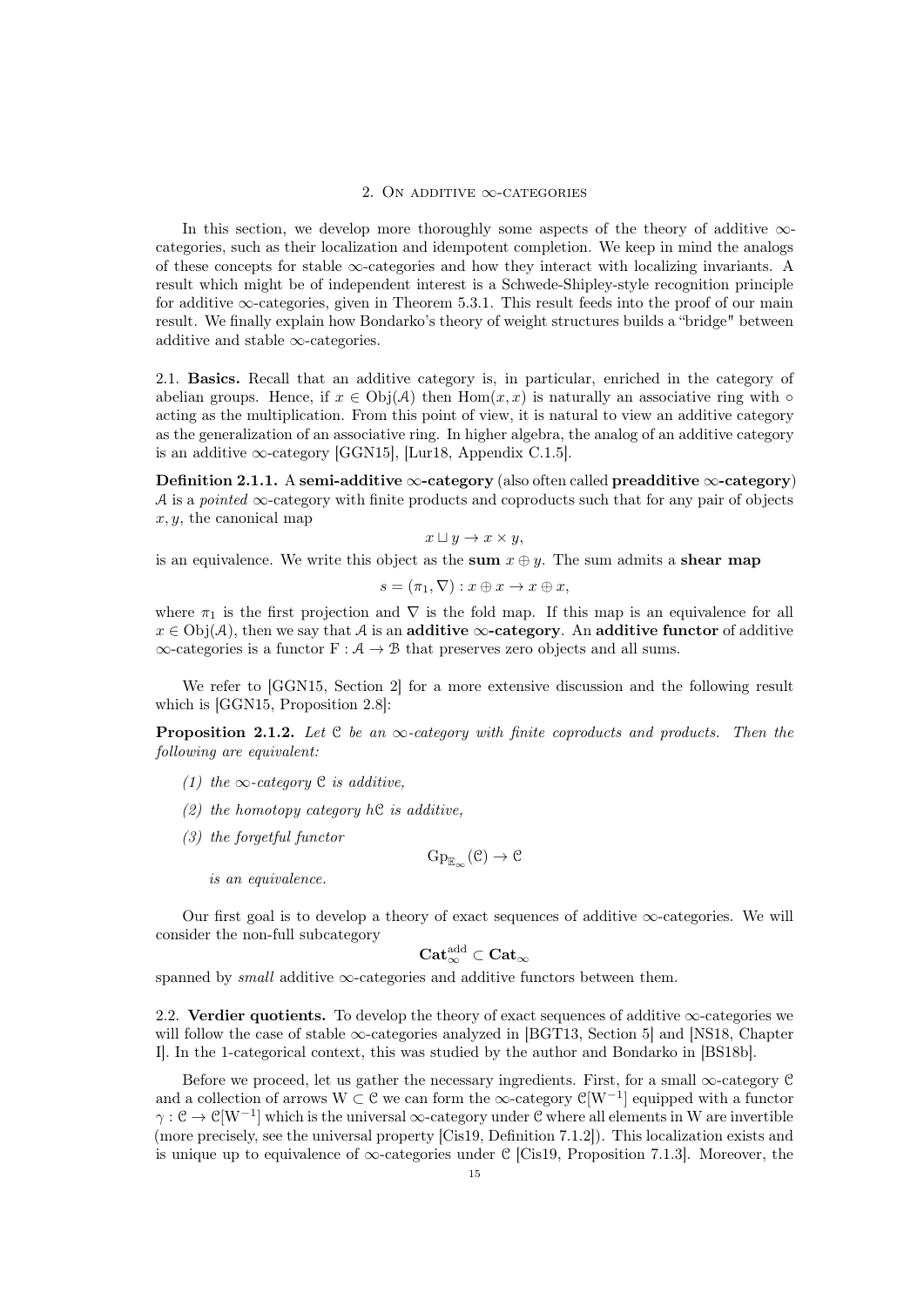functor can be chosen to be identity on objects [\[Cis19,](#page-91-12) Remark 7.1.4]. Furthermore, the functor  $h(\mathcal{C}) \to h(\mathcal{C}[W^{-1}])$  witnesses  $h(\mathcal{C}[W^{-1}])$  as a localization of the category  $h(\mathcal{C})$  in the sense of ordinary category theory (as reviewed, for example, in [\[Cis19,](#page-91-12) Definition 2.2.8]).

Second, we need a passage from "small categories" to "big categories." For motivation, let us recall that in the context of stable  $\infty$ -categories what one might mean by this is the passage to ind-completion. For C, D stable  $\infty$ -categories, we write Fun<sup>ex</sup>(C, D) for the  $\infty$ -category of functors which are **exact**, i.e., preserve finite limits and colimits. If  $C$  is a small stable ∞-category, then the Yoneda functor

$$
\mathcal{F}: \mathcal{C} \to \text{Fun}^{\text{ex}}(\mathcal{C}^{\text{op}}, \text{Spt}),
$$

identifies the codomain with  $Ind(\mathcal{C})$ ; see, for example, [\[BGT13,](#page-90-3) Proposition 3.2]. The upshot of going to Ind( $\mathcal{C}$ ) is that the resulting  $\infty$ -category is a stable presentable  $\infty$ -category. Therefore localizations of this  $\infty$ -category can often be constructed via adjoint functor theorems [\[Lur17b,](#page-92-9) Corollary 5.5.2.9]. The theory of localization sequences in algebraic K-theory as pioneered by Thomason [\[TT90\]](#page-93-1), Neeman [\[Nee92\]](#page-92-12), and later in [\[BGT13\]](#page-90-3) is developed by passing to large ∞-categories first before going back to small categories by taking compact objects and the functor

$$
\mathcal{C} \to \mathrm{Ind}(\mathcal{C})^{\omega},
$$

then witnesses the idempotent completion of C [\[Lur17b,](#page-92-9) Lemma 5.4.2.4].

For additive  $\infty$ -categories, by passage from the "small categories" to "big categories" we mean the passage to Quillen's nonabelian derived categories through which the Yoneda embedding factors:

$$
\mathcal{F}:\mathcal{C}\to\mathrm{PSh}_\Sigma(\mathcal{C}).
$$

In this case,  $\text{PSh}_{\Sigma}(\mathcal{C})$  is a prestable presentable  $\infty$ -category. The basic properties of this construction are summarized in the next lemma.

<span id="page-15-0"></span>**Lemma 2.2.1.** Let C be a small  $\infty$ -category with finite coproducts. Consider the Yoneda functor

$$
\mathcal{F}:\mathcal{C}\to \mathrm{PSh}_\Sigma(\mathcal{C})\subset \mathrm{Fun}(\mathcal{C}^\mathrm{op},\mathrm{Spc}).
$$

Then:

- (1) the ∞-category  $C$  is additive if and only if  $\mathrm{PSh}_{\Sigma}(\mathcal{C})$  is prestable.
- $(2)$  in this case, we have an equivalence:

$$
\mathrm{PSh}_{\Sigma}(\mathcal{C}) \simeq \mathrm{Fun}^{\times}(\mathcal{C}^{\mathrm{op}}, \mathrm{Spt}_{\geqslant 0}), and
$$

the  $\infty$ -category PSh<sub>Σ</sub>(C) is a presentable prestable  $\infty$ -category.

*Proof.* See [\[Lur18,](#page-92-11) Proposition C.1.5.7 and Remark C.1.5.9].

One consequence of this is an enhancement of the Yoneda functor.

<span id="page-15-1"></span>**Corollary 2.2.2.** Let A be an additive  $\infty$ -category. The Yoneda functor  $A \to \mathrm{PSh}_{\Sigma}(A)$  canonically promotes to a functor

$$
\mathcal{A} \to \text{Fun}^\times(\mathcal{A}^\text{op}, \text{Spt}),
$$

which is fully faithful.

Proof. The functor is given by:

$$
\mathcal{A}\rightarrow \mathrm{PSh}_\Sigma(\mathcal{A})\simeq \mathrm{Fun}^\times(\mathcal{A}^\mathrm{op},\mathrm{Spt}_{\geqslant 0})\hookrightarrow \mathrm{Fun}^\times(\mathcal{A}^\mathrm{op},\mathrm{Spt}),
$$

where the equivalence is given by Lemma  $2.2.1(2)$  and the second functor is induced by the inclusion of connective spectra into all spectra. The functor in question is therefore a composite of two fully faithful functors.  $\Box$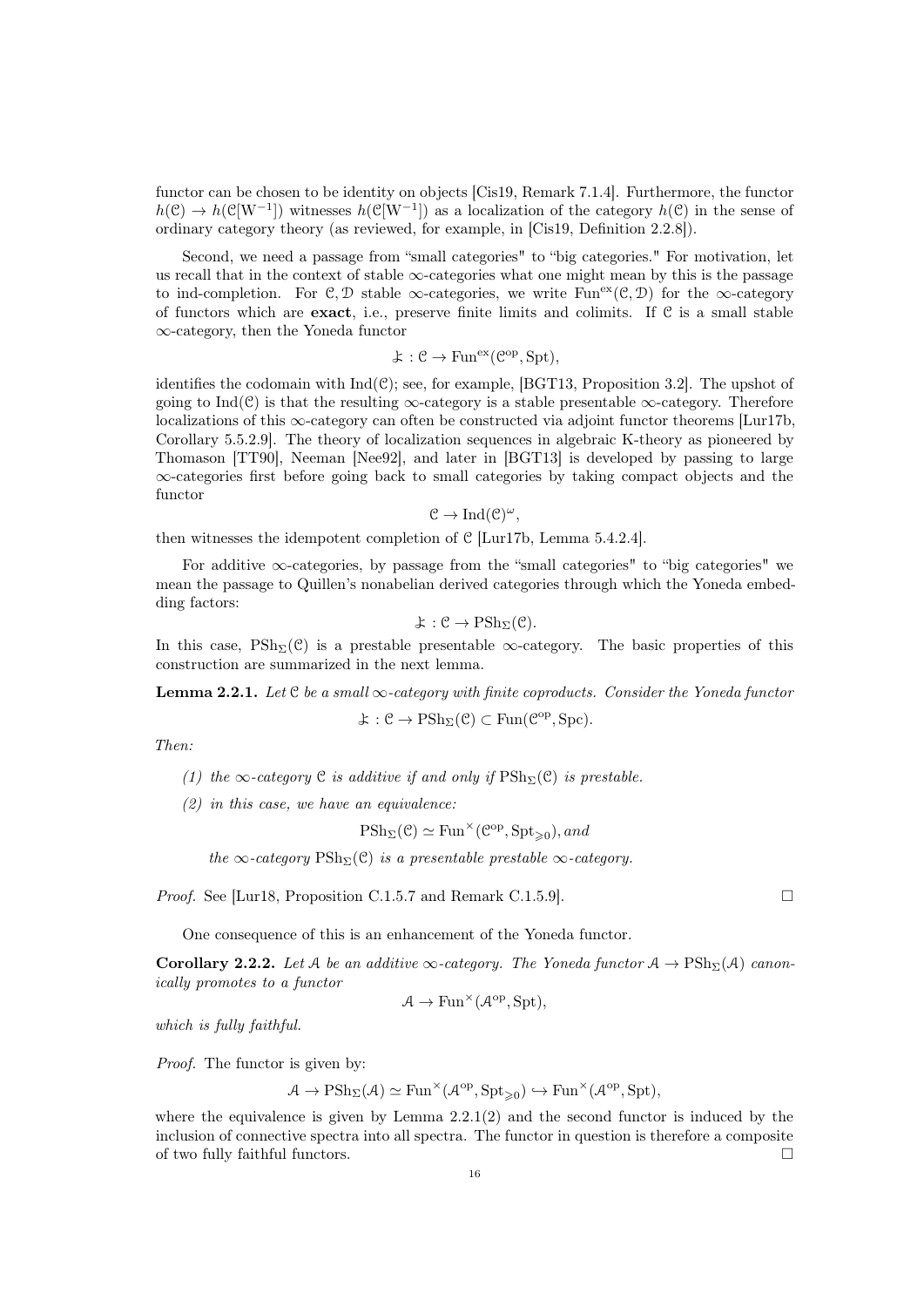We use notation

$$
\widehat{\mathcal{A}} := \mathrm{Fun}^\times(\mathcal{A}^{\mathrm{op}}, \mathrm{Spt}),
$$

and call the resulting  $\infty$ -category the  $\infty$ -category of additive spectral presheaves.

We now address the theory of Verdier quotients in the context of additive ∞-categories using the nonabelian derived category in analogy with the development of Verdier quotients for stable  $\infty$ -categories using Ind-completions as in [\[BGT13,](#page-90-3) Section 5]; see also [\[NS18,](#page-92-15) Section I.3].

From hereon, we adopt the following notation. If A is an additive  $\infty$ -category and x is an object of  $A$ , then the functor represented by x:

$$
Maps_{\mathcal{A}}(-,x): \mathcal{A}^{op} \to \text{Spc},
$$

is a product-preserving functor and hence an object of  $\text{PSh}_{\Sigma}(\mathcal{A})$ . By Lemma [2.2.1\(](#page-15-0)2), this functor canonically upgrades to a functor into connective spectra. We denote this functor by

$$
\mathbf{Maps}_{\mathcal{A}}(-,x):\mathcal{A}^{op}\to \mathbf{Spt}_{\geqslant 0},
$$

and set

$$
\mathbf{End}_{\mathcal{A}}(x) := \mathbf{Maps}_{\mathcal{A}}(x, x).
$$

In what follows also note that cofibers of maps of connective spectra can be computed in spectra.

<span id="page-16-0"></span>**Theorem 2.2.3.** Let A be a small additive  $\infty$ -category and  $B \subset A$  be an additive full subcategory. Then

(1) Define

$$
W := \{ f \oplus g : b \oplus a \to b' \oplus a' \text{ where } f : b \to b' \in \mathcal{B} \text{ and } g : a \to a' \text{ is invertible} \}.
$$

 $A/B := A[W^{-1}]$  is an additive  $\infty$ -category equipped with an additive functor

 $\overline{(-)} : \mathcal{A} \rightarrow \mathcal{A}/\mathcal{B}$ 

which is a bijection on the sets of objects.

- (2) If  $\mathcal E$  is another additive  $\infty$ -category, then  $\overline{(-)} : \mathcal A \to \mathcal A/\mathcal B$  induces an equivalence between Fun<sup> $\times$ </sup>(A/B, E) and the full subcategory of Fun<sup> $\times$ </sup>(A, E) consisting of those additive functors  $G : \mathcal{A} \to \mathcal{E}$  satisfying  $G|_{\mathcal{B}} \simeq 0$ .
- (3) We have the following commutative diagram:

$$
\begin{array}{ccc}\n\mathcal{A} & \xrightarrow{(-)} & \mathcal{A}/\mathcal{B} \\
\downarrow & & \downarrow \\
\text{PSh}_{\Sigma}(\mathcal{A}) & \xrightarrow{L} & \text{PSh}_{\Sigma}(\mathcal{A}/\mathcal{B}),\n\end{array}
$$

where the bottom horizontal functor is left adjoint to the functor

$$
\operatorname{res}_{\operatorname{can}}: \operatorname{PSh}_{\Sigma}(\mathcal{A}/\mathcal{B}) \to \operatorname{PSh}_{\Sigma}(\mathcal{A}) \qquad F \mapsto F \circ \overline{(-)}.
$$

(4) If B is generated under sums and retracts by a single object z, then for any  $F \in \mathrm{PSh}_{\Sigma}(\mathcal{A})$ we have:

$$
LF(-) \simeq \text{Cofib}(F(z) \otimes_{\text{End}_{\mathcal{A}}(z)} \text{Maps}_{\mathcal{A}}(-, z) \to F(-)).
$$

(5) In general for any  $F \in \mathrm{PSh}_{\Sigma}(\mathcal{A})$  there is an equivalence:

$$
\mathrm{LF}(-) \simeq \mathrm{Cofib}(\underset{z_1,\cdots,z_n\in\mathcal{B}}{\mathrm{colim}} \mathrm{F}(\bigoplus_{i=1}^n z_i)\otimes_{\mathbf{End}_{\mathcal{A}}(\bigoplus_{i=1}^n z_i)} \mathbf{Maps}_{\mathcal{A}}(-,\bigoplus_{i=1}^n z_i) \to \mathrm{F}(-)),
$$

where the colimit is taken over the poset of finite subsets  $\{z_1, \dots, z_n\}$  of objects of  $\mathcal{B}$ .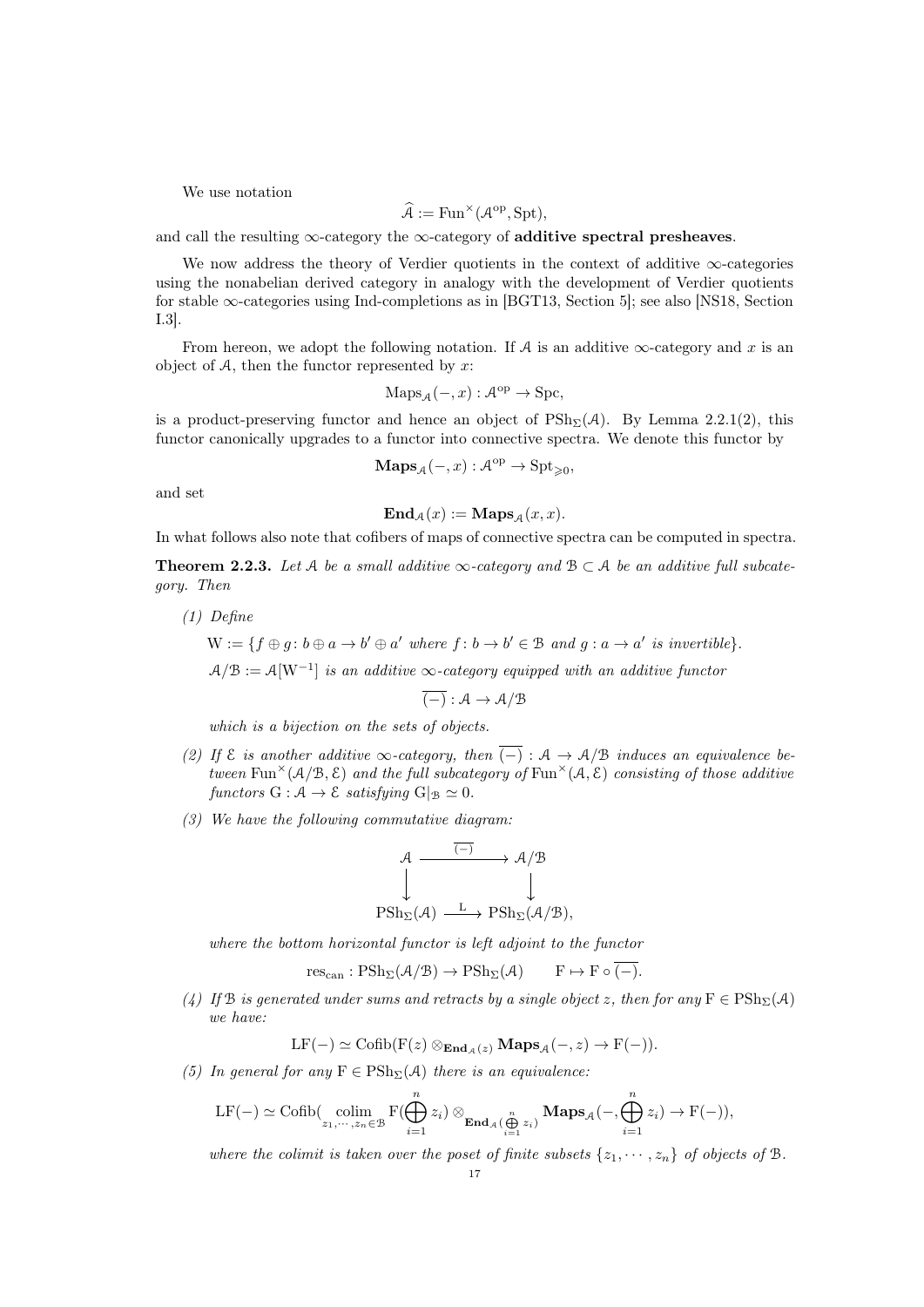Proof. To prove assertion (1) it suffices to show that the the functor on homotopy categories

$$
h(\mathcal{A}) \to h(\mathcal{A}[W^{-1}])
$$

is an additive functor of additive categories by Proposition [2.1.2.](#page-14-3) This follows from [\[BS18b,](#page-90-13) Proposition 2.2.4].

By the universal property of the localization,  $\overline{(-)} : A \rightarrow A/B$  induces an equivalence between Fun<sup> $\times$ </sup>(A/B, E) and the full subcategory of Fun<sup> $\times$ </sup>(A, E) consisting of those additive functors G :  $A \to \mathcal{E}$  for which  $G(w)$  is an equivalence for all  $w \in W$ . By definition of W and additivity of G the latter condition is equivalent to  $G(g)$  being an equivalence for any  $g: b \to b' \in \mathcal{B}$  which is also equivalent to:  $G(b) \simeq 0$  for all  $b \in \mathcal{B}$ . This proves (2).

To prove assertion (3), we start with the following general observations about an additive functor of  $\infty$ -categories  $\pi : A_0 \to A_1$ . The restriction of a product-preserving functor  $(A_1)^{op} \to$ Spc along  $\pi$  remains product-preserving since  $\pi$  is additive. Therefore we have a commutative diagram

$$
\begin{array}{ccc}\n\operatorname{PSh}_{\Sigma}(\mathcal{A}_{1}) & \xrightarrow{\pi^{*}} & \operatorname{PSh}_{\Sigma}(\mathcal{A}_{0}) \\
\downarrow & & \downarrow \\
\operatorname{PSh}(\mathcal{A}_{1}) & \longrightarrow & \operatorname{PSh}(\mathcal{A}_{0}),\n\end{array}
$$

where  $\pi^*$  is given by precomposing with  $\pi$  [\[Lur17b,](#page-92-9) Proposition 5.5.8.10(3)]. The functor  $\pi^*$ admits a left adjoint  $\pi_!$ <sup>[4](#page-17-0)</sup> which, by the commutativity of the diagram of right adjoints above, is characterized by the commutativity of the corresponding diagram of left adjoints:

$$
\begin{array}{ccc}\n\text{PSh}(\mathcal{A}_0) & \xrightarrow{\pi_1} & \text{PSh}(\mathcal{A}_1) \\
\downarrow_{\Sigma} & & \downarrow_{\Sigma} \\
\text{PSh}_{\Sigma}(\mathcal{A}_0) & \xrightarrow{\quad} & \text{PSh}_{\Sigma}(\mathcal{A}_1).\n\end{array}
$$

Using the universal property of  $\text{PSh}_{\Sigma}$  [\[Lur17b,](#page-92-9) Proposition 5.5.8.15], we also get that  $\pi_!$  is characterized by the commutativity of

$$
\mathcal{A}_0 \xrightarrow{\pi} \mathcal{A}_1
$$
  
\n
$$
\downarrow \qquad \qquad \downarrow
$$
  
\n
$$
P\text{Sh}_{\Sigma}(\mathcal{A}_0) \xrightarrow{\pi_1} P\text{Sh}_{\Sigma}(\mathcal{A}_1).
$$

These observations then apply to the additive functor

$$
\overline{(-)}: \mathcal{A} \to \mathcal{A}/\mathcal{B},
$$

which proves the assertion in (3).

To prove the fourth claim denote by  $L'(-)$  the functor given by the formula on the right. There is also a natural transformation  $\mathrm{id}_{PSh_{\Sigma}(A)} \stackrel{\alpha}{\to} L'$ . It suffices to prove that L' is a localization onto the subcategory of all  $G \in \text{PSh}_{\Sigma}(\mathcal{A})$  such that  $G|_{\mathcal{B}} = 0$ . Note that the two maps

$$
F(z) \otimes_{\mathbf{End}_{\mathcal{A}}(z)} \mathbf{Maps}_{\mathcal{A}}(z, z) \otimes_{\mathbf{End}_{\mathcal{A}}(z)} \mathbf{Maps}_{\mathcal{A}}(-, z) \longrightarrow F(z) \otimes_{\mathbf{End}_{\mathcal{A}}(z)} \mathbf{Maps}_{\mathcal{A}}(-, z)
$$

given by

$$
f \otimes e \otimes e' \mapsto fe \otimes e' \text{ and } f \otimes e \otimes e' \mapsto f \otimes ee'
$$

<span id="page-17-0"></span><sup>4</sup>Using, for example, the adjoint functor theorem [\[Lur17b,](#page-92-9) Theorem 5.5.2.9] where the accessibility hypothesis on  $\pi^*$  and the presentability hypotheses on the domain and target  $\infty$ -categories follows from [\[Lur17b,](#page-92-9) Proposition  $5.5.8.10(1)$ .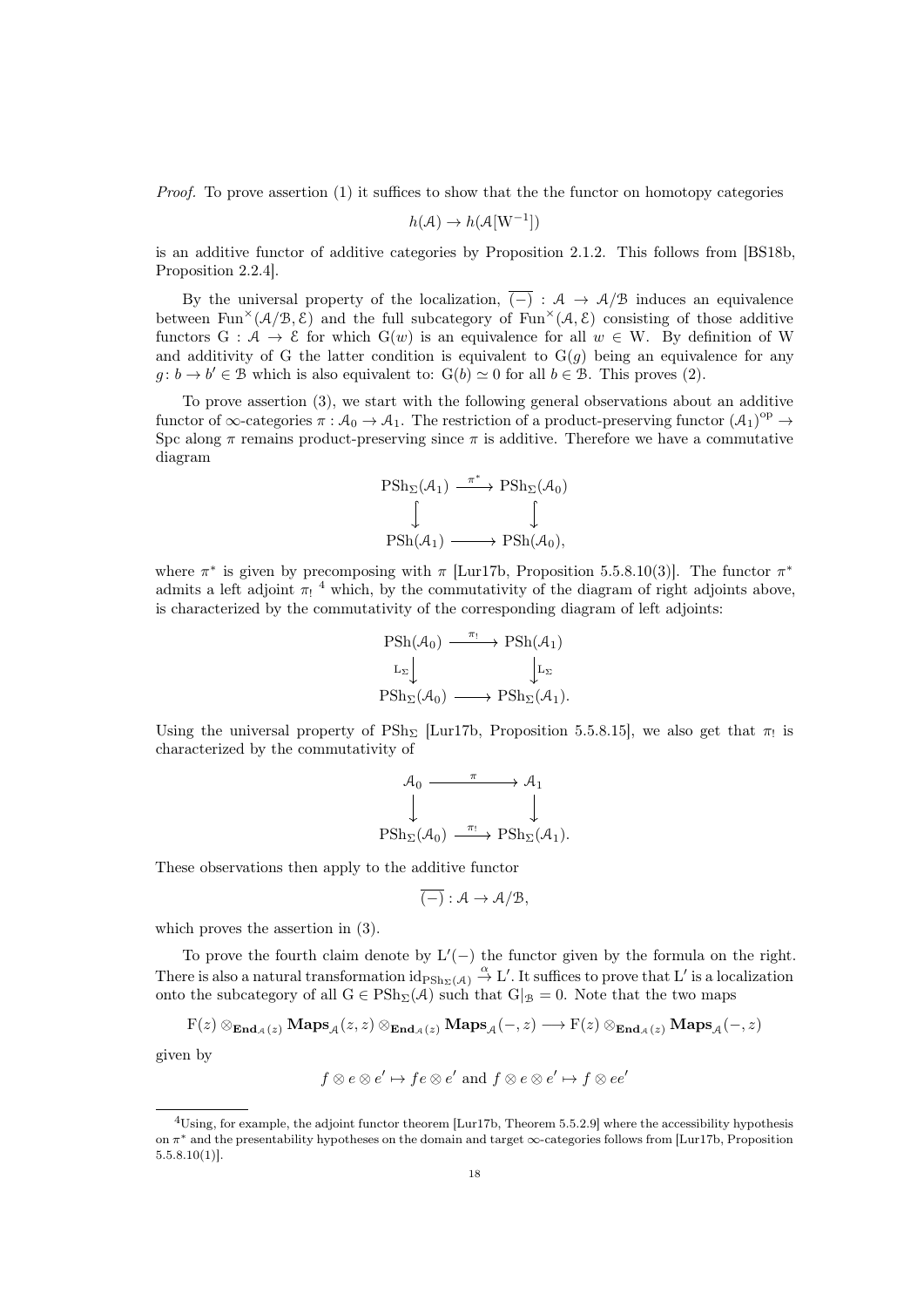are equivalences for any F, so by construction we have a commutative diagram in  $\text{Fun}^\times(\mathcal{C}^\text{op}, \text{Spt}_{\geqslant 0})$ :

$$
F(z) \otimes_{\text{End}_{\mathcal{A}}(z)} \text{Maps}_{\mathcal{A}}(z, z) \otimes_{\text{End}_{\mathcal{A}}(z)} \text{Maps}_{\mathcal{A}}(-, z) \xrightarrow{\simeq} F(z) \otimes_{\text{End}_{\mathcal{A}}(z)} \text{Maps}_{\mathcal{A}}(-, z) \xrightarrow{\qquad \qquad} 0
$$
\n
$$
F(z) \otimes_{\text{End}_{\mathcal{A}}(z)} \text{Maps}_{\mathcal{A}}(-, z) \xrightarrow{\qquad \qquad} F(-) \xrightarrow{\qquad \qquad \qquad \alpha_{F}} \text{L}'F(-)
$$
\n
$$
\downarrow
$$
\n
$$
0 \xrightarrow{\qquad \qquad \qquad \alpha_{F}} \text{L}'(x) \xrightarrow{\qquad \qquad \alpha_{F}} \text{L}'(F(-))
$$

whose rows and columns are cofiber sequences. Hence  $L'(\alpha)(F)$  and  $\alpha_{L'(F)}$  are equivalences. Now by [\[Lur17b,](#page-92-9) Proposition 5.2.7.4] L' is a localization onto its image. The map

 $F(z) \otimes_{\text{End}_{\mathcal{A}}(z)} \text{Maps}_{\mathcal{A}}(z, z) \longrightarrow F(z)$ 

is an equivalence, so  $L'F(z) = 0$  and hence the image of L' is conatined in the image of L. Moreover, for any  $G \in \mathrm{PSh}_{\Sigma}(\mathcal{A})$  such that  $G|_{\mathcal{B}} = 0$ 

$$
G(z) \otimes_{\mathbf{End}_{\mathcal{A}}(z)} \mathbf{Maps}_{\mathcal{A}}(z, z) = 0,
$$

so  $G \simeq L'(G)$  is in the image of  $L'$ .

To prove the last claim it suffices to show that the functor

 $res_{can} \circ L : \mathrm{PSh}_{\Sigma}(\mathcal{A}) \to \mathrm{PSh}_{\Sigma}(\mathcal{A}/\mathcal{B}) \to \mathrm{PSh}_{\Sigma}(\mathcal{A}),$ 

is a colimit of functors

$$
\mathrm{PSh}_{\Sigma}(\mathcal{A}) \stackrel{\mathrm{L}_{\mathrm{S}}}{\rightarrow} \mathrm{PSh}_{\Sigma}(\mathcal{A}/\langle z_{1},\cdots,z_{n}\rangle) \stackrel{\mathrm{res}_{\mathrm{can},\mathrm{S}}}{\rightarrow} \mathrm{PSh}_{\Sigma}(\mathcal{A}),
$$

over all finite subsets  $S = \{z_1, \dots, z_n\} \subset \mathcal{B}$ . Since for any  $z \in \mathcal{B}$  there exists S such that  $L_SF(z) = 0$ , the colimit lands in the image of L:

$$
L': \mathrm{PSh}_{\Sigma}(\mathcal{A}) \to L(\mathrm{PSh}_{\Sigma}(\mathcal{A})) \simeq \mathrm{PSh}_{\Sigma}(\mathcal{A}/\mathcal{B});
$$

here the equivalence is due to part (2).

Now, since  $res_{can,S}$  is right adjoint to  $L_S$ , the canonical map

 $Maps(res_{can,S} \circ L_SF, G) \cong Maps(F, G)$ 

is an equivalence for any G such that  $G(z) = 0$  for all  $z \in S$ . In particular, if  $G|_{\mathcal{B}} = 0$ , then we have the above equivalence for any S, so

$$
\mathrm{Maps}(F,G)\cong \lim_{S}\mathrm{Maps}(\mathrm{res}_{\mathrm{can},S}\circ L_S F,G)\cong\mathrm{Maps}(L'F,G),
$$

since the limit is cofiltered and the diagram is constant. Now, note that for any such G we also have a canonical equivalence (by part  $(2)$  again):

$$
Maps(F, G) \cong Maps(LF, G),
$$

so by Yoneda lemma LF  $\cong$  L'F.  $\Gamma$ .

<span id="page-18-0"></span>Corollary 2.2.4. Let A be a small additive  $\infty$ -category and  $\mathcal{B} \subset \mathcal{A}$  a full additive subcategory. For any  $x, y \in A$ 

(1) the space  $\text{Maps}_{A/B}(x, y)$  can be computed as the  $\Omega^{\infty}$  of the connective spectrum

$$
\mathrm{Cofib}(\underset{z_1,\cdots,z_n\in \mathcal{B}}{\mathrm{colim}}\,\mathbf{Maps}_{\mathcal{A}}(\bigoplus_{i=1}^nz_i,y)\otimes_{\mathbf{End}(\bigoplus\limits_{i=1}^nz_i)}\mathbf{Maps}_{\mathcal{A}}(x,\bigoplus_{i=1}^nz_i)\rightarrow\mathbf{Maps}_{\mathcal{A}}(x,y)).
$$

(2) The abelian group  $\pi_0$  Maps<sub>A/B</sub> $(x, y)$  can be computed as

$$
Coker(\bigoplus_{z\in\mathcal{B}}\pi_0 \operatorname{Maps}_{\mathcal{A}}(z,y)\otimes \pi_0 \operatorname{Maps}_{\mathcal{A}}(x,z)\to \pi_0 \operatorname{Maps}_{\mathcal{A}}(x,y)).
$$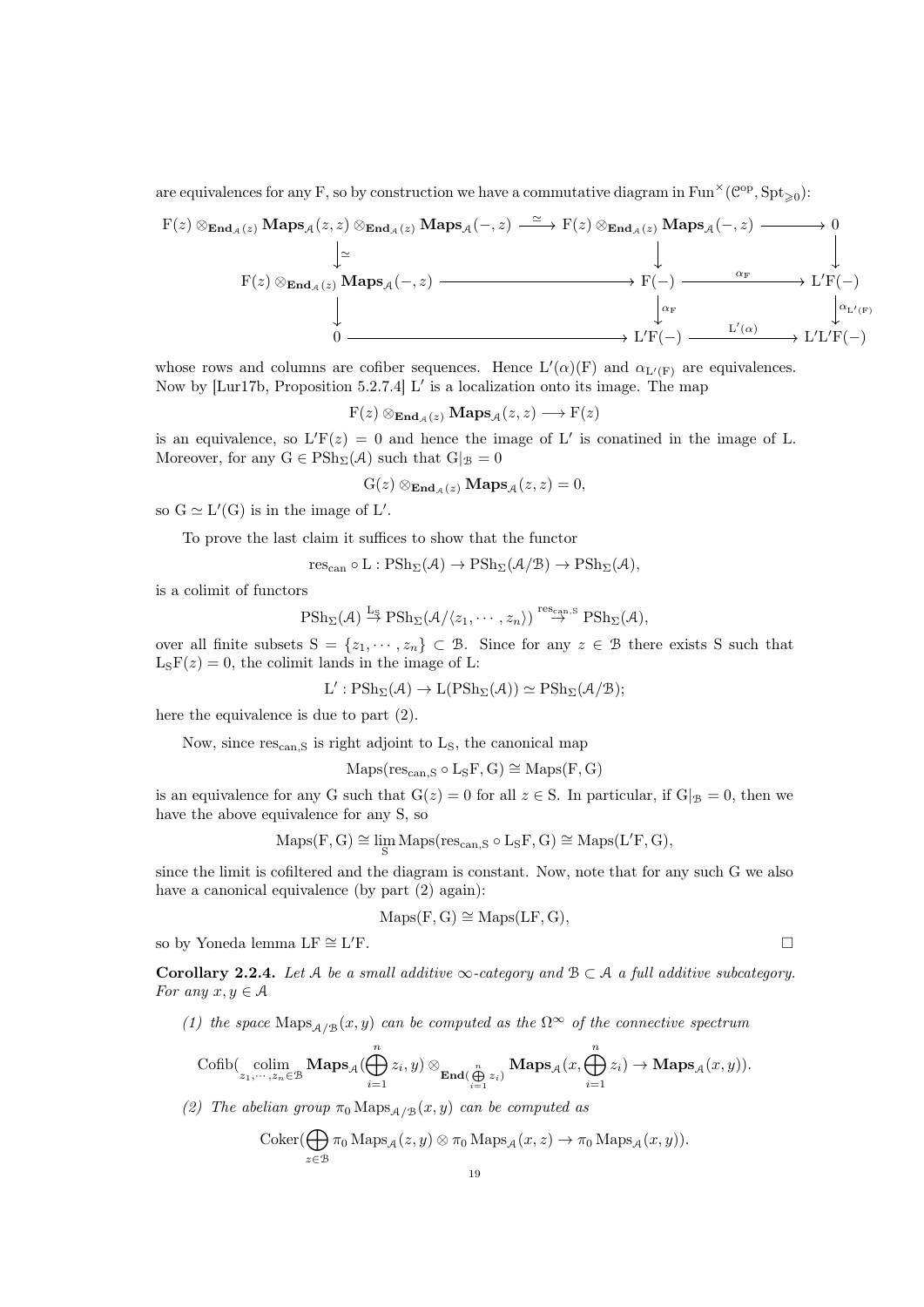*Proof.* The first claim follows directly from Theorem [2.2.3\(](#page-16-0)3 and 5) and taking  $\Omega^{\infty}$  to obtain the mapping space from the mapping spectrum. This claim in particular implies that  $\pi_0$  Maps<sub>A/B</sub> $(x, y)$  can be computed as the quotient of  $\pi_0$  Maps<sub>A</sub> $(x, y)$  modulo the subgroup of those morphisms that factor through  $z \in \mathcal{B}$ . This is exactly what formula (2) says.

Remark 2.2.5. A very similar formula to the one in Corollary [2.2.4\(](#page-18-0)1) was obtained in the setting of dg-quotients of dg-categories in [\[Dri02\]](#page-91-13).

<span id="page-19-0"></span>2.3. Idempotents. We now discuss the condition of idempotent completeness in the context of additive  $\infty$ -categories. Recall that we have the free category containing an idempotent, Idem, which is a subcategory of  $Idem^+$ , the free category containing a retraction; these categories are constructed in [\[Lur17b,](#page-92-9) Definition 4.4.5.2]. An **idempotent** in an  $\infty$ -category C is a functor e : Idem  $\rightarrow$  C and we say that e is **effective** if e extends to a functor Idem<sup>+</sup>  $\rightarrow$  C. We say that C is idempotent complete if every idempotent is effective. Following [\[Lur17b,](#page-92-9) Corollary 4.4.5.14] the functor  $e :$  Idem  $\rightarrow \mathcal{C}$  admits a colimit if and only if  $e$  is an effective idempotent.

**Remark 2.3.1.** An idempotent e in C gives rise to an idempotent of  $h(\mathcal{C})$  which can be identified with a morphism e in  $h(\mathcal{C})$  such that  $e \circ e = e$ . In general, this datum is not sufficient for defining an idempotent [\[Lur17b,](#page-92-9) Counterexample 4.4.5.19]. However, if  $\mathcal C$  is a stable  $\infty$ category, then C is idempotent complete if and only if  $h(\mathcal{C})$  is [\[Lur17a,](#page-92-10) Lemma 1.2.4.6] and, in fact, any idempotent in  $h(\mathcal{C})$  lifts to one in  $\mathcal{C}$  [\[Lur17a,](#page-92-10) Warning 1.2.4.8]. We observe that the same proof also works for additive  $\infty$ -categories.

<span id="page-19-1"></span>**Proposition 2.3.2.** For an additive  $\infty$ -category A any idempotent in  $h(\mathcal{A})$  can be lifted to an idempotent in A. Consequently, the following are equivalent:

- (1) A is idempotent-complete
- (2)  $h(A)$  is idempotent-complete
- (3) any morphism  $x \stackrel{e}{\rightarrow} x \in A$  such that there is a homotopy  $e \circ e \simeq e$  is equivalent to a morphism of the form

$$
x_1 \oplus x_2 \stackrel{\begin{pmatrix} \mathrm{id}_{x_1} & 0 \\ 0 & 0 \end{pmatrix}}{\rightarrow} x_1 \oplus x_2
$$

Proof. Let

$$
e: x \to x,
$$

be an idempotent in  $h(\mathcal{A})$ , i.e., a morphism e equipped with a homotopy  $h: e \to e \circ e$ . Since A is an additive  $\infty$ -category, there is a fully faithful Yoneda functor  $\mathcal{A} \to \mathcal{A}$  by Corollary [2.2.2.](#page-15-1) We consider the morphism  $e$  in Fun<sup> $\times$ </sup>( $\mathcal{A}^{op}$ , Spt), which defines an idempotent in  $h(\widehat{A})$ .

To prove the result we will promote  $e$  to a weak retraction diagram in the sense of [\[Lur17b,](#page-92-9) Definition 4.4.5.4(2), Remark 4.4.5.5] which we briefly review. Let Ret  $\subset$  Idem<sup>+</sup> be the simplicial set classifying retractions (as in [\[Lur17b,](#page-92-9) Page 304]). Then a weak retraction diagram is a functor out of Ret. The inclusion  $\text{Ret} \subset \text{Idem}^+$  is an inner anodyne map [\[Lur17b,](#page-92-9) Proposition 4.4.5.6] and thus for any  $\infty$ -category C the induced functor  $Fun(Idem^+, \mathcal{C}) \to Fun(Ret, \mathcal{C})$  is trivial fibration of simplicial sets [\[Lur17b,](#page-92-9) Corollary 4.4.5.7]. Concretely, any weak retraction diagram extends, in an essentially unique way, to a functor out of Idem<sup>+</sup>. We first claim that the idempotent e in  $h(\hat{A})$  extends to a map of simplicial sets Ret  $\rightarrow \hat{A}$  and thus to a functor out of Idem<sup>+</sup>.

The argument is the same as in the second paragraph of the proof of [\[Lur17a,](#page-92-10) Lemma 1.2.4.6] which we sketch for the reader's convenience. Denote by  $x_0$  (resp.  $x_1$ ) the sequential colimit

$$
x \xrightarrow{e} x \xrightarrow{e} x \rightarrow \cdots
$$
  
20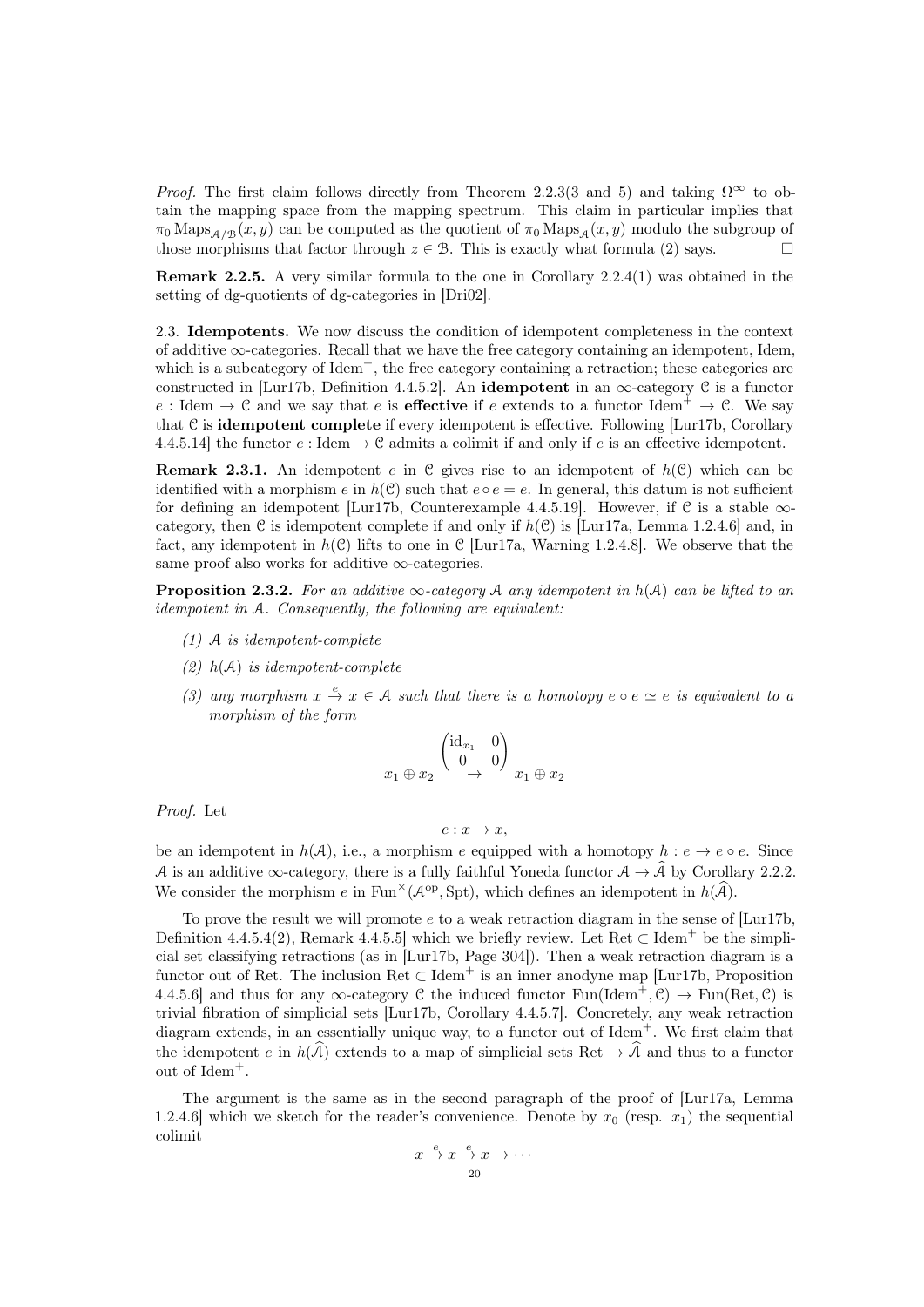$$
(\text{resp. } x \stackrel{1-e}{\to} x \stackrel{1-e}{\to} x \to \cdots),
$$

in  $\hat{\mathcal{A}}^5$  $\hat{\mathcal{A}}^5$ . Since the latter  $\infty$ -category is cocomplete, these colimits exist. Now, for any  $F \in \hat{\mathcal{A}}$ , we note that e induces an idempotent on the abelian group  $\pi_i F(x)$  for all  $i \in \mathbb{Z}$  so that we have a splitting:

$$
\pi_i \mathbf{F}(x) \simeq \pi_i \mathbf{F}(x)_+ \oplus \pi_i \mathbf{F}(x)_-,
$$

where e acts as the identity on  $\pi_i F(x)_+$  and as 0 on  $\pi_i F(x)_-$ . Thus, the tower of abelian groups

$$
\cdots \pi_i \mathcal{F}(x) \xrightarrow{e^*} \pi_i \mathcal{F}(x) \xrightarrow{e^*} \pi_i \mathcal{F}(x),
$$

splits as a direct sum of towers:

$$
\cdots \pi_i \mathbf{F}(x)_+ \xrightarrow{\mathrm{id}} \pi_i \mathbf{F}(x)_+ \xrightarrow{\mathrm{id}} \pi_i \mathbf{F}(x)_+,
$$

and

$$
\cdots \pi_i \mathcal{F}(x) = \stackrel{0}{\rightarrow} \pi_i \mathcal{F}(x) = \stackrel{0}{\rightarrow} \pi_i \mathcal{F}(x) =
$$

such that

$$
\lim \pi_i \mathbf{F}(x) \simeq \pi_i \mathbf{F}(x)_+,
$$

and the  $\lim_{n \to \infty} 1$ -term vanishes. This means that the canonical map  $x \to x_0$  induces an isomorphism of abelian groups, for all  $i \in \mathbb{Z}$ :

 $\pi_i \mathbf{F}(x_0) \simeq \pi_i(\text{maps}(\text{colim } x, \mathbf{F})) \simeq \lim \pi_i \mathbf{F}(x) \simeq \pi_i \mathbf{F}(x)_+.$ 

By a similar argument for the idempotent  $1 - e$ , we have

$$
\pi_i \mathbf{F}(x_1) \simeq \pi_i \mathbf{F}(x) \dots
$$

Therefore the canonical map  $x \to x_0 \oplus x_1$  defines an isomorphism for all F and all  $i \in \mathbb{Z}$ :

 $\pi_i F(x) \cong \pi_i F(x_0) \oplus \pi_i F(x_1),$ 

and thus induces a splitting:

$$
F(x) \simeq F(x_0) \oplus F(x_1).
$$

Since this is true for all F, we also have a splitting of representable presheaves:

$$
x \simeq x_0 \oplus x_1.
$$

Furthermore, we see that the inclusion of summand,  $x_0 \rightarrow x$ , together with the canonical map to the colimit,  $x \to x_0$ , induces a weak retraction diagram



in  $\hat{A}$  as claimed. To see that the idempotent e in  $h(A)$  lifts to one on A, observe that the corresponding functor  $Idem^+ \to \hat{A}$  restricts to a functor landing in the Yoneda image:

 $\mathrm{Idem} \to \mathcal{A} \subset \widehat{\mathcal{A}} \colon$ 

note that we have used the additivity of A to get the fully faithfulness of the Yoneda functor; see Corollary [2.2.2.](#page-15-1)

We now prove that the three assumptions are equivalent. The third assumption is clearly equivalent to the second assumption. Since any idempotent in  $h(\mathcal{A})$  lifts to an idempotent in  $\mathcal{A}$ , it must be effective if the lift is effective in A, so we have  $(1) \Rightarrow (2)$ . Now we prove  $(2) \Rightarrow (1)$ . Let e: Idem  $\rightarrow$  A be an idempotent in A. Denote by x the colimit of e in  $\hat{A}$ . It is a retract of an object of A, so by the assumption its image in  $h(\widehat{A})$  is isomorphic to an object of  $h(A)$ considered as a full subcategory of  $h(\hat{A})$ . So the colimit of e is equivalent to an object of A and e is effective in A. e is effective in A.

<span id="page-20-0"></span><sup>&</sup>lt;sup>5</sup>We note that the existence of the map  $1 - e$  is where the additivity of  $\hat{A}$  gets used.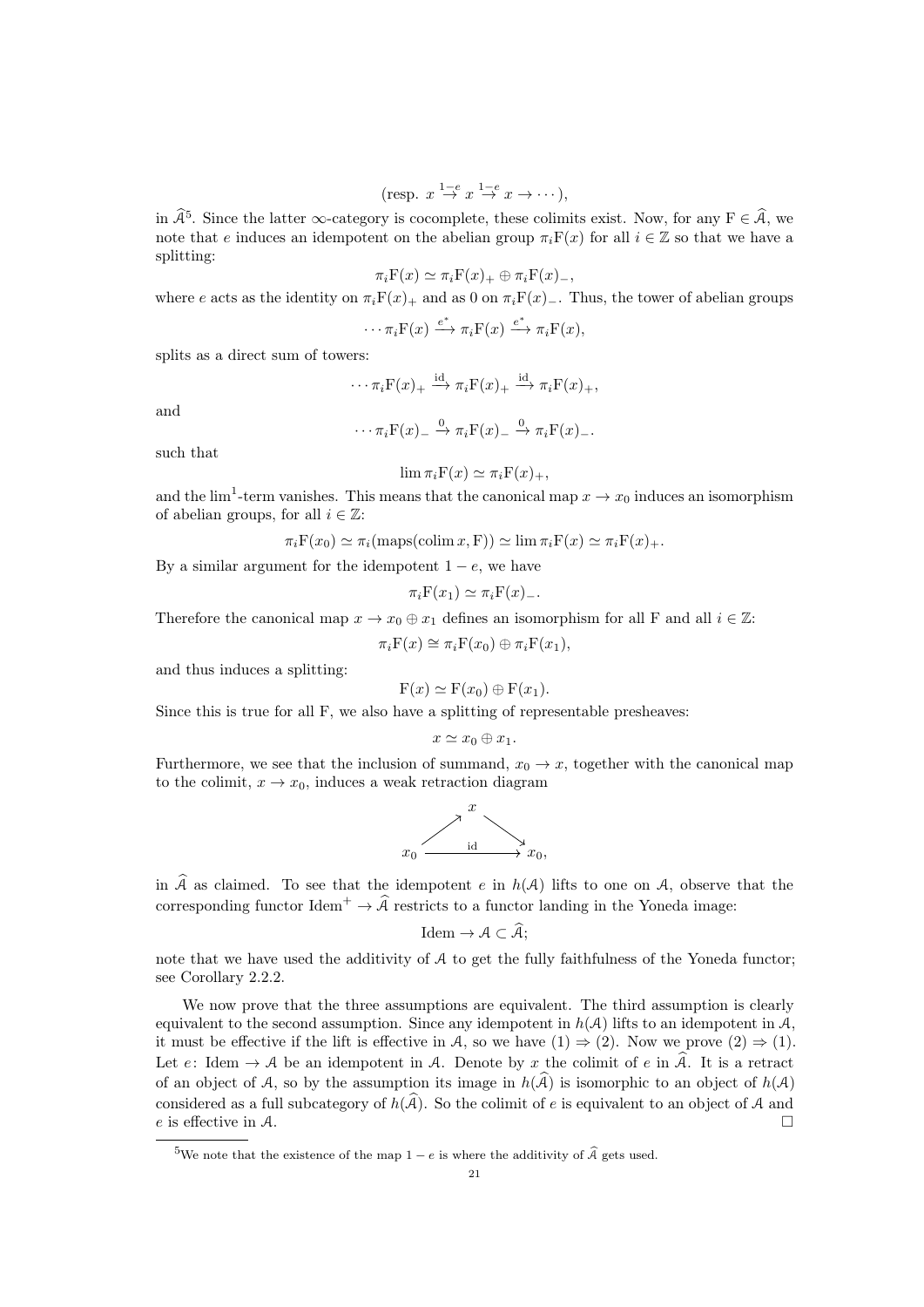Proposition [2.3.2](#page-19-1) justifies the usage of some standard terminology from the theory of additive categories in the context of additive  $\infty$ -categories.

Definition 2.3.3. Let  $A$  be an additive  $\infty$ -category.

(1) We say that an idempotent  $e: x \to x$  in A splits if it is homotopic to a morphism of the form

$$
x_1 \oplus x_2 \xrightarrow{\begin{pmatrix} \mathrm{id}_{x_1} & 0 \\ 0 & 0 \end{pmatrix}} x_1 \oplus x_2.
$$

- (2) A full subcategory  $A \subset B$  is said to be **retract-closed** if every idempotent of an object of A that splits in B also splits in A.
- (3) If A is an additive  $\infty$ -category, then we say that A is **idempotent complete** if each idempotent  $e: x \to x$  in A splits.

**Lemma 2.3.4.** Let A be a small additive  $\infty$ -category. Then there exists a small additive  $\infty$ category Kar(A) and an additive functor  $A \to \text{Kar}(A)$  which is an initial functor among all idempotent complete additive  $\infty$ -categories receiving an additive functor from A. We call this category the idempotent completion of A.

Proof. According to [\[Lur17b,](#page-92-9) Proposition 5.1.4.2] and the identifications of Proposition [2.3.2,](#page-19-1) we can take the embedding

$$
A \to \mathrm{PSh}_{\Sigma}(A),
$$

and set  $\text{Kar}(\mathcal{A})$  to be the full subcategory of  $\text{PSh}_{\Sigma}(\mathcal{A})$  spanned by functors which are retracts of the Yoneda image. Note that this is also an additive  $\infty$ -category.

**Definition 2.3.5.** If  $f : A \to B$  is an additive functor between small additive  $\infty$ -categories, then we get a functor  $\text{Kar}(f) : \text{Kar}(\mathcal{A}) \to \text{Kar}(\mathcal{B})$ . We say that that f is an equivalence up to idempotent completion if  $\text{Kar}(f)$  is an equivalence. We will also denote the subcategory of additive  $\infty$ -categories spanned by those which are idempotent complete as:

$$
\mathbf{Cat}_{\infty}^{\mathrm{Kar}} \subset \mathbf{Cat}_{\infty}^{\mathrm{add}}.
$$

**Definition 2.3.6.** We say that an additive  $\infty$ -category A is weakly idempotent complete if for any  $X, Y \in \mathcal{A}$  such that

$$
X\cong Y\oplus V
$$

in  $\text{Kar}(\mathcal{A})$  for some  $V \in \text{Kar}(\mathcal{A})$ , there exists an object of  $\mathcal{A}$  equivalent to V.

We denote the subcategory of additive  $\infty$ -categories spanned by those which are weakly idempotent complete as:

$$
\mathbf{Cat}_{\infty}^{\mathrm{wKar}}\subset \mathbf{Cat}_{\infty}^{\mathrm{add}}.
$$

#### <span id="page-21-0"></span>2.4. Exact sequences.

**Definition 2.4.1.** Let  $A, C$  be small additive  $\infty$ -categories and  $B \subset A$  be an additive full subcategory. We say that the sequence

$$
\mathcal{B} \stackrel{i}{\to} \mathcal{A} \stackrel{j}{\to} \mathcal{C}
$$

is an exact sequence of additive  $\infty$ -categories if (1) the composite is null and (2) the induced map  $A/B \to \mathcal{C}$  is an equivalence up to idempotent completion.

Note that in case the composite is null, the space of choices of an isomorphism  $j \circ i \simeq 0$ is contractible, so the condition (1) is actually a property and does not require any additional choices.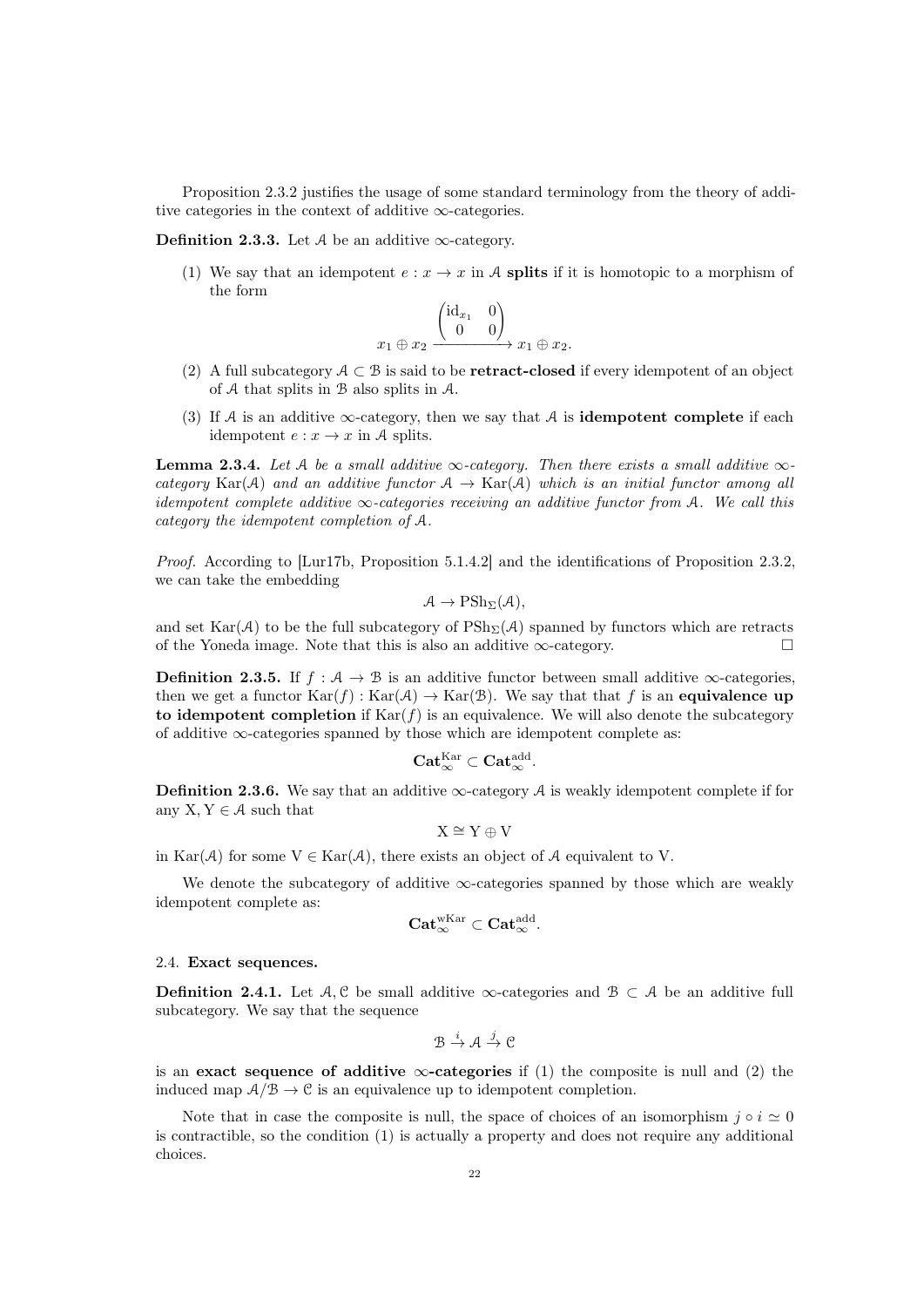2.4.2. Comparison with exact sequences in stable  $\infty$ -categories. We now explain the passage of going from small additive  $\infty$ -categories to small stable  $\infty$ -categories. We denote by  $\text{Cat}_{\infty}^{\text{st}}$  the ∞-category of small stable ∞-categories and exact functors between them. From an additive  $\infty$ -category we can extract an object of  $\text{Cat}^{\text{st}}_{\infty}$  by the next procedure.

**Definition 2.4.3.** Let A be a small additive  $\infty$ -category. A small stable  $\infty$ -category  $\mathcal{A}^{\text{fin}}$ together with a functor  $A \to \mathcal{A}^{\text{fin}}$  satisfying the universal property

$$
\mathrm{Fun}^\times(\mathcal{A},\mathcal{C}) \cong \mathrm{Fun}^{\mathrm{ex}}(\mathcal{A}^\mathrm{fin},\mathcal{C})
$$

for any stable  $\infty$ -category C, is called the  $\infty$ -category of **finite cell A-modules**. If  $\mathcal{A}^{\text{fin}}$  exists, we should regard  $\mathcal{A}^{\text{fin}}$  as the "free stable  $\infty$ -category" generated by  $\mathcal{A}$ .

<span id="page-22-1"></span>Remark 2.4.4. The  $\infty$ -category of finite cell A-modules always exists: consider the Spanier-Whitehead stabilization of the  $\infty$ -category  $\mathrm{PSh}^{\mathrm{fin}}_{\Sigma}(\mathcal{A})$  – the smallest subcategory of  $\mathrm{PSh}_{\Sigma}(\mathcal{A})$ containing all representable presheaves and closed under finite colimits. Indeed, combining [\[Lur17b,](#page-92-9) Proposition 5.3.6.2] and [\[Lur18,](#page-92-11) Proposition C.1.1.7] we get the required universal property for  $A^{\text{fin}}$ :

<span id="page-22-0"></span>
$$
\text{Fun}^\times(\mathcal{A}, \mathcal{C}) \cong \text{Fun}^{\text{ex}}(\mathcal{A}^{\text{fin}}, \mathcal{C})
$$

for any stable  $\infty$ -category  $\mathcal C$ . In particular, we obtain a functor

(2.4.5) 
$$
(-)^{\text{fin}} : \mathbf{Cat}_{\infty}^{\text{add}} \to \mathbf{Cat}_{\infty}^{\text{st}} ,
$$

that is left adjoint to the forgetful functor.

Alternatively,  $A^{\text{fin}}$  can be described as a full subcategory of  $\widehat{A}$  (this follows from [\[Lur18,](#page-92-11) Remark C.1.1.6]) and the image coincides with the smallest subcategory of  $\hat{\mathcal{A}}$  containing representable presheaves and closed under taking shifts and finite colimits.

**Example 2.4.6.** Let R be a connective  $\mathbb{E}_1$ -ring spectrum. In the  $\infty$ -category of connective R-module spectra  $\text{RMod}_{R}^{\text{cn}},$  we have the subcategory of projective R-modules

$$
\mathbf{Proj}_R \subset \mathbf{RMod}_R^{cn},
$$

defined as the subcategory of projective objects in the sense of [\[Lur17b,](#page-92-9) Definition 5.5.8.18]. These objects can also be characterized as retracts of free R-modules [\[Lur17a,](#page-92-10) Proposition 7.2.2.7]. Inside  $\text{Proj}_{R}$  there is the subcategory of finite generated ones

$$
\mathbf{Proj}_R^\text{fg} \subset \mathbf{Proj}_R,
$$

which can be characterized as those with  $\pi_0$  being finitely generated as a  $\pi_0R$ -module [\[Lur17a,](#page-92-10) Corollary 7.2.2.9]. The  $\infty$ -category  $\text{Proj}_{R}^{\text{fg}}$  is small and idempotent complete.

Let us now recall the theory of exact sequences in small stable  $\infty$ -categories. We denote, following our notation for additive  $\infty$ -categories, by Kar(C) the idempotent completion of a stable  $\infty$ -category C (see [\[BGT13,](#page-90-3) Section 2.2] for a treatment in this context where they write Idem( $\mathcal{C}$ ) for Kar $(\mathcal{C})$ ). Suppose that we have a sequence of functors

$$
\mathcal{B} \to \mathcal{A} \to \mathcal{C}
$$

in  $Cat_{\infty}^{st}$ . Then we say it is **exact** if the composite is zero,  $\mathcal{B} \to \mathcal{A}$  is fully faithful and the functor

 $A/B \rightarrow C$ 

becomes an equivalence after idempotent completion.

**Lemma 2.4.7.** The functor [\(2.4.5\)](#page-22-0) sends exact sequences of additive  $\infty$ -categories to exact sequences of stable  $\infty$ -categories.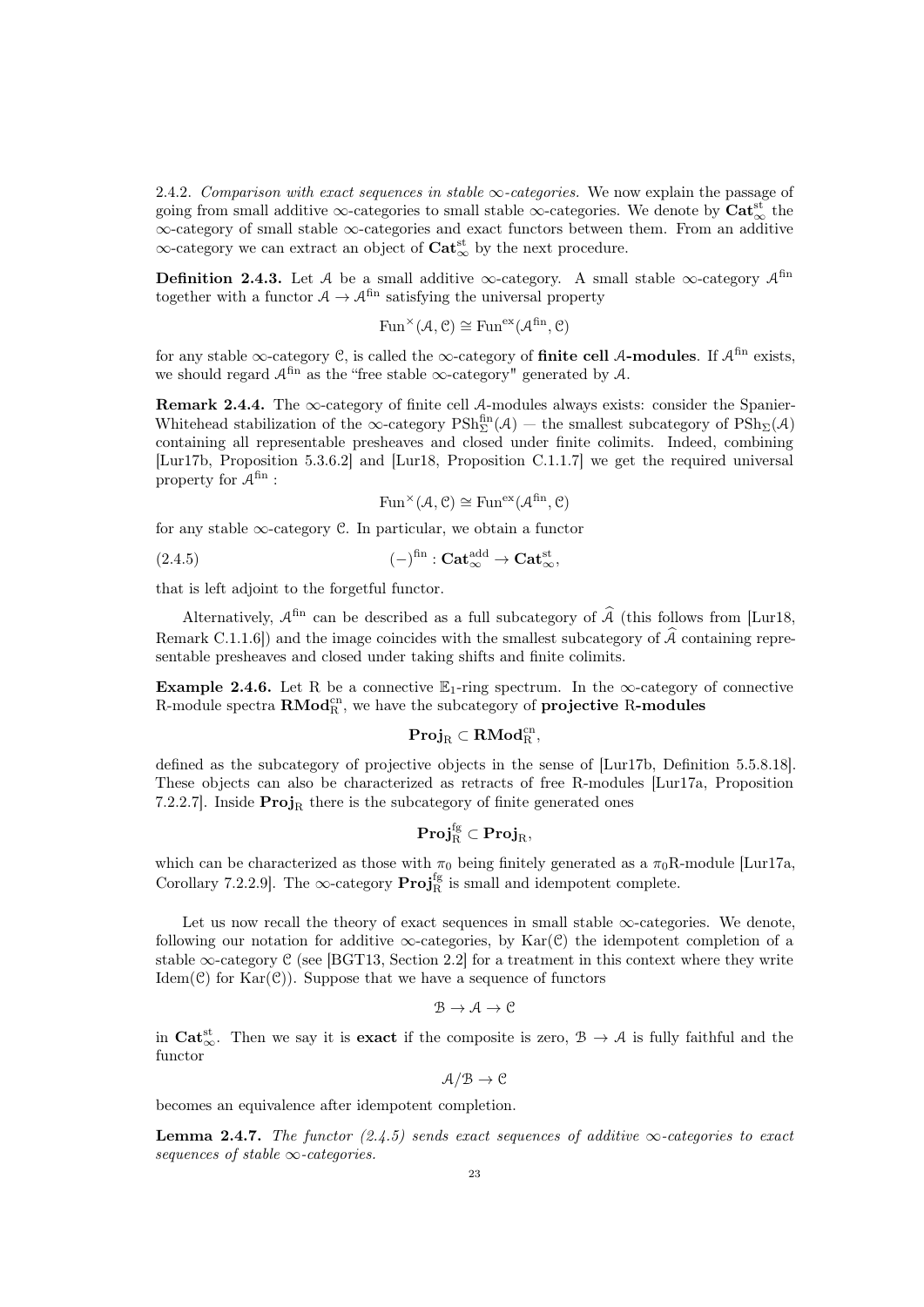*Proof.* Suppose that we have an exact sequence of additive  $\infty$ -categories

$$
\mathcal{B}\rightarrow \mathcal{A}\rightarrow \mathcal{C}.
$$

We consider the diagram in  $\text{Cat}_{\infty}^{\text{st}}$ :

$$
\mathcal{B}^{\operatorname{fin}}\to \mathcal{A}^{\operatorname{fin}}\to \mathcal{C}^{\operatorname{fin}}.
$$

Fully faithfulness of  $\mathcal{B}^{\text{fin}} \to \mathcal{A}^{\text{fin}}$  follows, for example, from [\[Lur17b,](#page-92-9) Proposition 5.3.5.11]. It follows from Theorem [2.2.3\(](#page-16-0)2) that  $A \to A/B$  can be identified with the cofiber of the map  $\mathcal{B} \to \mathcal{A}$  in  $\text{Cat}_{\infty}^{\text{add}}$ . As discussed in Remark [2.4.4](#page-22-1)  $(-)^{\text{fin}}$  is a left adjoint, so it preserves cofibers. Lastly, note that

$$
Kar((-)^{fin}) \simeq (Kar(-))^{fin}
$$

,

since both functors are left adjoint to the forgetful functor  $\mathbf{Cat}_{\infty}^{\text{perf}} \to \mathbf{Cat}_{\infty}^{\text{add}}$ .

Therefore, we conclude that the functor

$$
\operatorname{Kar}(\mathcal{A}^\mathrm{fin}/\mathcal{B}^\mathrm{fin}) \simeq \operatorname{Kar}((\mathcal{A}/\mathcal{B})^\mathrm{fin}) \to \operatorname{Kar}(\mathcal{C}^\mathrm{fin})
$$

<span id="page-23-0"></span>is indeed an equivalence.  $\Box$ 

#### 3. Weight structures

This section is devoted to weight structures which is the central notion of this thesis. In a precise sense it is a bridge between the world additive  $\infty$ -categories and stable  $\infty$ -categories.

<span id="page-23-1"></span>3.1. Basics. Our goal in this section is to explain how one can recognize objects in the essential image of the functor [\(2.4.5\)](#page-22-0). This is done via Bondarko's theory of weight structures, which we have already introduced in Section [1](#page-6-0) (see Definition [1.1.1\)](#page-6-2).

### Definition 3.1.1. We define

# ${\rm WCat}^{{\rm st}, b}_{\infty}$

to be the full subcategory of the pullback  $\infty$ -category:

$$
\mathrm{Maps}(\{\bullet_{\leqslant 0}\rightarrow\bullet\leftarrow\bullet_{\geqslant 0}\}, \mathbf{Cat}_\infty)\times_{\mathbf{Cat}_\infty}\mathbf{Cat}^{\mathrm{st}}_\infty,
$$

spanned by the triples  $(F, F(\bullet), F(\bullet) \stackrel{\text{id}}{\rightarrow} F(\bullet))$  such that the morphisms  $F(\bullet_{\leq 0}) \rightarrow F(\bullet)$  and  $F(\bullet_{\geq 0}) \to F(\bullet)$  are embeddings of full subcategories satisfying the axioms of a bounded weight structure (see also Definition [1.1.1\)](#page-6-2):

- (1)  $\Sigma F(\bullet_{\geq 0}) \subset F(\bullet_{\geq 0}), \Omega F(\bullet_{\leq 0}) \subset F(\bullet_{\leq 0})$
- (2) if  $x \in \mathbf{F}(\bullet_{\leqslant 0}), y \in \Sigma \mathbf{F}(\bullet_{\geqslant 0})$  then

$$
\pi_0 \operatorname{Maps}_{\mathcal{C}}(x, y) \simeq 0,
$$

(3) for any object  $x \in \mathcal{C}$  we have a cofiber sequence

$$
x_{\leqslant 0} \to x \to x_{\geqslant 1},
$$

where 
$$
x_{\leq 0} \in F(\bullet_{\leq 0})
$$
 and  $x_{\geq 1} \in \Sigma F(\bullet_{\geq 0}),$ 

(4) 
$$
F(\bullet) = \bigcup_n \Omega^{-n} F(\bullet_{\geq 0}) \cap \Sigma^n F(\bullet_{\leq 0}).
$$

In other words this is the ∞-category of small, boundedly weighted stable ∞-categories and weight exact functors. Note that since the functors  $F(\bullet_{\leq 0}) \to F(\bullet)$  and  $F(\bullet_{\geq 0}) \to F(\bullet)$  are fully faithful, the forgetful functor

$$
\mathbf{WCat}_{\infty}^{\mathrm{st},b}\rightarrow\mathbf{Cat}_{\infty}^{\mathrm{st}}
$$

induces fully faithful functors on mapping spaces.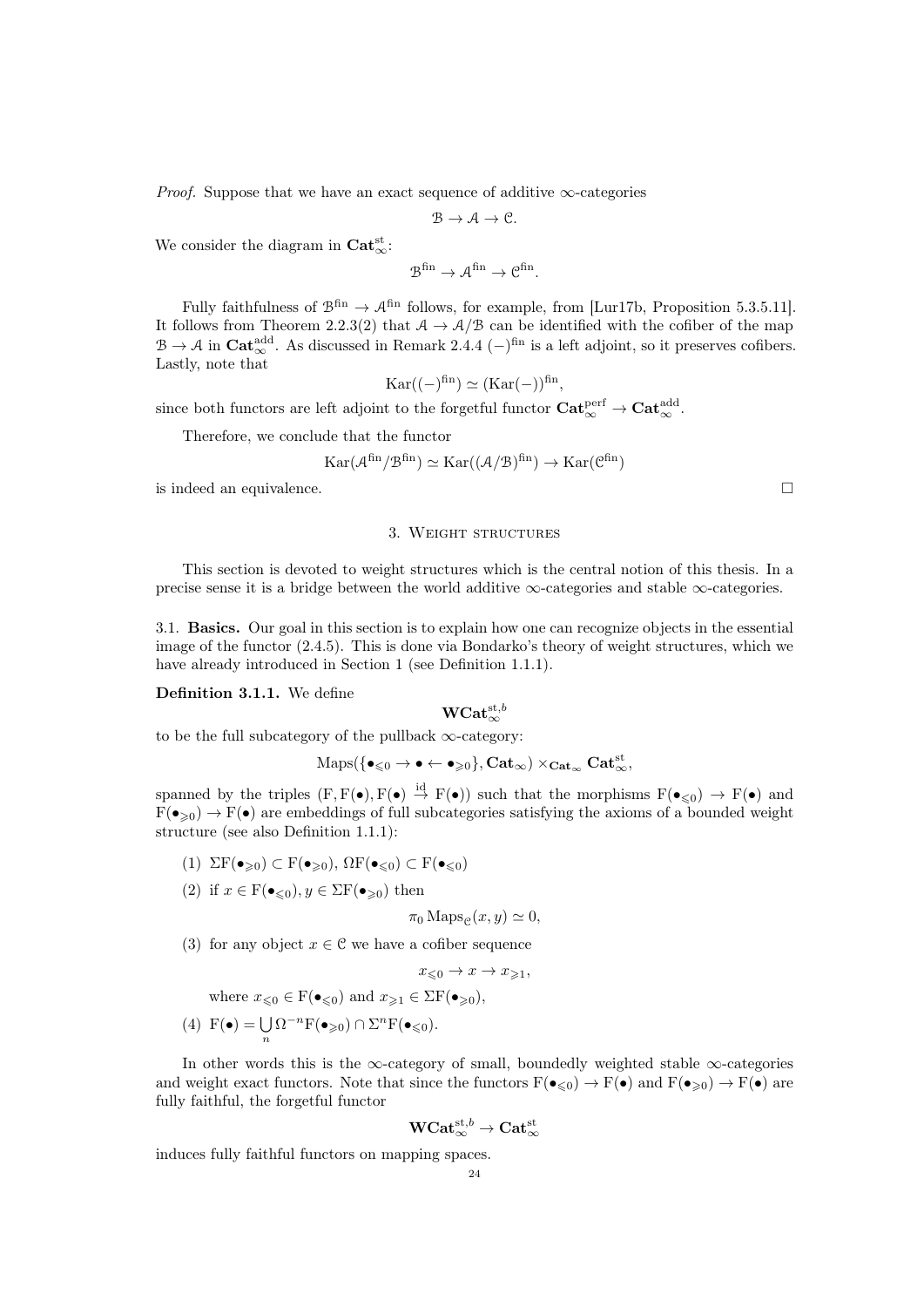<span id="page-24-1"></span>**Remark 3.1.2.** Besides being retract-closed,  $\mathcal{C}_{w\geq 0}$  and  $\mathcal{C}_{w\leq 0}$  are also extension stable: if  $x \to y \to z$  is a cofiber sequence in C where  $x, z \in C_{w \geq 0}$  then so is y. The same goes for  $C_{w \leq 0}$ ; we refer to [\[Bon10,](#page-90-6) Proposition 1.3.3(3)] for a proof.

<span id="page-24-3"></span>**Remark 3.1.3.** Bounded weight structures are quite easy to construct. Let  $C$  be a stable  $\infty$ -category. Assume we are given with a subcategory  $N \subset \mathcal{C}$  such that

- (1) N generates C under finite limits, finite colimits and retracts,
- (2) N is negatively self-orthogonal, that is, for any  $x, y \in N$  the mapping spectrum

 $maps_{\varphi}(x, y),$ 

is connective. Equivalently,

$$
\pi_0 \operatorname{Maps}_{\mathcal{C}}(x, \Sigma^n y) = 0,
$$

for  $n > 0$ .

According to [\[BS18a,](#page-90-14) Corollary 2.1.2], defining

 $\mathcal{C}_{w>0} = \{$ retracts of finite colimits of objects of N $\}$ 

 $\mathcal{C}_{w\leq 0} = \{$ retracts of finite limits of objects of N $\}$ 

gives a weight structure on C whose heart is the minimal retract-closed additive subcategory containing N. Note that it is a bounded weight structure. Indeed, the subcategory

$$
\bigcup_n \left( \mathcal{C}_{\geq -n} \cap \mathcal{C}_{\leqslant n} \right) \subset \mathcal{C}
$$

contains N and is closed under finite limits, finite colimits and retracts, so by assumption (1) the inclusion is an equality. In fact it is a unique weight structure whose heart contains N as a subcategory.

Conversely, the heart of a bounded weight structure on  $\mathfrak C$  trivially satisfies (2) and it follows by induction using weight decompositions that  $C$  is generated by the objects of the heart (see [\[Bon10,](#page-90-6) Corollary 1.5.7]).

<span id="page-24-0"></span>**Example 3.1.4.** Let R be a connective  $\mathbb{E}_1$ -ring spectrum. Then the construction of Remark [3.1.2](#page-24-1) with

 $N = {R} \subset \mathbf{Perf}_R$ 

gives a weight structure on the category  $\mathbf{Perf}_{\mathbf{B}}$ . In this case

 $M \in (Perf_R)_{w \geq 0} \iff M$  is connective,

 $M \in (Perf_R)_{w \leq 0} \iff \pi_0 \text{Maps}_R(M, \Sigma N) = 0$  for any connective N.

the subcategory of connective modules and the subcategory of modules with trivial positive Rcohomology. Compatibly with what Warning  $3.1.5(1)$  suggested in the case R = S, the weight decompositions correspond precisely to cellular filtrations.

<span id="page-24-2"></span>**Warning 3.1.5.** The notion of a weight structure is visibly similar to the notion of a t-structure, and in many aspects their basic properties are also similar, however, one must be aware of some important differences:

(1) Unlike t-truncations, weight decompositions are not functorial. In Example [3.1.4](#page-24-0) for  $R = S$  weight truncations correspond precisely to cellular filtrations. In particular, they depend on the choice of a cellular structure. In Example [1.1.5](#page-7-1) weight truncations correspond to brutal truncations of a complex. One might think of a choice of weight decompositions as of a choice of a projective resolution of a given object.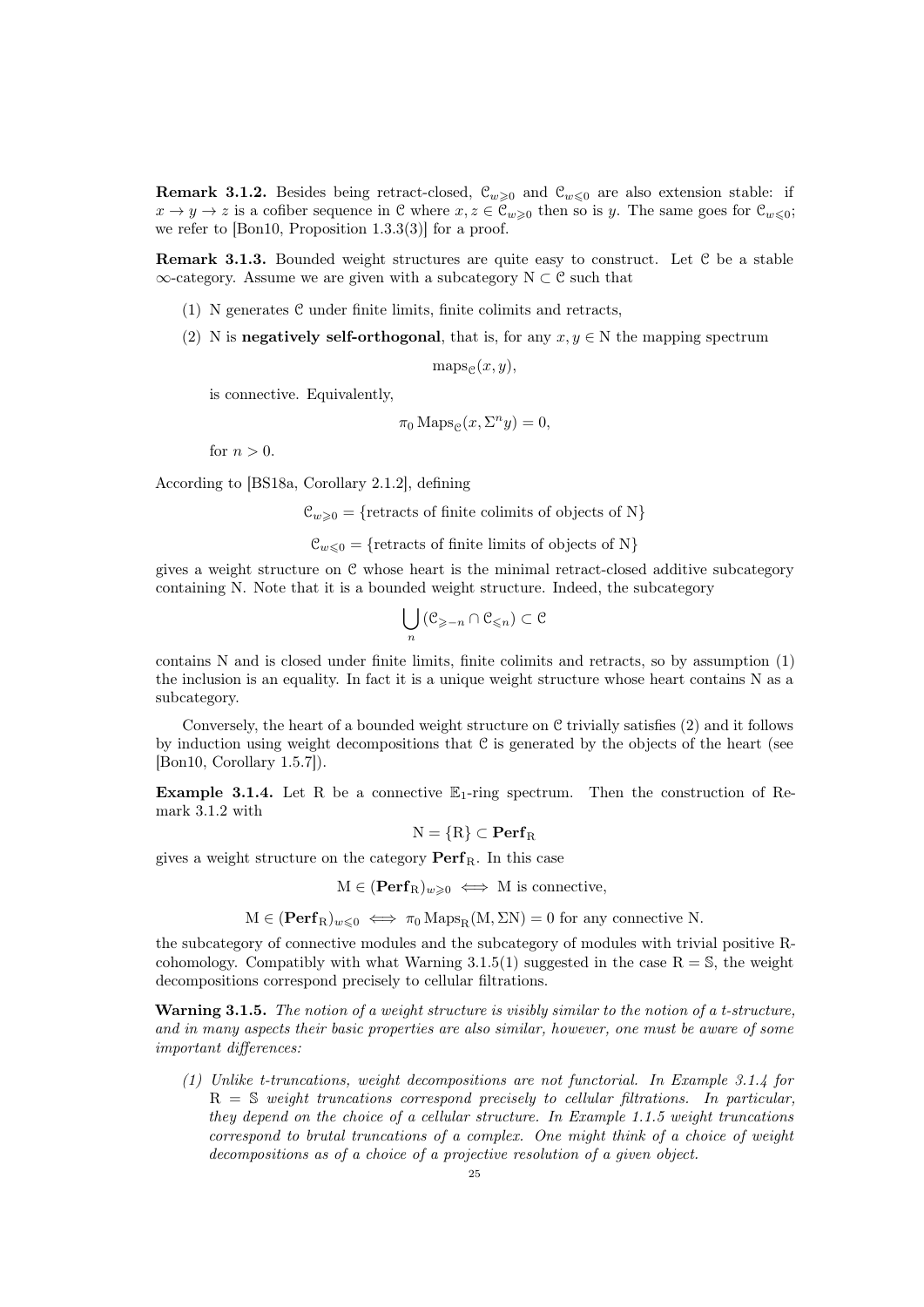(2) As will be explained in the next section, the heart of a boundedly weighted stable  $\infty$ category, as an additive  $\infty$ -category, determines the stable  $\infty$ -category up to equivalence. This contrasts the case of bounded t-structures where many non-equivalent stable  $\infty$ categories with a t-structure might have equivalent hearts as abelian categories.

<span id="page-25-0"></span>3.2. From additive  $\infty$ -categories to stable  $\infty$ -categories via weights. In order to use weight structures to detect the image of  $(-)^{fin}$ , we factor it through  $\mathbf{WCat}_{\infty}^{\mathrm{st},b}$ .

Construction 3.2.1. We construct a factorization:

(3.2.2) WCatst,b ∞ Catadd <sup>∞</sup> Catst ∞. (−) fin ((−) fin,w)

Here, the right vertical map is the forgetful functor. To construct the dashed arrow, it suffices to equip  $A<sup>fin</sup>$  with a canonical bounded weight structure (note that the vertical functor induces fully faithful functors on the mapping spaces). To do so, we use Remark [3.1.3.](#page-24-3) Let N be the essential image of  $A \to \mathcal{A}^{\text{fin}}$ . By definition, N generates  $\mathcal{A}^{\text{fin}}$  under finite limits, finite colimits and retracts. To check the self-orthogonality condition: for  $n > 0$  we have for any  $x, y$  in A (which we abusively identify with the essential image of  $A \to \mathcal{A}^{\text{fin}}$ ):

<span id="page-25-2"></span>
$$
\pi_0(\mathrm{maps}_{\mathcal{A}^{\mathrm{fin}}}(x,\Sigma^n y)) \simeq \pi_0(\Sigma^n \mathrm{maps}_{\mathcal{A}^{\mathrm{fin}}}(x,y)) \simeq \pi_{-n}(\mathbf{Maps}_{\mathcal{A}}(x,y)) \simeq 0.
$$

Here we use the convention of Theorem [2.2.3](#page-16-0) where  $\mathbf{Maps}(-, y)$  indicate a functor landing in connective spectra; this also explains the last equivalence.

Theorem 3.2.3. We have an adjoint pair

(3.2.4) 
$$
((-)^{\text{fin}}, w) : \mathbf{Cat}_{\infty}^{\text{add}} \rightleftarrows \mathbf{WCat}_{\infty}^{\text{st},b} : (-)^{\heartsuit_w}.
$$

Proof. By Remark [2.4.4](#page-22-1) we have a binatural equivalence

(3.2.5) 
$$
\text{Fun}^{\times}(\mathcal{A}, \mathcal{C}) \simeq \text{Fun}^{\text{ex}}(\mathcal{A}^{\text{fin}}, \mathcal{C})
$$

for any additive  $\infty$ -category A and stable  $\infty$ -category C. Now suppose C is equipped with a bounded weight structure  $u$ . Then,

(1) we have a subspace inclusion

<span id="page-25-1"></span>
$$
\mathrm{Maps}_{\mathbf{Cat}_{\infty}^{\mathrm{add}}}(\mathcal{A}, \mathcal{C}^{\heartsuit_u}) \subset \mathrm{Fun}^{\times}(\mathcal{A}, \mathcal{C}),
$$

given by additive functors  $A \to \mathcal{C}$  which land in  $\mathcal{C}^{\heartsuit_u}$ ;

(2) we have a subspace inclusion

$$
\mathrm{Maps}_{\mathbf{WCat}_{\infty}^{\mathrm{st},b}}((\mathcal{A}^{\mathrm{fin}},w),(\mathcal{C},u)) \subset \mathrm{Fun}^{\mathrm{ex}}(\mathcal{A}^{\mathrm{fin}},\mathcal{C}),
$$

given by those exact functors which are furthermore weight exact.

Under the equivalence of [\(3.2.5\)](#page-25-1), these subspaces are identified:

$$
\mathrm{Maps}_{\mathbf{Cat}_{\infty}^{\mathrm{add}}}(\mathcal{A}, \mathcal{C}^{\heartsuit_u}) \simeq \mathrm{Maps}_{\mathbf{WCat}_{\infty}^{\mathrm{st},b}}((\mathcal{A}^{\mathrm{fin}}, w), (\mathcal{C}, u)).
$$

which gives us the desired adjunction.  $\Box$ 

<span id="page-25-3"></span>**Proposition 3.2.6.** Let  $(\mathcal{C}, w_{\mathcal{C}}),(\mathcal{D}, w_{\mathcal{D}})$  be boundedly weighted stable  $\infty$ -categories. The counit of the adjunction [\(3.2.4\)](#page-25-2) gives an equivalence in  $\text{WCat}_{\infty}^{\text{st},b}$ 

$$
((\mathcal{C}^{\heartsuit_w})^{\text{fin}}, w) \simeq (\mathcal{C}, w_{\mathcal{C}}).
$$

Consequently  $(-)^{\heartsuit_w}$  is fully faithful.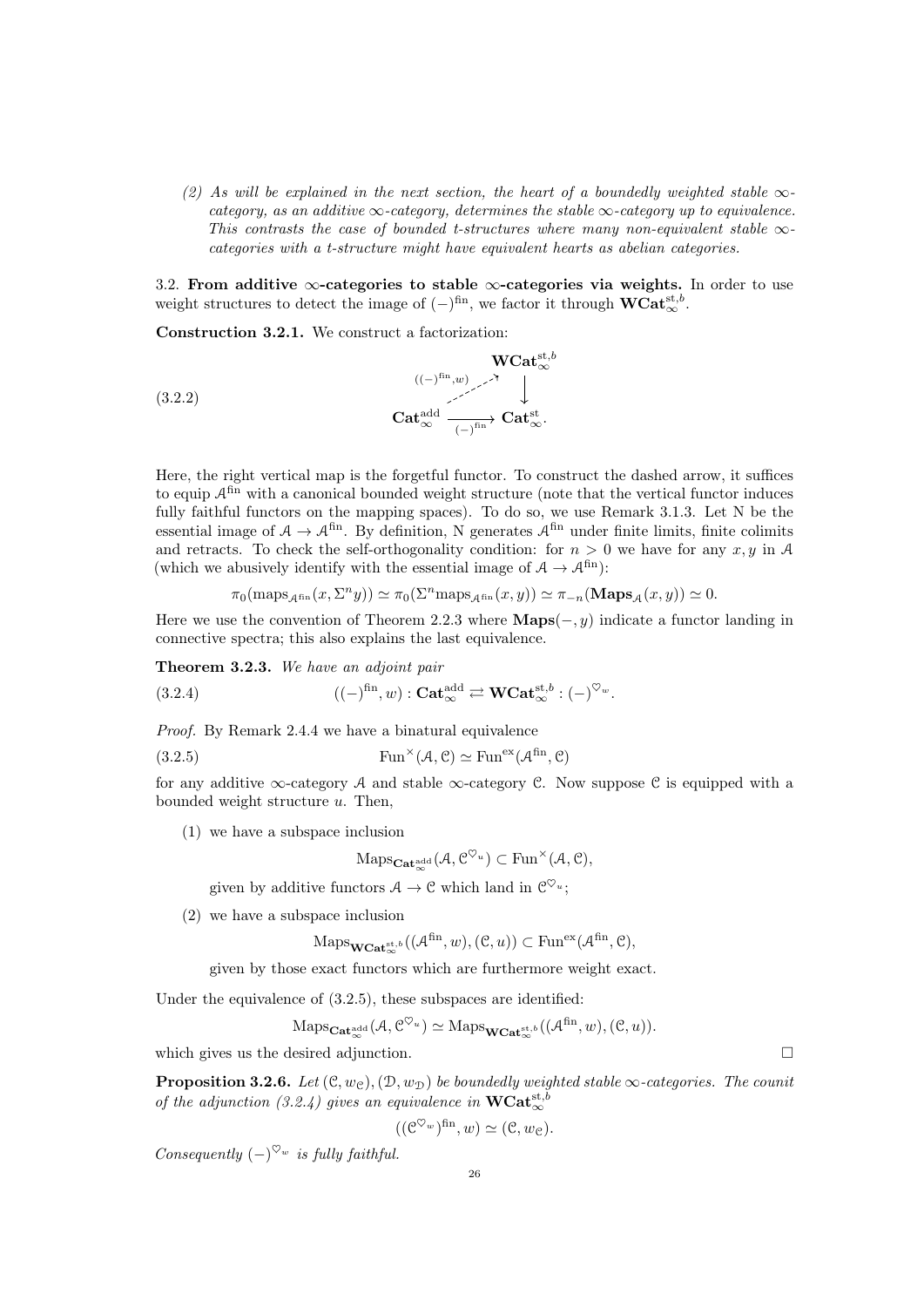Proof. Consider the functor

$$
F: \mathcal{C} \to \text{Fun}^{\text{ex}}(\mathcal{C}^{\text{op}}, \text{Spt}) \to \text{Fun}^{\times}((\mathcal{C}^{\heartsuit_w})^{\text{op}}, \text{Spt}).
$$

By the orthogonality axiom for weight structures for any  $X, Y \in \mathbb{C}^{\heartsuit_{w_{e}}}$  the map

$$
\mathbf{Maps}_{\mathcal{C}^{\heartsuit_w}}(Y, X) \simeq \tau_{\geq 0} \mathbf{maps}_{\mathcal{C}}(Y, X) \to \mathbf{maps}_{\mathcal{C}}(Y, X) = F(X)(Y)
$$

is an equivalence of spectra (see notation after Corollary [2.2.2\)](#page-15-1). In particular, the composite

$$
\mathcal{C}^{\heartsuit_w} \to \mathcal{C} \to \widehat{(\mathcal{C}^{\heartsuit_w})}
$$

is equivalent to the spectral Yoneda embedding (see Corollary [2.2.2\)](#page-15-1). Moreover, F is exact, so by the universal property (see Remark [2.4.4\)](#page-22-1) the composite functor

$$
(\mathcal{C}^{\heartsuit_w})^{\mathrm{fin}} \to \mathcal{C} \to \widehat{(\mathcal{C}^{\heartsuit_w})}
$$

is equivalent to the canonical embedding  $({\mathcal C}^{\heartsuit_w})^{\text{fin}} \subset \widehat{({\mathcal C}^{\heartsuit_w})}$ . Since F is fully faithful by construction, we obtain that the counit functor is fully faithful.

Since w is bounded  $\mathcal{C}$  is generated by  $\mathcal{C}_w^{\heartsuit}$  under finite colimits and shifts, so the image of F is contained in  $(\mathcal{C}^{\heartsuit_w})^{\text{fin}}$ . This ensures that both F and the counit functor are essentially surjective.

We now prove the main theorem of this section.

<span id="page-26-0"></span>**Theorem 3.2.7.** The adjoint pair [\(3.2.4\)](#page-25-2) restricts to an equivalence of  $\infty$ -categories

$$
\mathbf{Cat}_{\infty}^{\mathrm{wKar}} \rightleftarrows \mathbf{WCat}_{\infty}^{\mathrm{st},b}.
$$

*Proof.* After Proposition [3.2.6](#page-25-3) it suffices to show that the essential image of  $(-)^{\heartsuit_w}$  consists of those additive  $\infty$ -categories that are weakly idempotent complete. All additive  $\infty$ -categories in the image are weakly idempotent complete by Theorem 4.3.2(II.2) of [\[Bon10\]](#page-90-6).

Conversely, we show that for a weakly idempotent complete additive category A the heart of the weight structure on  $\mathcal{A}^{\text{fin}}$  is A. By Remark [3.1.3](#page-24-3) it equals to the retract-closure of A in  $\mathcal{A}^{\text{fin}}$  which is equal to  $\mathcal A$  by Theorem 4.3.2(II.2) of [\[Bon10\]](#page-90-6).

 $\Box$ 

<span id="page-26-1"></span>Corollary 3.2.8. For an additive category A there is an equivalence of (weighted) stable  $\infty$ categories

$$
\mathcal{A}^{\text{fin}} \simeq \text{Com}^b(\mathcal{A}).
$$

In other words, Com<sup>b</sup>(A) is the free stable  $\infty$ -category on an additive category.

*Proof.* As Example [1.1.5](#page-7-1) shows  $Com^b(\mathcal{A})$  admits a weight structure, whose heart is  $\mathcal{A}$ . Now the result follows directly from Proposition [3.2.6.](#page-25-3)  $\Box$ 

**Corollary 3.2.9.** For a connective  $\mathbb{E}_1$ -ring spectrum R we have a natural equivalence

$$
(\mathbf{Proj}_R^{fg})^{fin}\simeq \mathbf{Perf}_R.
$$

*Proof.* Similarly, the result follows directly from applying Proposition [3.2.6](#page-25-3) to  $\text{Perf}_R$  endowed with the weight structure from Example [3.1.4.](#page-24-0)  $\Box$ 

The next corollary shows that our result is compatible wih the theory of weight structures on triangulated categories, giving a conceptual explanation to a very useful ad-hoc construction introduced by Bondarko. The reader unfamiliar with this theory may feel free to skip this part.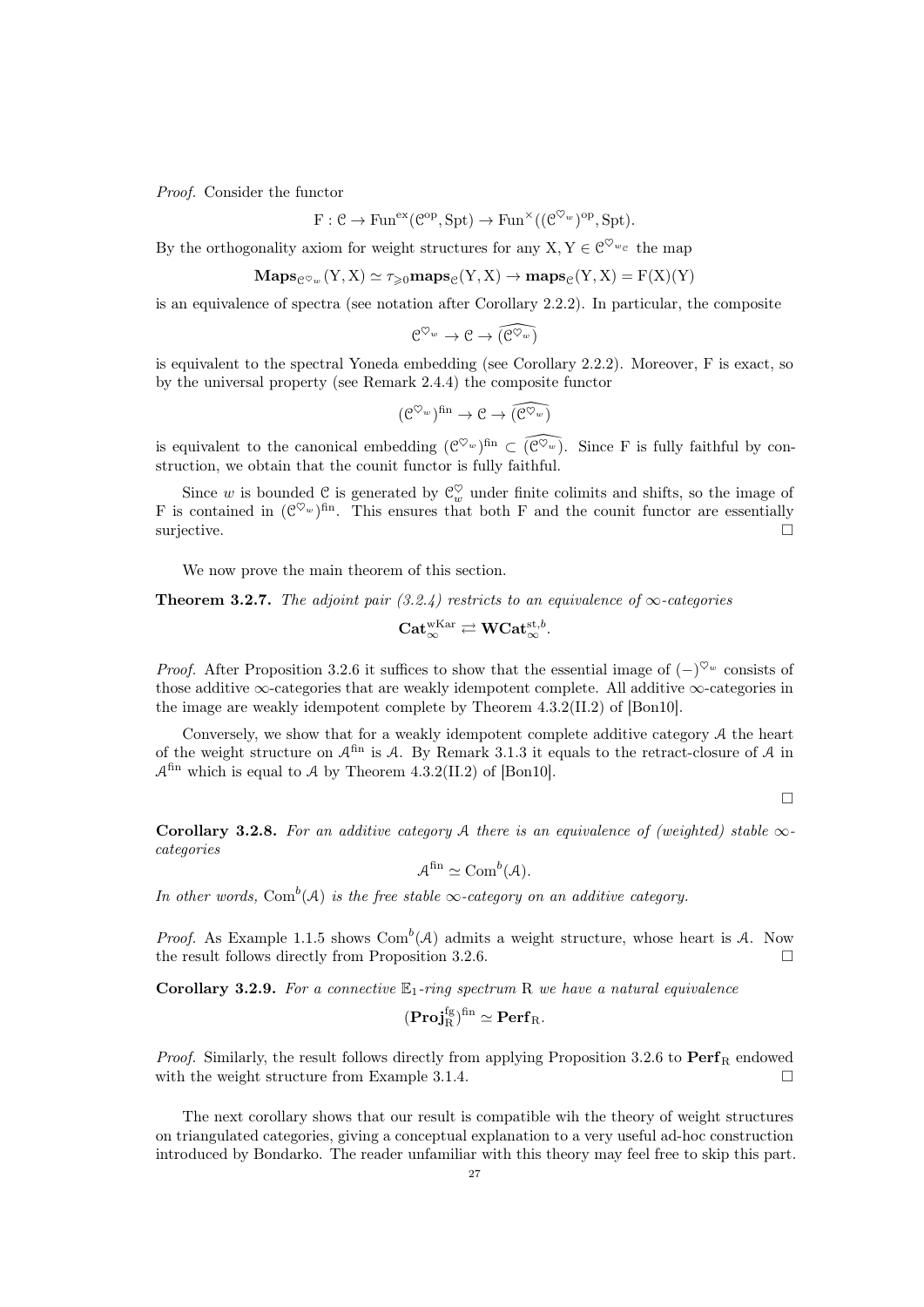Corollary 3.2.10. For any boundedly weighted stable  $\infty$ -category C there is a natural exact functor  $\mathfrak{C} \stackrel{t}{\rightarrow} \text{Com}^b(h\mathfrak{C}^\heartsuit)$  that induces the weight complex functor in the sense of [\[Bon10,](#page-90-6) Section 3]

$$
t^{\mathcal{B}}: h(\mathcal{C}) \to \mathrm{K}^{b}(h\mathcal{C}^{\heartsuit}) \to \mathrm{K}_{w}^{b}(h\mathcal{C}^{\heartsuit}).
$$

*Proof.* For an additive  $\infty$ -category A we have a natural functor

$$
\mathcal{A} \to h\mathcal{A}.
$$

In view of Theorem [3.2.7](#page-26-0) this induces a natural functor

$$
\mathcal{C} \simeq (\mathcal{C}^{\heartsuit})^{\text{fin}} \to (h\mathcal{C}^{\heartsuit})^{\text{fin}} \simeq \text{Com}^b(h\mathcal{C}^{\heartsuit})
$$

where the equivalence on the right is from Corollary [3.2.8.](#page-26-1) We define t to be the unit of the adjunction [\(3.2.4\)](#page-25-2). Bondarko's functor  $t^{\text{B}}$  was defined via choosing weight decompositions for all objects and taking the fibers between neighboring stages to obtain the components of a complex. It was then shown that the construction does not depend on the choices and is functorial. In particular, the weight complex functor for the triangulated category  $K^b(h\mathcal{C}^\heartsuit)$  can be identified with the natural projection

$$
K^b(h\mathcal{C}^\heartsuit) \to K^b_w(h\mathcal{C}^\heartsuit).
$$

Since  $t$  is weight-exact, it sends any choices of weight decompositions to weight decompositions in Com<sup>b</sup>( $h \mathcal{C}^{\heartsuit}$ ). Hence, by construction  $t_{h\mathcal{C}}^{\text{B}} \circ t \simeq t_{K^b(h\mathcal{C}^{\heartsuit})}^{\text{B}}$ .

Remark 3.2.11. The corollary above solves [\[Bon10,](#page-90-6) Conjecture 3.3.3] for triangulated categories with a bounded weight structure that have an  $\infty$ -categorical model.

**Remark 3.2.12.** For an additive  $\infty$ -category A we have a universal map to an *n*-category

$$
\mathcal{A}\to \tau_{\leqslant n}\mathcal{A}.
$$

The  $\infty$ -category  $\tau_{\leq n}A$  has the same objects as A and the mapping spaces in  $\tau_{\leq n}A$  are given by n-truncations of the mapping spaces in A.

Under the equivalence Theorem [3.2.7](#page-26-0) this gives some higher version of the weight complex functor  $\mathcal{C} \to \tau_{\leq n} \mathcal{C} := (\tau_{\leq n}(\mathcal{C}^\heartsuit))^{\text{fin}}$  for any boundedly weighted stable  $\infty$ -category  $\mathcal{C}$ . We refer to  $\tau_{\leq n}$ C as the *n*-th Postnikov truncation of C.

## <span id="page-27-0"></span>3.3. Examples.

<span id="page-27-1"></span>3.3.1. Motivic examples. In this section, we discuss examples of boundedly weighted stable  $\infty$ -categories coming from the theory of motives. We fix a field k and let R be a ring of coefficients. Denote by  $\text{DM}(k, R)$  the stable  $\infty$ -category of motives in the sense of Voevodsky, with coefficients in R (see [\[Voe00\]](#page-93-2) for the original reference, [\[MVW06\]](#page-92-16) for a textbook treatment and [\[BH18,](#page-90-15) Chapter 14] or [\[EK20\]](#page-91-14) for  $\infty$ -categorical treatments). This  $\infty$ -category admits a functor

$$
M:Sm_k\to \mathbf{DM}(k,R),
$$

which associates to a smooth k-scheme X, its motive  $M(X)$  and converts products of schemes into tensor products of motives; the coefficient ring will always be clear from the context. Inside  $DM(k, R)$  we have the subcategory

$$
\mathbf{DM}_{gm}(k, R) \subset \mathbf{DM}(k, R)
$$

of geometric motives [\[MVW06,](#page-92-16) Lecture 14]. This is the stable subcategory of  $\text{DM}(k, R)$ , closed under retracts, generated by objects

$$
\{M(X)(q) : X \text{ is a smooth } k\text{-scheme}, q \in \mathbb{Z}\}.
$$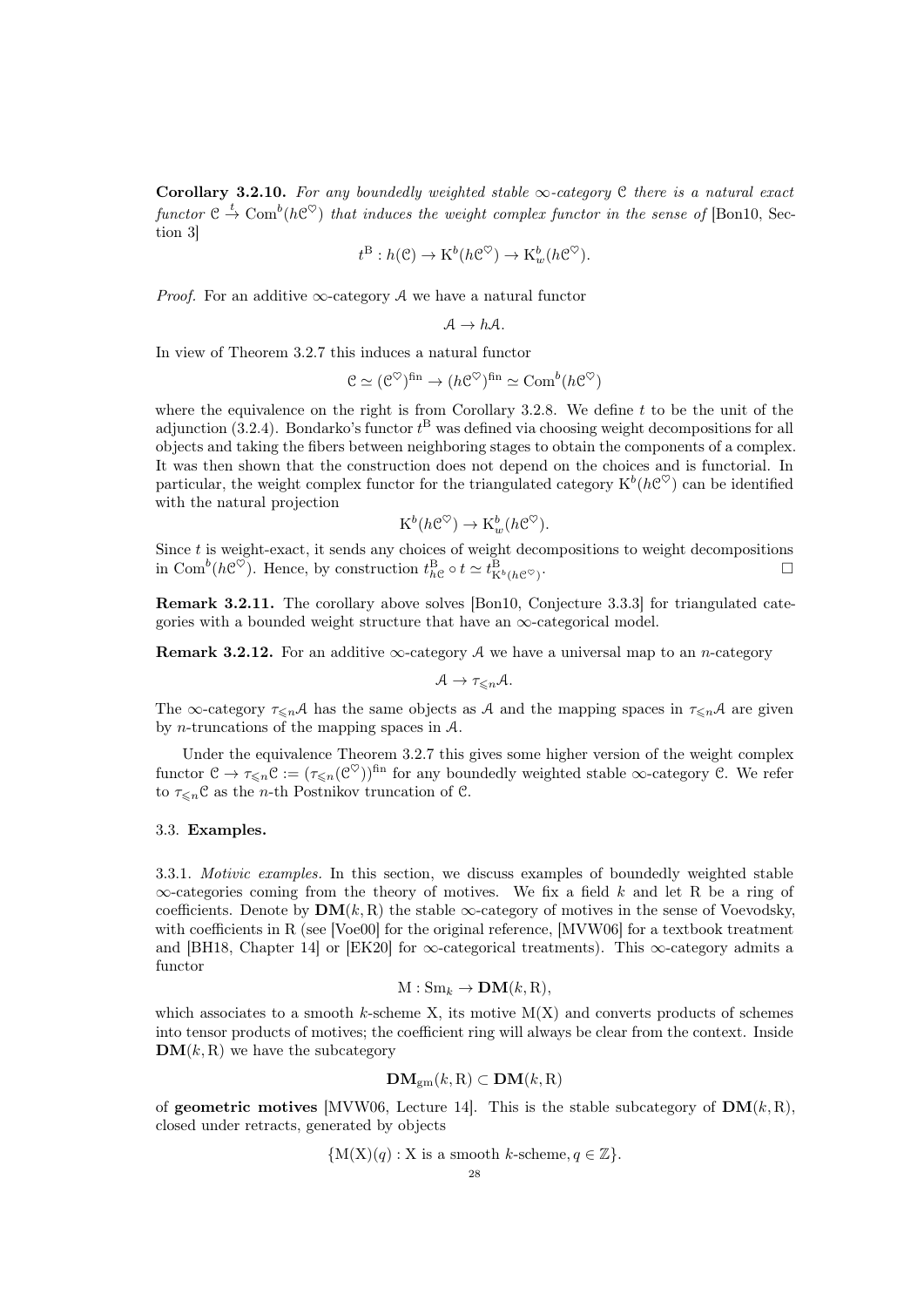**Definition 3.3.2.** Let k be a field and R a ring of coefficients. The additive  $\infty$ -category of Chow motives (with coefficients in R):

$$
Chow_{\infty}(k, R) \subset \mathbf{DM}_{gm}(k, R),
$$

is the smallest additive  $\infty$ -category generated by

$$
\{M(X)(q)[2q]: X \text{ is smooth and projective over } k, q \in \mathbb{Z}\},\
$$

and retracts thereof.

We note that the mapping spaces in  $Chow_\infty(k, R)$  are not discrete. Indeed, suppose that X is a smooth k-scheme and Y is a smooth projective k-scheme which is of pure dimension d. Then, if k is a perfect field, Friedlander-Voevodsky/Atiyah duality ( $[FV00, Rio05]$  $[FV00, Rio05]$ ) gives us a computation of the dual in  $\textbf{DM}(k; \text{R})$ 

$$
M(Y)^{\vee} \simeq M(Y)(-d)[-2d].
$$

Therefore we have the following computation for all  $j \geqslant 0$ :

$$
\pi_j \operatorname{Maps}(M(X)(n)[2n], M(Y)(m)[2m]) \simeq \pi_0 \operatorname{Maps}(M(X), M(Y)(m - n)[2m - 2n - j])
$$
  
\n
$$
\simeq \pi_0 \operatorname{Maps}(M(X) \otimes M(Y), M(k)(m - n + d)[2m - 2n - j + 2d])
$$
  
\n
$$
\simeq \pi_0 \operatorname{Maps}(M(X \times Y), M(k)(m - n + d)[2m - 2n - j + 2d])
$$
  
\n
$$
\simeq H_{mot}^{2(m + d - n) - j, m + d - n}(X \times Y)
$$
  
\n
$$
\simeq \operatorname{CH}^{m + d - n}(X \times Y; j).
$$

This can be non-zero for  $j > 0$ . This calculation leads to the following lemma.

<span id="page-28-0"></span>**Lemma 3.3.3.** Let k be a perfect field,  $X$  be a smooth k-scheme, Y a smooth projective k-scheme of dimension d and  $n, m \in \mathbb{Z}$ . Then, for any coefficient ring R, the mapping spectrum

$$
\operatorname{maps}_{\mathbf{DM}_{gm}(k;R)}(\mathbf{M}(\mathbf{X})(n)[2n], \mathbf{M}(\mathbf{Y})(m)[2m])
$$

is connective.

Proof. By the computation above, we need to show that the group

$$
\pi_j \text{maps}(M(X)(n)[2n], M(Y)(m)[2m]) \simeq H_{mot}^{2(m+d-n)-j,m+d-n}(X \times Y; R),
$$

is zero whenever  $j < 0$ . Without loss of generality, we might as well assume that  $R = \mathbb{Z}$ . By way of comparison with Bloch's higher Chow groups [\[Voe02\]](#page-93-3):

$$
H^{p,q}_{mot}(X; \mathbb{Z}) \simeq CH^q(X, 2q - p),
$$

we see that the desired vanishing is true since  $\text{CH}^q(X, i)$  is zero whenever  $i < 0$ .

The following is a result of Bondarko which we give a proof of for the reader's convenience. We remark that, in what follows, R must be a ring in which the characteristic of  $k$  is invertible (e.g.  $\mathbb{Z}[\frac{1}{e}]$ ). This lets us assume that k is perfect and, more importantly, allows us to use smooth projective k-schemes as generators for geometric motives.

**Theorem 3.3.4** ([\[Bon10,](#page-90-6) [Bon11\]](#page-90-16)). Let k be a field and suppose that e is the exponential characteristic of k. Assume that  $R$  is a ring where e is invertible. Then there exists a bounded weight structure on  $\mathbf{DM}_{gm}(k; R)$  such that  $\mathbf{DM}_{gm}(k, R)^{\heartsuit_w} \simeq \mathbf{Chow}_{\infty}(k, R)$ .

*Proof.* By [\[Sus17\]](#page-92-18) we can assume k is perfect. By Remark [3.1.3](#page-24-3) it suffices to check that the collection  $\{M(X)(q)[2q]\}$  where X is a smooth projective k-scheme and  $q \in \mathbb{Z}$  is a collection of generators for  $\mathbf{DM}_{gm}(k, R)$  and that the mapping spectrum

$$
\operatorname{maps}_{\mathbf{DM}_{gm}(k;R)}(\mathrm{M}(\mathrm{X})(n)[2n],\mathrm{M}(\mathrm{Y})(m)[2m])
$$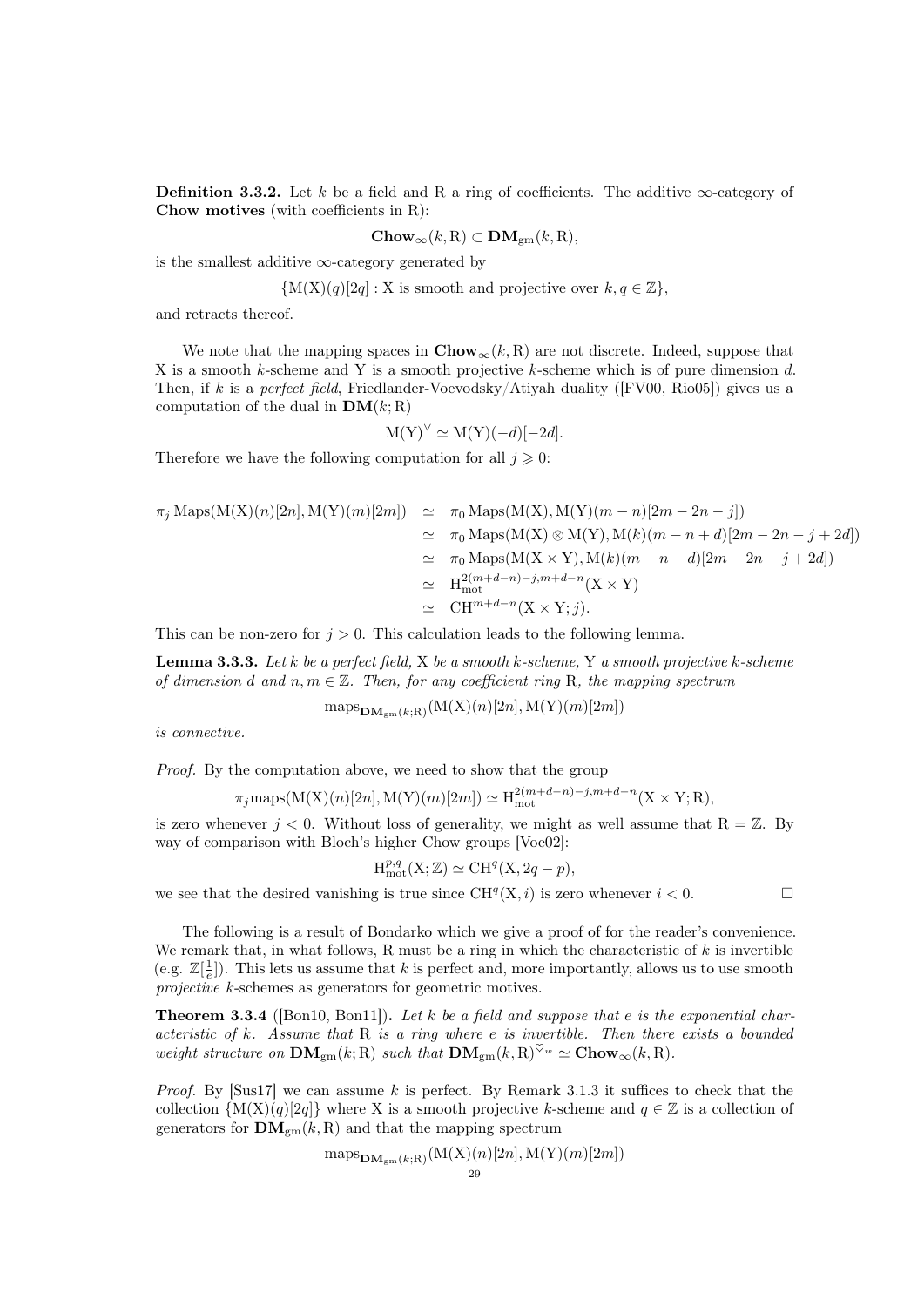is connective for any smooth projective X, Y and any  $n, m \in \mathbb{Z}$ . The first fact follows from [\[Kel17,](#page-91-16) Proposition 5.3.3], the second fact was already proved in Lemma [3.3.3.](#page-28-0)

Remark 3.3.5. The analogous weight structure can be constructed more generally on the  $\infty$ -categories of relative geometric motives  $\mathbf{DM}_{\text{gm}}(S; \mathbb{Q})$  (see [\[Bon14\]](#page-90-17)) for quasi-excellent finite dimensional separated schemes S and even on some subcategories of  $\mathbf{DM}_{gm}(S;\mathbb{Z}[1/p])$ , where S is a scheme of exponential characteristic  $p$  (see [\[BI15\]](#page-90-18)). Moreover, similar weight structures can be constructed on the  $\infty$ -category of compact KGL<sub>S</sub>-modules and the  $\infty$ -category of compact MGL<sub>S</sub>-modules ([\[BS18a,](#page-90-14) 4]).

3.3.6. Stacky examples. In this section, we will furnish some examples from the context of algebraic stacks. First we fix the definitions and introduce basic notions from the theory of spectral stacks.

**Definition 3.3.7.** A functor F:  $\mathcal{E}_{\infty}$ -Rings  $\rightarrow$  Spc is called a *spectral stack*<sup>[6](#page-29-0)</sup> if the following holds:

- F is a sheaf in the fpqc topology on  $\mathcal{E}_{\infty}$ -Rings<sup>op</sup>.
- there exists a surjection of sheaves  $Spec(R) \stackrel{f}{\rightarrow} F$ , where Spec denotes the Yoneda embedding  $\mathcal{E}_{\infty}$ -Rings<sup>op</sup>  $\rightarrow$  Fun( $\mathcal{E}_{\infty}$ -Rings, Spc). We call this map an *atlas* of F.
- the map  $Spec(R) \rightarrow F$  of the map f is flat, that is for any map  $Spec(S) \rightarrow F$  the pullback map

$$
Spec(S) \times_F Spec(R) \to Spec(R)
$$

is equivalent to  $Spec(f_R)$  for some flat map of  $\mathcal{E}_{\infty}$ -rings  $R \stackrel{f_R}{\rightarrow} R'.$ 

We say that a spectral stack is connective if the ring spectrum R can be chosen to be connective.

Note that any spectral scheme can be viewed as a spectral stack via taking the associated representable functor. Denote by  $Stk_{\infty}$  the  $\infty$ -category of spectral stacks. We define  $D_{\mathrm{qc}}\colon \mathrm{Stk}_{\infty} \to \mathrm{Cat}_{\infty}^{ex}$  to be the right Kan extension of the functor  $\mathbf{Mod}_{\mathrm{R}}\colon \mathcal{E}_{\infty}$ -Rings  $\to \mathrm{Cat}_{\infty}^{ex}$ . This functor admits a symmetric monoidal enhancement (see [\[Lur18,](#page-92-11) 6.2.6]). Moreover  $D_{\alpha c,X}$ admits a t-structure where the nonnegative part is the full subcategory of connective objects, i.e., those objects that become connective after pullback to a flat atlas (see [\[Lur18,](#page-92-11) Corollary 9.1.3.2]). We refer to [\[Lur18,](#page-92-11) Chapter 9] for more generalities on spectral stacks.

**Definition 3.3.8.** Let  $k$  be a discrete commutative ring.

- A group scheme over k is a group object in the category of k-schemes. A group scheme is said to be flat if it is flat as a k-scheme.
- A flat group scheme G is called **embeddable** if there exists a homomorphism  $G \rightarrow$  $GL_n(k)$  which is a closed immersion [\[AHR19,](#page-90-11) Definition 2.1(1)].
- A flat group scheme G is called **linearly reductive** if the functor of taking invariants

$$
\mathbf{D}_{\mathrm{qc},\mathrm{BG}} \to \mathbf{D}_{\mathrm{qc},k}
$$

is t-exact for the standard t-structure; this is the same as saying that the canonical morphism  $\pi : BG \to \mathrm{Spec} k$  is cohomologically affine in the sense of [\[Alp13\]](#page-90-19).

• A flat group scheme G is called nice if it is an extension

$$
1 \to G^0 \to G \to H \to 1;
$$

where  $G^0$  is closed, normal subgroup of multiplicative type (e.g. a torus) and H is finite, locally constant with |H| invertible in k [\[HR15a,](#page-91-17) Definition 1.1].

<span id="page-29-0"></span> $^{6}$ In [\[Lur18,](#page-92-11) Definition 9.1.0.1] the  $\infty$ -category Spc was enlarged to include spaces from a larger universe, i.e. not necesessarily small. This is not necessary for the definition; see [\[Lur18,](#page-92-11) Remark 9.1.0.2].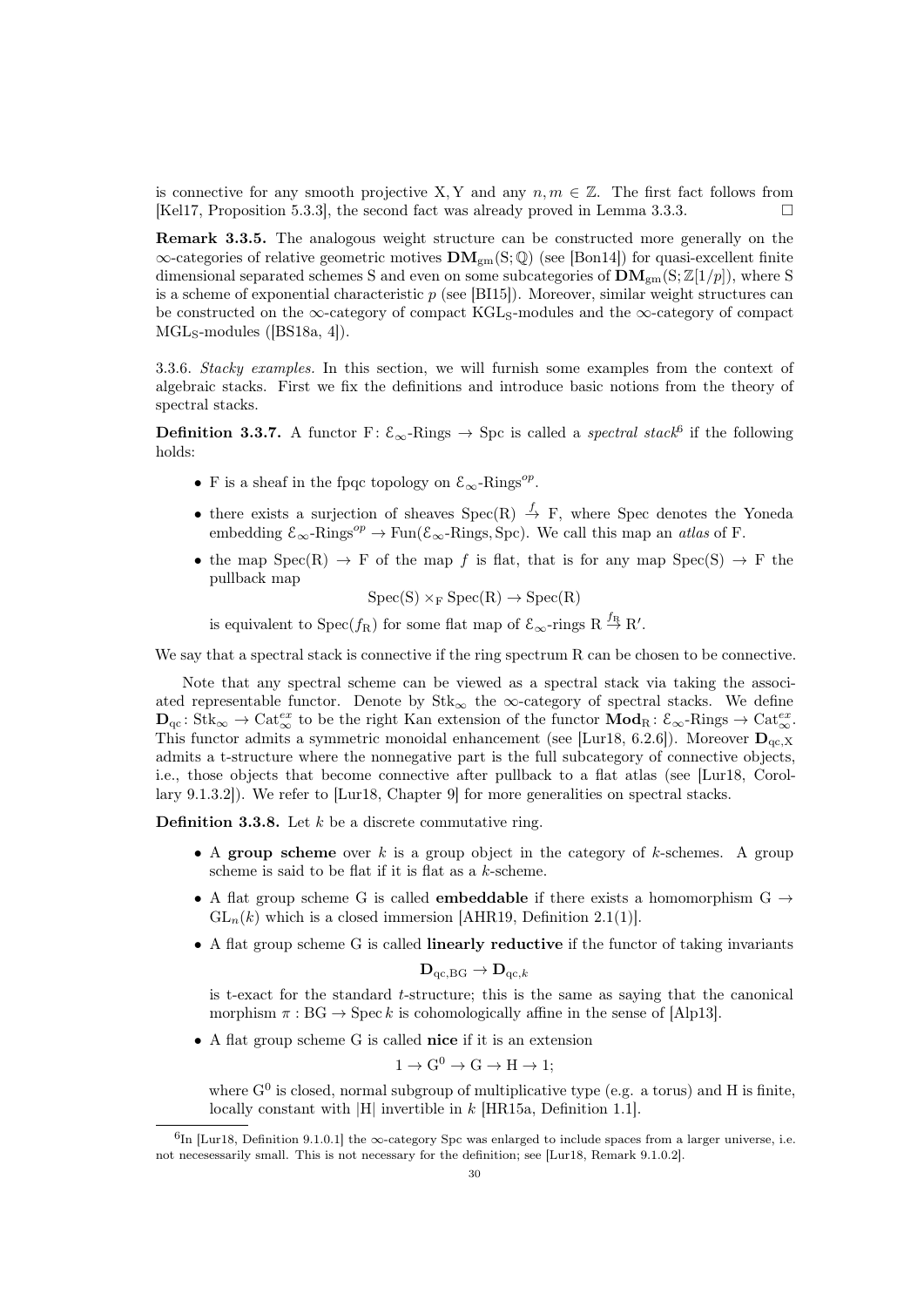We refer to [\[AHR19,](#page-90-11) Section 2] for a more thorough exposition, but let us give some explanation and examples for the reader's convenience.

Example 3.3.9. It is standard that a constant, finite group with order invertible on the base is linearly reductive. Furthermore, according to [\[Alp13,](#page-90-19) Proposition 12.17(2)], linearly reductive groups are closed under extensions. Therefore any nice group scheme is linearly reductive.

**Example 3.3.10.** Let k be a  $\mathbb{Q}$ -algebra. Then, by [\[Alp14,](#page-90-20) Lemma 4.1.6, Remark 9.1.3], the notion of being linearly reductive is equivalent to the notion of being geometrically reductive (note that if G is linearly reductive then it is always geometrically reductive). This latter notion is equivalent to G being reductive in the classical sense whenever G is smooth with geometrically connected fibers [\[Alp14,](#page-90-20) Theorem 9.7.5]. Hence, in this setting, the reader should feel free to substitute the notion of linear reductivity with the classical notion of reductivity.

**Example 3.3.11.** Let k be a field of characteristic  $p > 0$ ; from the perspective of topological cyclic homology this is the primary situation of interest. Then, being linearly reductive is equivalent to being nice [\[HR15a,](#page-91-17) Theorem 1.2]. Examples include tori, the roots of unity sheaves  $\mu_{n^p}$  and constant group schemes of order prime to p. If k is a ring of mixed characteristic, then [\[AHR19,](#page-90-11) Theorem 19.9] gives a classification result: any linearly reductive group G over k is canonically an extension of a finite, tame linearly reductive group scheme by a smooth linearly reductive group scheme.

If X is a quasicompact and quasiseparated derived algebraic stack we recall  $\text{Perf}_X \subset \mathbf{D}_{qc,X}$ is the subcategory of spanned by those objects M such that for any morphism from an affine derived scheme  $x : \text{Spec } A \to X$ ,  $x^*M$  is a perfect A-module; such an object is a **perfect** complex on X.

<span id="page-30-1"></span>**Construction 3.3.12.** We say that a group scheme G acts on  $\mathcal{E}_{\infty}$ -k-algebra R if R an  $\mathcal{E}_{\infty}$ algebra object in  $\mathbf{D}_{\text{qc,BG}}$ . Given an affine group scheme G over a field k acting on a connective E∞-k-algebra R consider the functor

$$
[\operatorname{Spec} R/G]: \mathcal{E}_{\infty} \text{- Rings} \to \operatorname{Spt}
$$

which is the colimit of the simplicial diagram

$$
\cdots G \times_k G \times_k \operatorname{Spec} R \xrightarrow{\longrightarrow} G \times_k \operatorname{Spec} R \xrightarrow{\longrightarrow} \operatorname{Spec} R
$$

in Spt-valued fpqc-sheaves on  $\mathcal{E}_{\infty}$ -Rings<sup>op</sup>. This turns out to be a stack and an atlas is given by  $\text{Spec } R \to [\text{Spec } R/G]$  (see [\[Lur18,](#page-92-11) Corollary 9.1.1.5]). We call it the *quotient stack*. When  $R = k$  and the action is trivial we adopt the notation  $BG := [Spec k/G]$ . We have

$$
\mathbf{D}_{\mathrm{qc},[\mathrm{Spec}\,\mathrm{R/G}]} \simeq \lim \mathbf{D}_{\mathrm{qc},\mathrm{G}^{\times n} \times_k \mathrm{Spec}\,\mathrm{R}} \simeq \lim \mathbf{Mod}_{\mathcal{O}_G^{\otimes n} \otimes_k \mathrm{R}}(\mathbf{D}_{\mathrm{qc},\mathrm{G}^{\times n}}) \simeq \mathbf{Mod}_{\mathrm{R}}(\mathbf{D}_{\mathrm{qc},\mathrm{BG}}),
$$

where R is considered as an  $\mathcal{E}_{\infty}$ -algebra object in  $\mathbf{D}_{qc,BG}$  on the right-hand side. (cf. [\[Iwa18,](#page-91-18) Proposition 2.7]). Alternatively, we may identify the  $\infty$ -category  $\mathbf{D}_{qc,[Spec\ R/G]}$  with R-modules endowed with an action of G which is compatible with an action on R.

The next theorem is the main source of examples for this thesis.

<span id="page-30-0"></span>Theorem 3.3.13. Let G be an embeddable linearly reductive group scheme over a commutative ring k.

(1) Let R be a connective  $\mathbb{E}_{\infty}$ -k-algebra endowed with an action of G. There is a bounded weight structure on  $\operatorname{Perf}_{\text{[Spec R/G]}}$  whose heart is the full subcategory generated under retracts by the set

 $N := \{p^*\mathcal{E} : \mathcal{E} \text{ is a finite } G\text{-}equivariant } k\text{-}module \ \mathcal{E}\},$ 

where p:  $[\text{Spec } R/G] \rightarrow BG$  is the structure morphism.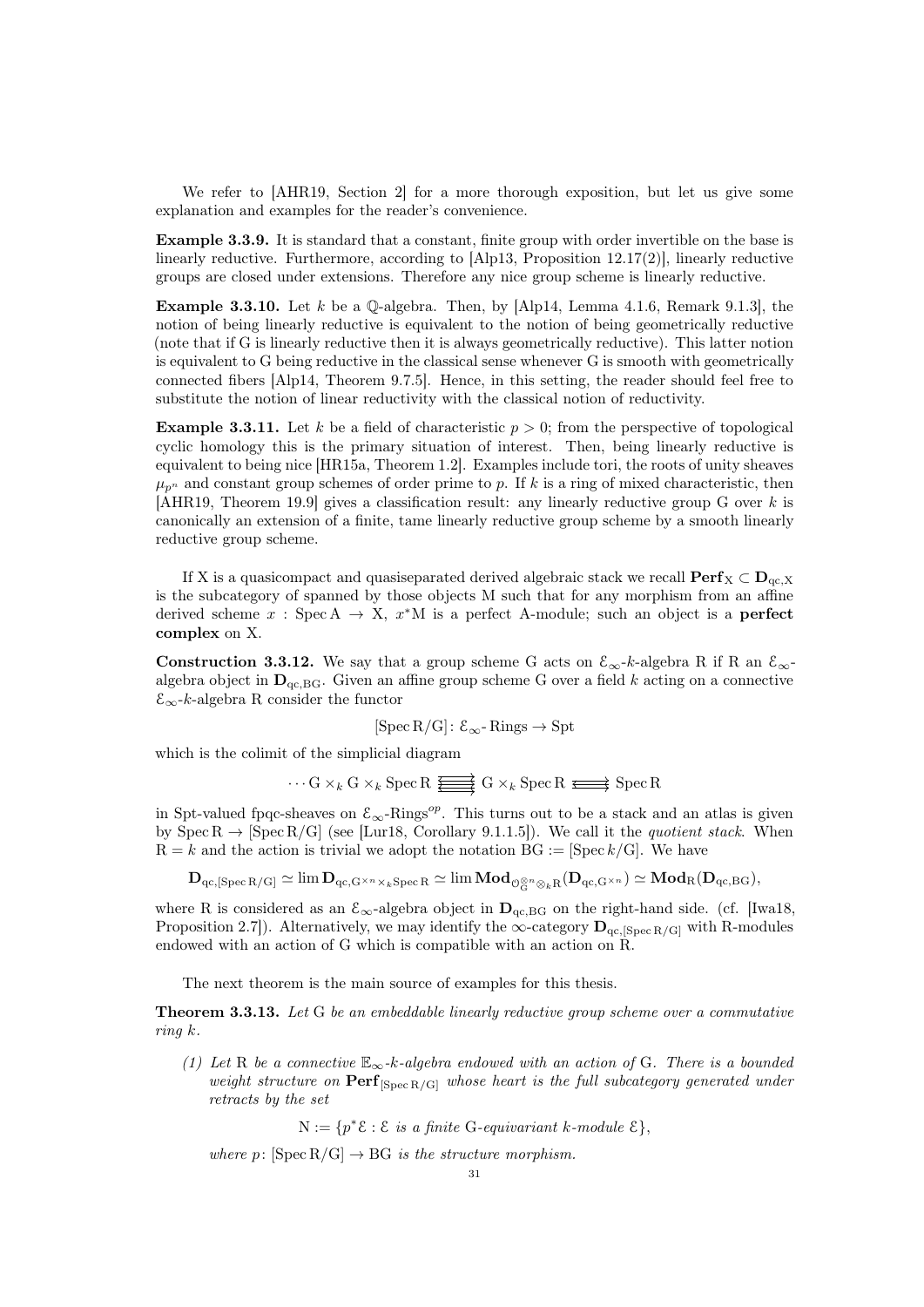(2) Let R  $\stackrel{f}{\rightarrow}$  S be a G-equivariant morphism of connective  $\mathbb{E}_{\infty}$ -k-algebras endowed with an action of G. Then the base change functor  $\mathbf{Perf}_{\text{[Spec R/G]}} \to \mathbf{Perf}_{\text{[Spec S/G]}}$  is weight exact.

To prove this claim we will need to use that  $\mathbf{D}_{\text{qc},\text{[Spec }R/\text{Gl}]}$  has a nice set of compact generators.

<span id="page-31-0"></span>**Lemma 3.3.14.** Let  $\mathbb{C}^{\otimes}$  be a stable symmetric monoidal  $\infty$ -category whose underlying  $\infty$ category is compactly generated by  $\{X_i\}$  and the unit is compact. Then for any  $\mathbb{E}_1$ -algebra object A in  $\mathbb{C}^{\otimes}$  the  $\infty$ -category of left A-modules  $\text{Mod}_{A}(\mathbb{C})$  is compactly generated by  $\{A \otimes X_i\}$ .

*Proof.* Let  $U : \text{Mod}_{A}(\mathcal{C}) \to \mathcal{C}$  be the forgetful functor, right adjoint to  $Y \to A \otimes Y$ . By Corollaries 4.2.3.7(2) and 4.2.3.2 of [\[Lur17a\]](#page-92-10), U preserves colimits and is conservative. This implies that the objects  $A \otimes X_i$  are compact. It remains to show that they form a set of generators. If Y  $\in \mathcal{C}$  is an object such that the mapping space  $\text{Maps}_{A}(A \otimes X_i, Y[j]) = \text{Maps}_{\mathcal{C}}(X_i, U(Y)[j])$ is contractible for all i and all  $j \in \mathbb{Z}$ , then  $U(Y) = 0$ . This implies that  $Y = 0$ , whence the claim.

<span id="page-31-1"></span>**Proposition 3.3.15.** Fix the notations of Theorem [3.3.13.](#page-30-0) The stable  $\infty$ -category  $D_{qc,[Spec R/G]}$ is compactly generated by N. If k is a field it suffices to take the subset of N consisting of pullbacks of irreducible k-representations  $V \in D_{qc, BG}$ .

*Proof.* When  $R = k$ , the claim follows from [\[HR15b,](#page-91-19) Proposition 8.4] as BG has the resolution property. Moreover, if k is a field then the  $\infty$ -category  $\mathbf{D}_{\text{qc,BG}}$  is compactly generated by the irreducible k-representations of G (see also [\[HR15a,](#page-91-17) Thm.  $A(c)$ ]). Now the general statement follows from Lemma [3.3.14](#page-31-0) and the discussion in the end of Construction [3.3.12.](#page-30-1)

Proof of Theorem [3.3.13.](#page-30-0) We apply the construction from Remark [3.1.3](#page-24-3) to the set N. It suffices to show that

- (a)  $\text{Perf}_{\text{Spec B/G}}$  is generated under finite limits, finite colimits and retracts by the set N,
- (b) for any G-equivariant k-modules  $\mathcal{E}, \mathcal{E}'$  the spectrum

$$
maps_{\mathbf{Perf}_{[Spec R/G]}}(p^*\mathcal{E}, p^*\mathcal{E}')
$$

is connective.

By Proposition [3.3.15](#page-31-1) the  $\infty$ -category  $\mathbf{D}_{qc,[Spec\ R/G]}$  is compactly generated by N. In particular, this implies that the subcategory of compact objects in  $\mathbf{D}_{qc,[Spec R/G]}$  is generated by N under finite limits, finite colimits and retracts. To prove (a) it suffices to show that every perfect complex is compact in  $\mathbf{D}_{\text{qc, [Spec R/G]}}.$  The set N contains the tensor unit of  $\mathbf{D}_{\text{qc, [Spec R/G]}},$  in particular the tensor unit is a compact object. Now the claim follows from [\[Lur18,](#page-92-11) Proposi-tion 9.1.5.3] (see also [\[HR15b,](#page-91-19) Lemma  $4.4(2)$ ]). To prove (b) we use the equivalence

$$
\mathrm{maps}_{\mathbf{Perf}_{[\mathrm{Spec}\,\mathrm{R}/\mathrm{G}]}}(p^*\mathcal{E},p^*\mathcal{E}')\simeq \mathrm{maps}_{\mathbf{Perf}_{\mathrm{R}}}(p^*\mathcal{E},p^*\mathcal{E}')^{\mathrm{G}}
$$

given by descent and the fact that taking invariants preserves connectivity by definition of linear reductivity.

The second part of the statement follows by construction. (see also Remark [3.1.3\)](#page-24-3).  $\square$ 

**Remark 3.3.16.** Under the assumptions in Theorem [3.3.13](#page-30-0)  $\text{Perf}_X$  coincides with compact objects in  $D_{qc,X}$  [\[Lur18,](#page-92-11) Proposition 9.1.5.3] (see also [\[HR15b,](#page-91-19) Lemma 4.4(2)]). We note that a nice weight structure on  $(D_{qc,X})^{\omega}$  exists in a more general setting. For instance, a slight modification of the formula (1) gives a generating set for a weight structure for G a finite (discrete) group and R any  $\mathbb{E}_{\infty}$ -ring spectrum. More precisely, one shall define

 $N := \{p^*\mathcal{E} : \mathcal{E} \text{ is a finite projective } G\text{-equivariant } k\text{-module}\}.$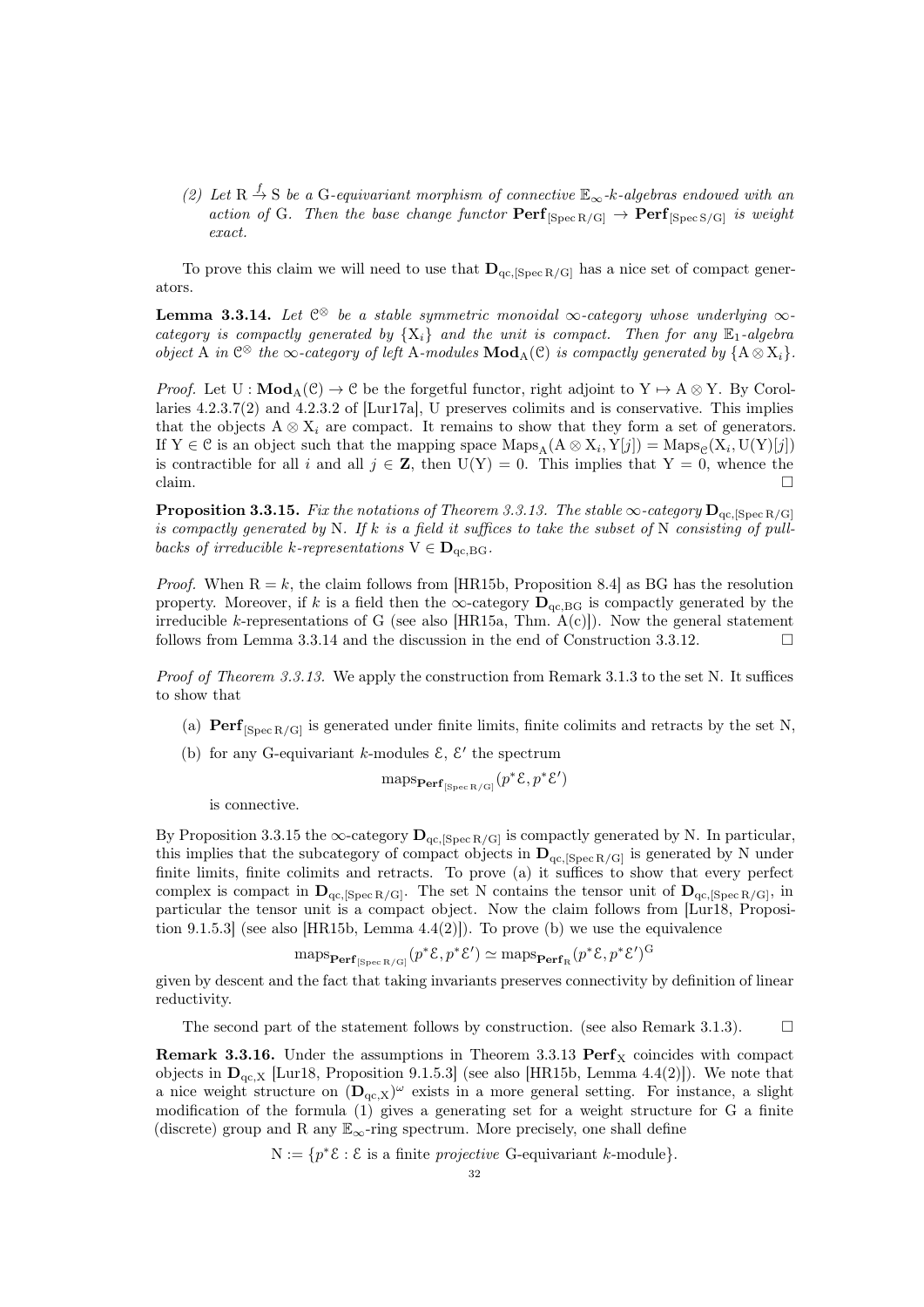Indeed, given the equivalence

# $({\bf D}_{\rm qc,[Spec\, R/G]})^\omega \simeq ({\bf Mod}_{R_{tw}[G]})^\omega = {\bf Perf}_{R_{tw}[G]}$

where  $R_{tw}[G]$  is the twisted group ring, this follows from Example [3.1.4.](#page-24-0) On the other hand,

$$
(\mathbf{D}_{qc,[\operatorname{Spec} R/G]})^\omega \neq \mathbf{Perf}_{[\operatorname{Spec} R/G]},
$$

so Theorem [3.3.13](#page-30-0) can not be applied.

Unfortunately, we do not have a general unified statement about the existence of a weight structure on  $(D_{qc,[Spec R/G]})^{\omega}$ .

### 4. Regularity

<span id="page-32-1"></span><span id="page-32-0"></span>4.1. Regular ring spectra. Suppose that R is a *left noetherian*  $\mathbb{E}_1$ -ring spectrum, i.e. that  $\pi_0(R)$  is left noetherian as an ordinary ring and the homotopy groups  $\pi_i(R)$  are finitely generated as left  $\pi_0(R)$ -modules. A left R-module M is almost perfect if it is bounded below and each  $\pi_i(M)$  is finitely generated as a left  $\pi_0(R)$ -module [\[Lur17a,](#page-92-10) Prop. 7.2.4.17], and *coherent* if it is almost perfect and bounded above. By [\[Lur17a,](#page-92-10) Prop. 7.2.4.23(4)], an almost perfect R-module is perfect if and only if it is of finite tor-amplitude. We write  $\mathbf{Coh}_{\mathbf{R}}$  for the full subcategory of  $\text{Mod}_{\text{R}}$  spanned by coherent left R-modules; this is also a thick subcategory by [\[Lur17a,](#page-92-10) Prop. 7.2.4.11].

**Remark 4.1.1.** Note that the noetherian hypothesis guarantees that R is almost perfect as a left R-module. Thus if R is bounded above, then it is moreover coherent as a left R-module. It follows then that every perfect left R-module is coherent, i.e., that there is an inclusion  $\mathbf{Perf}_R \subset \mathbf{Coh}_R$  when R is bounded above.

The following definition can be found in [\[BL14\]](#page-90-9), where it is called "almost regularity".

**Definition 4.1.2.** Let R be a left noetherian connective  $\mathbb{E}_1$ -ring spectrum. We will say that R is regular if every coherent left R-module is perfect.

It suffices to require that every discrete coherent left R-module is perfect, in view of the exact triangles

$$
\Sigma^i \pi_i(M) \to \tau_{\leq i}(M) \to \tau_{\leq i-1}(M)
$$

for  $M \in Mod_R$  and  $i \in \mathbb{Z}$ . Moreover, one has the following useful criterion (see [\[BL14,](#page-90-9) Prop. 1.3]):

**Proposition 4.1.3.** Let R be a left noetherian connective  $\mathbb{E}_1$ -ring such that  $\pi_0(R)$  is a regular commutative ring. Then R is regular if and only if  $\pi_0(R)$  is perfect as an R-module.

**Lemma 4.1.4.** Let R be a left noetherian connective  $\mathbb{E}_1$ -ring such that  $(\pi_0(R), m)$  is a local commutative ring. Suppose that for every discrete coherent right R-module M, the tensor product  $M \otimes_R \pi_0(R)/m$  is bounded. Then R is regular.

Proof. It suffices to show that any discrete coherent right R-module M is of finite tor-amplitude. By our assumption,  $M \otimes \pi_0(R)/m$  is k-truncated for some k. For any prime ideal  $p \subset \pi_0(R)$ there exists a minimal free resolution of the  $\pi_0(R)/p$ -module  $\tilde{M} := M \otimes_R \pi_0(R)/p$  by [\[Rob80,](#page-92-19) Theorem 2.4] (cf. [\[Ser68,](#page-92-20) Appendix I, Prop. 1(a)]). That is, there is a quasi-isomorphism  $F \to \tilde{M}$ (where we regard  $\tilde{M}$  as a chain complex of discrete  $\pi_0(R)/p_i$ -modules), where F is a complex of finite free  $\pi_0(R)/p_i$ -modules whose differentials are defined by matrices with coefficients in m. The homotopy groups

 $\pi_j\big(\mathrm{F}\otimes_{\pi_0(\mathrm{R})/\mathbf{p}}\pi_0(\mathrm{R})/\mathbf{m}\big)=\pi_j\big(\tilde{\mathrm{M}}\otimes_{\pi_0(\mathrm{R})/\mathbf{p}}\pi_0(\mathrm{R})/\mathbf{m}\big)=\pi_j\big(\mathrm{M}\otimes_\mathrm{R}\pi_0(\mathrm{R})/\mathbf{m}\big)$ 

vanish for  $j > k$ , hence all terms of F must be zero in degrees higher than k. This implies that that  $M \otimes_R \pi_0(R)/p$  is k-truncated.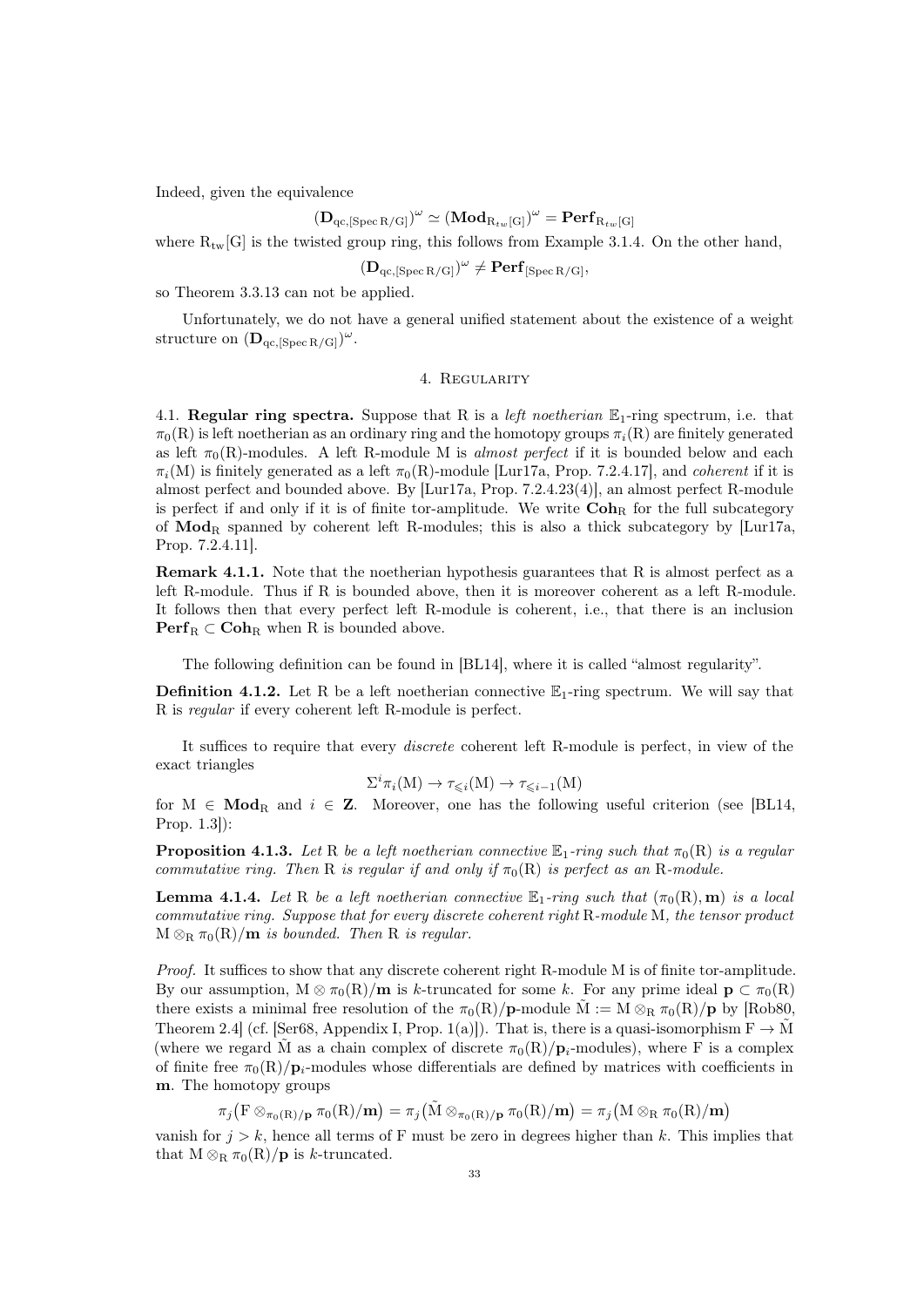Now any discrete coherent left R-module N admits a filtration

$$
0 = N_0 \subset \cdots \subset N_n = N
$$

such that the associated graded modules  $N_i/N_{i-1}$  are of the form  $\pi_0(R)/p_i$  for some prime ideals  $\mathbf{p}_i$ . Considering the exact sequences

$$
N_{i-1} \to N_i \to \pi_0(R)/\mathbf{p}_i
$$

and using the fact that  $M \otimes_R \pi_0(R)/p_i$  is k-truncated for all i, we see that  $M \otimes N$  is k-truncated as well. Thus M has finite tor-amplitude, as desired.

**Remark 4.1.5.** Let R be a connective  $\mathbb{E}_1$ -ring. The  $\infty$ -category **Mod**<sub>R</sub> admits a canonical t-structure, where the non-negative part  $(\mathbf{Mod}_{R})_{t\geq 0}$  is spanned by the connective modules. If R is left noetherian this always restricts to the full subcategories of almost perfect and coherent modules [\[Lur17a,](#page-92-10) Prop. 7.2.4.18]. One might ask whether it also restricts to the full subcategory **Perf**<sub>R</sub> of perfect R-modules. This is the case if and only if  $\pi_i(M)$  belongs to Perf<sub>R</sub> for any  $M \in \mathbf{Perf}_R$ . When R is left noetherian this is equivalent to R being regular.

**Remark 4.1.6.** For every  $M \in \mathbf{Perf}_R$  and  $N \in \mathbf{Coh}_R$ , there exists an integer n such that the mapping space  $\text{Mod}_R(\Sigma^n M, N)$  is contractible. Indeed, this is true for  $M = \Sigma^j R$  since N is bounded above, and therefore for an arbitary M, since it is built out of  $\Sigma^j R$  using finite colimits and retracts. For regular R, this says that the space  $\text{Mod}_{R}(M, N)$  has finitely many non-zero homotopy groups, for any  $M, N \in \operatorname{Perf}_R$ .

Example 4.1.7. (i) If R is discrete, then it is regular if and only if it is regular in the sense of ordinary commutative algebra. This follows from Auslander-Buchsbaum-Serre theorem.

(ii) Let k be a regular commutative ring and  $R = k[T]$  with T in degree 2. Then R is regular.

(iii) The  $\mathcal{E}_{\infty}$ -ring spectra ku, ko, and tmf are regular [\[BL14\]](#page-90-9).

4.1.8. We say that R is quasi-commutative if, for every  $x \in \pi_0(R)$  and  $y \in \pi_n(R)$ , the equality  $xy = yx$  holds in  $\pi_n(R)$ . Under this assumption, we can show that regularity is stable under localizations:

<span id="page-33-0"></span>**Proposition 4.1.9.** Let R be a quasi-commutative connective  $\mathbb{E}_1$ -ring spectrum which is left noetherian.

(i) If R is regular, then for any set  $S \subset \pi_0(R)$ , the localization  $S^{-1}R$  is also regular.

(ii) If the localization R<sub>m</sub> is regular for every maximal ideal  $m \subset \pi_0(R)$  and furthermore  $\pi_*(R)$ is a left noetherian graded ring, then R is regular.

To prove the result we need two additional lemmas.

<span id="page-33-1"></span>**Lemma 4.1.10.** Let R be a quasi-commutative connective  $\mathbb{E}_1$ -ring spectrum which is left noetherian. Let M be an R-module and **m** be a maximal ideal in  $\pi_0(R)$ .

Then any map  $P' \to M_{m}$  in  $\text{Mod}_{R_{m}}$  with  $P' \in \text{Perf}_{R_{m}}$  is equivalent to  $P_{m} \stackrel{f_{m}}{\to} M_{m}$  for some  $P \in \operatorname{Perf}_R$  and  $f \in \operatorname{Mod}_R(P, M)$ .

Proof. The functor

$$
\bf{Mod}_R \stackrel{(-)_{\bf m}}{\rightarrow} \bf{Mod}_{R_{\bf m}}
$$

is a localization whose kernel K is compactly generated (see [\[Lur17a,](#page-92-10) Lemma 7.2.3.13]). Hence, this functor restricts to a fully faithful embedding

$$
\mathbf{Perf}_R/(K\cap \mathbf{Perf}_R) \overset{L}{\to} \mathbf{Perf}_{R_\mathbf{m}}
$$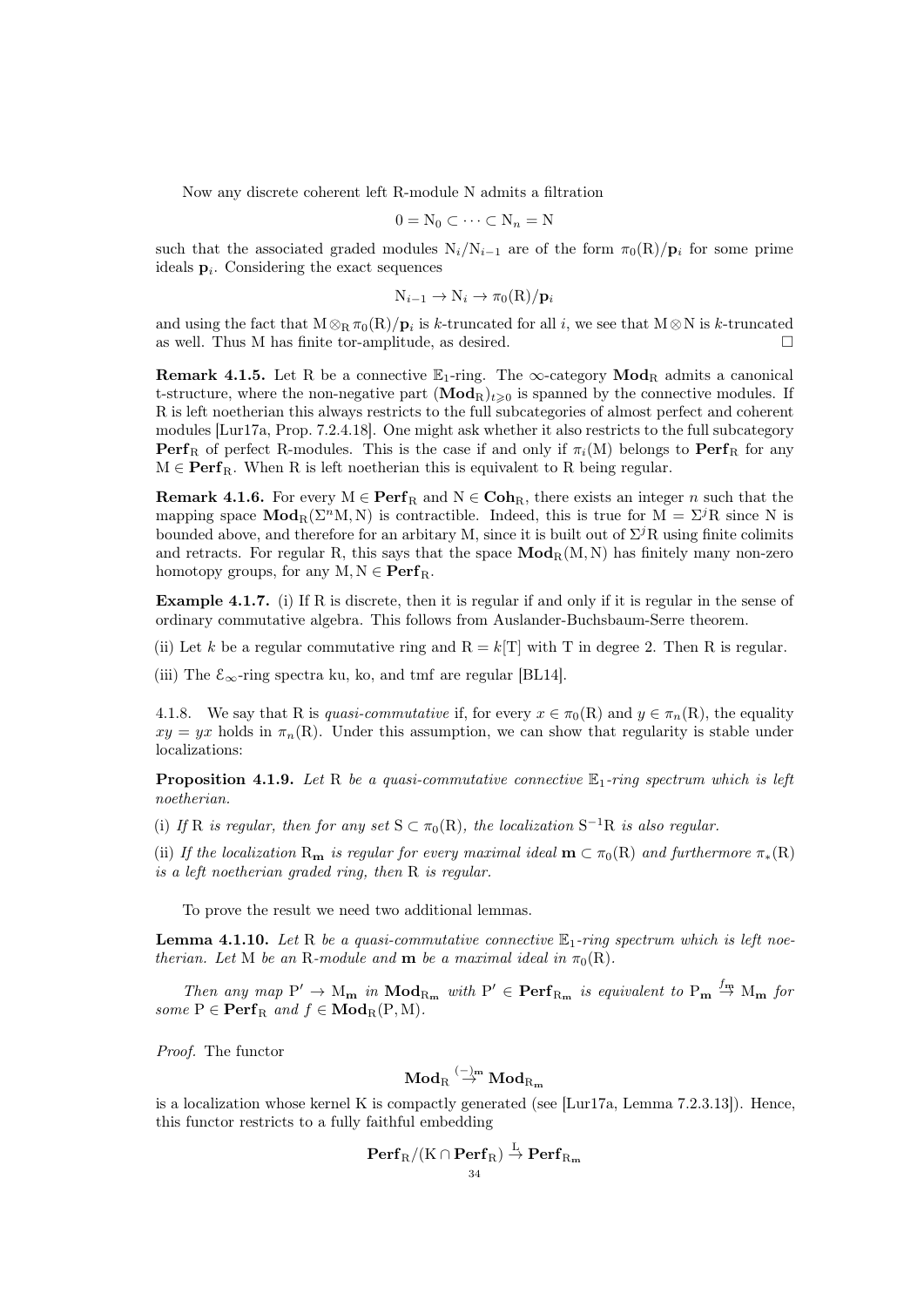which is an equivalence up to idempotent completion. Since  $\pi_0(R)_{\mathbf{m}}$  is a local ring,  $K_0(R_{\mathbf{m}}) \simeq$  $K_0(\pi_0(R_m)) \simeq \mathbb{Z}$  and so the functor L induces an isomorphism on  $K_0$ . Now by [\[Tho97,](#page-92-21) Theorem 2.1] L is an equivalence and hence there exists  $P'' \in \mathbf{Perf}_{R_{\mathbf{m}}}$  such that  $P''_{\mathbf{m}} \simeq P'$ .

Any morphism  $f' \in Mod_{R_m}(P, M_m) \simeq Mod_R/K(P'', M)$  can be represented by a zig-zag of morphisms in  $\bf{Mod}_R$ 

$$
P'' \xleftarrow{s} P \xrightarrow{f} M
$$

where  $\text{Cofib}(s) \in K$ . Since P'' is compact, and K is compactly generated we can assume  $\text{Cofib}(s)$ and P to be compact. This concludes the proof since by construction  $f_{\mathbf{m}}$  is equivalent to  $f'$ and s becomes an isomorphism in  $\text{Mod}_{R_m}$ .

<span id="page-34-0"></span>**Lemma 4.1.11.** Let R be a connective  $\mathbb{E}_1$ -ring spectrum such that  $\pi_*(R)$  is left noetherian graded ring. Then  $\pi_*(M)$  is a finitely generated  $\pi_*(R)$ -module for any  $M \in \operatorname{Perf}_R$ .

*Proof.* The claim is true for  $M = \Sigma^n R$  for  $n \in \mathbb{Z}$ . For a fiber sequence  $M_1 \to M_2 \to M$  we have an exact sequence of graded  $\pi_*(R)$ -modules

$$
\pi_*(M_2) \to \pi_*(M) \to \pi_{*-1}(M_1).
$$

Since  $\pi_*(R)$  is noetherian, this implies that  $\pi_*(M)$  is finitely generated whenever  $\pi_*(M_1)$  and  $\pi_*(M_2)$  are. Moreover, the property of having finitely generated  $\pi_*$  is closed under retracts, therefore it holds for all  $M \in \mathbf{Perf}_R$  by definition of this category.

proof of Proposition [4.1.9.](#page-33-0) For the purposes of the proof given a subset  $S \subset \pi_0(R)$  we denote the extension of scalars functor  $\mathbf{Mod}_{R} \to \mathbf{Mod}_{S^{-1}R}$  by L<sub>S</sub>.

(i) It will suffice to show that, for every perfect  $S^{-1}R$ -module N, we have  $\pi_0(N) \in \mathbf{Perf}_{S^{-1}R}$ . Since any perfect  $S^{-1}R$ -module N is a retract of an object of the form  $L_S(M)$  for some  $M \in$ **Perf**<sub>R</sub>, we may restrict our attention to  $N = L_S(M)$ . For  $M \in \text{Perf}_R$ , it follows from [\[Lur17a,](#page-92-10) Prop. 7.2.3.20] that we have

$$
\pi_n(L_S M) \simeq S^{-1} \pi_n(M) \simeq \pi_n(M) \otimes_{\pi_0(R)} S^{-1} \pi_0(R).
$$

This implies in particular that  $\pi_0(L_\text{S}M) \simeq L(\pi_0(M))$  belongs to  $\text{Perf}_{S^{-1}R}$ , as claimed.

(ii) Let M be a discrete coherent R-module. By the assumption  $M_{\mathbf{m}}$  is perfect for any maximal ideal  $\mathbf{m} \subset \pi_0(\mathbf{R})$ . Applying Lemma [4.1.10](#page-33-1) to the identity map on  $M_{\mathbf{m}}$  we see that there is  $P \in \mathbf{Perf}_R$  and a map  $P \xrightarrow{f} M$  that becomes an equivalence after localizing at m. For any  $S \subset \pi_0(R)$  the map of finitely generated  $\pi_*(R)$ -modules

$$
\pi_*(P) \stackrel{\pi_*(f)}{\to} \pi_*(M)
$$

can be identified with

$$
\pi_*(\mathrm{L}_{\mathrm{S}}\mathrm{P}) \stackrel{\pi_*(\mathrm{L}_{\mathrm{S}}f)}{\to} \pi_*(\mathrm{L}_{\mathrm{S}}\mathrm{M})
$$

after localizing at S considered as a subset of  $\pi_*(R)$  by [\[Lur17a,](#page-92-10) Prop. 7.2.3.20]. Therefore it becomes an isomorphism after inverting  $(\pi_0(R) \setminus m) \subset \pi_*(R)$ . By Lemma [4.1.11](#page-34-0)  $\pi_*(P)$  is a finitely generated graded  $\pi_*(R)$ -module. The same is true for  $\pi_*(M)$ , since it is a finitely generated discrete  $\pi_0(R)$ -module. Hence we can find an element  $x_m \in \pi_0(R) \setminus m$  such that

$$
\pi_*(\mathcal{L}_{\{x_{\mathbf{m}}\}}\mathcal{P}) \stackrel{\pi_*(\mathcal{L}_{\{x_{\mathbf{m}}\}}f)}{\longrightarrow} \pi_*(\mathcal{L}_{\{x_{\mathbf{m}}\}}\mathcal{M})
$$

is also an isomorphism. Therefore  $L_{\{x_m\}}M$  is perfect. Now the ideal generated by  $x_m$  for all m is the unit ideal since it is not contained in any maximal ideal. Pick any finite set  $\{x_{m_1}, \dots, x_{m_n}\}$ that also generates the unit ideal. The family  $\{R \to R_{x_{m_i}}\}_{i=1}^n$  is a fpqc cover, so by [\[Lur18,](#page-92-11) Proposition 2.8.4.2(10)] M is perfect.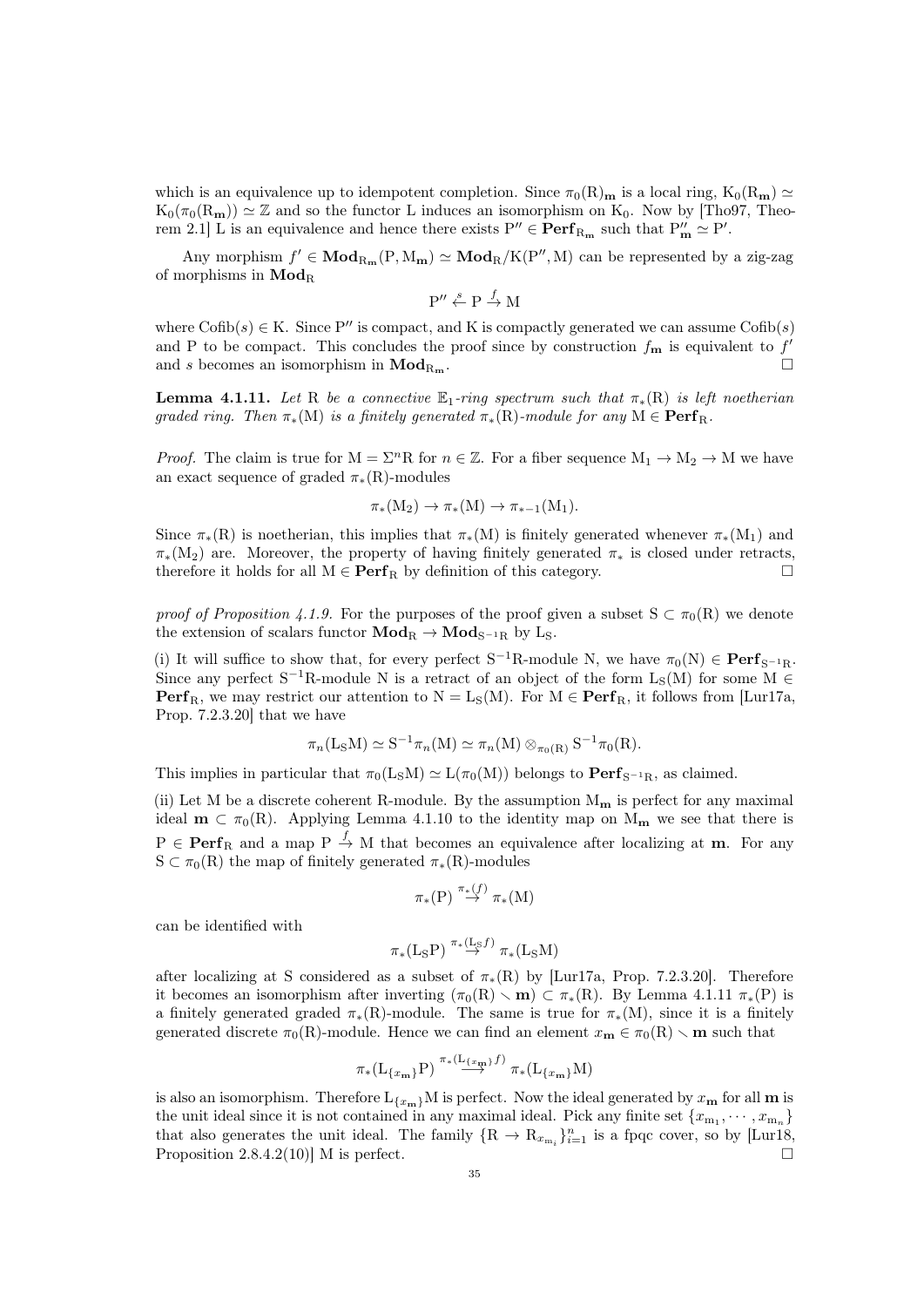4.1.12. Bounded regular ring spectra. This subsection is dedicated to the following result, which was previously noted for dg-algebras by Jørgensen in [Jø[10,](#page-91-20) Theorem A] and for  $\mathcal{E}_{\infty}$ -ring spectra by Lurie in [\[Lur18,](#page-92-11) Lemma 11.3.3.3]. Here we only note that the same proof works more generally for quasi-commutative  $\mathbb{E}_1$ -ring spectra. Note that this is optimal in the sense that the statement is false without the quasi-commutativity assumption (see [§4.1.14\)](#page-36-1).

**Theorem 4.1.13.** Let R be a quasi-commutative connective  $\mathbb{E}_1$ -ring spectrum which is left noetherian. If R is regular and has only finitely many nontrivial homotopy groups, then R is discrete.

Proof. We can clearly assume that R is nonzero. To show that R is discrete, it will suffice to show that its localization  $R_p$ , at any prime ideal  $p \subset \pi_0(R)$ , is discrete. Since  $R_p$  is regular by Proposition [4.1.9,](#page-33-0) we may replace R by R<sub>p</sub> and thereby assume that  $\pi_0(R)$  is local. Denote by  $\mathbf{m} \subset \pi_0(R)$  the maximal ideal, and  $\kappa$  the residue field. Let  $n \geq 0$  be the largest integer such that  $\pi_n(R) \neq 0$ . For the sake of contradiction, we will assume that  $n > 0$ .

Since R is noetherian, the  $\pi_0(R)$ -module  $\pi_n(R)$  is finitely generated. Let  $p \subset \pi_0(R)$  be a minimal prime ideal such that  $\mathbf{p} \in \text{Supp}_{\pi_0(R)}(\pi_n(R))$ . By Proposition [4.1.9,](#page-33-0) the localization  $R_{\rm p}$  is regular. Therefore, replacing R by  $R_{\rm p}$ , we may assume that  $\pi_n(R)$  is supported at **m**, so that in particular  $\mathbf{m} \subset \pi_0(R)$  is an associated prime ideal of  $\pi_n(R)$ .

Since R is regular, the coherent left R-module  $\kappa$  is perfect. Therefore, the following claim will yield the desired contradiction:

(\*) Let N be a nonzero connective perfect left R-module. Let  $k \geqslant 0$  be the smallest natural number such that N is of tor-amplitude  $\leq k$ . Then we have  $\pi_{n+k}(N) \neq 0$ .

To prove (\*) we argue by induction. In the case  $k = 0$ , N is flat with  $\pi_0(N) \neq 0$ , so that  $\pi_n(N) \simeq \pi_n(R) \otimes_{\pi_0(R)} \pi_0(N) \neq 0$ . Assume therefore that  $k > 0$ . Choose elements of  $\pi_0(N)$ that induce a basis of the  $\kappa$ -vector space  $\pi_0(N) \otimes_{\pi_0(R)} \kappa$  and consider the surjective R-module morphism  $u : \mathbb{R}^{\oplus m} \to \mathbb{N}$  they determine. Its fiber, which we denote N', is a connective perfect left R-module fitting in an exact triangle

$$
N' \xrightarrow{v} R^{\oplus m} \xrightarrow{u} N.
$$

Considering the induced exact sequence of abelian groups

$$
0 = \pi_{n+k}(\mathbf{R}^{\oplus m}) \to \pi_{n+k}(\mathbf{N}) \to \pi_{n+k-1}(\mathbf{N}') \xrightarrow{\varphi} \pi_{n+k-1}(\mathbf{R}^{\oplus m}),
$$

it will suffice to show that  $\varphi$  is not injective.

Since N is of tor-amplitude  $\leq k$ , with k minimal and  $> 0$ , it follows that N' is nonzero and of tor-amplitude  $\leq k - 1$ . Therefore by the inductive hypothesis,  $\pi_{n+k-1}(N') \neq 0$ . If  $k > 1$ , then  $\pi_{n+k-1}(R^{\oplus m}) = 0$ , so  $\varphi$  is not injective. It remains to consider the case  $k = 1$ . In this case, the perfect left R-module N' is flat, and hence free of finite rank  $r \geq 0$ , since  $\pi_0(R)$  is local. Therefore the map  $v : N' \to \mathbb{R}^{\oplus m}$  is determined up to homotopy by a matrix  $\{v_{i,j}\}_{1\leq i\leq r,1\leq j\leq m}$ of elements  $v_{i,j} \in \pi_0(R)$ . Since  $\mathbf{m} \subset \pi_0(R)$  is an associated prime of  $\pi_n(R)$ , we may choose a nonzero element  $x \in \pi_n(R)$  such that multiplication by x kills **m**. We claim that the element  $(x, x, \ldots, x) \in \pi_n(\mathbb{R})^{\oplus r} \simeq \pi_n(\mathbb{N}')$  is sent by  $\varphi$  to zero in  $\pi_n(\mathbb{R}^{\oplus m})$ . For this purpose it will suffice to show that the elements  $v_{i,j} \in \pi_0(R)$  all belong to **m**. Consider the exact sequence

$$
\pi_0(N')/m \xrightarrow{v} \pi_0(R^{\oplus m})/m \xrightarrow{u} \pi_0(N)/m \to 0.
$$

Since the map  $u : \pi_0(\mathbb{R}^{\oplus m})/\mathbf{m} \to \pi_0(\mathbb{N})/\mathbf{m}$  is injective, it follows that  $v : \pi_0(\mathbb{N}')/\mathbf{m} \to$  $\pi_0(R^{\oplus m})/m$  is the zero map. In other words, the image of  $v : \pi_0(N') \to \pi_0(R^{\oplus m})$  lands in  $\mathbf{m}^{\oplus m} \subset \pi_0(\mathbf{R})^{\oplus m}$ , as desired.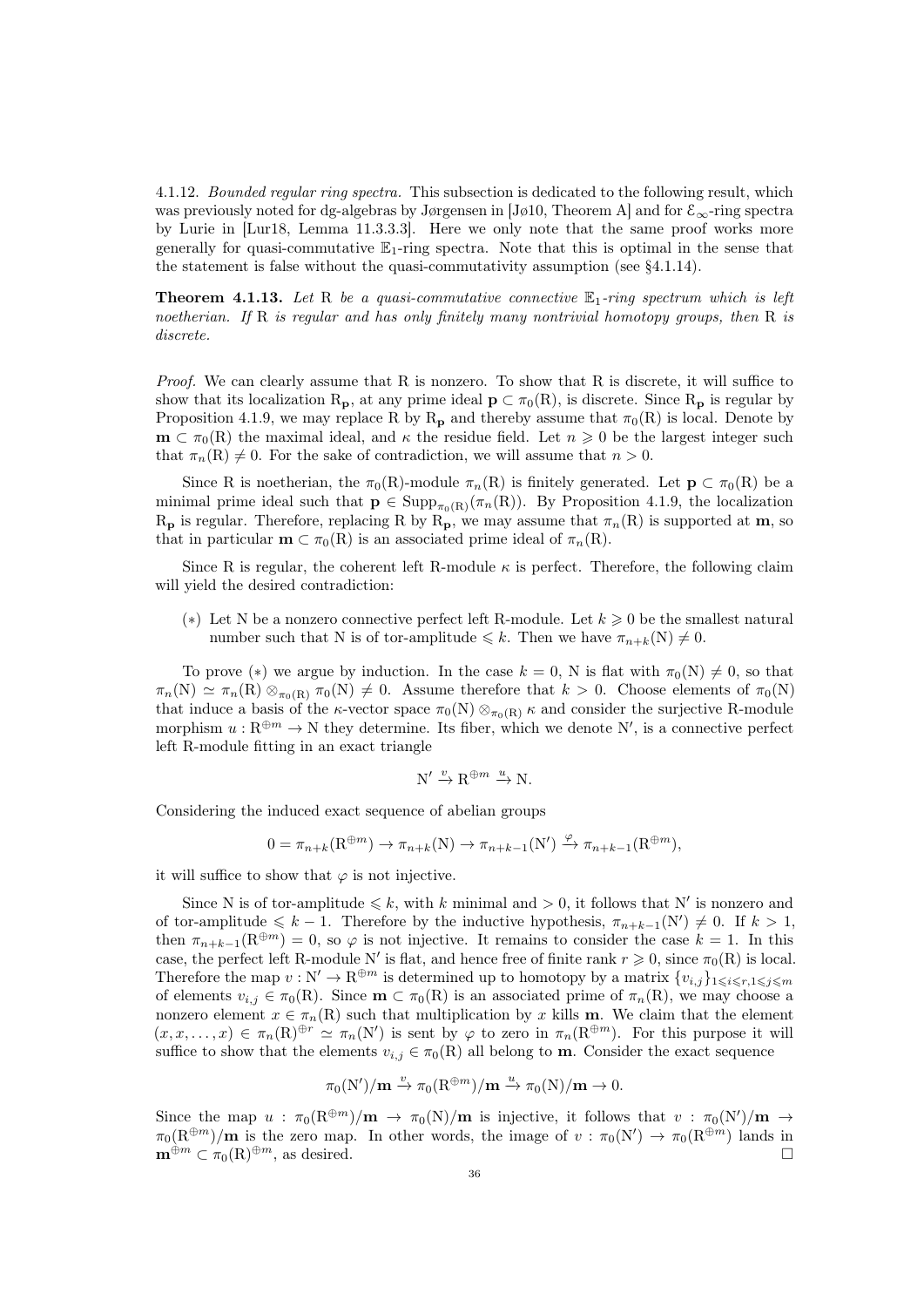<span id="page-36-2"></span>4.1.14. A noncommutative counterexample. We now give an example of a noncommutative regular ring spectrum that is bounded but not discrete. This shows that the quasi-commutativity hypothesis in Theorem [4.1.13](#page-35-0) is necessary.

<span id="page-36-0"></span>**Construction 4.1.15.** Let  $k$  be a field. Consider the graded ring R, concentrated in degrees 0 and 1, where  $R_0 = k \times k$  and  $R_1 = k$  with multiplication defined by the formulas

$$
(a, b) \cdot (c, d) = (ac, bd)
$$

$$
x \cdot (a, b) = bx
$$

$$
(a, b) \cdot x = ax,
$$

where  $(a, b), (c, d) \in R_0, x \in R_1$ .

The graded ring R is associative but not commutative, and gives rise to a connective  $\mathbb{E}_1$ -ring spectrum, which we denote again by R, that is not quasi-commutative. However, it has regular  $\pi_0$ , and is also itself regular:

**Proposition 4.1.16.** Let R be the  $\mathbb{E}_1$ -ring spectrum defined by Construction [4.1.15.](#page-36-0) Then R is regular.

*Proof.* By Proposition [4.1.3](#page-32-0) it suffices to show that  $\pi_0(R)$  is perfect.

Denote by X the direct summand of the free R-module R corresponding to the projector  $(0, 1) \in \pi_0(\mathbb{R}) = k \times k$ . We first note that  $X \simeq k$  is discrete. Indeed we have by definition  $\pi_0(X) = k$  and  $\pi_i(X) = 0$  for  $i \neq 0, 1$ . The only  $x \in k$  satisfying  $(0, 1) \cdot x = x$  is zero, so  $\pi_1(X)$ is also zero.

Since  $x \cdot (0,1) = x \in \pi_1(R)$ , the element  $1 \in k \simeq \pi_1(R)$  gives rise to a map  $X[1] \to R$ . This map induces an isomorphism  $\pi_0(X) \to \pi_1(R)$ , and therefore exhibits X[1] as the 1-connective cover  $\tau_{\geq 1}R$ . It follows that its cofiber is an object of  $\operatorname{Perf}_R$  equivalent to  $\tau_{\leq 0}R = \pi_0(R)$ .  $\Box$ 

**Remark 4.1.17.** In fact it is easy to see using the Künneth spectral sequence that any  $\mathbb{E}_1$ -ring spectrum R is regular as soon as the classical ring  $\pi_*(R) = \bigoplus_n \pi_n(R)$  is regular. In the example above, the ring  $\pi_*(R)$  is isomorphic to the ring of triangular matrices, which is regular.

## 4.2. Regular spectral stacks.

## <span id="page-36-1"></span>Definition 4.2.1.

(i) We say that  $X \in Stk_{\infty}$  is *homologically regular* if the t-structure on  $D_{qc,X}$  restricts to the subcategory of compact objects, or in other words, if  $\pi_0(P)$  is compact for any compact P.

(ii) We say that  $X \in Stk_{\infty}$  is *regular* if there exists a smooth, faithfully flat morphism  $Spec(R) \rightarrow$ X with R a regular connective  $\mathcal{E}_{\infty}$ -ring spectrum.

The two definitions are not in general equivalent because homological regularity is not local (even in the étale topology). Indeed, for a field  $k$  of positive characteristic  $p$  and a finite discrete group G of order p, the quotient stack  $[\text{Spec}(k)/G]$  is not homologically regular.

However, for  $X = \text{Spec}(R)$ , where R is some connective  $\mathcal{E}_{\infty}$ -ring spectrum, the two notions are equivalent. Indeed, (i) implies (ii) tautologically, while the converse implication follows from [\[Lur18,](#page-92-0) Proposition 2.8.4.2]. Now we compare the two notions for more general spectral stacks.

4.2.2. Comparing the two notions of regularity. For the rest of the section, we fix a field  $k$ , G an embeddable group scheme over k, and R a noetherian connective  $\mathbb{E}_{\infty}$ -k-algebra with an action of G such that  $\pi_0(R)$  is a finite type k-algebra. We additionally assume that either  $char(k) = 0$ or G is linearly reductive. We write  $X = [Spec(R)/G]$  and  $f: X \rightarrow BG$ ,  $p: Spec R \rightarrow X$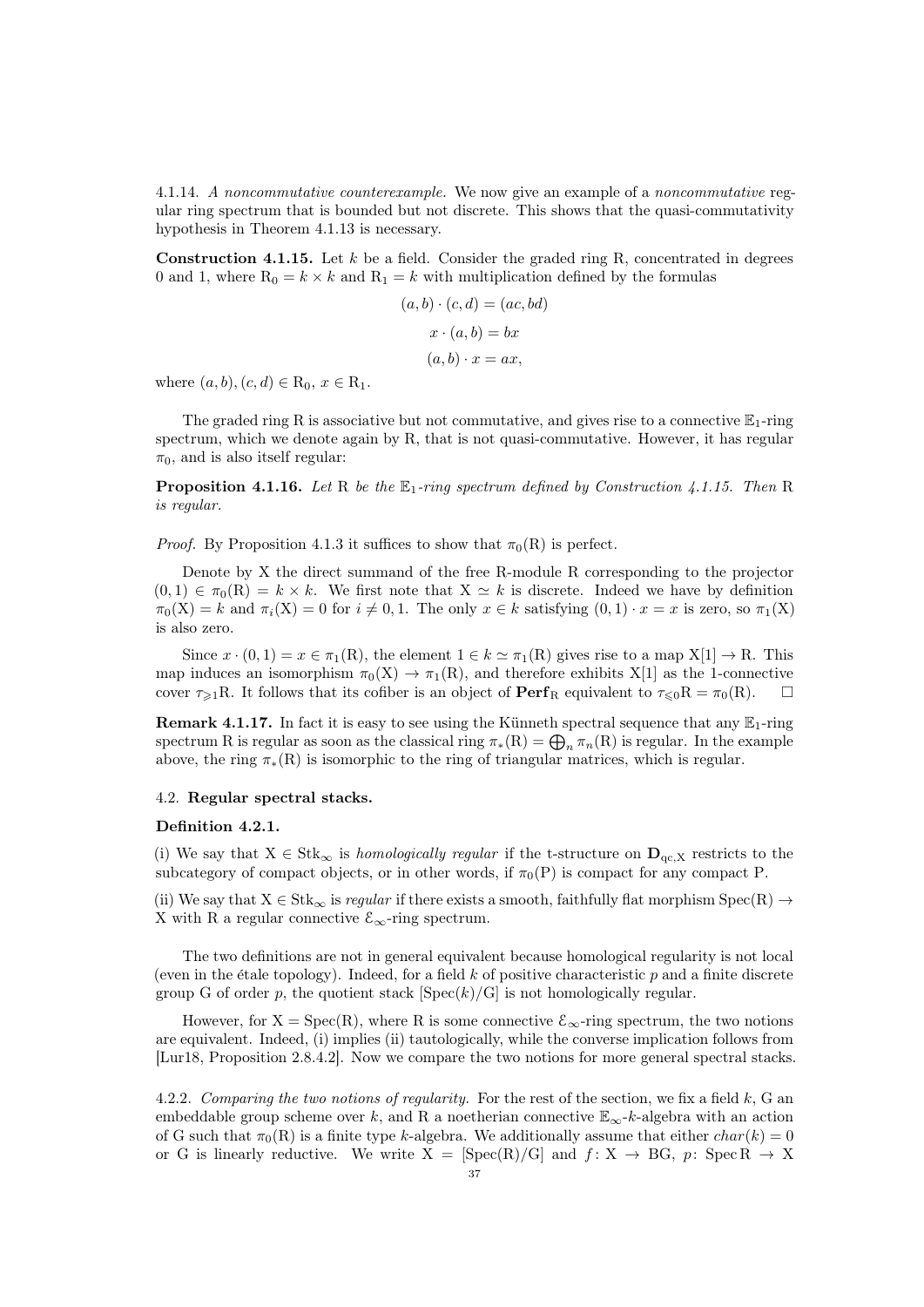for the canonical morphisms. Under the assumptions the functor  $f^* \colon \mathbf{D}_{qc, BG} \to \mathbf{D}_{qc, X} \simeq$  $\mathbf{Mod}_{R}(\mathbf{D}_{qc, BG})$  can be identified with  $V \mapsto V \otimes R$ . The inverse image functor

$$
p^* \colon \mathbf{D}_{\mathrm{qc}, X} \to \mathbf{Mod}_{R},
$$

is identified with the functor of forgetting the action. The main theorem of this section is:

<span id="page-37-0"></span>**Theorem 4.2.3.** The spectral stack  $[\text{Spec}(R)/G]$  is homologically regular if R is regular. Moreover, the converse implication holds if G is smooth and  $\pi_*(R)$  is graded noetherian.

In particular, we see that for the spectral stack  $[Spec(R)/G]$  with smooth G and noetherian  $\pi_*(R)$ , homological regularity coincides with regularity. Note that the graded ring  $\pi_*(R)$  is automatically noetherian if R is a bounded and noetherian  $\mathbb{E}_{\infty}$ -ring spectrum. Combining this with Theorem [4.1.13,](#page-35-0) we get:

<span id="page-37-1"></span>**Corollary 4.2.4.** Assume that G is smooth. If R is bounded and the spectral stack  $\text{[Spec } R/G]$ is homologically regular, then R is discrete.

Proof of Theorem [4.2.3.](#page-37-0) First, assume that R is regular. Recall that by Theorem [3.3.13](#page-30-0) To show X is homologically regular it suffices to show that for each of the compact generators  $f^*(V)$  from Proposition [3.3.15,](#page-31-0)  $\pi_n(f^*(V))$  is compact for all n. By t-exactness of  $p^*$  (see [\[Lur18,](#page-92-0) Remark 9.1.3.4]), we have  $p^*\pi_n(f^*(V)) = \pi_n(p^*f^*(V))$ . Since  $p^*f^*(V) = R \otimes_k V$  is a free R-module, it is a compact object of  $\mathbf{Mod}_R$ . If R is regular, then  $\pi_n(p^*f^*(V))$  is compact, so it follows from [\[Lur18,](#page-92-0) Prop. 9.1.5.3] and compactness of  $\mathcal{O}_X = f^*(k)$  that  $\pi_n(f^*(V))$  is also compact. Thus X is homologically regular.

Now we prove the 'moreover' part. Assume R is not regular. We will argue by contradiction that X cannot be homologically regular. By Proposition [4.1.9](#page-33-0) we know that  $R_m$  is not regular for some maximal ideal  $\mathbf{m} \subset \pi_0(R)$ . By Lemma [4.1.4](#page-32-1) there exists a discrete coherent R-module M such that  $M_m \otimes_{R_m} \pi_0(R_m)/m$  has infinitely many nonzero homotopy groups. It follows that  $M \otimes_R \pi_0(R)/m$  is also unbounded. By [\[Mil13,](#page-92-1) Prop. 7.4] and the smoothness assumption the G-orbit of the point of  $Spec(\pi_0(R))$  corresponding to the ideal **m** is regular. Therefore, if  $I \subset \pi_0(R)$  denotes the ideal corresponding to the closure of the orbit, then there is an element  $f \notin \mathbf{m}$  such that  $(\pi_0(\mathbf{R})/\mathbf{I})_f$  is regular. Now  $\pi_0(\mathbf{R})/\mathbf{m}$  has a structure of a  $(\pi_0(\mathbf{R})/\mathbf{I})_f$ -module and we have an equivalence

$$
M \otimes_R \pi_0(R)/\textbf{m} \simeq (M \otimes_R (\pi_0(R)/I)_f) \otimes_{(\pi_0(R)/I)_f} \pi_0(R)/\textbf{m}.
$$

In particular, the right-hand side is unbounded. But since  $(\pi_0(R)/I)_f$  is regular, this implies that the  $(\pi_0(R)/I)_{f}$ -module

$$
M \otimes_R (\pi_0(R)/I)_f \simeq (M \otimes_R \pi_0(R)/I)_f
$$

is unbounded and hence so is  $M \otimes_R \pi_0(R)/I$ . In particular,  $\pi_0(R)/I$  cannot be perfect as an R-module.

Since the ideal I is G-invariant,  $\pi_0(R)/I$  comes as  $p^*(M)$  for some  $M \in \mathbf{D}_{qc,X}$ . It follows from Proposition [3.3.15](#page-31-0) that  $f^*V$  is a compact object of  $\mathbf{D}_{qc,X}$  for any finite dimensional krepresentation V of G. If X is homologically regular,  $\pi_0(f^*(V))$  is then also a compact object in  $\mathbf{D}_{\text{qc},X}$ . The same holds for M, since it can be written as  $\pi_0$  of the homotopy cofibre of a Gequivariant R-linear map  $\varphi : V \otimes_k \pi_0(R) \to \pi_0(R)$  (V is any finite-dimensional subrepresentation of  $\pi_0(R)$  containing a finite set of generators of I). But then the R-module  $\pi_0(R)/I$  is compact (= perfect), since the functor  $p^*$  preserves compact objects, whence the desired contradiction.  $\square$ 

Remark 4.2.5. Theorem [4.2.3](#page-37-0) gives a lot of examples of homologically regular spectral stacks. In fact, its proof shows that a spectral quotient stack  $X = [Spec R/G]$ , defined over any ring k, is homologically regular, provided R is a regular  $\mathcal{E}_{\infty}$ -ring and G is a finite group whose order is invertible in k.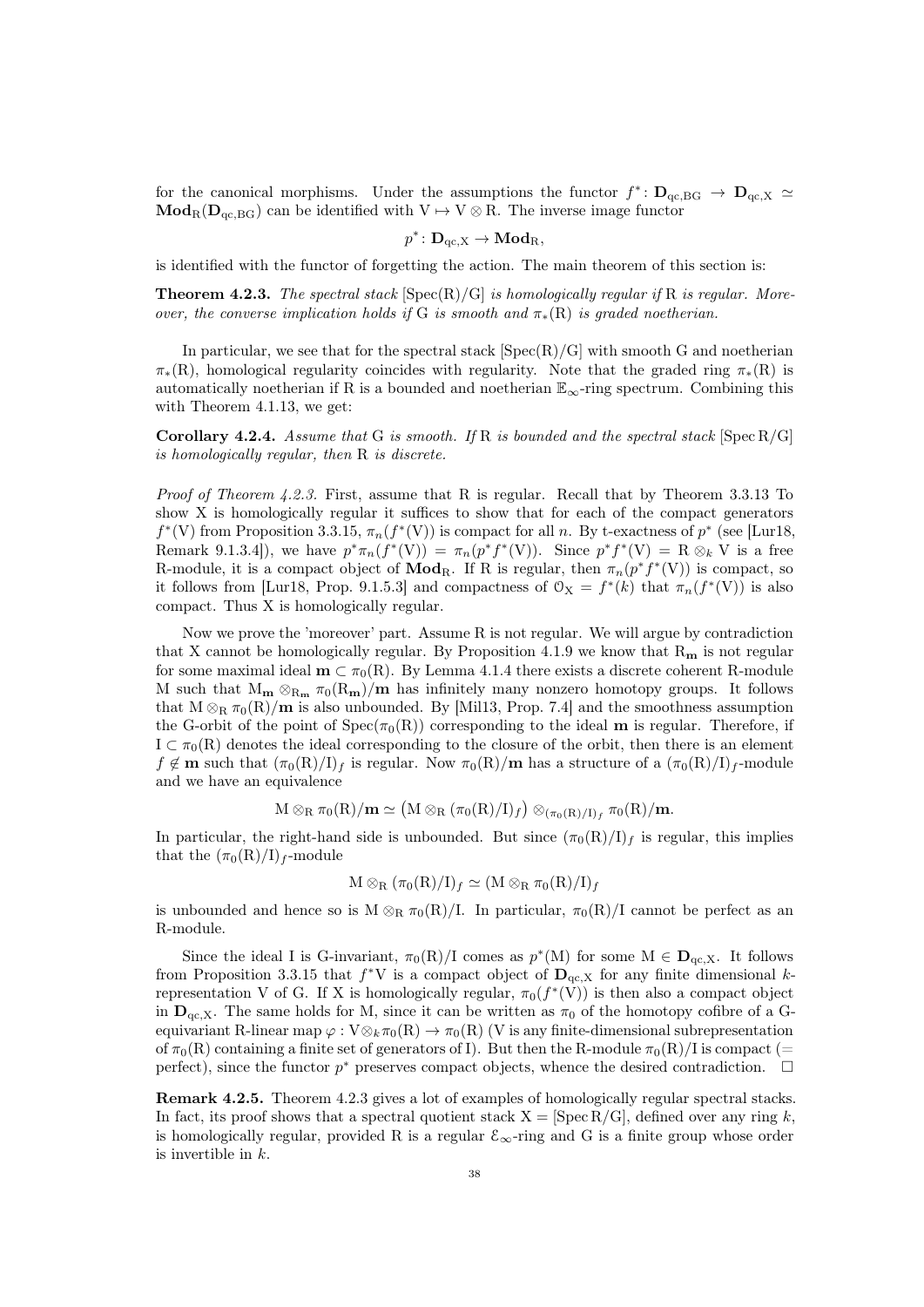Thus we see that  $[\text{Spec}(ku[1/2])/C_2]$  is a homologically regular spectral stack for the canonical action of  $C_2$ . Arguing as in [\[BL14\]](#page-90-0) one can show that there is a fiber sequence

 ${\rm K}^{{\rm C}_2}({\bf Z}[1/2]) \rightarrow {\rm K}^{{\rm C}_2}({\rm ku}[1/2]) \rightarrow {\rm K}^{{\rm C}_2}({\rm KU}[1/2]).$ 

## 4.3. Adjacent structures.

<span id="page-38-1"></span>**Definition 4.3.1.** Let  $\mathbb{C}^{\otimes}$  be a stable symmetric monoidal  $\infty$ -category such that the underlying  $\infty$ -category is endowed with a weight structure w. We say that the weight structure is *compatible* with the symmetric monoidal structure if  $\mathcal{C}_{w>0}$  and  $\mathcal{C}_{w>0}$  are closed under the tensor product operations.

In this situation the symmetric monoidal structure restricts to the subcategory  $\mathcal{C}^{\heartsuit}$ . We denote the corresponding symmetric monoidal  $\infty$ -category by  $\mathcal{C}^{\heartsuit,\otimes}$ .

4.3.2. We already know from Theorem [3.2.3](#page-25-0) that stable ∞-categories together with a bounded weight structure correspond to additive  $\infty$ -categories, at least up to idempotent completion. It was shown in [\[Aok19,](#page-90-1) Lemma 4.2] that compatible weight structures correspond to symmetric monoidal additive  $\infty$ -categories in the same fashion:

**Proposition 4.3.3.** Let  $\mathbb{C}^{\otimes}$  be a stable idempotent complete symmetric monoidal  $\infty$ -category whose underlying  $\infty$ -category is endowed with a compatible bounded weight structure. Then there is a weight-exact equivalence of symmetric monoidal  $\infty$ -categories  $e^{\otimes} \cong (e^{\otimes})^{\text{fin}, \otimes}$ , where  $(\mathcal{C}^{\heartsuit})^{\text{fin},\otimes}$  is a natural symmetric monoidal refinement of the construction from Section [3.2.](#page-25-1)

**Example 4.3.4.** Let R be a connective  $\mathbb{E}_{\infty}$ -ring spectrum. The weight structure on  $\text{Perf}_R$ from Example [3.1.4](#page-24-0) is compatible with the canonical symmetric monoidal structure.

As we have already explained in Section [3](#page-23-0) weight structures and t-structures behave completely differently. For instance, there is no simple characterization of t-structures analogous to Theorem [3.2.3.](#page-25-0) They are however related via the following result due to Bondarko [\[Bon18,](#page-90-2) Theorem 0.1].

**Theorem 4.3.5.** Let C be a stable  $\infty$ -category that admits all small coproducts and satisfies the Brown representability theorem (i.e., every coproduct preserving homological functor  $\mathbb{C}^{op} \to \mathrm{Ab}$ is representable). For instance, C is compactly generated. Suppose  $(C_{w\geqslant 0}, C_{w\leqslant 0})$  is a weight structure such that  $\mathcal{C}_{w\geqslant0}$  is closed under arbitrary coproducts. Then there exists a t-structure on  $\mathfrak{C}$  such that  $\mathfrak{C}_{t\geqslant 0}=\mathfrak{C}_{w\geqslant 0}$ .

When C does not have all coproducts, such a t-structure may not exist. When it does, it is called an adjacent t-structure:

**Definition 4.3.6.** Let C be a stable  $\infty$ -category. Given a weight structure  $(\mathcal{C}_{w>0}, \mathcal{C}_{w<0})$  and a t-structure  $(C_{t\geq0}, C_{t\leq0})$ , we say that they are *adjacent* if the equality  $C_{t\geq0} = C_{w\geq0}$  holds.

We write Ht for the heart of the t-structure.

**Remark 4.3.7.** Let C be a stable  $\infty$ -category with a weight structure. If an adjacent tstructure exists, then it is completely determined as follows:  $\mathcal{C}_{t\geq0} = \mathcal{C}_{w\geq0}$ , and  $\mathcal{C}_{t\leq0}$  is the full subcategory of objects  $X \in \mathcal{C}$  such that  $\pi_0 \text{Maps}_{\mathcal{C}}(\Sigma Y, X) = 0$  for all  $Y \in \mathcal{C}_{w \geq 0}$ . In other words, the existence of an adjacent t-structure is a property (as opposed to additional structure).

<span id="page-38-0"></span>**Example 4.3.8.** Let R be a regular  $\mathbb{E}_1$ -ring spectrum and consider the  $\infty$ -category **Perf**<sub>R</sub>. Its canonical t- and weight structures (Remark [4.1.5](#page-33-1) and Example [3.1.4\)](#page-24-0) are adjacent. Conversely, any non-regular R provides an example of a weight structure with no adjacent t-structure.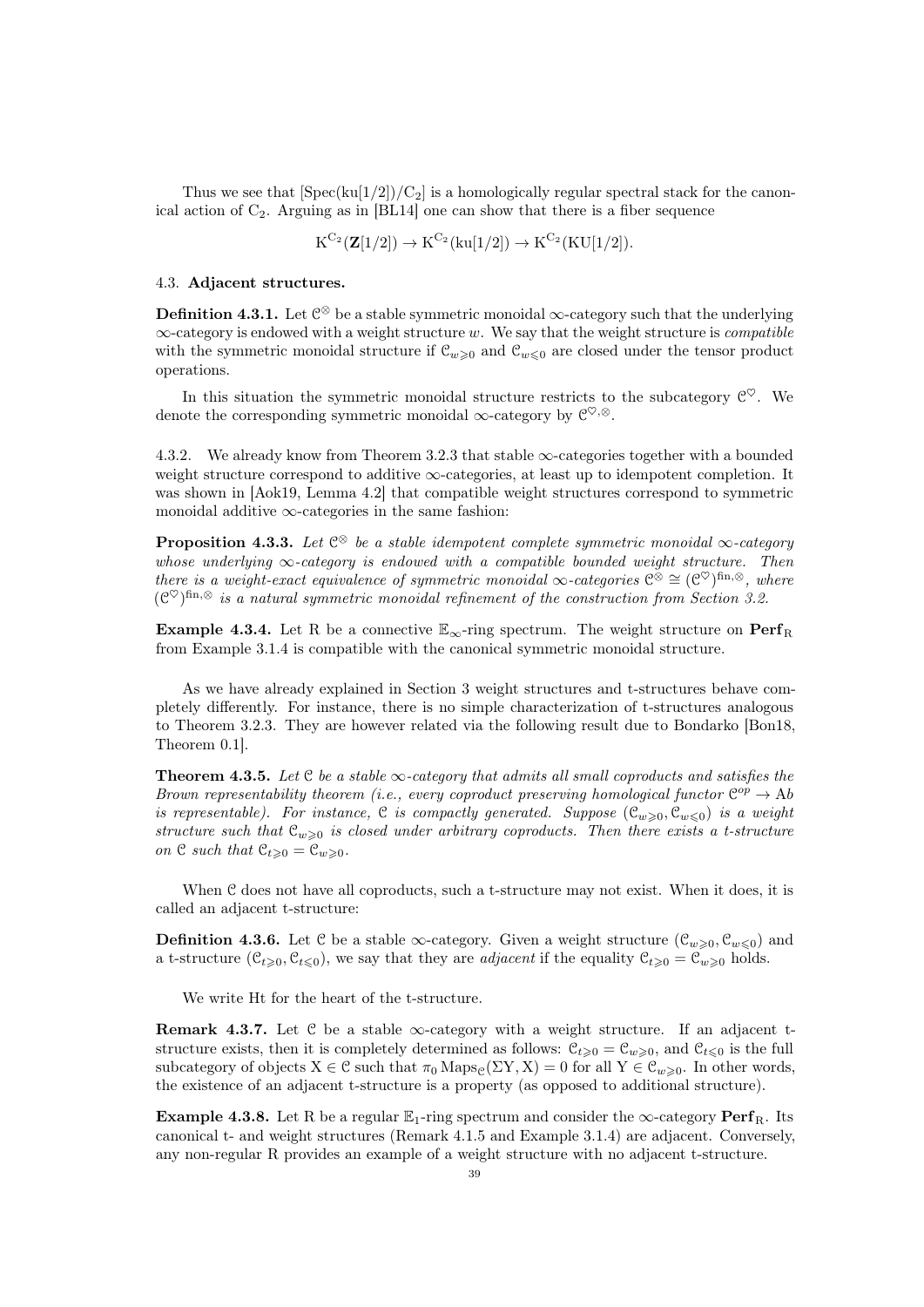4.3.9. Let C be a monoidal stable  $\infty$ -category with a bounded weight structure. We think of C as a ring spectrum with "many objects". In view of Example [4.3.8,](#page-38-0) the existence of an adjacent t-structure can be viewed as a regularity condition on C. If C is moreover symmetric monoidal, in a way compatible with the weight structure (in the sense of Definition [4.3.1\)](#page-38-1), then we think of C as a commutative regular ring spectrum with many objects.

With this in mind we expect the following generalization of Theorem [4.1.13:](#page-35-0)

<span id="page-39-1"></span>Conjecture 4.3.10. Let  $\mathbb{C}^{\otimes}$  be a stable idempotent complete symmetric monoidal  $\infty$ -category with a compatible bounded weight structure w (in the sense of Definition  $4.3.1$ ). Suppose there exists a natural number N such that  $\pi_n C^{\heartsuit}(X, Y) = 0$  for all  $n \geq N$  and  $X, Y \in C^{\heartsuit}$ . If w admits an adjacent t-structure, then  $\mathfrak{C}^{\heartsuit}$  is discrete.

In particular the conjecture implies that under the conditions,  $\mathcal C$  is equivalent to the  $\infty$ category of bounded complexes over  $\mathcal{C}^{\heartsuit}$  and also to the derived  $\infty$ -category of Ht.

In fact, we will see that this conjecture not only generalizes Theorem [4.1.13](#page-35-0) but also Corollary [4.2.4.](#page-37-1)

<span id="page-39-0"></span>**Remark 4.3.11.** Since  $(X)_{w\geqslant0}$  is spanned by the connective objects, the weight structure is adjacent to the canonical t-structure. The induced weight structure on the subcategory of compact objects admits an adjacent t-structure if and only if the canonical t-structure restricts to the subcategory of compact objects, in other words, if and only if X is homologically regular (see Definition [4.2.1\)](#page-36-1). Moreover, R is bounded if and only if there exists an  $N > 0$  such that  $\pi_n$  Maps $_{\mathbf{D}_{\mathbf{q}c,X}}(P,Q) = 0$  for all  $n \geq N$  and all P, Q from the heart of the weight structure. Indeed, if R is bounded then for all irreducible G-representations  $V_i$ ,  $V_j$  we see that

 $\mathrm{Maps}_{\mathbf{D}_{\mathrm{qc}, X}}(\mathrm{R} \otimes \mathrm{V}_i, \mathrm{R} \otimes \mathrm{V}_j) = \mathrm{Maps}_{\mathbf{D}_{\mathrm{qc}, \mathrm{BG}}}(\mathrm{V}_i, \mathrm{R} \otimes \mathrm{V}_j) = \underline{\mathrm{Hom}}_k(\mathrm{V}_i, \mathrm{R} \otimes_k \mathrm{V}_j)^{\mathrm{G}}$ 

is bounded, since the functor of G-invariants is exact. Since  $R \otimes V_i$  generate the heart of the weight structure, the same holds for  $\text{Maps}_{\mathbf{D}_{q_c,X}}(P,Q)$  with P, Q arbitrary objects in the heart of the weight structure. Conversely, suppose there is an integer N such that for all  $n \geq N$ ,  $\pi_n$  Maps $_{\mathbf{D}_{\mathbf{qc},\mathbf{X}}}(\mathbf{R}\otimes\mathbf{V}_i,\mathbf{R}\otimes k)=0$  for all irreducible representations  $\mathbf{V}_i$ , where k is the trivial representation. Then by adjunction it follows that  $R \in \mathbf{D}_{qc, BG}$  is bounded (with respect to the canonical t-structure). In particular, its underlying k-module is bounded.

By Remark [4.3.11,](#page-39-0) the conditions of Conjecture [4.3.10](#page-39-1) are satisfied for  $\mathbf{D}_{\text{qc},X}$ . In this case, the conjecture is verified by Corollary [4.2.4.](#page-37-1) That is, we have:

Example 4.3.12. Conjecture [4.3.10](#page-39-1) holds for C under the following additional assumption:

(∗) There is a symmetric monoidal weight-exact equivalence of stable ∞-categories

$$
\mathcal{C} \simeq \mathbf{D}_{qc, [Spec(R)/G]},
$$

where G is a linearly reductive group scheme of finite type over a field  $k$ , and R is a noetherian  $\mathcal{E}_{\infty}$ -k-algebra with G-action such that  $\pi_0(R)$  is a finite type k-algebra.

Remark 4.3.13. In characteristic zero, the Tannaka formalism of Iwanari [\[Iwa18,](#page-91-0) Thm. 4.1, Prop. 4.9] gives an intrinsic characterization of C satisfying the condition (∗). Namely, it is equivalent to the following two conditions:

- (1)  $\mathcal{C}^{\heartsuit}$  is generated as a symmetric monoidal additive  $\infty$ -category by a wedge-finite object C of dimension d and its dual C<sup> $\vee$ </sup>. Recall that C is *wedge-finite* of dimension  $d \geq 0$  if  $\Lambda^{d+1}(C) = 0$  and  $\Lambda^d(C)$  is  $\otimes$ -invertible. Any wedge-finite object C is dualizable, and we write  $C^{\vee}$  for its dual. See [\[Iwa18,](#page-91-0) Def. 1.1, Rem. 1.4].
- (2) The  $\mathcal{E}_{\infty}$ -ring spectrum

$$
A = \bigoplus_{\lambda \in \mathbb{Z}_{\star}^{d}} \mathcal{C}^{\heartsuit}(S_{\lambda}C, 1) \otimes_{k} S_{\lambda}K
$$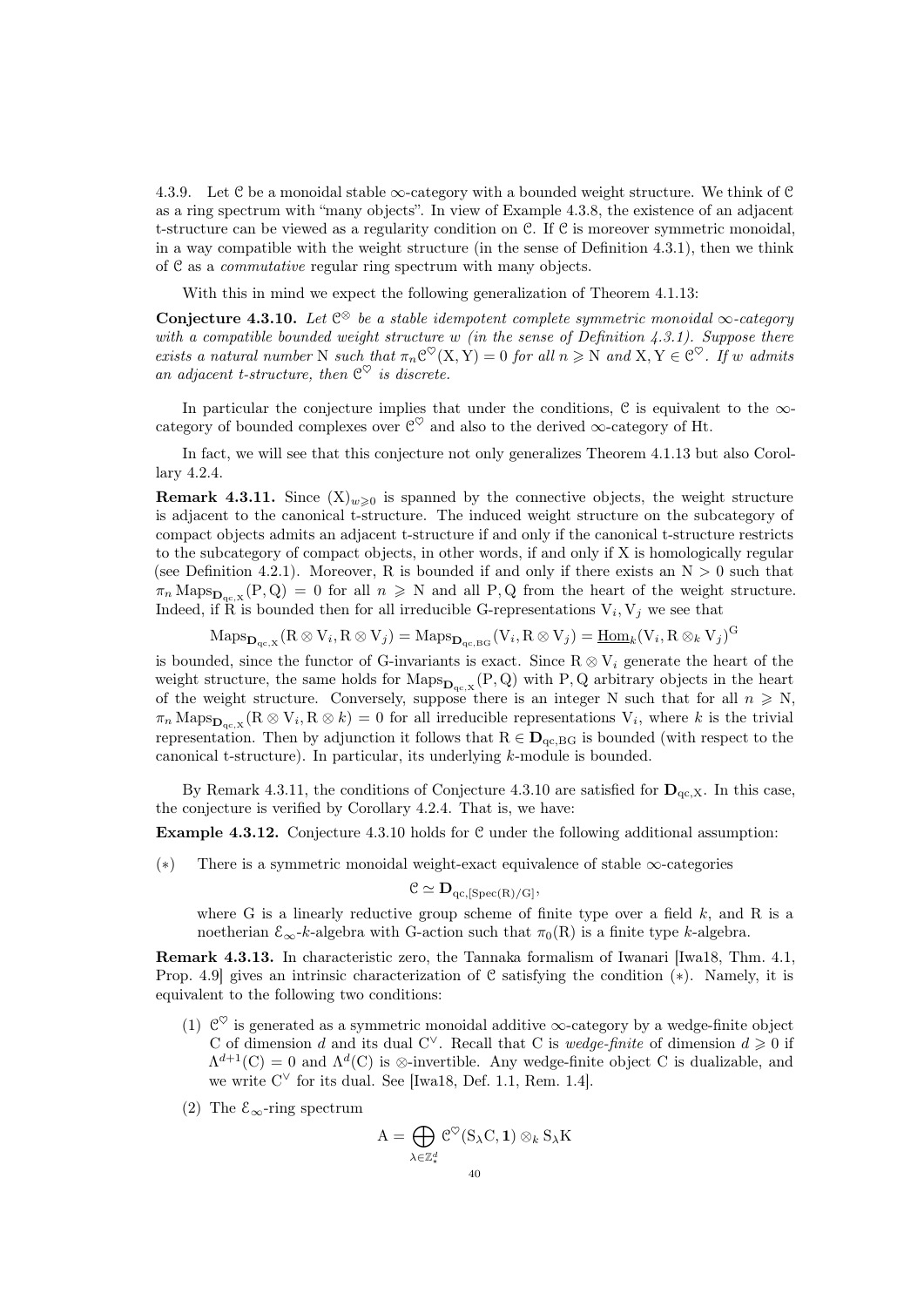is noetherian and  $\pi_0(A)$  is of finite type over k. Here  $\mathbb{Z}_{\star}^{d}$  is the set of d-tuples

$$
(\lambda_1,\cdots,\lambda_d)\in\mathbf{Z}^d
$$

such that  $\lambda_1 \geqslant \cdots \geqslant \lambda_d$ ,  $S_\lambda$  is the Schur functor corresponding to  $\lambda$ , and K is the regular representation of  $GL_d$ .

4.4. Gluing weight structures. As we have seen in Section [4.1.14](#page-36-2) there exist bounded regular  $\mathbb{E}_1$ -rings that are not discrete, given by some triangular matrix rings. In particular this shows that Conjecture [4.3.10](#page-39-1) could fail for weight structures that are not compatible with any symmetric monoidal structure. It turns out that the conjecture in such generality fails consistently: we prove a general gluing result for adjacent structures which gives us plenty of counterexamples to the conjecture as a byproduct. For instance, it implies the following statement:

<span id="page-40-0"></span>Corollary 4.4.1. The triangular matrix  $\mathbb{E}_{\infty}$ -ring spectrum

$$
T = \begin{pmatrix} R & M \\ 0 & S \end{pmatrix}
$$

is regular, where R and S are regular  $\mathbb{E}_{\infty}$  spectra and M is a connective R-S-bimodule that is perfect as an S-module.

Recall the following definition from [\[BGT13\]](#page-90-3):

Definition 4.4.2. A *split short exact sequence* (or semi-orthogonal decomposition) of stable ∞-categories is a diagram

$$
\mathcal{C} \xrightarrow[\text{L}_{\mathcal{C}}]{} \mathcal{E} \xleftarrow[\text{L}_{\mathcal{D}}]{} \mathcal{D}
$$

satisfying the following conditions:

- (1) The functors  $i_{\mathcal{C}}$  and  $i_{\mathcal{D}}$  are fully faithful.
- (2) The functor L<sub>C</sub> is right adjoint to  $i<sub>C</sub>$ , and  $i<sub>D</sub>$  is right adjoint to L<sub>D</sub>.
- (3) The essential image of  $i_{\mathcal{D}}$  is the right orthogonal to the essential image of  $i_{\mathcal{C}}$ .

<span id="page-40-2"></span>**Lemma 4.4.3.** Given a split short exact sequence of stable  $\infty$ -categories as above, the unit and counit maps of the adjunctions form an exact triangle

$$
i_{\mathcal{C}}L_{\mathcal{C}}(X) \to X \to i_{\mathcal{D}}L_{\mathcal{D}}(X).
$$

*Proof.* Condition (iii) of the definition implies that the fiber of the map  $X \rightarrow i_D L_D X$  has the form  $i_{\mathcal{C}} Y$  for some Y. Now  $Y \simeq L_{\mathcal{C}} i_{\mathcal{C}} Y \to L_{\mathcal{C}} X$  is an equivalence.

The main result of this section is as follows:

<span id="page-40-1"></span>**Theorem 4.4.4.** Suppose given a split short exact sequence of stable  $\infty$ -categories:

$$
\mathfrak{C} \xrightarrow[\mathrm{L}_{\mathfrak{C}}]{} \mathfrak{C} \xrightarrow[\mathrm{L}_{\mathfrak{D}}]{} \mathfrak{D}.
$$

Assume that C and D admit weight structures such that  $\pi_0 \mathcal{E}(i_D X, i_{\mathbb{C}} Y) = 0$  for any  $X \in \mathcal{D}_{w \leq 0}$ and  $Y \in \Sigma \mathcal{C}_{w>0}$ . Then there exists a unique weight structure on  $\mathcal{E}$  such that all the functors in the diagram are weight-exact. Moreover, if  $i_{\mathcal{D}}$  has a right adjoint  $\mathbb{R}_{\mathcal{D}}$  and the weight structures on  $\mathfrak C$  and  $\mathfrak D$  admit adjacent t-structures, then so does the weight structure on  $\mathfrak E$ .

The first part of the statement is related to [\[Bon10,](#page-90-4) 8.2]. However, it is not directly applicable here, as the gluing there requires the existence of two extra adjoints while the weightexactness of all functors is not required.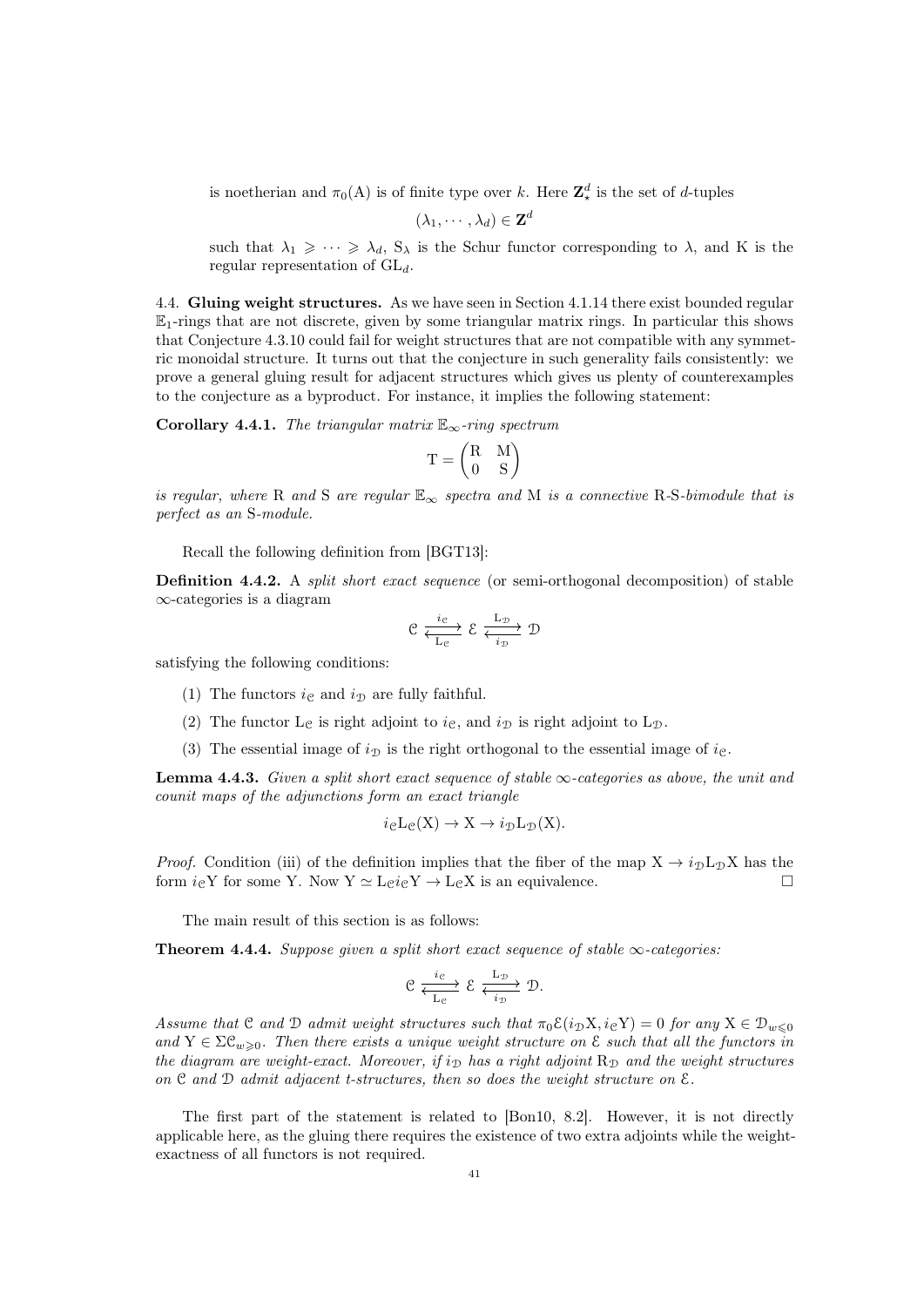To deduce Corollary [4.4.1](#page-40-0) it suffices to set  $C = \text{Perf}_R$ ,  $\mathcal{D} = \text{Perf}_S$ ,  $\mathcal{E} = \text{Perf}_T$  with obvious functors between them. Note that the vanishing condition corresponds to connectivity of M while the existence of a right adjoint  $R<sub>D</sub>$  translates as perfectness of M.

# 4.4.5. Proof of Theorem [4.4.4.](#page-40-1)

Gluing the weight structure. We set  $\mathcal{E}_{w\geq 0}$  and  $\mathcal{E}_{w\leq 0}$  to be the extension-closures of the unions  $i_{\mathcal{C}}\mathcal{C}_{w\geq0}\cup i_{\mathcal{D}}\mathcal{D}_{w\geq0}$  and  $i_{\mathcal{C}}\mathcal{C}_{w\leq0}\cup i_{\mathcal{D}}\mathcal{D}_{w\leq0}$ , respectively. These classes are semi-invariant with respect to translations, and the orthogonality axiom follows from fully faithfulness of  $i_{\mathcal{C}}$  and  $i_{\mathcal{D}}$ and from the extra condition in the statement. It suffices to construct a weight decomposition for an object  $X \in \mathcal{E}$ .

By Lemma [4.4.3](#page-40-2) we have an exact triangle  $i_{\text{c}}L_{\text{c}}X \rightarrow X \rightarrow i_{\text{D}}L_{\text{D}}X$ . Take any weight decompositions of L<sub>C</sub>X and L<sub>D</sub>X. Since there are no non-zero maps  $\Omega i_{\mathcal{D}}w_{\leq 0}\mathrm{L}_{\mathcal{D}}X \to i_{\mathcal{C}}w_{\geq 1}\mathrm{L}_{\mathcal{C}}X$ we obtain a homotopy commutative square



Using Lemma 1.1.11 of [\[BBD82\]](#page-90-5) we get a commutative diagram



in the homotopy category of  $\mathcal{E}$ , whose rows and columns come from exact triangles. In particular,  $X' \in \mathcal{E}_{w \leq 0}$  and  $X'' \in \Sigma \mathcal{E}_{w \geq 0}$ , so the exact triangle  $X' \to X \to X''$  is a weight decomposition.

Gluing the adjacent t-structure. We now assume that the weight structures on  $\mathfrak C$  and  $\mathfrak D$  admit adjacent t-structures, and that  $i<sub>D</sub>$  admits a right adjoint  $R<sub>D</sub>$ . In this case we will show that the weight structure on  $\epsilon$  constructed above also admits an adjacent t-structure.

It suffices to construct maps  $\tau: \tau_{\geq 0} X \to X$  for all X where  $\tau_{\geq 0} X \in \mathcal{E}_{w \geq 0}$  and

 $\pi_0 \mathcal{E}(Y, \text{Cofib}(\tau)) = 0$  for any  $Y \in \mathcal{E}_{w \geq 0}$ .

First consider the case  $X = i_D Y$ . Then the map  $i_D \tau : i_D \tau_{\geq 0} Y \to i_D Y$  satisfies the conditions. Indeed,

$$
\pi_0 \mathcal{E}(i_{\mathcal{D}} Z, \mathrm{Cofib}(i_{\mathcal{D}} \tau)) = \pi_0 \mathcal{E}(i_{\mathcal{D}} Z, i_{\mathcal{D}} \mathrm{Cofib}(\tau)) = \pi_0 \mathcal{D}(Z, \mathrm{Cofib}(\tau)) = 0
$$

for any  $Z \in \mathcal{D}_{w \geq 0}$  and

 $\pi_0 \mathcal{E}(i e^z, \text{Cofib}(i \text{D} \tau)) = \pi_0 \mathcal{E}(i e^z, i \text{D} \text{Cofib}(\tau)) = \pi_0 \mathcal{C}(Z, L e^i \text{D} \text{Cofib}(\tau)) = 0$ 

for any Z ∈ C. So,  $\pi_0 \mathcal{E}(Z, \text{Cofib}(i_\mathcal{D} \tau)) = 0$  for any Z from the extension-closure of  $i_{\mathcal{C}} \mathcal{C}_{w \geq 0} \cup$  $i_{\mathcal{D}}\mathcal{D}_{w>0}$ .

Next consider the case  $X = ieY$ . The cofiber Y' of the map  $i\epsilon\tau : i\epsilon\tau_{\geq 0}Y \to i\epsilon Y$  satisfies

$$
\pi_0 \mathcal{E}(i_{\mathcal{C}} Z, Y') = \pi_0 \mathcal{C}(Z, \mathrm{Cofib}(\tau)) = 0.
$$

for any  $Z \in \mathcal{C}_{w\geqslant 0}$ . This orthogonality property is also satisfied by the cofiber Y'' of the map  $i_{\mathcal{D}}\tau_{\geqslant0}\mathrm{R}_{\mathcal{D}}\mathrm{Y}' \to i_{\mathcal{D}}\mathrm{R}_{\mathcal{D}}\mathrm{Y}' \to \mathrm{Y}'$  since

$$
\pi_0 \mathcal{E}(i_{\mathcal{C}} Z, i_{\mathcal{D}} \tau_{\geq 0} R_{\mathcal{D}} Y') = \pi_0 \mathcal{E}(Z, L_{\mathcal{C}} i_{\mathcal{D}} \tau_{\geq 0} R_{\mathcal{D}} Y') = 0
$$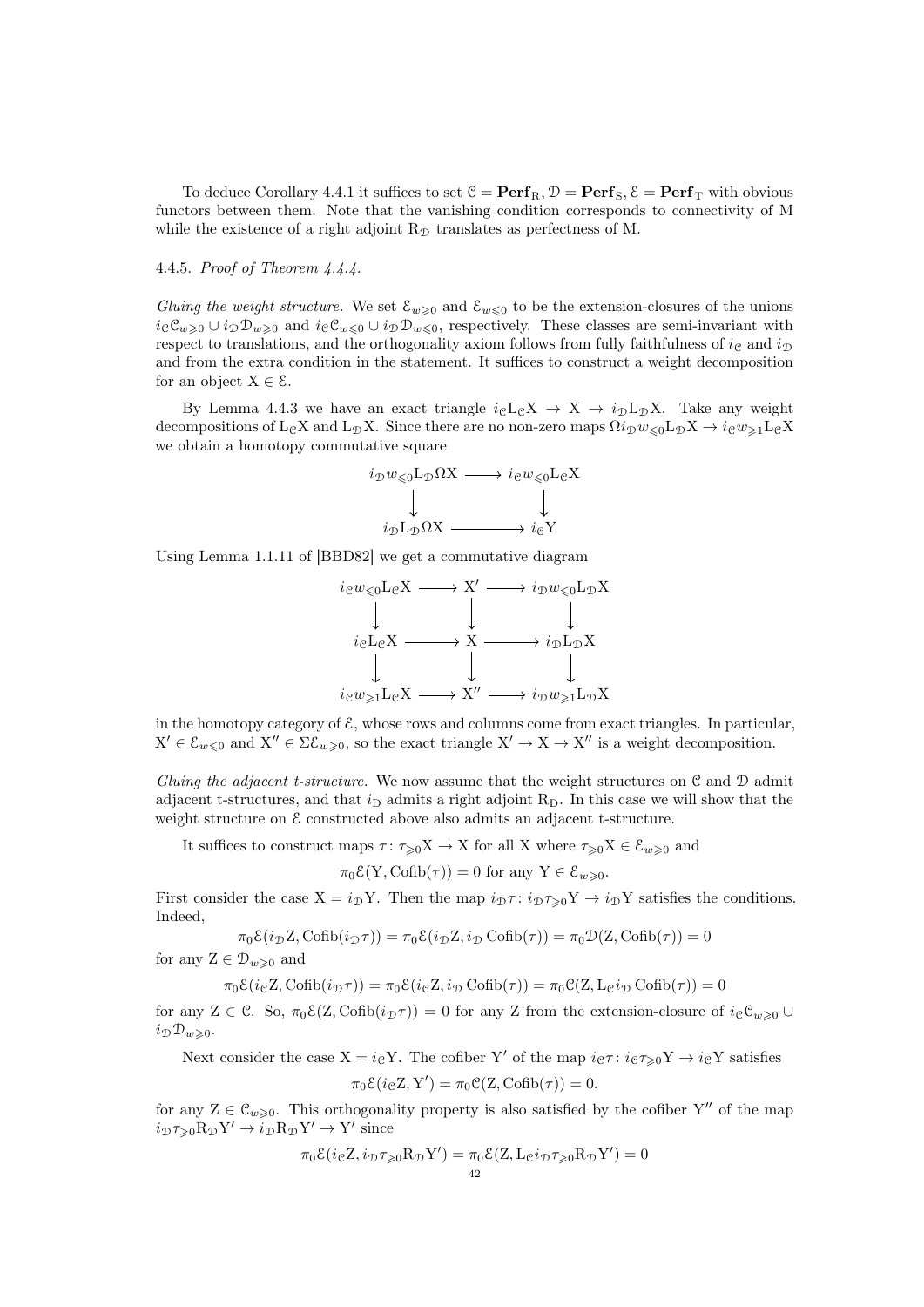for any  $Z \in \mathcal{C}$ . The map

$$
\pi_0 \mathcal{E}(i_{\mathcal{D}} Z, i_{\mathcal{D}} \tau_{\geq 0} R_{\mathcal{D}} Y') \simeq \pi_0 \mathcal{D}(Z, \tau_{\geq 0} R_{\mathcal{D}} Y') \to \pi_0 \mathcal{D}(Z, R_{\mathcal{D}} Y') \simeq \pi_0 \mathcal{E}(i_{\mathcal{D}} Z, Y')
$$

is an isomorphism for  $Z \in \mathcal{D}_{w\geqslant 0}$  and an injection for  $Z \in \Omega \mathcal{D}_{w\geqslant 0}$  by orthogonality properties of the t-structure on D. Therefore from the long exact sequence associated to an exact triangle we see that  $\pi_0 \mathcal{E}(i_\mathcal{D} Z, Y'') = 0$  for any  $Z \in \mathcal{D}_{w \geq 0}$ . The fiber F of the map  $X \to Y''$  is an extension of  $i_{\mathcal{D}} \tau_{\geq 0} R_{\mathcal{D}} Y' = \text{Fib}(Y' \to Y'')$  by  $i_{\mathcal{C}} \tau_{\geq 0} Y = \text{Fib}(X \to Y')$ , so it belongs to  $\mathcal{E}_{w \geq 0}$  and the map  $F \rightarrow X$  satisfies the desired conditions.

Finally let X be arbitrary. By Lemma [4.4.3](#page-40-2) there is an exact triangle  $\Omega i_D L_D X \stackrel{p}{\to} i_C L_C X \to$ X. The already constructed maps  $\tau_{\geq 0} \Omega i_{\mathcal{D}} L_{\mathcal{D}} \to \Omega i_{\mathcal{D}} L_{\mathcal{D}} X$  and  $\tau_{\geq 0} i_{\mathcal{C}} L_{\mathcal{C}} X \to i_{\mathcal{C}} L_{\mathcal{C}} X$  fit into a homotopy commutative diagram

$$
\tau_{\geq 0} \Omega i_{\mathcal{D}} L_{\mathcal{D}} X \xrightarrow{\tau_{\geq 0} p} \tau_{\geq 0} i_{\mathcal{C}} L_{\mathcal{C}} X
$$

$$
\downarrow_{\tau_{\mathcal{D}}} \qquad \qquad \downarrow_{\tau_{\mathcal{C}}} \qquad \downarrow_{\tau_{\mathcal{C}}} \qquad \qquad \downarrow_{\tau_{\mathcal{C}}} \qquad \qquad \downarrow_{\tau_{\mathcal{C}}} \qquad \qquad \downarrow_{\tau_{\mathcal{C}}} \qquad \qquad \downarrow_{\tau_{\mathcal{C}}} \qquad \qquad \downarrow_{\tau_{\mathcal{C}}} \qquad \qquad \downarrow_{\tau_{\mathcal{C}}} \qquad \qquad \downarrow_{\tau_{\mathcal{C}}} \qquad \qquad \downarrow_{\tau_{\mathcal{C}}} \qquad \qquad \downarrow_{\tau_{\mathcal{C}}} \qquad \qquad \downarrow_{\tau_{\mathcal{C}}} \qquad \qquad \downarrow_{\tau_{\mathcal{C}}} \qquad \qquad \downarrow_{\tau_{\mathcal{C}}} \qquad \qquad \downarrow_{\tau_{\mathcal{C}}} \qquad \qquad \downarrow_{\tau_{\mathcal{C}}} \qquad \qquad \downarrow_{\tau_{\mathcal{C}}} \qquad \qquad \downarrow_{\tau_{\mathcal{C}}} \qquad \qquad \downarrow_{\tau_{\mathcal{C}}} \qquad \qquad \downarrow_{\tau_{\mathcal{C}}} \qquad \qquad \downarrow_{\tau_{\mathcal{C}}} \qquad \qquad \downarrow_{\tau_{\mathcal{C}}} \qquad \qquad \downarrow_{\tau_{\mathcal{C}}} \qquad \qquad \downarrow_{\tau_{\mathcal{C}}} \qquad \qquad \downarrow_{\tau_{\mathcal{C}}} \qquad \qquad \downarrow_{\tau_{\mathcal{C}}} \qquad \qquad \downarrow_{\tau_{\mathcal{C}}} \qquad \qquad \downarrow_{\tau_{\mathcal{C}}} \qquad \qquad \downarrow_{\tau_{\mathcal{C}}} \qquad \qquad \downarrow_{\tau_{\mathcal{C}}} \qquad \qquad \downarrow_{\tau_{\mathcal{C}}} \qquad \qquad \downarrow_{\tau_{\mathcal{C}}} \qquad \qquad \downarrow_{\tau_{\mathcal{C}}} \qquad \qquad \downarrow_{\tau_{\mathcal{C}}} \qquad \qquad \downarrow_{\tau_{\mathcal{C}}} \qquad \qquad \downarrow_{
$$

Applying Lemma 1.1.11 of [\[BBD82\]](#page-90-5) we get a homotopy commutative diagram



whose rows and columns are exact triangles. We note that P belongs to  $\mathcal{E}_{w>0}$  and  $\pi_0\mathcal{E}(Y, N)$  = 0 for any  $Y \in \mathcal{E}_{w\geq 1}$ . Moreover,  $\tau_{\leq -1}\Omega i_{\mathcal{D}}L_{\mathcal{D}}X = i_{\mathcal{D}}\tau_{\leq -1}\Omega L_{\mathcal{D}}X$  by construction of  $\tau_{\mathcal{D}}$ , so  $\pi_0 \mathcal{E}(Y, N) = 0$  for any  $Y \in i_{\mathcal{C}} \mathcal{C}_{w \geq 0}$ . However, the group  $\pi_0 \mathcal{E}(i_{\mathcal{D}} Y, N)$  might be non-zero for  $Y\in\mathcal{D}^\heartsuit.$  The issue is fixed using the following.

**Claim.** There exists an object I  $\in$  Ht<sub>D</sub> and a map  $\tau_0: i_D I \rightarrow N$  such that the map  $\pi_0 \mathcal{E}(i_\mathcal{D} Y, \tau_0)$  is an isomorphism for any  $Y \in \mathcal{D}^\heartsuit$ .

Indeed, assume the claim is proven. Then it implies the vanishing of  $\pi_0 \mathcal{E}(i_D Y, \text{Cofib}(\tau_0))$ for any  $Y \in \mathcal{D}_{w\geq 0}$ . Moreover,  $\pi_0 \mathcal{E}(i_{\mathcal{C}} Y, \text{Cofib}(\tau_0))$  is just isomorphic to  $\pi_0 \mathcal{E}(i_{\mathcal{C}} Y, N)$  for  $Y \in \mathcal{C}$ , so  $\pi_0(Y, \text{Cofib}(\tau_0)) = 0$  for any  $Y \in \mathcal{E}_{w \geq 0}$ . The fiber  $\tau_{\geq 0}X$  of the map  $X \to \text{Cofib}(\tau_0)$  belongs to  $\mathcal{E}_{w\geqslant 0}$  as it is an extension of  $i_{\mathcal{D}}I$  by P. So  $\tau_{\geqslant 0}X \to X$  gives us the desired map. It suffices to prove the claim.

From the bottom and the middle exact triangles in the diagram above we see that for  $Y \in \mathcal{D}^\heartsuit$ 

$$
\pi_0 \mathcal{E}(i_D Y, N) \simeq \mathrm{Im}(\pi_0 \mathcal{E}(i_D Y, X) \stackrel{u}{\rightarrow} \pi_0 \mathcal{E}(i_D Y, \Sigma \tau_{\le -1} \Omega i_D L_D X))
$$

and the isomorphism is induced by the map  $N \to \Sigma \tau_{\leq -1} \Omega i_{\mathcal{D}} L_{\mathcal{D}} X$ .

Since  $i_{\text{D}}$  is fully faithful, the composition of the unit and the counit  $i_{\text{D}}R_{\text{D}}X \rightarrow X \rightarrow i_{\text{D}}L_{\text{D}}X$ defines a map  $\gamma: R_{\mathcal{D}}X \to L_{\mathcal{D}}X$ . We define I to be the image in the abelian category  $Ht_{\mathcal{D}}$  of the map  $\pi_0 \gamma$ :  $\pi_0 R_{\mathcal{D}} X \to \pi_0 L_{\mathcal{D}} X$ . There is an obvious map f from  $i_{\mathcal{D}} I$  to  $\Sigma \tau_{\leq -1} \Omega i_{\mathcal{D}} L_{\mathcal{D}} X =$  $i_{\mathcal{D}}\tau_{\leq0}\mathcal{L}_{\mathcal{D}}X$ . The following commutative diagram shows that f maps  $\pi_0\mathcal{E}(i_{\mathcal{D}}Y, i_{\mathcal{D}}I)$  isomorphically to the subset of  $\pi_0 \mathcal{E}(i_D Y, i_D \tau \leq 0 \text{L}_D X)$  isomorphic to  $\pi_0 \mathcal{E}(i_D Y, N)$ .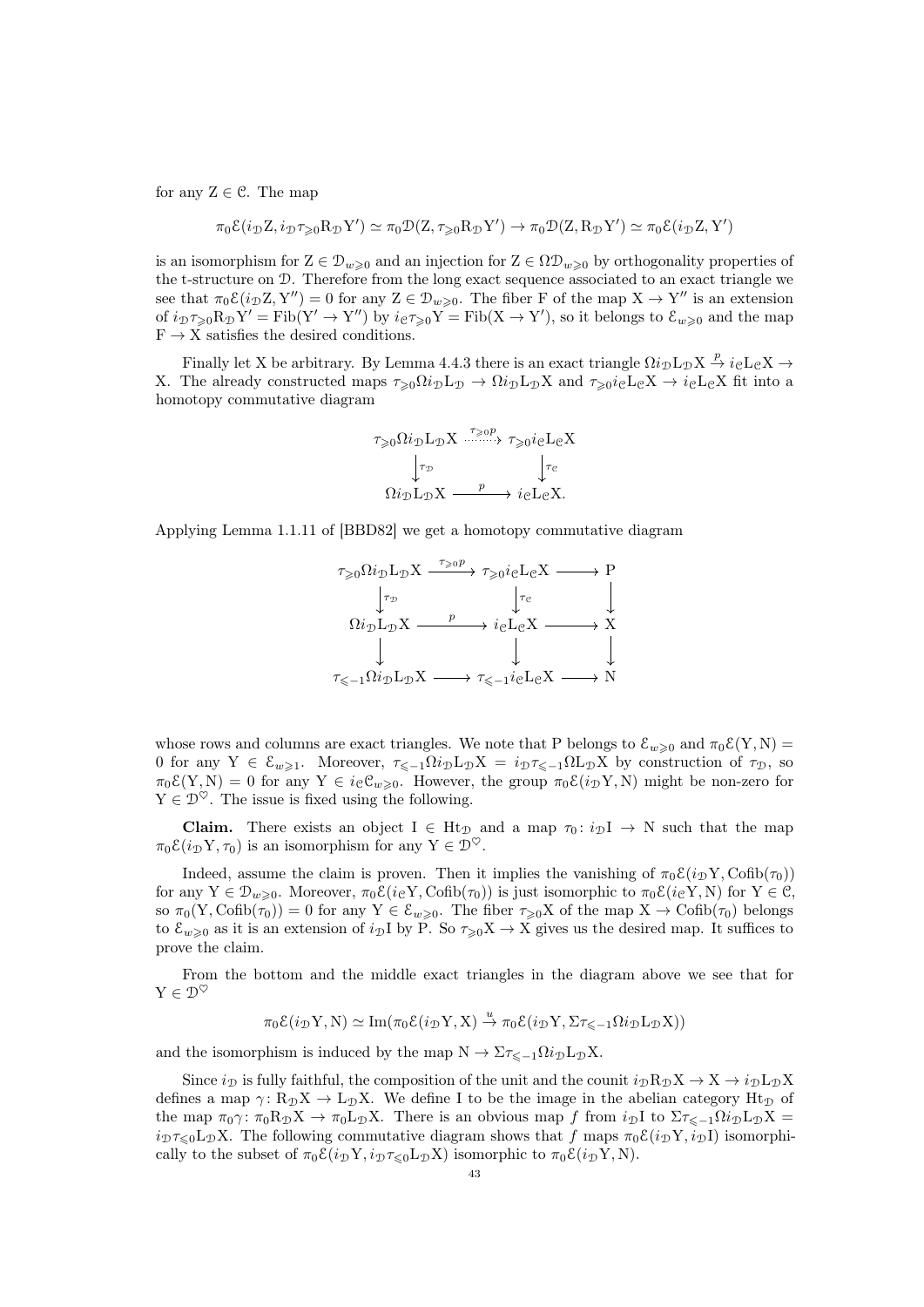$$
\pi_0 \mathcal{E}(i_{\mathcal{D}} Y, i_{\mathcal{D}} \pi_0 R_{\mathcal{D}} X) \longrightarrow \pi_0 \mathcal{E}(i_{\mathcal{D}} Y, i_{\mathcal{D}} I) \longrightarrow \pi_0 \mathcal{E}(i_{\mathcal{D}} Y, i_{\mathcal{D}} \pi_0 L_{\mathcal{D}} X)
$$
\n
$$
\downarrow(1)
$$
\n
$$
\pi_0 \mathcal{E}(i_{\mathcal{D}} Y, i_{\mathcal{D}} \pi_{\leq 0} R_{\mathcal{D}} X) \longrightarrow \pi_0 \mathcal{E}(i_{\mathcal{D}} Y, i_{\mathcal{D}} \pi_{\leq 0} L_{\mathcal{D}} X)
$$
\n
$$
\uparrow(3)
$$
\n
$$
\pi_0 \mathcal{E}(i_{\mathcal{D}} Y, i_{\mathcal{D}} R_{\mathcal{D}} X) \longrightarrow \pi_0 \mathcal{E}(i_{\mathcal{D}} Y, X) \longrightarrow \pi_0 \mathcal{E}(i_{\mathcal{D}} Y, i_{\mathcal{D}} \pi_{\leq 0} L_{\mathcal{D}} X)
$$

Indeed, considering the long exact sequences the maps (1) and (2) fit into, we see that they are isomorphisms by the orthogonality axiom for weight structures. The map (3) is a surjection for the same reason. The map (4) becomes the map  $\pi_0 \mathcal{D}(Y, R_{\mathcal{D}} i_{\mathcal{D}} R_{\mathcal{D}} X) \to \pi_0 \mathcal{D}(Y, R_{\mathcal{D}} X)$ under the adjunction isomorphism for  $i_{\mathcal{D}}$  and  $\mathbb{R}_{\mathcal{D}}$ . The latter map is an isomorphism because  $id_{\mathcal{D}} \to R_{\mathcal{D}} i_{\mathcal{D}}$  is an equivalence. Therefore we see that the images of  $\pi_0 \mathcal{E}(i_{\mathcal{D}} Y, i_{\mathcal{D}} I)$  and of  $\pi_0 \mathcal{E}(i_D Y, X)$  in  $\pi_0 \mathcal{E}(i_D Y, i_D \tau_{\leq 0} L_D X)$  coincide and the former maps injectively onto the image.

Now it suffices to construct a map  $i_\mathcal{D}\mathcal{I} \to \mathcal{N}$  that makes the triangle



commute. Since N is a fiber of the map  $i_{\mathcal{D}}\tau_{\leq 0}\mathcal{L}_{\mathcal{D}}X \to \Sigma \tau_{\leq -1}i_{\mathcal{C}}\mathcal{L}_{\mathcal{C}}X$ , it suffices to prove that the composite map  $i_{\mathcal{D}}I \to \Sigma \tau_{\leq -1} i_{\mathcal{C}}L_{\mathcal{C}}X$  is null-homotopic. We will show that the element f in the upper left corner of the following commutative diagram becomes trivial after applying the horizontal map.

$$
\pi_0 \mathcal{E}(i_{\mathcal{D}} I, i_{\mathcal{D}} \tau_{\leq 0} L_{\mathcal{D}} X) \longrightarrow \pi_0 \mathcal{E}(i_{\mathcal{D}} I, \Sigma \tau_{\leq -1} i_{\mathcal{C}} L_{\mathcal{C}} X)
$$
\n
$$
\downarrow (1)
$$
\n
$$
\pi_0 \mathcal{E}(i_{\mathcal{D}} \pi_0 R_{\mathcal{D}} X, i_{\mathcal{D}} \tau_{\leq 0} L_{\mathcal{D}} X) \longrightarrow \pi_0 \mathcal{E}(i_{\mathcal{D}} \pi_0 R_{\mathcal{D}} X, \Sigma \tau_{\leq -1} i_{\mathcal{C}} L_{\mathcal{C}} X)
$$
\n
$$
\uparrow (3)
$$
\n
$$
\pi_0 \mathcal{E}(i_{\mathcal{D}} \tau_{\leq 0} R_{\mathcal{D}} X, i_{\mathcal{D}} \tau_{\leq 0} L_{\mathcal{D}} X) \longrightarrow \pi_0 \mathcal{E}(i_{\mathcal{D}} \tau_{\leq 0} R_{\mathcal{D}} X, \Sigma \tau_{\leq -1} i_{\mathcal{C}} L_{\mathcal{C}} X)
$$
\n
$$
\downarrow (4)
$$
\n
$$
\uparrow (5)
$$
\n
$$
\pi_0 \mathcal{E}(i_{\mathcal{D}} R_{\mathcal{D}} X, i_{\mathcal{D}} \tau_{\leq 0} L_{\mathcal{D}} X) \longrightarrow \pi_0 \mathcal{E}(i_{\mathcal{D}} R_{\mathcal{D}} X, \Sigma \tau_{\leq -1} i_{\mathcal{C}} L_{\mathcal{C}} X)
$$

The long exact sequence associated to the exact triangle

$$
i_{\mathcal{D}}K \to i_{\mathcal{D}}\pi_0 R_{\mathcal{D}}X \to i_{\mathcal{D}}I
$$

where K denotes the kernel of the surjection  $\pi_0 R_D X \to I$  in the abelian category Ht<sub>D</sub>, together with the vanishing property in the definition of  $\tau_{\rm C}$  and  $\tau_{\rm D}$ , yields injectivity of the maps (1) and (2). So it suffices to show that the image of f in  $\pi_0 \mathcal{E}(i_D \pi_0 R_D X, i_D \tau \leq 0L_D X)$  is mapped to zero via the horizontal map. By definition of f the image lifts via (3) to a map  $\tilde{f} = i_{\mathcal{D}} \tau_{\leq 0}(\gamma)$ . The long exact sequence associated with the exact triangle

$$
i_{\mathcal{D}}\tau_{\geqslant 1}R_{\mathcal{D}}X\to i_{\mathcal{D}}R_{\mathcal{D}}X\to i_{\mathcal{D}}\tau_{\leqslant 0}R_{\mathcal{D}}X
$$

together with the vanishing property in the definition of  $\tau_{\mathcal{C}}$  and  $\tau_{\mathcal{D}}$  implies that the maps (4) and (5) are isomorphisms. So it suffices to show that the image of  $\tilde{f}$  via (4) is mapped to zero via the horizontal map. The image of  $\tilde{f}$  is the composite  $i_{\mathcal{D}}R_{\mathcal{D}}X \to i_{\mathcal{D}}\tau_{\leq 0}R_{\mathcal{D}}X \to i_{\mathcal{D}}\tau_{\leq 0}L_{\mathcal{D}}X$ . This factorizes as  $i_{\mathcal{D}}R_{\mathcal{D}}X \to i_{\mathcal{D}}X \to i_{\mathcal{D}}\tau_{\leq 0}L_{\mathcal{D}}X$ . Therefore, the result follows from the fact that the composite of the two maps in an exact triangle is null-homotopic.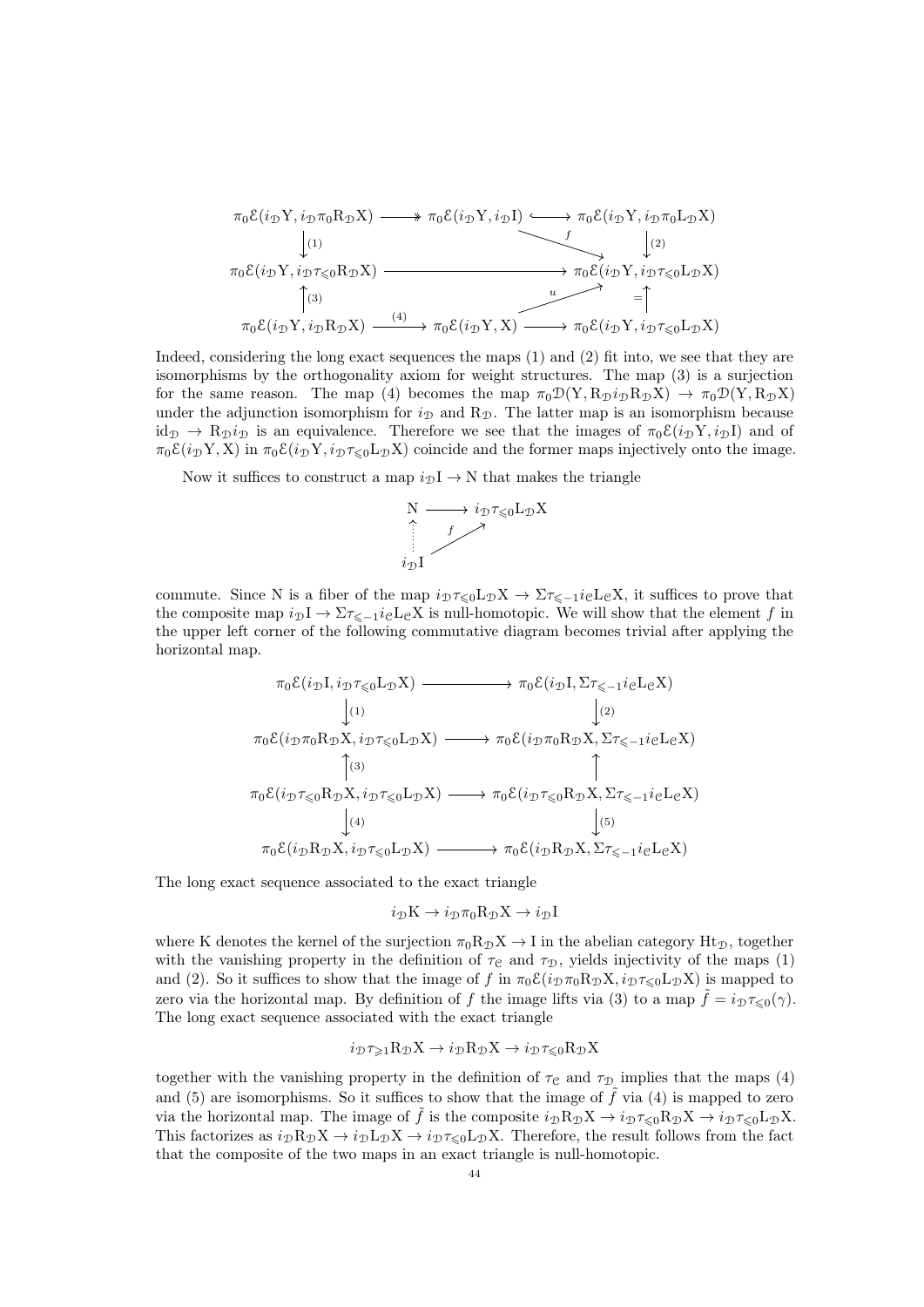#### 5. Nilpotent extensions via weights

In this section, we study a notion of nilpotent extensions of stable ∞-categories endowed with a bounded weight structure. This will be a generalization of a nilpotent extension of connective  $\mathbb{E}_1$ -rings. We recall that the latter means an  $\mathbb{E}_1$ -morphism of connective  $\mathbb{E}_1$ -rings  $R \to S$  such that the induced map  $\pi_0(R) \to \pi_0(S)$  has nilpotent kernel. We achieve that by first working out this notion and its properties for additive ∞-categories, and then passing to the world of stable  $\infty$ -categories via Theorem [3.2.7.](#page-26-0)

## 5.1. Nilpotent extensions of additive  $\infty$ -categories.

<span id="page-44-1"></span>**Definition 5.1.1.** A nilpotent extension of additive  $\infty$ -categories is an additive functor between additive ∞-categories:

$$
f: \mathcal{A} \to \mathcal{B},
$$

such that:

- $(1)$  f is essentially surjective,
- (2) for all objects  $x, y \in A$  the map

$$
\pi_0
$$
Maps<sub>A</sub> $(x, y) \to \pi_0$ Maps<sub>B</sub> $(f(x), f(y))$ 

is a surjection,

(3) there exists  $n \in \mathbb{N}$  such that for any sequence of composable morphisms  $f_1, \dots, f_n \in \mathcal{A}$ for which each  $f(f_i)$  is trivial<sup>[7](#page-44-0)</sup>, the composition  $f_1 \circ \cdots \circ f_n$  is trivial.

The third condition is equivalent to saying that the kernel ideal of the functor  $h(\mathcal{A}) \to h(\mathcal{B})$  is nilpotent.

**Remark 5.1.2.** We note that the integer n that appears in part  $(3)$  of Definition [5.1.1](#page-44-1) only depends on the additive functor f.

<span id="page-44-2"></span>**Proposition 5.1.3.** Suppose that  $f : A \rightarrow B$  is a nilpotent extension of additive  $\infty$ -categories. Then f is conservative.

*Proof.* Let  $g: x \to y$  be a morphism in A. By hypothesis,  $f(g)$  is invertible in B, hence we may pick an inverse  $h' : f(y) \to f(x)$ . Using (2) of Definition [5.1.1,](#page-44-1) we may choose a lift of  $h'$  which we call h. We claim that h is an inverse of g. Indeed, it suffices to prove that  $gh$  and  $hg$  are invertible. Since the arguments are the same we do it for  $gh$ . First note that  $f(\mathrm{id} - gh) \simeq \mathrm{id} - f(g)f(h) \simeq 0$  since f is an additive functor and  $f(h)$  is an inverse of  $f(g)$ . Therefore, by assumption (3) of Definition [5.1.1,](#page-44-1) there exists an n such that  $(id - gh)^n \simeq 0$ . But now, we can furnish and inverse to  $gh$  given by

$$
(gh)^{-1} \simeq (\text{id} - (\text{id} - gh))^{-1} \simeq \text{id} + (\text{id} - gh) + (\text{id} - gh)(\text{id} - gh) + \dots + (\text{id} - gh)^{n-1}.
$$

Remark 5.1.4. After Proposition [5.1.3,](#page-44-2) we can replace part (1) of Definition [5.1.1](#page-44-1) by saying that the induced map on equivalence classes of objects:

$$
\pi_0(\mathcal{A}^{\simeq}) \to \pi_0(\mathcal{B}^{\simeq})
$$

is a bijection.

<span id="page-44-0"></span><sup>&</sup>lt;sup>7</sup>We note that any additive  $\infty$ -category is pointed, hence a map  $f : x \to y$  is said to be **trivial** if it is homotopic to  $f: x \to 0 \to y$ .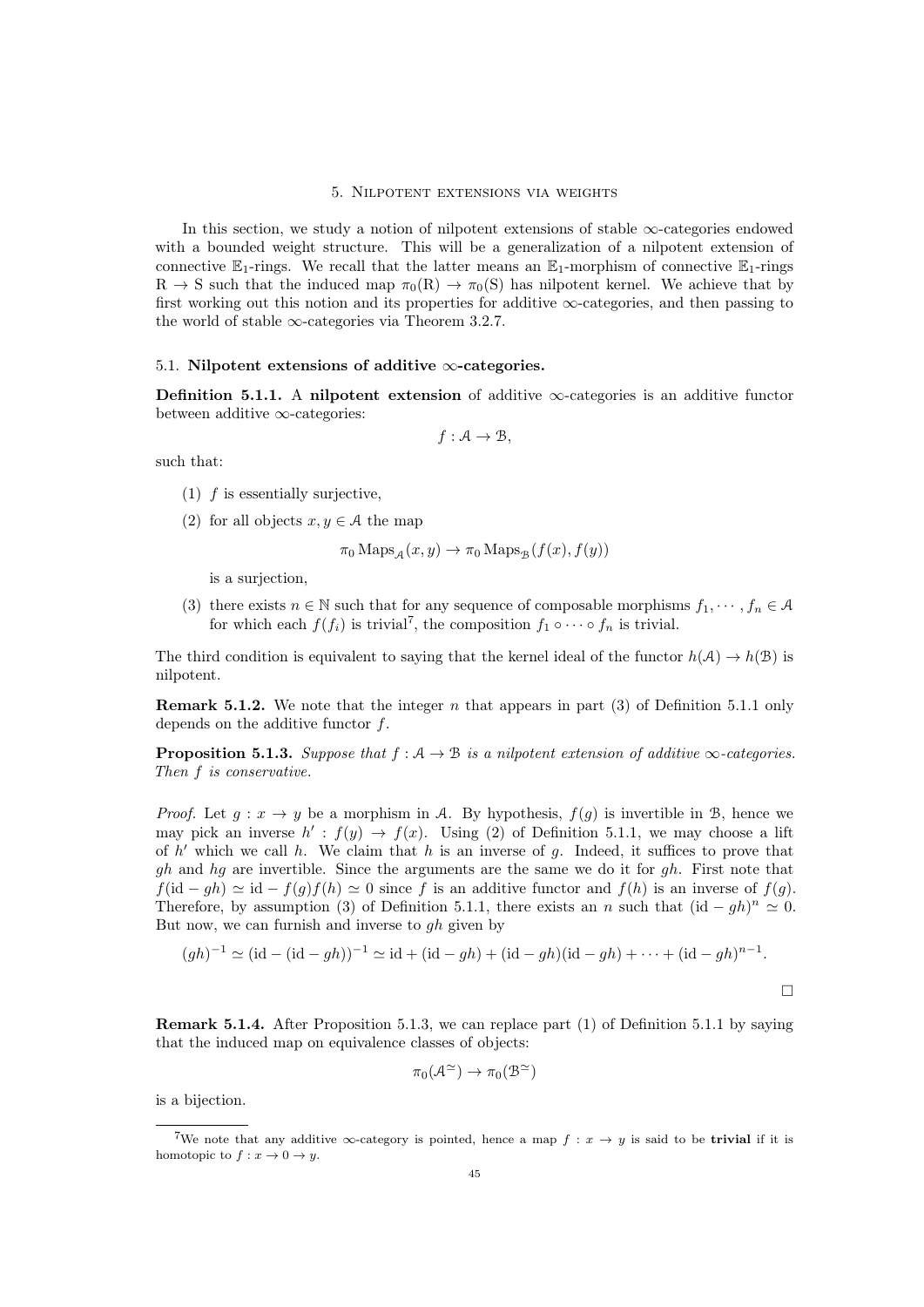**Example 5.1.5.** Suppose that R, S are connective  $\mathbb{E}_1$ -ring spectra. Then we can consider the additive  $\infty$ -categories Free<sub>R</sub>, Free<sub>S</sub> of free modules over these rings. A morphism of  $\mathbb{E}_1$ -rings  $f: \mathbb{R} \to \mathbb{S}$  then defines an additive functor  $f: \textbf{Free}_{\mathbb{R}} \to \textbf{Free}_{\mathbb{S}}$ . The requirement that the extension is nilpotent is then equivalent to asking that the map  $\pi_0(R) \to \pi_0(S)$  has a kernel which is a nilpotent ideal.

Example 5.1.6. What follows is arguably the most important example from the point of view of this paper in the same way that if A is a "derived ring" (an animated ring or a connective  $\mathbb{E}_1$ -algebra) then  $A \to \pi_0(A)$  is a nilpotent extension. Let A be an additive  $\infty$ -category and let  $h(\mathcal{A})$  be its homotopy category which is a 1-category. Then the map  $\mathcal{A} \to h(\mathcal{A})$  is evidently a nilpotent extension of additive  $\infty$ -categories.

5.1.7. Square zero extensions of additive  $\infty$ -categories. In this next section, we furnish a large collection of examples of nilpotent extensions of additive  $\infty$ -categories by introducing the notion of a square zero extension of additive  $\infty$ -categories. We emphasize that, unlike the proof of the DGM theorem for connective  $\mathbb{E}_1$ -ring spectra, this theory is not necessary for the proof. On the other hand, they provide a large collection of new functors for which we can prove the DGM theorem.

**Definition 5.1.[8](#page-45-0).** Let A be an additive  $\infty$ -category. An A-bimodule is a biadditive<sup>8</sup> functor

$$
\mathcal{M}:\mathcal{A}^{\mathrm{op}}\times\mathcal{A}\to\mathrm{Spt}_{\geqslant0}.
$$

By adjunction the functor gives rise to an additive functor

$$
\mathcal{M}:\mathcal{A}\to \mathrm{Fun}^\times(\mathcal{A}^\mathrm{op},\mathrm{Spt})
$$

which we refer to by the same letter.

<span id="page-45-1"></span>Remark 5.1.9. Unpacking the structure of an A-bimodule, we get the following pieces of data:

(1) Fixing an object  $y \in A$ , for any morphism  $g : c \to c'$  in A we get a map of connective spectra:

$$
g^* : \mathcal{M}(c', y) \to \mathcal{M}(c, y),
$$

as part of the functor

$$
\mathcal{M}(-,y): \mathcal{A}^{op} \to \mathrm{Spt}_{\geqslant 0}.
$$

In particular, this endows  $\mathcal{M}(y, y) \in \text{Spt}_{\geq 0}$  with the structure of a right  $\text{End}_{\mathcal{A}}(y, y)$ module.

(2) Fixing an object  $z \in \mathcal{A}$ , for any morphism  $g : c \to c'$  in A we get a map of connective spectra:

$$
g_*: \mathcal{M}(z, c) \to \mathcal{M}(z, c'),
$$

as part of the functor

$$
\mathcal{M}(z,-): \mathcal{A} \to \text{Spt}_{\geq 0}.
$$

In particular, this endows  $\mathcal{M}(z, z) \in \text{Spt}_{\geqslant 0}$  the structure of a left  $\text{End}_{\mathcal{A}}(z, z)$ -module.

(3) Altogether, we can package the two structures above by saying that for each  $z \in \mathcal{C}$ ,  $\mathcal{M}(z, z)$  is an  $\mathbf{End}_{\mathcal{A}}(z, z)$ -bimodule.

We would like to make sense of the square zero extension of additive  $\infty$ -categories, which we denote as  $A \oplus M$ . To do so, we first recall the formalism of lax equalizers [\[NS18,](#page-92-2) Section II.1] which is a special case of lax pullbacks as in [\[Tam18,](#page-92-3) Section I].

<span id="page-45-0"></span><sup>8</sup>By this we mean a functor which is additive in each variable. In the presence of tensor products of additive ∞-categories as in [\[Lur18,](#page-92-0) Sections 10.1.6, D.2.1.1], we can say that such a functor defines an additive functor  $\mathcal{A}^{op} \otimes \mathcal{A} \to \text{Spt}_{>0}$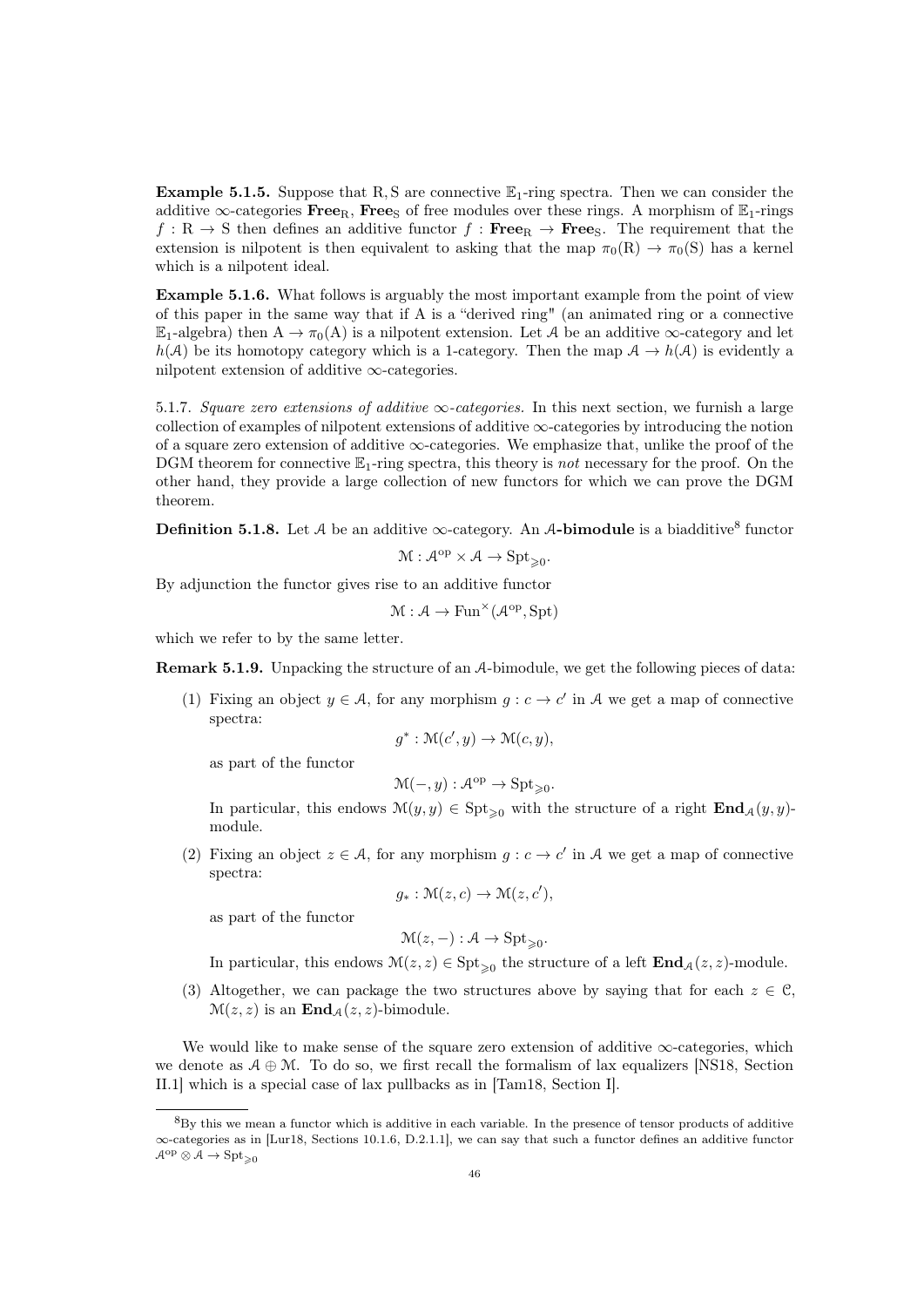<span id="page-46-1"></span>**Construction 5.1.10.** Let  $A, B$  be  $\infty$ -categories equipped with functors F, G :  $A \rightarrow B$ . The lax equalizer of F and G

$$
\mathrm{LEq}(\mathrm{F},\mathrm{G})
$$

is the  $\infty$ -category given by the pullback

$$
\begin{array}{ccc}\n\text{LEq}(F, G) & \longrightarrow & \text{Fun}(\Delta^1, \mathcal{B}) \\
\downarrow & & \downarrow (\text{res}_{\delta_0}, \text{res}_{\delta_1}) \\
\mathcal{A} & \longrightarrow & \mathcal{B} \times \mathcal{B}.\n\end{array}
$$

The objects of LEq(F, G) are given by pairs  $(c, f)$  where  $c \in A$  and a morphism  $f : F(c) \to G(c)$ in B. The mapping spaces in  $LEq(F, G)$  are given by an equalizer diagram

$$
Maps_{LEq(F,G)}((c, f), (c', f'))) \rightarrow Maps_{\mathcal{A}}(c, c') \rightrightarrows Maps(F(c), G(c'))
$$

where one of the right maps is given by

$$
\mathrm{Maps}_{\mathcal{A}}(c, c') \to \mathrm{Maps}_{\mathcal{B}}(Fc, Fc') \xrightarrow{f'_{*}} \mathrm{Maps}_{\mathcal{B}}(Fc, Gc'),
$$

and the other is

$$
Maps_{\mathcal{A}}(c, c') \to Maps_{\mathcal{B}}(Gc, Gc') \xrightarrow{f^*} Maps_{\mathcal{B}}(Fc, Gc').
$$

<span id="page-46-0"></span>**Lemma 5.1.11.** Suppose that  $A, B$  are additive  $\infty$ -categories with additive functors

 $F, G: \mathcal{A} \rightarrow \mathcal{B}.$ 

Then,  $LEq(F, G)$  is an additive  $\infty$ -category and the functor  $LEq(F, G) \rightarrow A$  is additive.

*Proof.* Fun( $\Delta^1$ , B) is additive since limits and colimits in a functor category are computed pointwise (see [\[Lur17b,](#page-92-4) Corollary 5.1.2.3]). It suffices to show that a pullback of a diagram of additive  $\infty$ -categories is also an additive  $\infty$ -category. This follows from general considerations about pullbacks of  $\infty$ -categories: if we have a cospan  $\mathcal{A}_0 \stackrel{f}{\to} \mathcal{A}_1 \stackrel{g}{\leftarrow} \mathcal{A}_2$ , then K-shaped limits and colimits in the pullback ∞-category are computed pointwise if these limits and colimits are preserved by  $f$  and  $g$ . This already proves that the pullback category is preadditive. To check the additivity condition we need only prove that the shear map is an equivalence, but equivalences in the pullback category are tested pointwise.

**Construction 5.1.12.** Given an additive  $\infty$ -category A and an A-bimodule M, we construct the **square zero extension**  $A \oplus M$  in the following manner: take the (pointwise) suspension of M and adjoint to get a functor

$$
\mathcal{A} \xrightarrow{\Sigma \mathcal{M}} \text{Fun}^{\times}(\mathcal{A}^{op}, \text{Spt}).
$$

The additive  $\infty$ -category  $\mathcal{A} \oplus \mathcal{M}$  is then defined as the lax equalizer between the Yoneda functor  $A \stackrel{\downarrow}{\rightarrow} \text{Fun}^{\times}(\mathcal{A}^{\text{op}}, \text{Spt})$  and  $\Sigma \mathcal{M}$ :

$$
\mathcal{A} \oplus \mathcal{M} := \mathrm{LEq}(\mathcal{L}, \Sigma \mathcal{M}).
$$

In other words, it is the pullback

$$
\mathcal{A} \oplus \mathcal{M} \longrightarrow \text{Fun}(\Delta^1, \text{Fun}^\times(\mathcal{A}^{\text{op}}, \text{Spt}))
$$
\n
$$
\downarrow^p \qquad \qquad \downarrow^{\text{(res}_{\delta_0}, \text{res}_{\delta_1})}
$$
\n
$$
\mathcal{A} \xrightarrow{(\pm, \Sigma \mathcal{M})} \text{Fun}^\times(\mathcal{A}^{\text{op}}, \text{Spt}) \times \text{Fun}^\times(\mathcal{A}^{\text{op}}, \text{Spt}).
$$

**Lemma 5.1.13.** The  $\infty$ -category  $A \oplus \mathcal{M}$  is an additive  $\infty$ -category and the functor  $p : A \oplus \mathcal{M} \rightarrow$ A is additive.

*Proof.* This follows from Lemma [5.1.11.](#page-46-0)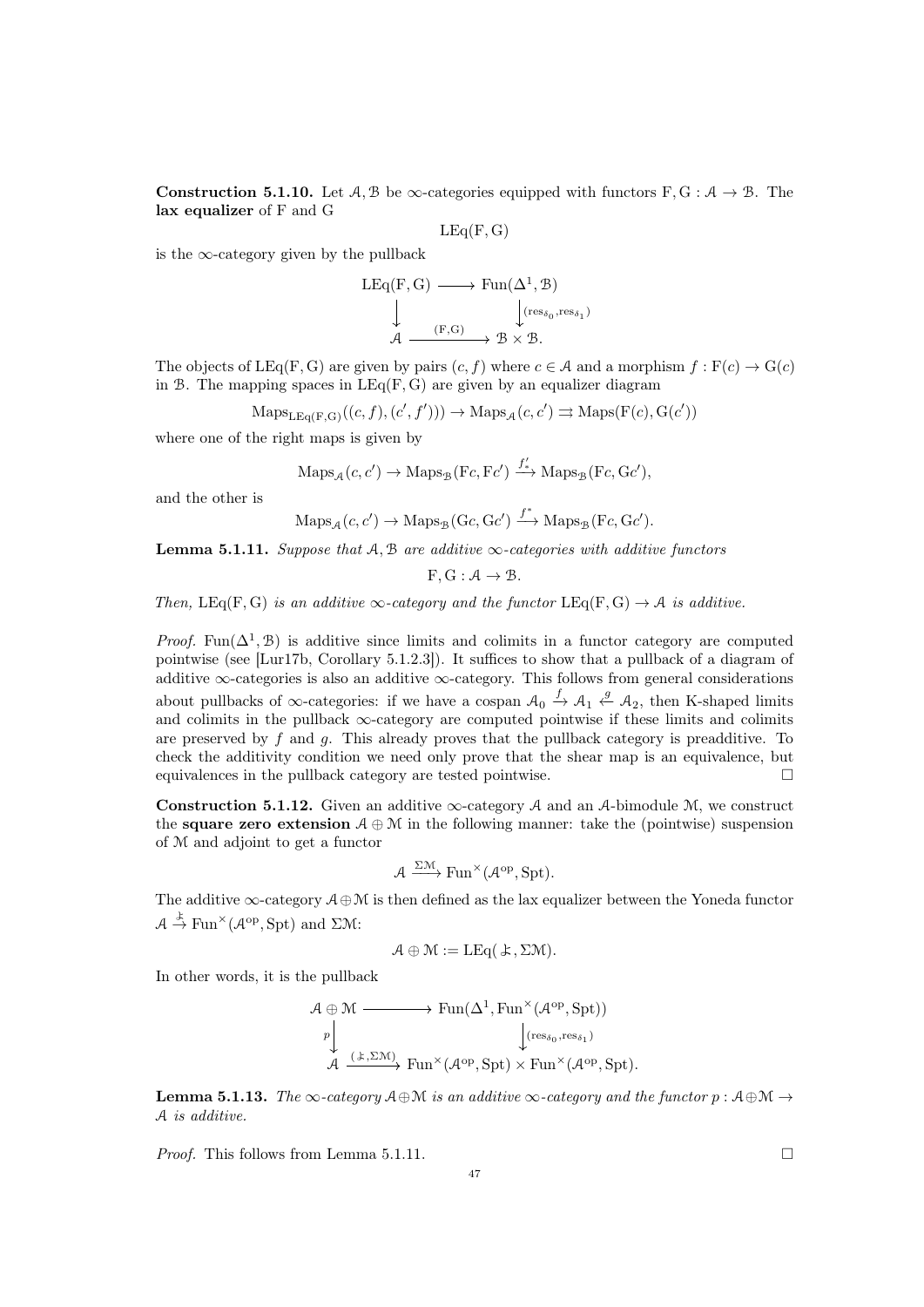**Remark 5.1.14.** Let us unpack the  $\infty$ -category  $\mathcal{A} \oplus \mathcal{M}$ . Its objects are pairs

$$
x = (c \in \mathcal{A}, t : \pm(c) \to \Sigma \mathcal{M}(-, c)).
$$

Now, since M takes values in connective spectra, we have that  $\pi_0(\Sigma M(c, c)) = 0$ , hence the data of t is, in a sense made precise in Lemma [5.1.19,](#page-47-0) redundant. Moreover, we can compute the mapping (connective) spectrum

<span id="page-47-4"></span>
$$
\mathbf{Maps}_{\mathcal{A}\oplus\mathcal{M}}((c,t),(c',t'))
$$

as the equalizer of the maps (notation as in Remark [5.1.9\)](#page-45-1)

(5.1.15) 
$$
\mathbf{Maps}_{\mathcal{A}}(c,c') \xrightarrow{f \mapsto f * t'} \Sigma \mathcal{M}(c,c').
$$

This means that a morphism  $x = (c, t) \rightarrow x' = (c', t')$  can be viewed as the data of a morphism  $f: c \to c'$  in A and a "loop" in  $\sum \mathcal{M}(c, c')$  identifying  $f^*t$  with  $f_*t'$ , i.e., a point in  $\mathcal{M}(c, c')$ .

<span id="page-47-2"></span>The fiber sequence defining the equalizer also gives rise to a fiber sequence

(5.1.16) 
$$
\mathcal{M}(p(x),p(x')) \stackrel{j_{x,x'}}{\rightarrow} \mathbf{Maps}_{\mathcal{A}\oplus\mathcal{M}}(x,x') \stackrel{p_{x,x'}}{\rightarrow} \mathbf{Maps}_{\mathcal{A}}(p(x),p(x')).
$$

of functors landing in connective spectra

$$
(\mathcal{A}\oplus\mathcal{M})^{\mathrm{op}}\times(\mathcal{A}\oplus\mathcal{M})\rightarrow\mathrm{Spt}_{\geqslant0}.
$$

<span id="page-47-1"></span>**Lemma 5.1.17.** The map  $A \oplus M \rightarrow A$  admits a section

$$
i:\mathcal{A}\to\mathcal{A}\oplus\mathcal{M}
$$

that sends an object c to  $(c, 0)$ .

Proof. The right vertical map in the diagram [\(5.1.10\)](#page-46-1) admits a section given by the functor  $(b, b') \mapsto (b \overset{0}{\rightarrow} b')$ . Formally, this is the direct sum of functors

$$
\mathcal{B} \times \mathcal{B} \stackrel{p_1}{\to} \mathcal{B} = \text{Fun}(\Delta^0, \mathcal{B}) \stackrel{\text{Ran}_{\delta_0}}{\to} \text{Fun}(\Delta^1, \mathcal{B}) \text{ and}
$$
  

$$
\mathcal{B} \times \mathcal{B} \stackrel{p_2}{\to} \mathcal{B} = \text{Fun}(\Delta^0, \mathcal{B}) \stackrel{\text{Lan}_{\delta_1}}{\to} \text{Fun}(\Delta^1, \mathcal{B}),
$$

where Ran (resp. Lan) is right Kan extension (resp. Left Kan extension). This induces a section of the left vertical map by functoriality of pullbacks. It sends c to  $(c, 0)$  by construction.

<span id="page-47-3"></span>**Proposition 5.1.18.** The functor p defined above is a nilpotent extension of additive  $\infty$ categories.

Proof. Part (1) of Definition [5.1.1](#page-44-1) follows from Lemma [5.1.17.](#page-47-1) Observing the fiber sequence [\(5.1.16\)](#page-47-2) and using the fact that  $\pi_0 \Sigma \mathcal{M}(c, c') = 0$  we also see that Part (2) is satisfied. Let us prove (3); we claim that the *n* appearing in (3) is just 2. Indeed, suppose that  $f: x \to x', g: x' \to x''$ are composable morphisms in  $A \oplus \mathcal{M}$  such that  $p(f) \simeq p(q) \simeq 0$ . We claim that  $q \circ f \simeq 0$ . Indeed, by the bifunctoriality of the fiber sequence [\(5.1.16\)](#page-47-2) we have the following commutative diagram where the rows are fiber sequences of spectra, all of which are connective:

$$
\begin{array}{ccc} \mathbf{\mathcal{M}}(p(x'),p(x''))&\xrightarrow{j_{x',x''}}\mathbf{Maps}_{\mathcal{A}\oplus\mathcal{M}}(x',x'')\longrightarrow\mathbf{Maps}_{\mathcal{A}}(p(x'),p(x''))\\ &f^*\Big\downarrow&&\Big\downarrow^{f^*}\\ \mathbf{\mathcal{M}}(p(x),p(x''))\xrightarrow{j_{x,x''}}\mathbf{Maps}_{\mathcal{A}\oplus\mathcal{M}}(x,x'')\longrightarrow\mathbf{Maps}_{\mathcal{A}}(p(x),p(x'')).\end{array}
$$

Now since  $g \in \mathbf{Maps}_{\mathcal{A}\oplus\mathcal{M}}(x',x'')$  is such that  $p(g) \simeq 0$ , we can find  $m \in \mathcal{M}(p(x'), p(x''))$  and an equivalence  $j_{x',x''}(m) \simeq g$ . On the other hand, since  $p(f) \simeq 0$ , we get that the left vertical  $f^*$  is nullhomotopic. Therefore,  $g \circ f \simeq f^*(g) \simeq j_{x,x''} \circ f^*(m) \simeq 0.$ 

<span id="page-47-0"></span>**Lemma 5.1.19.** Consider the subcategory  $A \oplus M^0 \subset A \oplus M$  spanned by objects of the form  $(c \in \mathcal{A}, 0)$ . Then the inclusion functor  $(\mathcal{A} \oplus \mathcal{M})^0 \hookrightarrow \mathcal{A} \oplus \mathcal{M}$  is an equivalence of categories.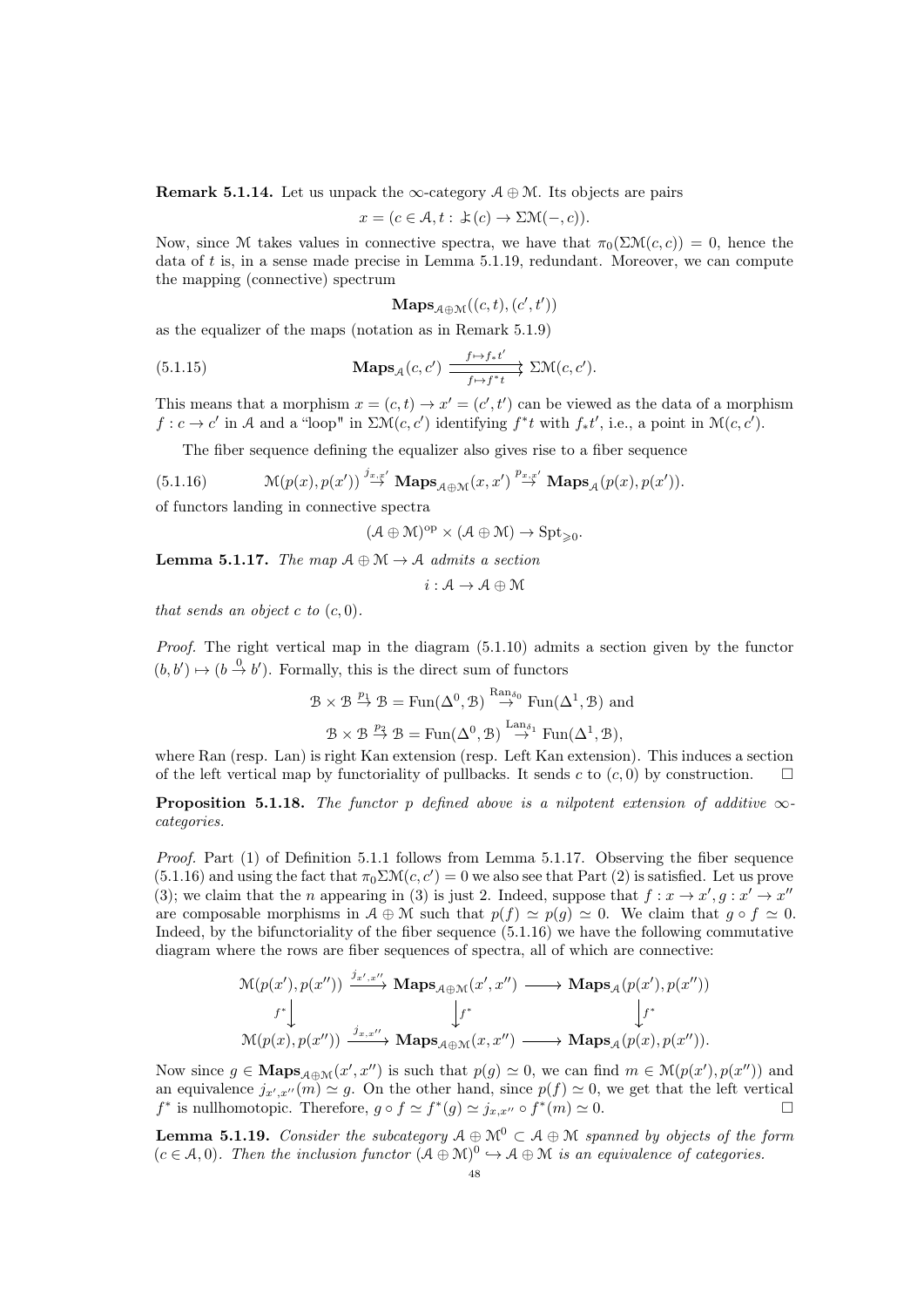Proof. The functor in question is fully faithful, so it suffices to show essential surjectivity, i.e. that any object of  $A \oplus \mathcal{M}$  is equivalent to an object of the form  $(c, 0)$ . By Proposition [5.1.18](#page-47-3)  $A \oplus M \stackrel{p}{\rightarrow} A$  is a nilpotent extension, in particular, it is surjective on homotopy classes of morphisms. Hence we can find a map  $(c, t) \stackrel{f}{\rightarrow} (c, 0)$  such that  $p(f) \simeq id_c$  for any object  $(c, t) \in \mathcal{A} \oplus \mathcal{M}$ . By Proposition [5.1.3](#page-44-2) p is conservative, so f is an equivalence.

The next proposition gives us a way to compute composition in  $A \oplus M$ . We note that via the section  $i : A \to A \oplus M$  in Lemma [5.1.19,](#page-47-0) we get an additive functor

 $\mathbf{Maps}_{\mathcal{A}\oplus\mathcal{M}}(i(-),i(-)) : \mathcal{A}^{\mathrm{op}} \times \mathcal{A} \to \mathrm{Spt}_{\geqslant 0}.$ 

Furthermore, by Lemma [5.1.19](#page-47-0) again, any object in  $A \oplus M$  is equivalent to one which is of the form  $i(c)$ .

<span id="page-48-0"></span>Proposition 5.1.20. There is a natural equivalence of connective spectra, functorial in both variables:

$$
\mathbf{Maps}_{\mathcal{A}\oplus\mathcal{M}}(i(c), i(c')) \cong \mathbf{Maps}_{\mathcal{A}}(c, c') \oplus \mathcal{M}(c, c').
$$

Furthermore, the composition

$$
i(c) \stackrel{(f_1,m_1)}{\rightarrow} i(c') \stackrel{(f_2,m_2)}{\rightarrow} i(c'')
$$

in  $A \oplus M$  can be computed as  $(f_2f_1, f_2*m_1 + f_1*m_2)$ .

*Proof.* We claim that the fiber sequence  $i_*(5.1.16)$  $i_*(5.1.16)$  of functors on  $\mathcal{A}^{op} \times \mathcal{A}$  splits. Indeed, restricting along i amounts to setting t and  $t'$  in [\(5.1.15\)](#page-47-4) to be the maps classifiying the zero elements and thus the desired sequence splits from by its construction. This proves the first part of the statement.

To compute the composition, we note that since the composition operation is linear with respect to the additive  $\mathbb{E}_{\infty}$ -structure, we have that

$$
(f_2, m_2) \circ (f_1, m_1) \simeq ((f_2, 0) + (0, m_2)) \circ (f_1, m_1)
$$
  
\simeq (f\_2, 0) \circ (f\_1, m\_1) + (0, m\_2) \circ (f\_1, m\_1)  
\simeq (f\_2, 0) \circ (f\_1, 0) + (f\_2, 0) \circ (0, m\_1) + (0, m\_2) \circ (f\_1, 0) + (0, m\_2) \circ (0, m\_1).

Hence the claim follows from the following sequence of equivalences:

- (1)  $(f_2, 0) \circ (f_1, m) \simeq (f_2 \circ f_1, f_{2*}m),$
- (2)  $(f_2, m) \circ (f_1, 0) \simeq (f_2 \circ f_1, f_1^* m)$ , and
- (3)  $(0, m) \circ (0, m') \simeq 0.$

We note that  $(3)$  was shown in the course of proving Proposition [5.1.18.](#page-47-3) To prove the first claim, because of the  $\mathcal{A}^{\text{op}} \times \mathcal{A}$ -naturality of the decomposition, we get the commutative diagram of connective spectra:

$$
\begin{array}{ccc}\n\mathbf{Maps}_{\mathcal{A}\oplus\mathcal{M}}(i(c'),i(c'')) \xrightarrow{\simeq} \mathbf{Maps}_{\mathcal{A}}(c',c'')\oplus\mathcal{M}(c',c'')\\
 & (f_1,0)^* \Big\downarrow & \Big\downarrow f_1^* \oplus f_1^*\\
\mathbf{Maps}_{\mathcal{A}\oplus\mathcal{M}}(i(c),i(c'')) \xrightarrow{\simeq} \mathbf{Maps}_{\mathcal{A}}(c,c'') \oplus\mathcal{M}(c,c'').\n\end{array}
$$

This proves (1), while (2) follows from the commutativity of

$$
\mathbf{Maps}_{\mathcal{A}\oplus\mathcal{M}}(i(c), i(c')) \xrightarrow{\simeq} \mathbf{Maps}_{\mathcal{A}}(c, c') \oplus \mathcal{M}(c, c')
$$
\n
$$
(f_2, 0)_* \downarrow \qquad \qquad \downarrow f_{2*} \oplus f_{2*}
$$
\n
$$
\mathbf{Maps}_{\mathcal{A}\oplus\mathcal{M}}(i(c), i(c'')) \xrightarrow{\simeq} \mathbf{Maps}_{\mathcal{A}}(c, c'') \oplus \mathcal{M}(c, c'').
$$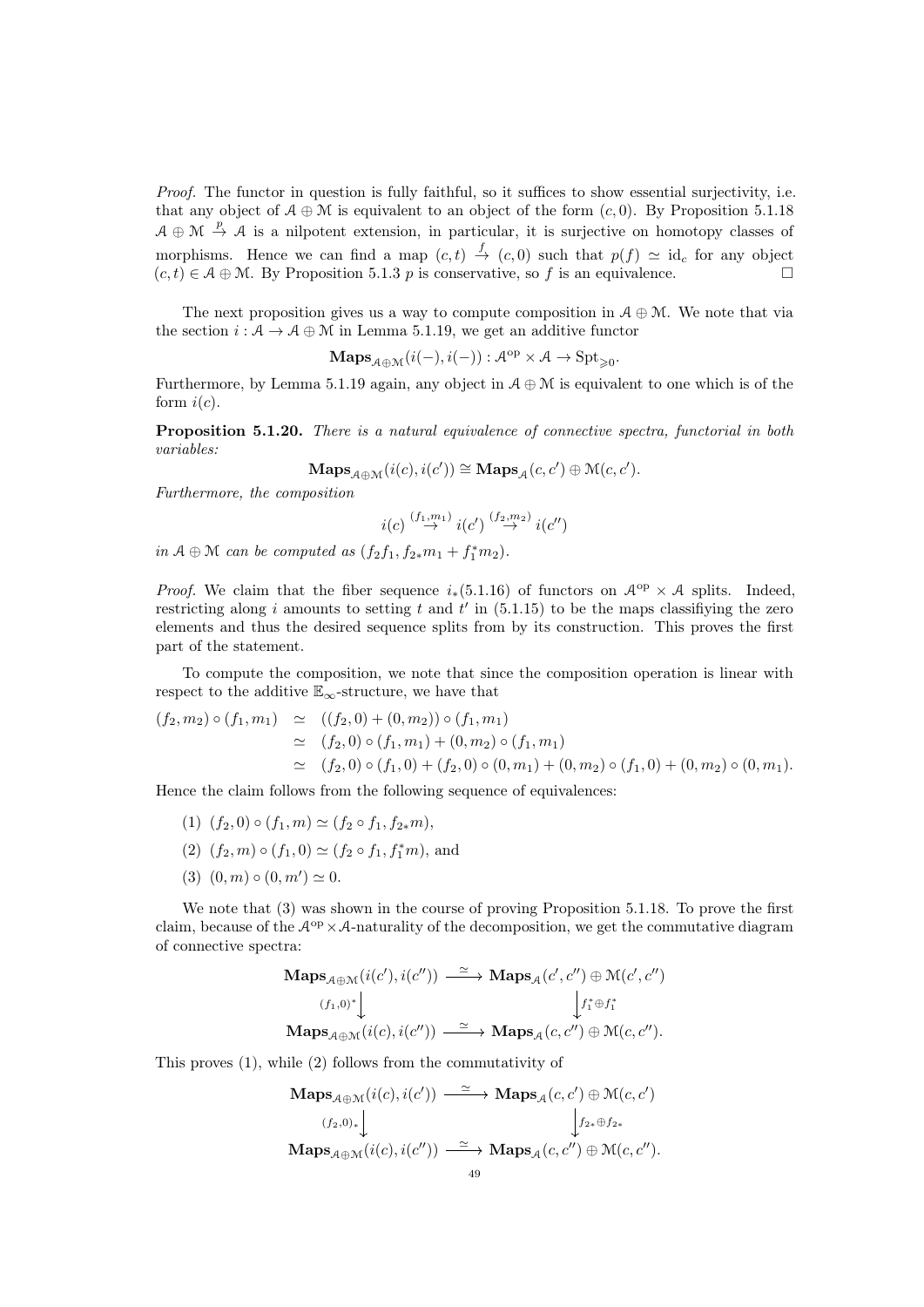<span id="page-49-0"></span>Remark 5.1.21. In [\[Dot18,](#page-91-1) Definition 1.3], Dotto defined the notion of square zero extension of Ab-enriched categories. We view our construction as an  $\infty$ -categorical analog of his construction. In contrast to his approach, our formulation does not begin by prescribing a composition law (which would be difficult to do in our setting). Rather, the composition law is a computation stemming from the presentation as a lax pullback. We can also view our definition as an ∞-categorical/spectral version of Tabuada's definition for dg categories [\[Tab09,](#page-92-5) Section 4].

Note that in the setting of additive categories the construction of Dotto is equivalent to ours (by Lemma [5.1.19](#page-47-0) and Proposition [5.1.20\)](#page-48-0).

**Example 5.1.22.** Let R be a connective  $\mathbb{E}_1$ -ring spectrum and M a connective R-bimodule. Out of this, we can form a connective  $\mathbb{E}_1$ -R-algebra spectrum  $R \oplus M$ , the square-zero extension in the sense of [\[Lur17a,](#page-92-6) Section 7.4.1]. The underlying R-module is given by  $R \oplus M$ . This generalizes the usual construction of square-zero extension when R and M are discrete; in this case  $R \oplus M$  is endowed with multiplication given by:

$$
(r_1, m_1), (r_2, m_2) \mapsto (r_1r_2, r_1m_2 + m_1r_2).
$$

Now, M determines a  $\mathbf{Proj}_{\mathrm{R}}^{\mathrm{fg}}$  bimodule  $\mathcal M$ 

$$
\mathbf{Proj}_R^{\mathrm{fg, op}} \times \mathbf{Proj}_R^{\mathrm{fg}} \longrightarrow \mathrm{Spt}
$$

$$
(P_1, P_2) \mapsto \operatorname{Maps}(P_1, R) \otimes_R M \otimes_R P_2.
$$

We claim that there is a canonical equivalence of additive  $\infty$ -categories

$$
\mathbf{Proj}_{R \oplus M}^{fg} \simeq \mathbf{Proj}_{R}^{fg} \oplus \mathcal{M}.
$$

Indeed, by Lemma [5.1.19](#page-47-0)  $\mathbf{Perf}_R \oplus M$  is generated under finite sums and retracts by the ob-ject (R, 0). Now, by Theorem [5.3.1](#page-51-0)  $\mathbf{Perf}_R \oplus M$  is equivalent to the  $\infty$ -category of projective modules over  $\text{End}((R, 0))$ . Moreover, the description of the endomorphism ring is given in Proposition [5.1.20,](#page-48-0) whence we get that  $\text{End}((R, 0)) \simeq R \oplus M$  as connective  $\mathbb{E}_1$ -rings.

5.2. Localizing invariants. Following the convention of [\[LT19\]](#page-92-7) we say that a localizing invariant is a functor

$$
E: \mathbf{Cat}_{\infty}^{perf} \to \mathrm{Spt},
$$

which converts any exact sequence in  $\mathbf{Cat}_{\infty}^{\text{perf}}$  to a cofiber sequence of spectra (exact sequences in the context of stable  $\infty$ -categories are recalled in Section [2.4.2\)](#page-22-0). This differs from the convention in [\[BGT13\]](#page-90-3) where a localizing invariant was also required to commute with filtered colimits. For any scheme or ring X we set

$$
E(X) = E(\mathbf{Perf}_X).
$$

We say that E is **truncating** if for any connective  $\mathbb{E}_1$ -ring spectrum R, the canonical map

 $R \to \pi_0(R)$ 

induces an equivalence

$$
E(R) \xrightarrow{\simeq} E(\pi_0(R)).
$$

Localizing invariants of additive  $\infty$ -categories are defined by applying them to the idempotent completion of the  $\infty$ -category of finite cell-modules.

**Definition 5.2.1.** Let E be a localizing invariant and A a small additive  $\infty$ -category. Then we set

$$
E^{\Sigma}(\mathcal{A}) := E(\mathrm{Kar}(\mathcal{A}^{\mathrm{fin}})).
$$
  
<sub>50</sub>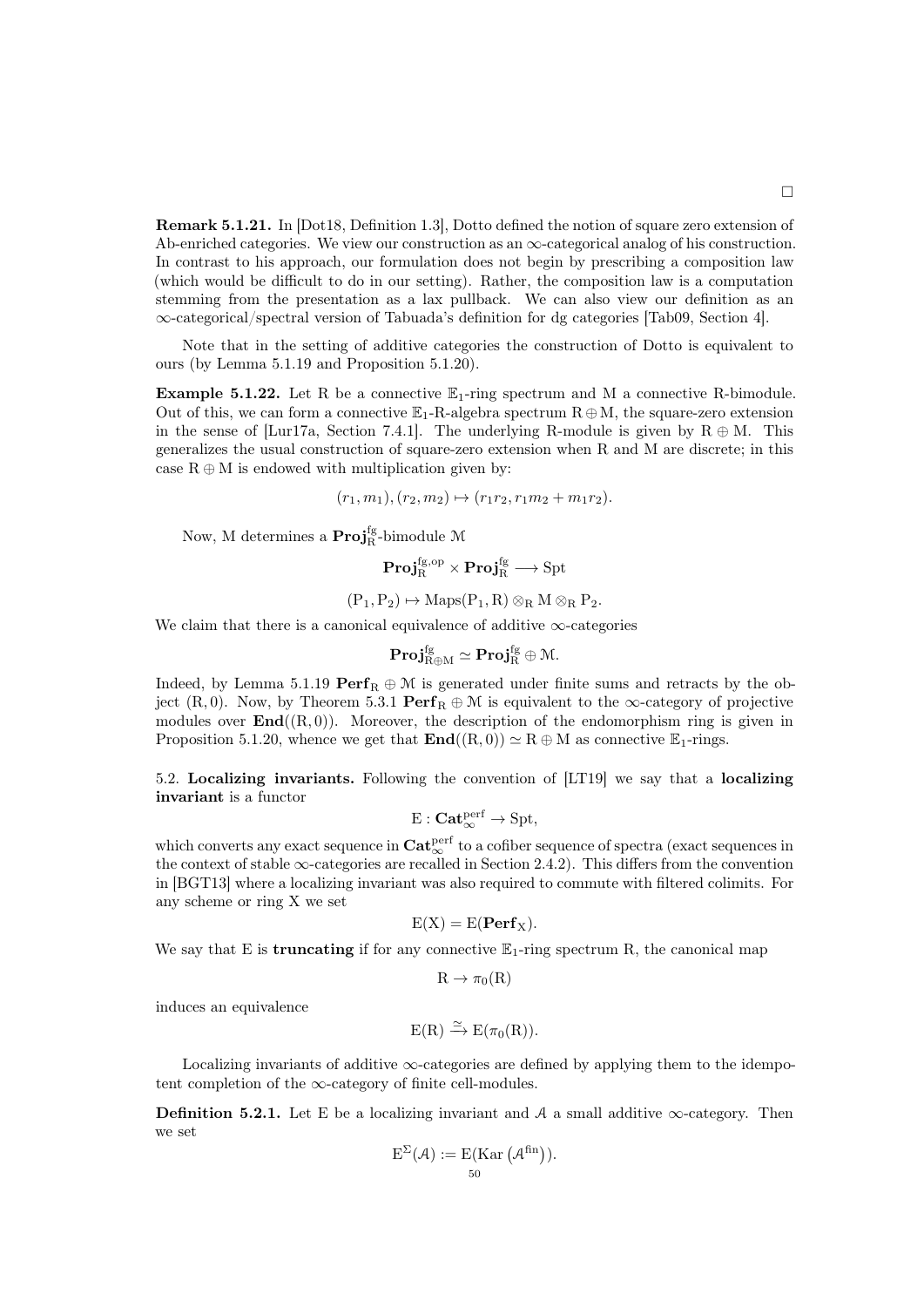**Remark 5.2.2.** Since a stable  $\infty$ -category C is also an additive  $\infty$ -category, we can either take  $E^{\Sigma}(\mathcal{C})$  or take E(C). These spectra are, in general, not equivalent. Furthermore, when  $E = K$ , the spectrum  $K^{\Sigma}(\mathcal{A})$  is also not necessarily equivalent to the direct sum K-theory  $K^{\oplus}(\mathcal{A})$ ; for example the latter is *always* a connective spectrum while  $K^{\Sigma}(\mathcal{A})$  need not be. This issue is further discussed in Appendix [5.2.4.](#page-50-0) Using weight structures, we will be able to identify when  $E(\mathcal{C}) \simeq E^{\Sigma}(\mathcal{C}^{\nabla_{w}})$  as we will explain in the next section. This is the relevance of the functor  $E^{\Sigma}$ .

Lemma 5.2.3. Suppose that

$$
\mathcal{B} \to \mathcal{A} \to \mathcal{C}
$$

is an exact sequence of additive  $\infty$ -categories. Then for any localizing invariant E,

$$
E^{\Sigma}(\mathcal{B}) \to E^{\Sigma}(\mathcal{A}) \to E^{\Sigma}(\mathcal{C})
$$

is a cofiber sequence of spectra.

*Proof.* This follows from Lemma [2.4.7](#page-22-1) and the definition of  $E^{\Sigma}$ .

 $\Box$ 

<span id="page-50-0"></span>5.2.4. K-theory of additive  $\infty$ -categories. One of the most important localizating invariants is K-theory. Let A be an additive  $\infty$ -category. In this section, we clarify what it means to take  $K(\mathcal{A})$  and prove that in the situations we are interested in, all notions of K-theory agree. To  $\mathcal{A}$ we can attach the following spectra:

(1) the direct sum K-theory in the style of Segal [\[Seg74\]](#page-92-8) and revisited by Gepner-Groth-Nikolaus [\[GGN15,](#page-91-2) Section 8]

 $K^{\oplus}(\mathcal{A}).$ 

It is obtained by first taking the core of A to get an  $\mathbb{E}_{\infty}$ -monoid in spaces,  $\mathcal{A}^{\simeq}$ , whose operation is induced by direct sum. Then  $K^{\oplus}(\mathcal{A})$  is the *connective* spectrum obtained by taking group completion and invoking the identification between group-complete  $\mathbb{E}_{\infty}$ -monoids in spaces with connective spectra.

(2) As we have done for most of this paper we can apply the K-theory functor as in [\[BGT13\]](#page-90-3), characterized as the universal localizing invariant, to  $\text{Kar}(\mathcal{A}^{\text{fin}})$ ; we denoted this by

 $K^{\Sigma}(\mathcal{A}).$ 

(3) Suppose that  $A \subset \mathcal{C}$  is an additive subcategory of a stable  $\infty$ -category (for example, the weight-heart of a weight structure on  $\mathcal{C}$ ). Then we can equip  $\mathcal{C}$  with the structure of a Waldhausen  $\infty$ -category in the sense of [\[Bar16\]](#page-90-6) by the maximal pair structure of [\[Bar16,](#page-90-6) Example 2.11] insisting that all maps are ingressives. We can then induce the structure of a Waldhausen  $\infty$ -category on A where the ingressives are those morphisms with cofibers in  $A$ . To this, we can attach the **Waldhausen-Barwick K-theory**:

 $K^{WB}(\mathcal{A}),$ 

as constructed in [\[Bar16,](#page-90-6) Part 3].

**Theorem 5.2.5.** Let  $C$  be a boundedly weighted stable  $\infty$ -category and let  $C^{\heartsuit_w} \subset C$  be its weight heart. Then:

(1) There are canonical equivalences of connective spectra

$$
K^{\oplus}(\mathcal{C}^{\heartsuit_w}) \simeq K^{WB}(\mathcal{C}^{\heartsuit_w}) \simeq K^{WB}(\mathcal{C})
$$

(2) There is a canonical morphism

$$
K^{WB}(\mathcal{C}^{\heartsuit_w}) \to K^{\Sigma}((\mathcal{C}^{\heartsuit_w})^{\text{fin}})
$$

which identifies as a connective cover.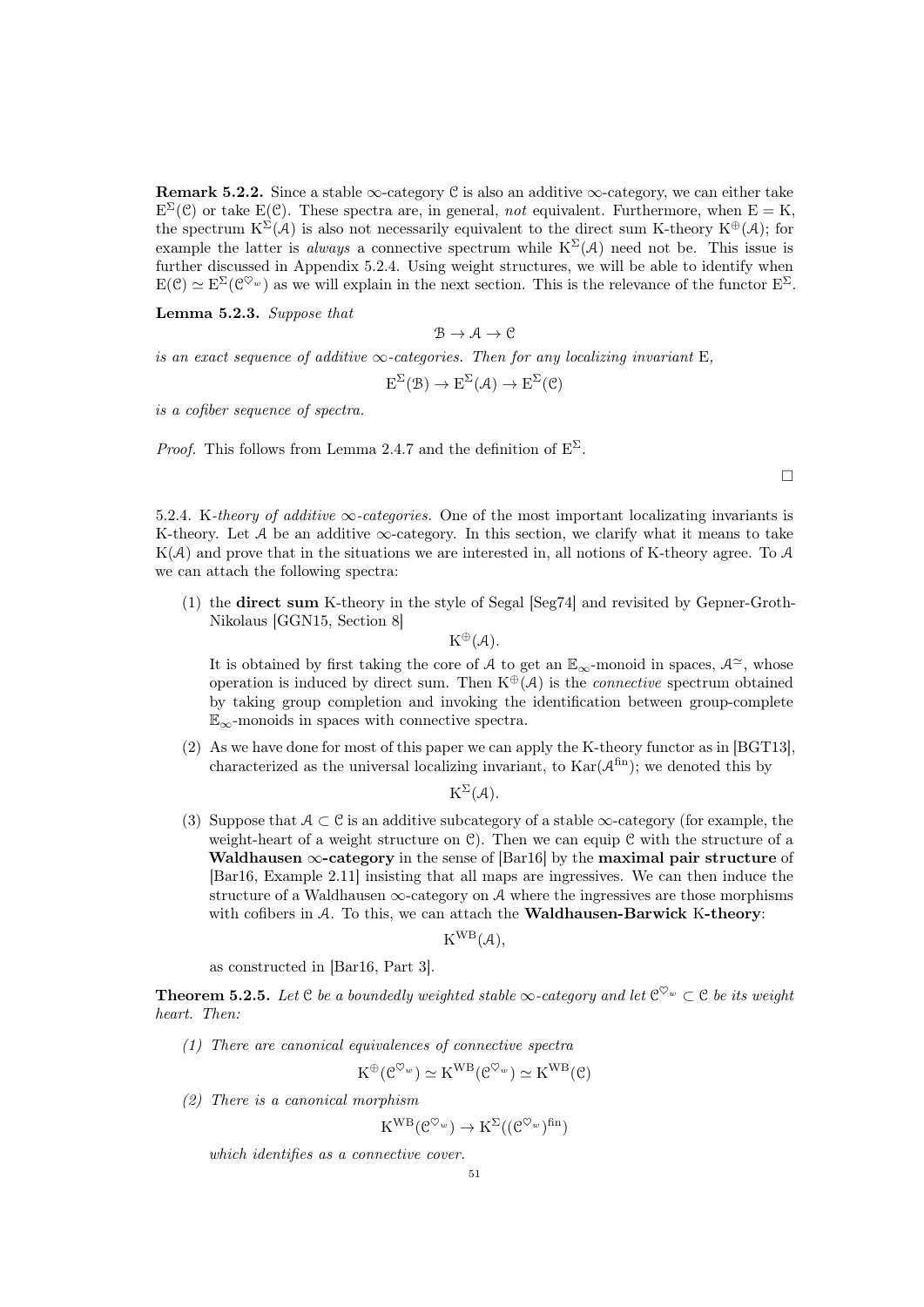Proof. Using [\[Fon18,](#page-91-3) Theorem 5.1] or [\[Hel20,](#page-91-4) Theorem A.15], we have an equivalence of connective spectra

$$
K^{WB}(\mathcal{C}) \simeq K^{WB}(\mathcal{C}^{\heartsuit_w}).
$$

Using [\[Hel20,](#page-91-4) Proposition A.19], noting that ingressives are split in  $\mathcal{C}^{\heartsuit_w}$ , we have a further identification:

$$
K^{\oplus}(\mathcal{C}^{\heartsuit_w}) \simeq K^{WB}(\mathcal{C}^{\heartsuit_w}).
$$

For the second statement we note that, by Theorem [3.2.3,](#page-25-0) we have an equivalence of nonconnective spectra:

$$
K(\mathcal{C}) \simeq K((\mathcal{C}^{\heartsuit_w})^{\text{fin}}).
$$

On the other hand, the connective version of K-theory of the stable  $\infty$ -category C in the sense of [\[BGT13\]](#page-90-3) is, by construction, the same as  $K^{WB}(\mathcal{C})$  with the maximal pair structure. Therefore, we have a natural map to the nonconnective K-theory of [\[BGT13\]](#page-90-3)

$$
K^{WB}(\mathcal{C}) \to K(\mathcal{C})
$$

which witnesses a connective cover. Therefore, the map induced by the equivalence of the first part:

$$
K^{WB}(\mathcal{C}^{\heartsuit_w}) \simeq K^{WB}(\mathcal{C}) \to K((\mathcal{C}^{\heartsuit_w})^{\text{fin}}),
$$

is indeed a connective cover.

5.3. Morita theory for additive  $\infty$ -categories. In the course of proving the main theorem of this section we will reduce questions about abstract additive  $\infty$ -categories to those of the form  $\text{Proj}_{R}^{\text{fg}}$ . The next result is the main tool that allows us to do so. This is an analog of the well-known result of Schwede and Shipley [\[SS03,](#page-92-9) Theorem 3.1.1] (see also [\[Lur17a,](#page-92-6) Section 7.1.2) in the context of additive  $\infty$ -categories. The additive  $\infty$ -category of finite projective modules over the sphere spectrum  $\text{Proj}_{\mathbb{S}}^{\text{fg}}$  is an idempotent complete additive  $\infty$ -category and thus is an object of  $\text{Cat}_{\infty}^{\text{Kar}}$ . We denote the slice category under  $\text{Proj}_{\mathbb{S}}^{\text{fg}}$  by:

$$
\mathbf{Cat}_{\infty,\mathbf{Proj}_{\mathbb{S}}^{\mathrm{fg}}/}^{\mathrm{Kar}}.
$$

Its objects are additive functors  $\text{Proj}_{\mathbb{S}}^{\text{fg}} \to A$ ; equivalently this picks an object  $R = F(\mathbb{S})$  of A. Hence we can regard  $\text{Cat}_{\infty,\text{Proj}_{\mathbb{S}}^{\text{fg}}/}^{\text{Kar}}$  as the  $\infty$ -category of idempotent complete additive ∞-categories with a chosen object.

<span id="page-51-0"></span>Theorem 5.3.1. There is a functor

$$
\Theta: \mathrm{Alg}_{\mathbb{E}_1}(\mathrm{Spt}^{\mathrm{cn}}) \rightarrow \mathbf{Cat}_{\infty,\mathbf{Proj}_\mathbb{S}^{\mathrm{fg}}/}^{\mathrm{Kar}}
$$

that sends a ring R to the object in the undercategory:

$$
\mathbf{Proj}_{\mathbb{S}}^{fg} \to \mathbf{Proj}_{R}^{fg}.
$$

Then,

- (1) the functor  $\Theta$  is fully faithful;
- (2) an object  $\text{Proj}_{\mathbb{S}}^{\text{fg}} \stackrel{\text{F}}{\rightarrow} \mathcal{A}$  in  $\text{Cat}_{\infty,\text{Proj}_{\mathbb{S}}^{\text{fg}}/}^{\text{Kar}}$  is in the essential image of  $\Theta$  if and only if A is generated by  $F(S)$  under finite sums and retracts. In this case, F is equivalent to  $\Theta(\text{End}_{A}(F(\mathbb{S})))$ . In other words, F is equivalent to

$$
\mathbf{Proj}_{\mathbb{S}}^{fg} \to \mathbf{Proj}_{\mathbf{End}_{\mathcal{A}}(F(\mathbb{S}))}^{fg},
$$

given by extension along the map of conenctive  $\mathbb{E}_1$ -ring spectra:  $\mathbb{S} \to \text{End}_A(\mathbb{F}(\mathbb{S}))$ .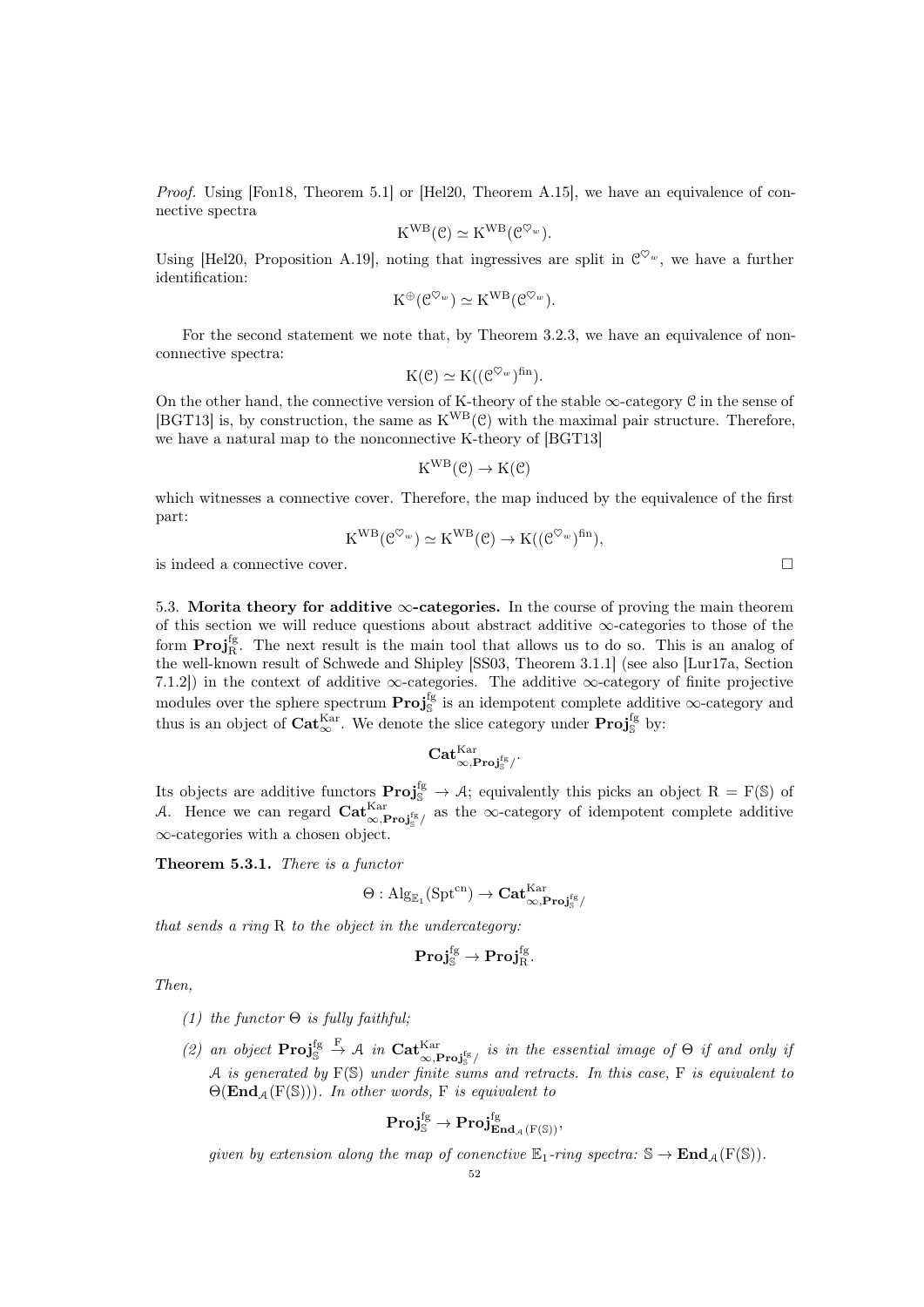Proof. To construct the functor consider the cocartesian fibration defining the functor Consider a cocartesian fibration

$$
p:\mathbf{RMod}\to\mathrm{Alg}_{\mathbb{E}_1}(\mathrm{Spt}^{\mathrm{cn}})
$$

classified by the functor sending a ring R to the  $\infty$ -category  $\mathbf{RMod}_{R}$  (see [\[Lur17a,](#page-92-6) Construction 4.8.3.24]). Consider the full subcategory  $\text{Proj}^{\text{fg}} \subset \text{RMod}$  consisting of those M over R that are finitely generated projective. Since projective modules are closed under pullback, the composite

$$
\mathbf{Proj}^{fg} \to \mathrm{Alg}_{\mathbb{E}_1}(\mathrm{Spt}^{cn})
$$

is also a cocartesian fibration classified by a functor

$$
\mathrm{Alg}_{\mathbb{E}_1}(\mathrm{Spt}^{\mathrm{cn}}) \rightarrow \mathbf{Cat}_{\infty}^{\mathrm{Kar}} \rightarrow \mathbf{Cat}_{\infty}.
$$

This yields a desired functor

$$
\Theta: \mathrm{Alg}_{\mathbb{E}_1}(\mathrm{Spt}^{\mathrm{cn}}) \rightarrow \mathbf{Cat}_{\infty,\mathbf{Proj}_\mathbb{S}^{\mathrm{fg}}/}^{\mathrm{Kar}}.
$$

To prove (1) note that the canonical functor  $\widehat{\mathbf{Proj}_{\mathbf{R}}^{\text{fg}}} \to \mathbf{RMod}_{\mathbf{R}}$  is an equivalence (combine Corollary [3.2.9](#page-26-1) and [\[Lur17b,](#page-92-4) Proposition 5.3.6.2]), so the composite functor

$$
\mathrm{Alg}_{\mathbb{E}_1}(\mathrm{Spt}^{\mathrm{cn}}) \stackrel{\Theta}{\to} \mathbf{Cat}_{\infty,\mathbf{Proj}_\mathbb{S}^{\mathrm{fg}}}/^{\widetilde{(-)}}\overline{\mathcal{P}}\mathrm{r}_{\mathrm{Spt}}^{\mathrm{St}},
$$

is equivalent to the functor sending R to  $\mathbf{RMod}_{\mathbf{R}}$ . Combining [\[Lur17a,](#page-92-6) Theorem 4.8.5.5] and [\[Lur17a,](#page-92-6) Proposition 4.8.2.18] we see that this functor is fully faithful. Hence to prove that Θ is fully faithful it suffices to prove that the induced map on mapping spaces

$$
\mathrm{Maps}_{\mathbf{Cat}^\mathrm{Kar}_{\infty,\mathbf{Proj}^{\mathrm{fg}}_S}/\mathbf{Proj}^{\mathrm{fg}}_R,\mathbf{Proj}^{\mathrm{fg}}_S)}\rightarrow \mathrm{Maps}_{\mathfrak{Pr}^{\mathrm{St}}_{\mathrm{Spt}/}}(\mathbf{RMod}_R,\mathbf{RMod}_S)
$$

is an equivalence. This map is an epimorphism since the functor  $(\Theta(-))$  was already known to be fully faithful; it suffices to prove that this map is a subspace inclusion. The above map fits as the upper horizontal map in the following diagram where the vertical arrows define fiber sequences (from how mapping spaces of undercategories are computed):



Now, combining the universal properties [\[Lur17a,](#page-92-6) Proposition 5.3.6.2] and [\[Lur18,](#page-92-0) Proposition C.1.1.7] we obtain that the middle and the bottom horizontal functors are subspace inclusions. Therefore, we conclude that the upper horizontal functor is also a subspace inclusion.

Now we prove (2). If  $A = \text{Proj}_R^{\text{fg}}$  for a connective  $\mathbb{E}_1$ -ring R, then  $R = F(\mathbb{S})$  generates **Proj**<sup>fg</sup> under finite sums and retracts by definition of this category (see Example [2.4.6\)](#page-22-2). It suffices to prove the converse implication. Assume that A is generated, as an additive  $\infty$ category, by F(S). Let  $R := \text{End}(F(S))$  be the endomorphism  $\mathbb{E}_1$ -ring spectrum. We have a functor

# $\mathbf{Maps}(F(\mathbb{S}), -): \mathcal{A} \to \mathbf{RMod}_{R}$

which is fully faithful since it is fully faithful on  $F(S)$  and  $F(S)$  generates A under direct sums and retracts. To conclude, we note that functor sends  $F(S)$  to R and its essential image consists precisely of finite direct sums of R and retracts, i.e., the subcategory  $\mathbf{Proj}_{\mathrm{R}}^{\mathrm{fg}}$ .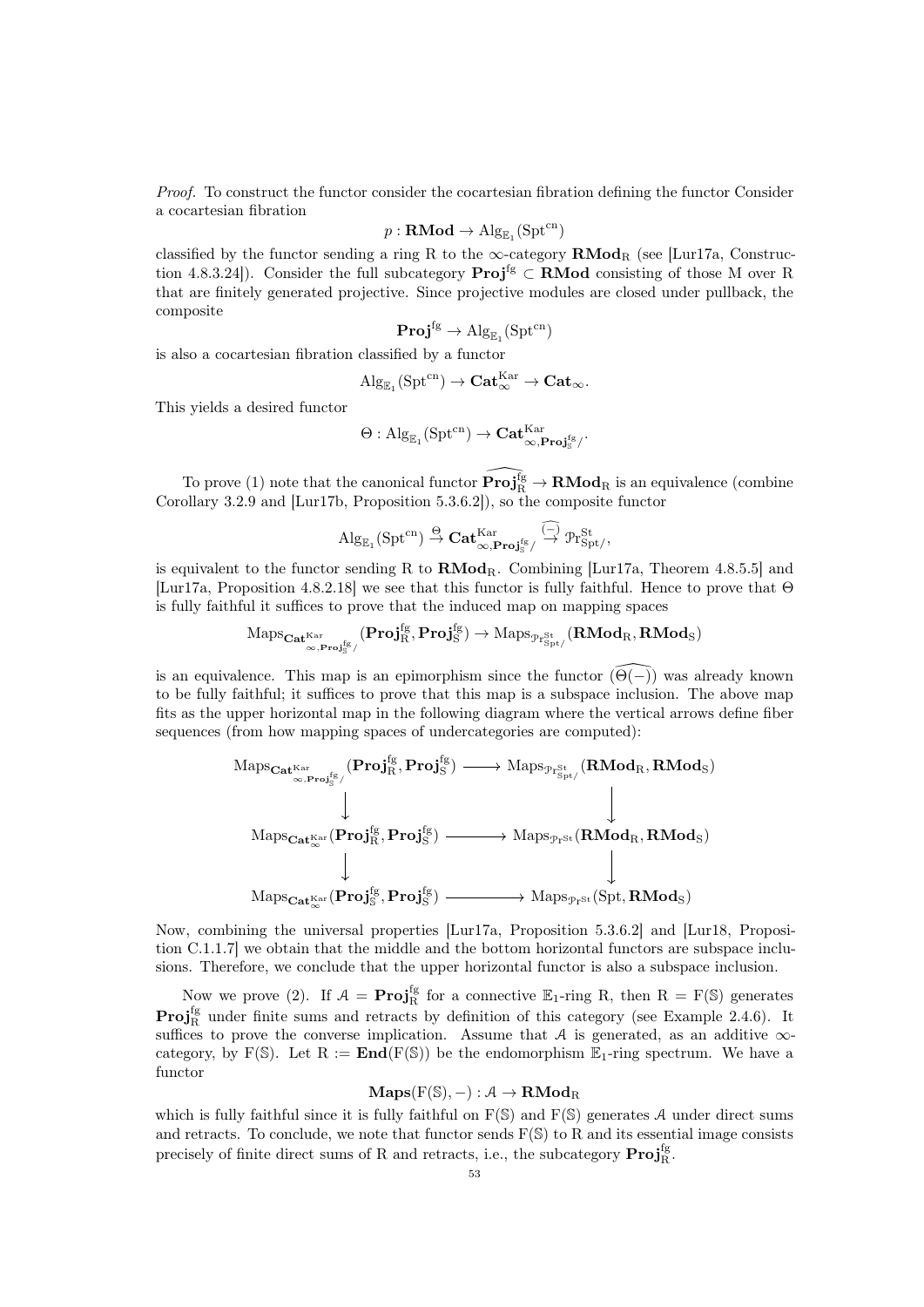5.3.2. Proof of DGM theorem for additive  $\infty$ -categories. We now come to our main result in the setting of additive  $\infty$ -categories.

<span id="page-53-1"></span>**Theorem 5.3.3.** Let  $f : A \rightarrow B$  be a nilpotent extension of small additive  $\infty$ -categories and let E be a truncating invariant. Then, we have an induced equivalence of spectra

$$
E^{\Sigma}(\mathcal{A}) \to E^{\Sigma}(\mathcal{B}).
$$

*Proof.* We will explain the following commutative diagram of *small* additive  $\infty$ -categories

(5.3.4)  
\n
$$
\begin{array}{ccc}\n & \mathcal{A} \longrightarrow \mathcal{A}^{\text{big}} \longrightarrow (\mathcal{A}^{\text{big}}/\mathcal{A})^{\text{Kar}} \\
 & \downarrow & \downarrow \\
 & \mathcal{B} \longrightarrow \mathcal{B}^{\text{big}} \longrightarrow (\mathcal{B}^{\text{big}}/\mathcal{B})^{\text{Kar}}.\n\end{array}
$$

For a small additive  $\infty$ -category  $\mathcal{E}$ , we consider

<span id="page-53-0"></span>
$$
\mathcal{E}^{\rm big}\subset \operatorname{Ind}(\mathcal{E}),
$$

which is the additive subcategory closed under retracts generated by

$$
G_{\mathcal{E}} = \bigoplus_{x \in \text{Obj}(\mathcal{E})} x.
$$

This is evidently a small additive  $\infty$ -category.

The canonical functor  $\mathcal{E} \to \text{Ind}(\mathcal{E})$  factors through  $\mathcal{E}^{\text{big}}$  since the latter category is closed under retracts, whence contains the Yoneda image. Note that this construction is functorial in small additive ∞-categories and additive functors. This explains the left square. The right square is just the induced map on cofibers, i.e., on Verdier quotients in the sense explained in Section [2.2.](#page-14-0)

We note the following facts:

(1) By Theorem [5.3.1\(](#page-51-0)2) we have an equivalence of additive  $\infty$ -categories

$$
\mathcal A^{\rm big}\simeq\bf Proj_{\mathbf{End}_{\ \mathcal A^{\rm big}}({G}_{\mathcal A})}^{\rm fg},
$$

(2) the additive  $\infty$ -category  $\mathcal{A}^{big}/\mathcal{A}$  is generated by the image of  $G_{\mathcal{A}}$  under finite sums and retracts.

Therefore applying Theorem [5.3.1\(](#page-51-0)2) again:

$$
(\mathcal{A}^{\mathrm{big}}/\mathcal{A})^\mathrm{Kar}\simeq\mathbf{Proj}^{\mathrm{fg}}_{\mathbf{End}_{\mathcal{A}^{\mathrm{big}}/\mathcal{A}}(\mathrm{G}_{\mathcal{A}})},
$$

Since f is a nilpotent extension of additive  $\infty$ -categories (and is thus essentially surjective), we have that G<sub>B</sub> is a retract of  $f(G_A)$  and in particular  $f(G_A)$  generates  $\mathcal{B}^{\text{big}}$  under finite sums and retracts. Therefore, the analogous equivalences also hold for  $f(G_A)$  in  $\mathcal{B}^{\text{big}}$  and in  $(\mathcal{B}^{\text{big}}/\mathcal{B})^{\text{Kar}}$ . Under these equivalences the middle and the right map of [\(5.3.4\)](#page-53-0) correspond to base change functors along maps of  $\mathbb{E}_1$ -rings.

Now, the map

$$
\pi_0\mathbf{End}_{\mathcal{A}^{\mathrm{big}}}(\mathrm{G}_{\mathcal{A}})\rightarrow \pi_0\mathbf{End}_{\mathcal{B}^{\mathrm{big}}} (f(\mathrm{G}_{\mathcal{A}}))
$$

is a nilpotent extension of rings. Indeed,  $\pi_0 \text{End}_{\mathcal{A}^{\text{big}}} (G_\mathcal{A})$  can be expressed as an infinite ring of matrices which are *column finite* with entries in  $\pi_0 \text{Maps}_{\mathcal{A}}(x_i, x_j)$ ,  $x_i, x_j \in \mathcal{A}$ , and similarly for  $\pi_0 \text{End}_{\mathcal{B}^{big}}(f(\mathcal{G}_A))$ . The kernel of this ring map consists of (infinite) matrices which are column finite and whose entries are elements  $s \in \pi_0 \text{Maps}_{\mathcal{A}}(x_i, x_j)$  such that  $f(s) = 0$ . From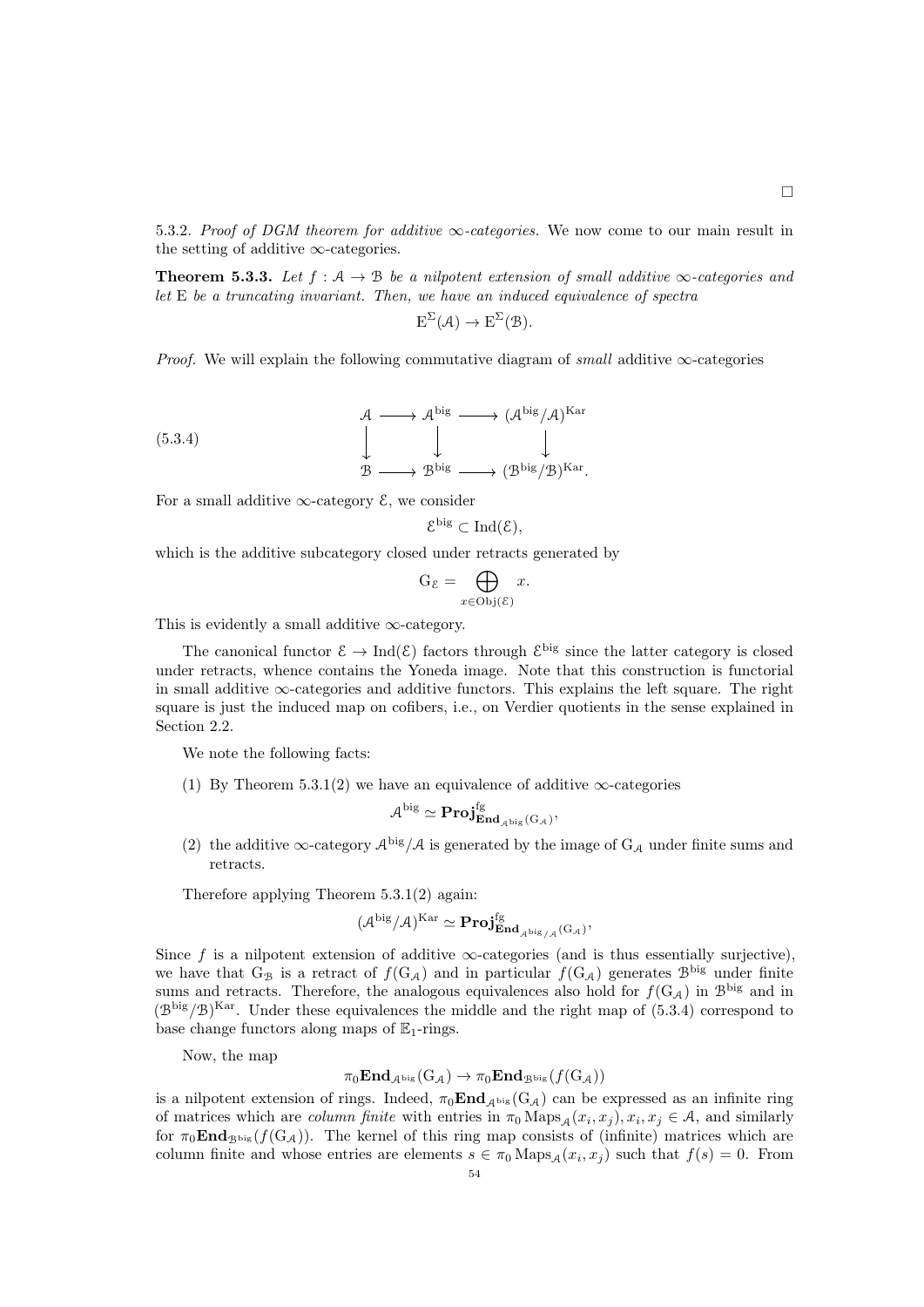the definition of a nilpotent extension of additive  $\infty$ -categories, this a nilpotent ideal. Moreover, the same is true for the kernel of the map

$$
\pi_0 \mathbf{End}_{\mathcal{A}^{\mathrm{big}}/\mathcal{A}}(\mathrm{G}_{\mathcal{A}}) \to \pi_0 \mathbf{End}_{\mathcal{B}^{\mathrm{big}}/\mathcal{B}}(f(\mathrm{G}_{\mathcal{A}}))
$$

by Corollary [2.2.4\(](#page-18-0)2) which expresses each of the rings as a quotient of column-finite matrices modulo the ideal of matrices with only finitely many nonzero entries.

Now  $E^{\Sigma}$  applied to the middle or the right vertical functor of [\(5.3.4\)](#page-53-0) is an equivalence by the assumption that E is truncating. Since it is a localizing invariant it also induces an equivalence after applying it to  $A \to B$  which yields the claim.

Here is a couple of corollaries. The next one is an  $\infty$ -categorical version of Dotto's theorem [\[Dot18\]](#page-91-1). This generalizes the split-exact case of his theorem by Remark [5.1.21.](#page-49-0)

Corollary 5.3.5. Suppose that A is a small additive  $\infty$ -category and M is an A-bimodule. Then for any truncating invariant E we have that

$$
E^{\Sigma}(\mathcal{A}) \simeq E^{\Sigma}(\mathcal{A} \oplus \mathcal{M}).
$$

In particular if we set  $E = K^{inv, \Sigma}$ , then we get a cartesian square:

$$
K^{\Sigma}(\mathcal{A} \oplus \mathcal{M}) \longrightarrow TC^{\Sigma}(\mathcal{A} \oplus \mathcal{M})
$$
  

$$
\downarrow \qquad \qquad \downarrow
$$
  

$$
K^{\Sigma}(\mathcal{A}) \longrightarrow TC^{\Sigma}(\mathcal{A}).
$$

The next corollary will be important for the sequel.

**Corollary 5.3.6.** Let A be an addititive  $\infty$ -category. Then the functor  $A \rightarrow hA$  induces an equivalence, for any truncating invariant E,

$$
E^{\Sigma}(\mathcal{A}) \simeq E^{\Sigma}(h\mathcal{A}).
$$

In particular if we set  $E = K^{inv, \Sigma}$ , then we get a cartesian square:

$$
K^{\Sigma}(\mathcal{A}) \longrightarrow TC^{\Sigma}(\mathcal{A})
$$
  
\n
$$
\downarrow \qquad \qquad \downarrow
$$
  
\n
$$
K^{\Sigma}(h(\mathcal{A})) \longrightarrow TC^{\Sigma}(h(\mathcal{A})).
$$

Remark 5.3.7. TC is not a finitary invariant. Indeed, as in [\[LMT20,](#page-92-10) Section 3.1], [\[BCM20,](#page-90-7) Section 2.4], we can write the subcategory of  $p^{\infty}$ -torsion objects in  $\text{Perf}_{\mathbb{Z}}$  as a colimit of categories of modules:

$$
\mathop{\rm colim}\nolimits\mathop{\bf Mod}\nolimits_{\mathbb Z/ p^n \mathbb Z}(\mathop{\bf{Perf}}\nolimits_{\mathbb Z}).
$$

However, TC does not preserve this colimit as explained in [\[LMT20,](#page-92-10) Remark 3.27]. Thus we cannot prove DGM for a nilpotent extension of additive  $\infty$ -categories  $A \to B$  simply by applying the original DGM theorem to the maps

$$
\mathbf{End}_{\mathcal{A}}(x) \to \mathbf{End}_{\mathcal{B}}(x),
$$

as x varies through the objects of  $A$  (and thus  $B$ ) and then passing to the colimit. We note, however, the following amusing corollary of Theorem [5.3.3.](#page-53-1)

Corollary 5.3.8. The functor

$$
\mathbf{Cat}_{\infty}^{\mathrm{add}} \to \mathrm{Spt} \qquad \mathcal{A} \mapsto \mathrm{Fib}(\mathrm{TC}^{\Sigma}(\mathcal{A}) \to \mathrm{TC}^{\Sigma}(h\mathcal{A}))
$$

commutes with filtered colimits.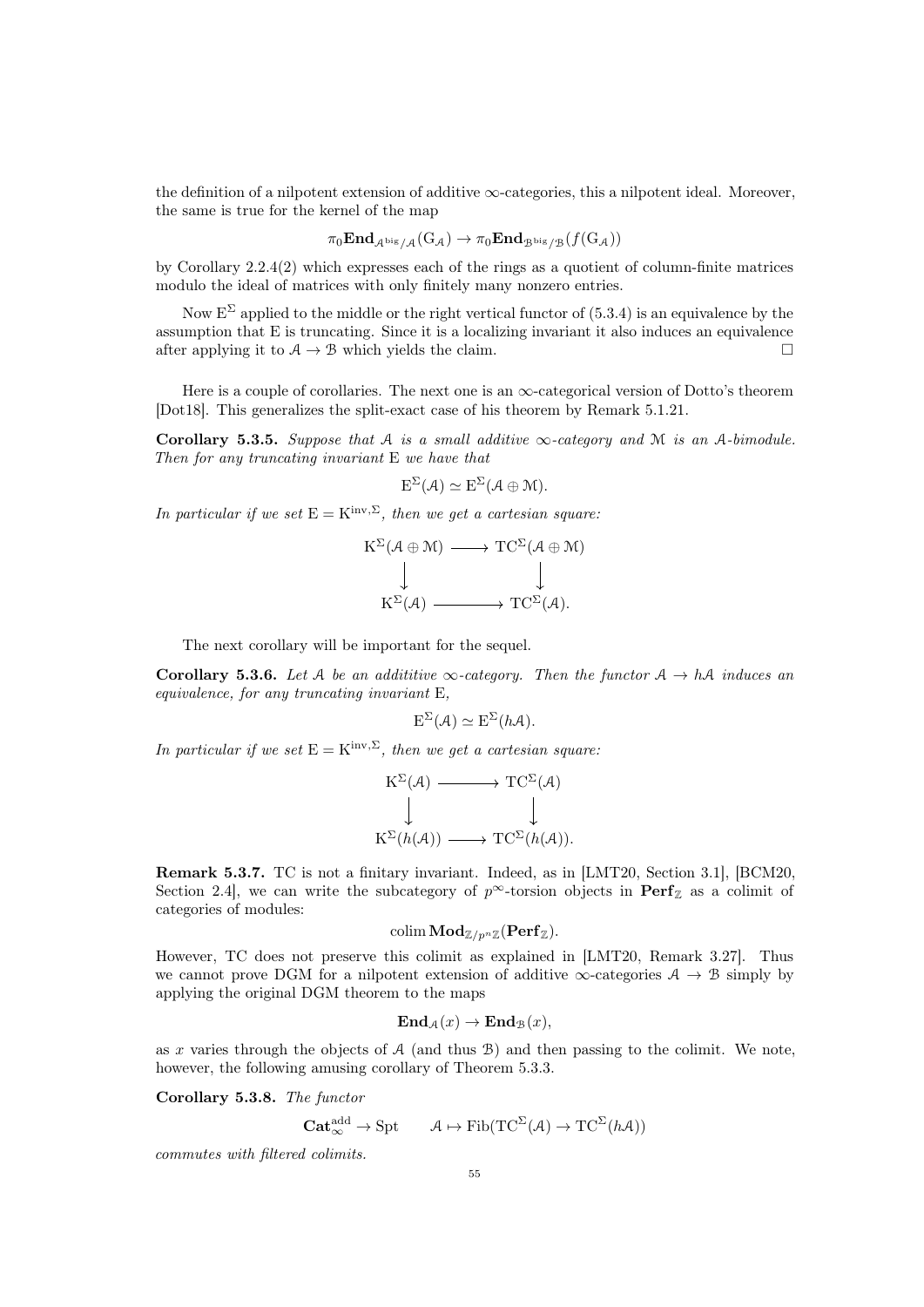Proof. After Theorem [5.3.3,](#page-53-1) this follows from the fact that the K-theory functor, the functor  $A \mapsto h(A)$  and the functor  $A \mapsto \text{Kar}(\mathcal{A}^{\text{fin}})$  preserve filtered colimits.

 $\Box$ 

5.3.9. Negative K-theory of additive categories. Finally we explain the following theorem whose proof is very similar to that of Theorem [5.3.3.](#page-53-1)

**Theorem 5.3.10.** Let E be a localizing invariant such that  $\pi_0E$  is invariant under nilpotent extensions, i.e.

$$
\pi_0 E(\mathcal{A}) \to \pi_0 E(\mathcal{B})
$$

is an isomorphism for any nilpotent extension of small additive  $\infty$ -categories  $A \to B$ . Then the same holds for  $\pi_i E(-)$  for any  $i < 0$ .

*Proof.* For an additive  $\infty$ -category  $\mathcal{E}$  we denote by  $\mathcal{E}^+$  the minimal full subcategory of  $\mathcal{E}$  containing  $\mathcal E$  closed under countable direct sums. This is a small category. Note that  $E^{\Sigma}(\mathcal{E}^+)$  is contractible. Indeed, the functor  $F : \mathcal{E} \to \mathcal{E}$  defined by the formula

$$
\mathbf{X} \mapsto \bigoplus_{i \geqslant 0} \mathbf{X}
$$

is additive and satisfies

Thus we also have

$$
\mathrm{id}_{\mathcal{E}^\mathrm{fin}} \oplus F^\mathrm{fin} \simeq F^\mathrm{fin}
$$

 $id_{\mathcal{E}} \oplus F \simeq F.$ 

and by the additivity theorem

$$
E^{\Sigma}(\mathrm{id}_{\mathcal{E}^{\mathrm{fin}}})\simeq E^{\Sigma}(F^{\mathrm{fin}})-E^{\Sigma}(F^{\mathrm{fin}})\simeq 0.
$$

Using the fact that  $\Sigma^n E$  is a localizing invariant for any  $n \in \mathbb{Z}$  and induction on i we reduce to proving the statement for  $i = -1$ . Let  $A \rightarrow B$  be a nilpotent extension. Using the construction above we obtain a commutative diagram

$$
\begin{array}{ccc}\n\mathcal{A} & \longrightarrow & \mathcal{A}^+ \longrightarrow (\mathcal{A}^{\omega}/\mathcal{A})^{\mathrm{Kar}} \\
\downarrow & \downarrow & \downarrow \\
\mathcal{B} & \longrightarrow & \mathcal{B}^+ \longrightarrow (\mathcal{B}^+/\mathcal{B})^{\mathrm{Kar}}.\n\end{array}
$$

After applying  $E^{\Sigma}(-)$  this induces a diagram in spectra whose rows are fiber sequences. And by the observation above  $E^{\Sigma}(\mathcal{A}^+)$  and  $E^{\Sigma}(\mathcal{B}^+)$  are contractible. Hence we have a commutative diagram

(5.3.11)  
\n
$$
\pi_0((\mathcal{A}^+/\mathcal{A})^{\text{Kar}}) \xrightarrow{\simeq} \pi_{-1}E(\mathcal{A})
$$
\n
$$
\downarrow \qquad \qquad \downarrow
$$
\n
$$
\pi_0((\mathcal{B}^+/\mathcal{B})^{\text{Kar}}) \xrightarrow{\simeq} \pi_{-1}E(\mathcal{B})
$$

Exactly the same computation as in the end of the proof of Theorem [5.3.3](#page-53-1) shows that the map

<span id="page-55-0"></span>
$$
(\mathcal{A}^+/\mathcal{A})^\mathrm{Kar} \to (\mathcal{B}^+/\mathcal{B})^\mathrm{Kar}
$$

is a nilpotent extension. Hence both vertical maps in the diagram [\(5.3.11\)](#page-55-0) are isomorphisms.  $\square$ 

By [\[Bon10,](#page-90-4) Theorem 5.3.1] the map  $\pi_0 K^{\Sigma}(\mathcal{A}) \to \pi_0 K^{\Sigma}(h(\mathcal{A}))$  is an isomorphism for any additive  $\infty$ -category A. Moreover since K-theory is finitary and  $\pi_0 K^{\Sigma}$  is nilinvarint on rings (see [\[Wei13,](#page-93-0) Lemma II.2.2]), so K-theory satisfies the assumptions of the theorem. This way we obtain the following generalization of [\[BGT13,](#page-90-3) Theorem 9.53].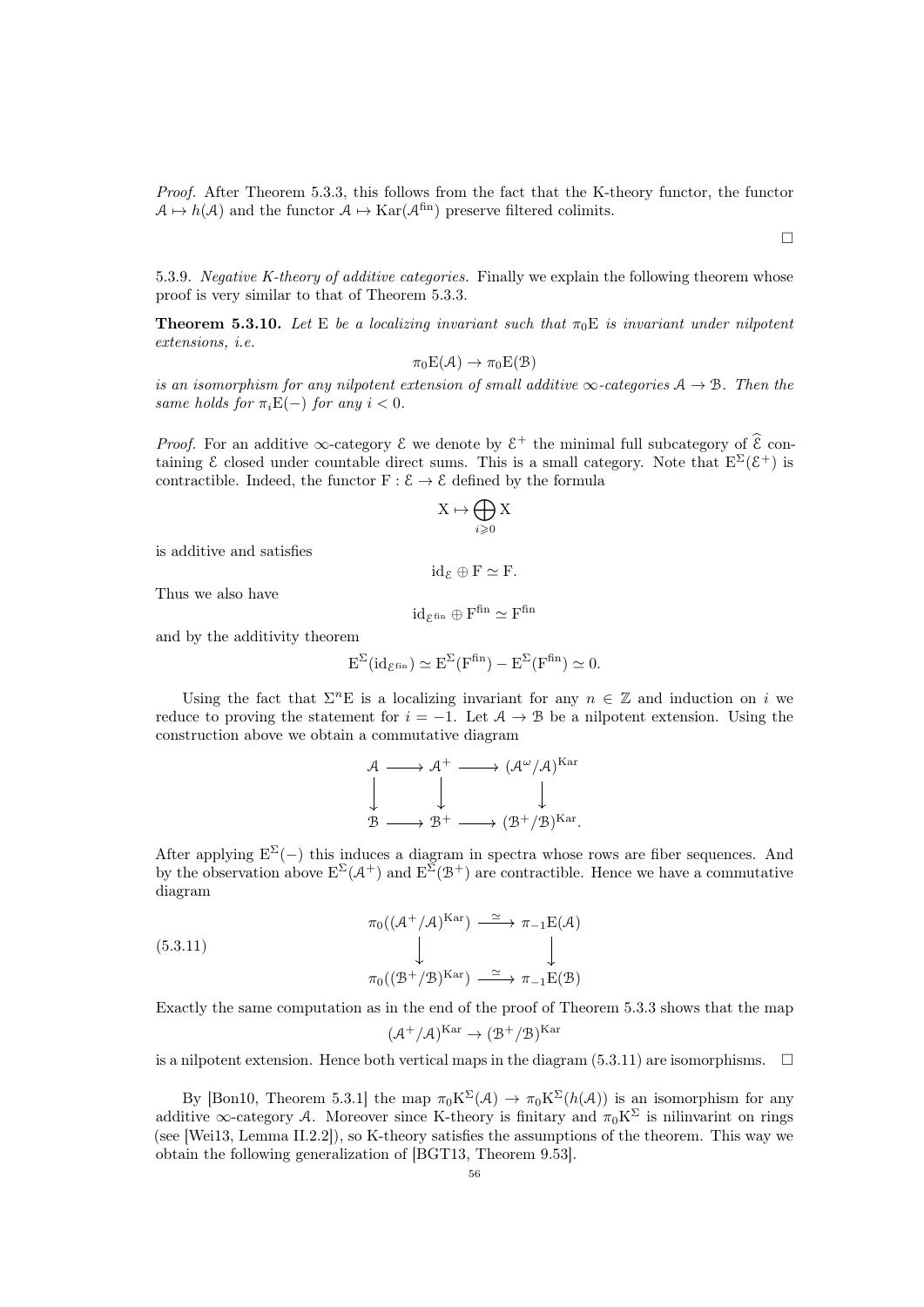<span id="page-56-0"></span>**Corollary 5.3.12.** The map  $\pi_i K^{\Sigma}(\mathcal{A}) \to \pi_i K^{\Sigma}(\mathcal{B})$  is an isomorphism for any nilpotent extension  $A \rightarrow B$  and  $i \leq 0$ .

**Remark 5.3.13.** The main result of [\[AGH19\]](#page-90-8) says that the K-theory of a stable  $\infty$ -category with a noetherian t-structure is a connective spectrum. Now combining that result with Corol-lary [5.3.12](#page-56-0) in the case  $C = DM_{gm}(k; R)$  yields that existence of a noetherian motivic t-structure on  $\mathbf{DM}_{gm}(k; R)$  implies vanishing of the additive K-theory groups

$$
\mathrm{K}_{-n}^{\Sigma}(\mathbf{Chow}(k;\mathrm{R}))
$$

for  $n > 0$ .

5.4. The DGM theorem for weighted stable  $\infty$ -categories and examples. So far we have only discussed additive  $\infty$ -categories and proved a DGM theorem in that context. However, the examples we are mostly interested in come from the context of stable  $\infty$ -categories, and their K-theory. Note that every stable  $\infty$ -category is also additive. The K-theory of a stable ∞-category is fundamentally different from its K-theory taken as an additive ∞-category in the sense of our previous section, i.e. we should not expect the two spectra  $K^{\Sigma}(\mathcal{C})$  and  $K(\mathcal{C})$  to be equivalent. Hence, our results do not directly apply.

Moreover, we do not quite know how to define nilpotent extensions of general stable ∞categories. Note that if we regard an exact functor of stable  $\infty$ -categories as an additive functor of additive  $\infty$ -categories, then the following is a non-example of nilpotent extensions (in the sense of Definition [5.1.1\)](#page-44-1).

**Example 5.4.1.** The morphism of connective  $\mathbb{E}_{\infty}$ -rings  $\mathbb{S} \to \mathbb{Z}$  defines, via base change, a functor  $\mathbf{Perf}_{\mathbb{S}} \to \mathbf{Perf}_{\mathbb{Z}}$ . This is not a nilpotent extension of additive  $\infty$ -categories: the periodicity theorem in chromatic homotopy theory tells us that for any non-trivial finite spectrum X with torsion homology there are positive degree maps  $X \stackrel{f}{\to} \Sigma^d X$  that are trivial in homology such that  $f^n$  is non-trivial for any  $n > 0$ .

On the other hand, we could try to relax the nilpotence condition by focusing on generators. This seems to lead to a wrong notion in the sense that one should not expect a DGM theorem for it, as explained in the next example.

**Example 5.4.2.** Let k be any ring and consider the stable  $\infty$ -category  $\operatorname{Perf}_{k^{\times 2}}$ , which is generated by the two projective modules  $P_1, P_2$  given by the images of the two non-trivial idempotents in the ring  $k^{\times 2}$ . The endomorphism ring spectrum of either of them is k. Identifying  $k^{\times 2}$  with diagonal matrices we get a ring homomorphism  $k^{\times 2} \to M_2(k)$  which induces a functor  $\textbf{Perf}_{k \times 2} \to \textbf{Perf}_{M_2(k)}$ . This functor is essentially surjective and induces an equivalence on endomorphism rings of each of the generators. However, the DGM theorem does not hold for the map  $k^{\times 2} \to M_2(k)$ .

What we do instead is go through weight structures to define nilpotent extensions and show that the results of the previous section prove new cases of the DGM theorem in the context of stable ∞-categories.

**Definition 5.4.3.** Let  $(A, w), (B, w')$  be weighted  $\infty$ -categories. A weight exact functor f:  $(A, w) \rightarrow (B, w')$  is said to be a **nilpotent extension** if the functor of additive  $\infty$ -categories

$$
f: \mathcal{A}^{\heartsuit_w} \to \mathcal{B}^{\heartsuit_w}
$$

is a nilpotent extension in the sense of Definition [5.1.1.](#page-44-1)

<span id="page-56-1"></span>**Theorem 5.4.4.** Let  $f : (\mathcal{A}, w) \to (\mathcal{B}, w')$  be a nilpotent extension of boundedly weighted stable  $\infty$ -categories and let E be a truncating invariant. Then we have an induced equivalence of spectra

$$
E(\mathcal{A}) \to E(\mathcal{B}).
$$
  
<sub>57</sub>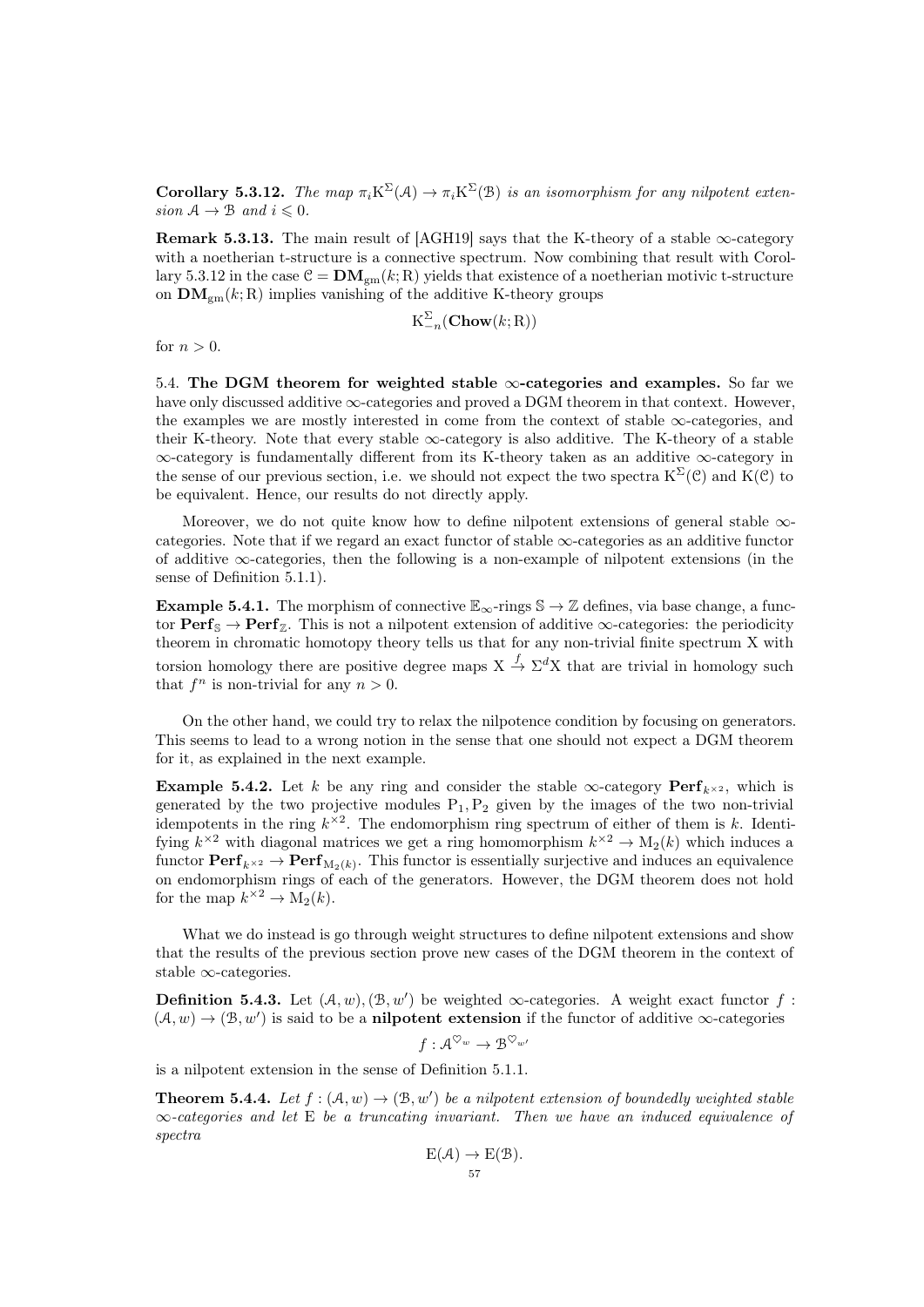Proof. This follows immediately from Theorem [5.3.3,](#page-53-1) and Theorem [3.2.3](#page-25-0) which gives identifications

$$
E(\mathcal{A}) \simeq E^{\Sigma}(\mathcal{A}^{\heartsuit_w}) \qquad E(\mathcal{B}) \simeq E^{\Sigma}(\mathcal{B}^{\heartsuit_w'}).
$$

Remark 5.4.5. We note that although Theorem [5.4.4](#page-56-1) is proved for "absolute" localizing invariants, its proof carries over to truncating invariants of k-linear boundedly weighted stable  $\infty$ -categories where k is a connective  $\mathbb{E}_{\infty}$ -ring spectrum; we refer to [\[LT19,](#page-92-7) Remarks 1.18, 3.4] for more discussions on this point.

<span id="page-57-0"></span>**Corollary 5.4.6.** Let  $f : (\mathcal{A}, w) \to (\mathcal{B}, w')$  be a nilpotent extension of boundedly weighted stable ∞-categories. Then we have an induced cartesian square of spectra:



5.4.7. Specialization of results. We now discuss the examples that appear in the introduction.

**Example 5.4.8.** Recall that for any boundedly weighted stable  $\infty$ -category C one has a functor

$$
\mathcal{C} \simeq (\mathcal{C}^{\heartsuit_w})^{\text{fin}} \to (h\mathcal{C}^{\heartsuit_w})^{\text{fin}}
$$

which we call the **weight complex functor** (see [3.2.10\)](#page-27-0). This induces an equivalence on the homotopy categories of the heart, so it is a nilpotent extension of weighted categories. The  $\infty$ -category  $(h\mathcal{C}^{\heartsuit_w})^{\text{fin}}$  can also be described as the *homotopy category of bounded complexes* in  $h\mathcal{C}^{\heartsuit_w}$ , i.e. the localization of the 1-category of complexes by the set of homotopy equivalences. Therefore, Theorem [5.3.3](#page-53-1) tells us that for any truncating invariant E, we have an induced equivalence

$$
E(\mathcal{C}) \simeq E((h\mathcal{C}^{\heartsuit_w})^{\text{fin}}) = E^{\Sigma}(h\mathcal{C}^{\heartsuit_w}).
$$

Example 5.4.9. Now we specialize Corollary [5.4.6](#page-57-0) to the setting of Theorem [3.3.4.](#page-28-0) Recall that  $hChow_\infty$  is equivalent to the classical additive category of Chow motives Chow, so the functor

$$
\mathbf{DM}_{gm}(k; \mathbf{R}) \to (\mathbf{Chow}(k; \mathbf{R}))^{\text{fin}}
$$

is a nilpotent extension. Thus we obtain the Corollary [1.4.6](#page-11-0) from the introduction.

<span id="page-57-1"></span>**Example 5.4.10.** Now, let  $k$  be a discrete ring and G be an embeddable linearly reductive group scheme over k. Suppose that R, S are connective  $\mathbb{E}_{\infty}$ -k-algebras endowed with G-actions and  $f: \mathbb{R} \to \mathbb{S}$  is a G-equivariant map over k. Assume further that  $\pi_0(\mathbb{R}) \stackrel{\pi_0(f)}{\to} \pi_0(\mathbb{S})$ is a surjection with nilpotent kernel. Now Theorem [3.3.13\(](#page-30-0)1) endows both  $\text{Perf}_{\text{[Spec R/G]}}$ and  $\text{Perf}_{\text{[Spec S/G]}}$  with weight structures and the induced functor  $f^*$ :  $\text{Perf}_{\text{[Spec R/G]}}$   $\rightarrow$ **Perf**<sub>[Spec S/G]</sub> is weight exact by Theorem [3.3.13\(](#page-30-0)2). Below we prove that  $f^*$  is a nilpotent extension of boundedly weighted stable  $\infty$ -categories. Applying Theorem [5.4.4](#page-56-1) to this functor we obtain Corollary [1.4.7](#page-12-0) from the introduction.

<span id="page-57-2"></span>Proposition 5.4.11. With the notation of Example [5.4.10,](#page-57-1) the functor

 $f^* : \mathbf{Perf}_{[\mathbf{Spec}\,\mathrm{R/G}]}\to \mathbf{Perf}_{[\mathbf{Spec}\,\mathrm{S/G}]}$ 

is a nilpotent extension of boundedly weighted stable  $\infty$ -categories.

Proof. Denote by

$$
p_{\text{R}}: [\text{Spec } R/G] \to BG,
$$
  

$$
p_{\text{S}}: [\text{Spec } S/G] \to BG
$$
  

$$
58
$$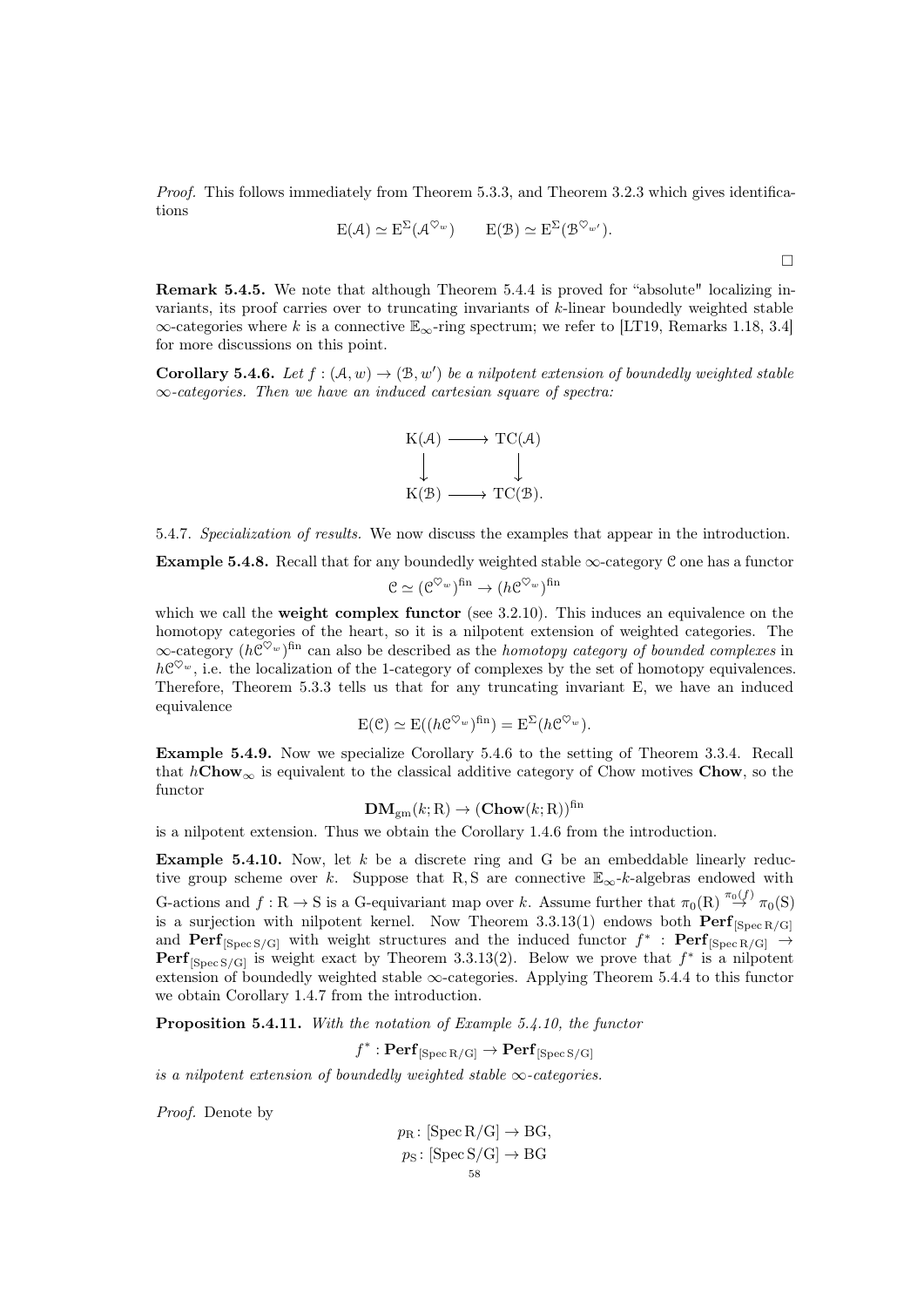the canonical projections and by  $\overline{f}$  the map [Spec S/G]  $\rightarrow$  [Spec R/G] induced by f. By construction, the hearts of the weight structures on  $\text{Perf}_{[Spec R/G]}$  and  $\text{Perf}_{[Spec S/G]}$  are generated under finite sums and retracts by pullbacks of finite G-equivariant k-modules, along  $p_R$  and  $p_S$ , respectively.

By descent we may identify  $\text{Maps}_{\text{[Spec R/G]}}(p_R^*V, p_R^*W)$  with  $\text{Maps}_{R}(V, W)^G$  (and similarly for S). Note that the map

$$
\pi_0 \operatorname{Maps}_R(V, W)^G \to \pi_0 \operatorname{Maps}_S(f^*V, f^*W)^G
$$

is surjective since G is linearly reductive.

Let *n* be an integer such that  $I^n = 0$  where  $I = \text{Ker}(\pi_0(R) \to \pi_0(S))$ . Up to adding direct summands the elements in the kernel of

 $\pi_0 \operatorname{Maps}_{R}(V, W) \to \pi_0 \operatorname{Maps}_{S}(f^*V, f^*W)$ 

are defined by matrices with coefficients in I. Therefore, for any sequence of composable morphisms  $f_1, \dots, f_n$  in  $\text{Proj}_R^{\text{fg}}$  such that  $f^*(f_i)$  is trivial in  $\text{Proj}_S^{\text{fg}}$ , we get that  $f_1 \circ \dots \circ f_n = 0$ . Now since  $\pi_0$  Maps<sub>R</sub>(V, W)<sup>G</sup> is a subgroup in  $\pi_0$  Maps<sub>R</sub>(V, W), the same is true for composable sequences of morphisms in  $\text{Perf}_{\text{[Spec } R/G]}^{\heartsuit_w}$  whose base change to S is trivial. So, the second and the third parts of Definition [5.1.1](#page-44-1) are satisfied.

Since  $p_R \circ \overline{f} = p_S$ , the restriction of  $\overline{f}^*$  to the hearts is essentially surjective up to retracts. Any idempotent  $p \in \pi_0 \text{End}_{\text{[Spec S/G]}}(f^*V)$  can be lifted along a nilpotent extension of rings

$$
\pi_0 \operatorname{End}_{[\operatorname{Spec} R/G]}(V) \to \pi_0 \operatorname{End}_{[\operatorname{Spec} S/G]}(f^*V),
$$

so  $\overline{f}^*$  is essentially surjective and the first part of Definition [5.1.1](#page-44-1) is also satisfied.

Applying Theorem [5.4.4](#page-56-1) to the nilpotent extension from Proposition [5.4.11](#page-57-2) we obtain a proof of Corollary [1.4.7.](#page-12-0) Recall that given a localizing invariant E and a connective  $\mathbb{E}_{\infty}$ -k-algebra R with a G-action, we set

$$
E^{G}(R) := E(\mathbf{Perf}_{[Spec R/G]}).
$$

Corollary 5.4.12. Let  $R \to S$  be a G-equivariant map of connective  $\mathbb{E}_{\infty}$ -k-algebras. Then for any truncating invariant E the natural map

$$
E^G(R) \to E^G(S)
$$

is an equivalence.

In particular, the square

$$
\begin{array}{ccc}\nK^G(R) & \longrightarrow TC^G(R) \\
\downarrow & & \downarrow \\
K^G(S) & \longrightarrow TC^G(S)\n\end{array}
$$

is cartesian.

**Example 5.4.13.** In the notation of Example [5.4.10,](#page-57-1) let R be a connective  $\mathbb{E}_{\infty}$ -k-algebra with a G-action. Then the map  $[\text{Spec } \pi_0(R)/G] \rightarrow [\text{Spec } R/G]$  satisfies the hypotheses of Corollary [1.4.7](#page-12-0) and so our theorem applies to this situation. We will use this observation in Section [7.8.](#page-88-0)

# 6. MILNOR EXCISION FOR STABLE  $\infty$ -CATEGORIES AND EQUIVALENCES OF pro-∞-categories

The goal of this section is to define the notion of a Milnor square for stable  $\infty$ -categories. We prove results analogous to Milnor excision and pro-excision for localizing invariants in this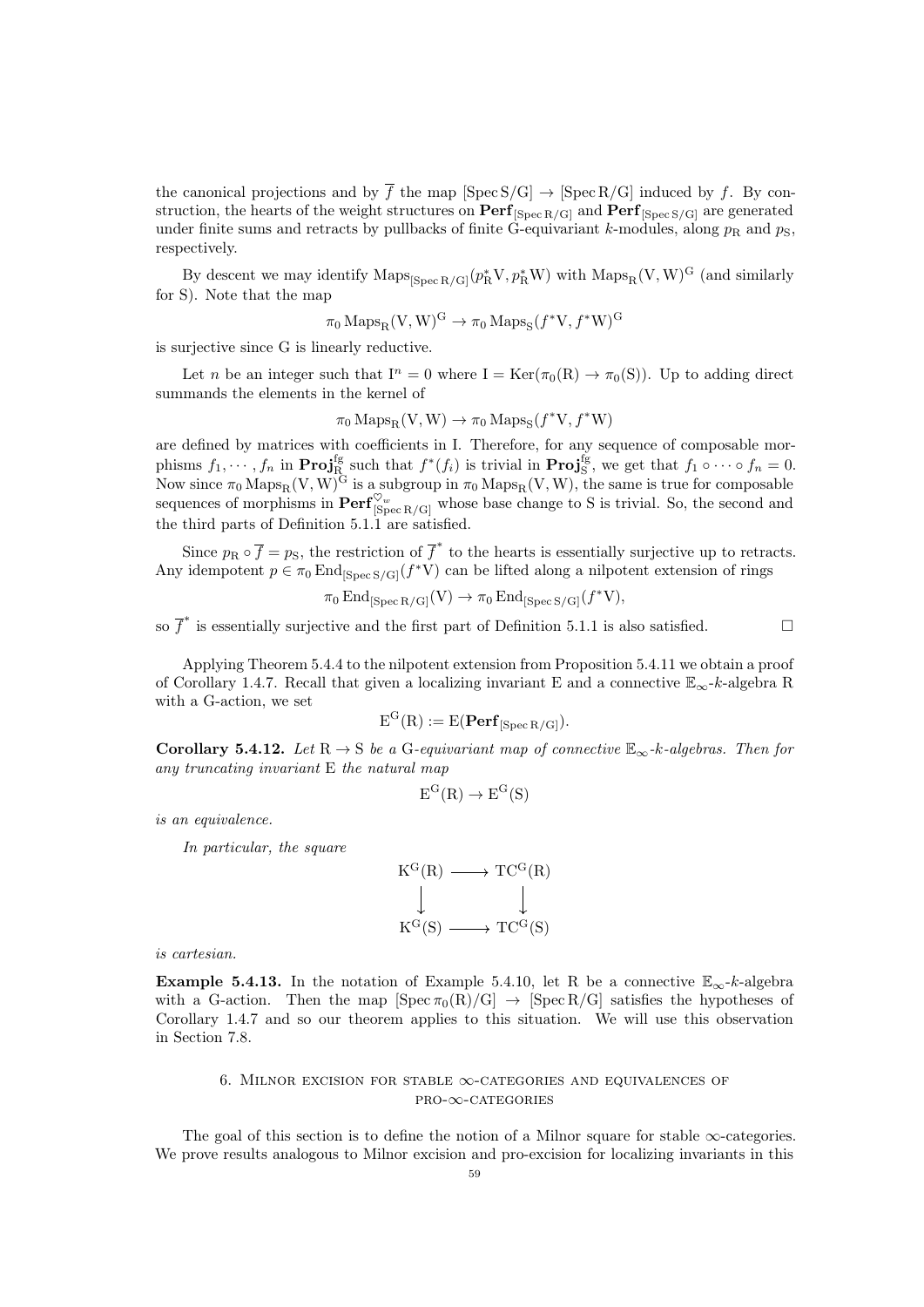setting. These results can be viewed as a generalization of the abstract excision results of [\[LT19\]](#page-92-7) from ring spectra to arbitrary stable  $\infty$ -categories.

6.1. The base change morphism. We fix a commutative square of small stable  $\infty$ -categories

(6.1.1) 
$$
\begin{array}{ccc}\n & \mathcal{A} & \xrightarrow{f} & \mathcal{B} \\
\downarrow^{p} & & \downarrow^{q} \\
\mathcal{A}' & \xrightarrow{g} & \mathcal{B}'.\n\end{array}
$$

<span id="page-59-0"></span>Applying the cocompletion functor to the diagram we obtain a square

$$
\operatorname{Ind}(\mathcal{A}) \xleftarrow{f^*} \operatorname{Ind}(\mathcal{B})
$$
\n
$$
p_* \uparrow \downarrow p^* \qquad q_* \uparrow \downarrow q^*
$$
\n
$$
\operatorname{Ind}(\mathcal{A}') \xleftarrow{g^*} q_* \uparrow \downarrow q^*
$$
\n
$$
\operatorname{Ind}(\mathcal{A}') \xleftarrow{g^*} \operatorname{Ind}(\mathcal{B}')
$$

In this context we have the base change transformation  $Ex: f^*p_* \to q_*g^*$  of functors  $\text{Ind}(\mathcal{A}') \to \text{Ind}(\mathcal{B})$  defined as the composition

<span id="page-59-4"></span>
$$
f^*p_* \stackrel{\eta_q}{\rightarrow} q_*q^*f^*p_* \simeq q_*g^*p^*p_* \stackrel{q_*g^*\varepsilon_p}{\rightarrow} q_*g^*.
$$

We say that the square [\(6.1.1\)](#page-59-0) **satisfies base change** if  $Ex$  is an equivalence. The easiest example of a square satisfying base change comes from taking perf(−) of a pushout diagram of  $\mathcal{E}_{\infty}$ -ring spectra. In fact, we will see that it is the only example coming from commutative case.

Any exact functor  $\mathcal{B}' \stackrel{t}{\rightarrow} \mathcal{E}$  gives rise to a new commutative square

$$
\begin{array}{ccc}\n\mathcal{A} & \xrightarrow{f} & \mathcal{B} \\
\downarrow{p} & & \downarrow{tq} \\
\mathcal{A}' & \xrightarrow{tg} & \mathcal{E}.\n\end{array}
$$

We denote the base change transformation for the square by  $Ex_{\mathcal{E}}: f^*p_* \to q_*t_*t^*g^*.$ 

<span id="page-59-2"></span>**Lemma 6.1.3.** For  $\mathcal E$  and  $\mathcal B' \overset{t}{\to} \mathcal E$  as above the two base change transformations satisfy  $\operatorname{Ex}_{\mathcal E} \simeq$  $q_*\eta_t(g^*)\circ \mathrm{E}x_{\mathcal{B}'}$ .

Proof. This follows from commutativity of the diagram below.

$$
\begin{array}{ccc}\nf^*p_* & \xrightarrow{\eta_q} & q_*q^*f^*p_* & \xrightarrow{\simeq} & q_*g^*p^*p_* & \xrightarrow{q_*g^*\varepsilon_p} & q_*g^* \\
\downarrow = & & \downarrow_{q_*\eta_t} & & \downarrow_{q_*\eta_t} & & \downarrow_{q_*\eta_t} \\
f^*p_* & \xrightarrow{\eta_{tq}} & q_*t_*t^*q^*f^*p_* & \xrightarrow{\simeq} & q_*t_*t^*g^*p^*p_*^{q_*t_*t^*g^* \varepsilon_p} & q_*t_*t^*g^*.\n\end{array}
$$

The rightmost and the middle squares are commutative because  $q_*\eta_t$  is a natural transformation. The commutativity of the leftmost square is the standard property of adjunctions (see [\[ML13,](#page-92-11) VI.1, Theorem 1]).

<span id="page-59-1"></span>**Definition 6.1.4.** We say that an exact functor  $A \stackrel{f}{\to} B$  between stable  $\infty$ -categories is **dense** if its image generates B under finite limits, finite colimits, and taking retracts. Note that in this case  $f_* : \text{Ind}(\mathcal{B}) \to \text{Ind}(\mathcal{A})$  is conservative and that dense functors are closed under composition.

<span id="page-59-3"></span>**Corollary 6.1.5.** Assume q and q are dense (see Definition [6.1.4\)](#page-59-1) and [\(6.1.1\)](#page-59-0) satisfies base change. Then any functor  $\mathcal{B}' \stackrel{t}{\to} \mathcal{E}$  that induces a square satisfying base change is fully faithful.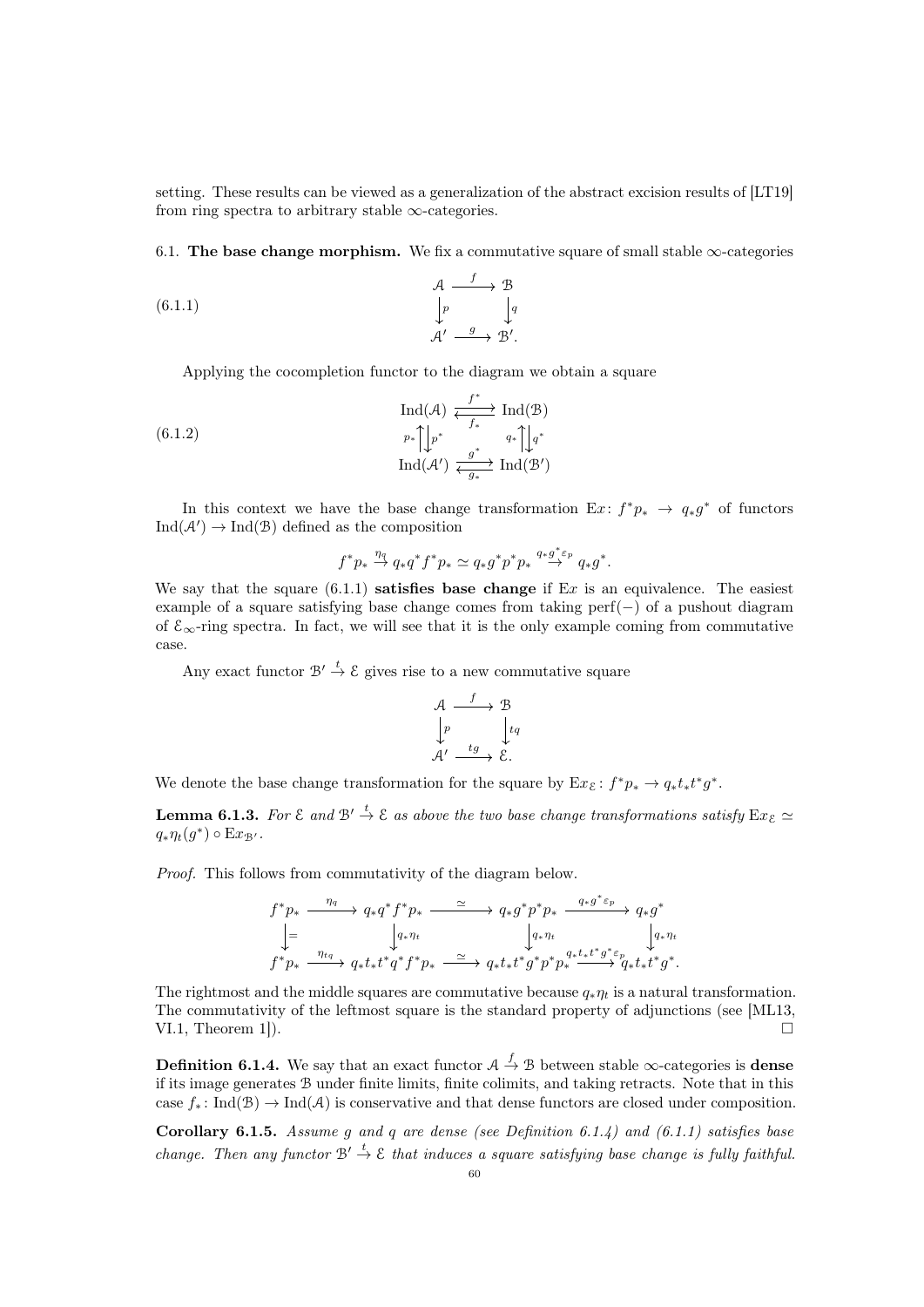*Proof.* By Lemma [6.1.3](#page-59-2)  $q_*\eta_t(g^*)$  is an equivalence. Since g is dense and  $q_*$  is conservative  $\eta_t$  is also an equivalence.  $\Box$ 

6.1.6. We see from Corollary [6.1.5](#page-59-3) that perf(−) of a commutative square of commutative rings satisfies base change if and only if it is a pushout square. Indeed, any such square



is obtained from the square

 $perf(R) \longrightarrow perf(S)$  $\text{perf}(R') \longrightarrow \text{perf}(R' \otimes S)$ 

by composing the lower horizontal and the right vertical functors with a functor perf(R' $\otimes_R$ S)  $\rightarrow$  perf(S'). The latter functor is fully faithful by Corollary [6.1.5,](#page-59-3) so the map of rings  $R' \otimes_R S = \pi_0 \text{End}_{\text{perf}(R' \otimes_R S)}(1) \to \pi_0 \text{End}_{\text{perf}(S')}(1) = S'$  is an isomorphism.

6.1.7. Unlike the commutative rings case there turns out to be many more examples of squares satisfying base change in general. In particular, there are interesting commutative squares of non-commutative rings that give rise to squares satisfying base change.

<span id="page-60-0"></span>**Construction 6.1.8.** Denote by C the lax pullback  $A' \times B$ , i.e. the pullback of  $\infty$ -categories

$$
\begin{array}{ccc}\n\mathcal{A}' \times_{\mathcal{B}'}^{\rightarrow} \mathcal{B} & \longrightarrow \text{Fun}(\Delta^1, \mathcal{B}') \\
\downarrow & & \downarrow \\
\mathcal{A}' \times \mathcal{B} & \longrightarrow \mathcal{B}' \times \mathcal{B}'.\n\end{array}
$$

The objects of the category are triples  $(X, Y, f)$  with  $X \in \mathcal{A}'$ ,  $Y \in \mathcal{B}$  and  $f \in \text{Maps}_{\mathcal{B}'}(g(X), q(Y)).$ By [\[Tam18,](#page-92-3) Proposition 10] this admits a semi-orthogonal decomposition

$$
\mathcal{B} \xrightarrow[\overline{p_{\mathcal{B}}}]{i_{\mathcal{B}}} \mathcal{C} \xleftarrow[\overline{p_{\mathcal{A}'}}]{p_{\mathcal{A}'}} \mathcal{A}'
$$

Here  $i_{\mathcal{A}}$  sends an object X of  $\mathcal{A}'$  into  $(X, 0, 0)$ ,  $p_{\mathcal{A}'}$  sends  $(X, Y, f) \in \mathcal{C}$  into X,  $i_{\mathcal{B}}$  sends  $Y \in \mathcal{B}$ into  $\Sigma(0, Y, 0)$ , and  $p_B$  sends  $(X, Y, f) \in \mathcal{C}$  into  $\Omega Y$ . We chose  $i_B$  and  $p_B$  to be shifts of the obvious functors to get rid of shifts in further statements. We also have fiber sequences  $i_{\mathcal{B}}p_{\mathcal{B}}X \to X \to i_{\mathcal{A}}p_{\mathcal{A}}X$  functorial in X.

The commutative square [\(6.1.1\)](#page-59-0) and the universal property of the lax pullback give rise to a functor  $A \stackrel{h}{\to} C$  and equivalences  $p_{A'} \circ h \simeq p$  and  $\Sigma p_B \circ h \simeq f$ . By definition, we have a functor  $\mathcal{C} \to \text{Fun}(\Delta^1, \mathcal{B}')$  which gives rise to a natural transformation

$$
g \circ \Sigma p_{\mathcal{B}} \to q \circ p_{\mathcal{A}'}.
$$

We denote the functor given by its cofiber by c. It sends an object  $(M, N, f)$  of the lax pullback to the cofiber of f. Since  $\text{Cofib}(q \circ p \to q \circ f)$  is trivial, the composite functor  $c \circ h$  is also trivial, so c factors as a composite  $\mathcal{C} \stackrel{a}{\to} \mathcal{Q} \stackrel{b}{\to} \mathcal{B}'$ , where a is the Verdier localization with respect to the image of h.

We will denote the  $\infty$ -category  $\mathfrak Q$  by  $\mathcal A' \odot^{\mathcal B'}_{\mathcal A} \mathcal B$ .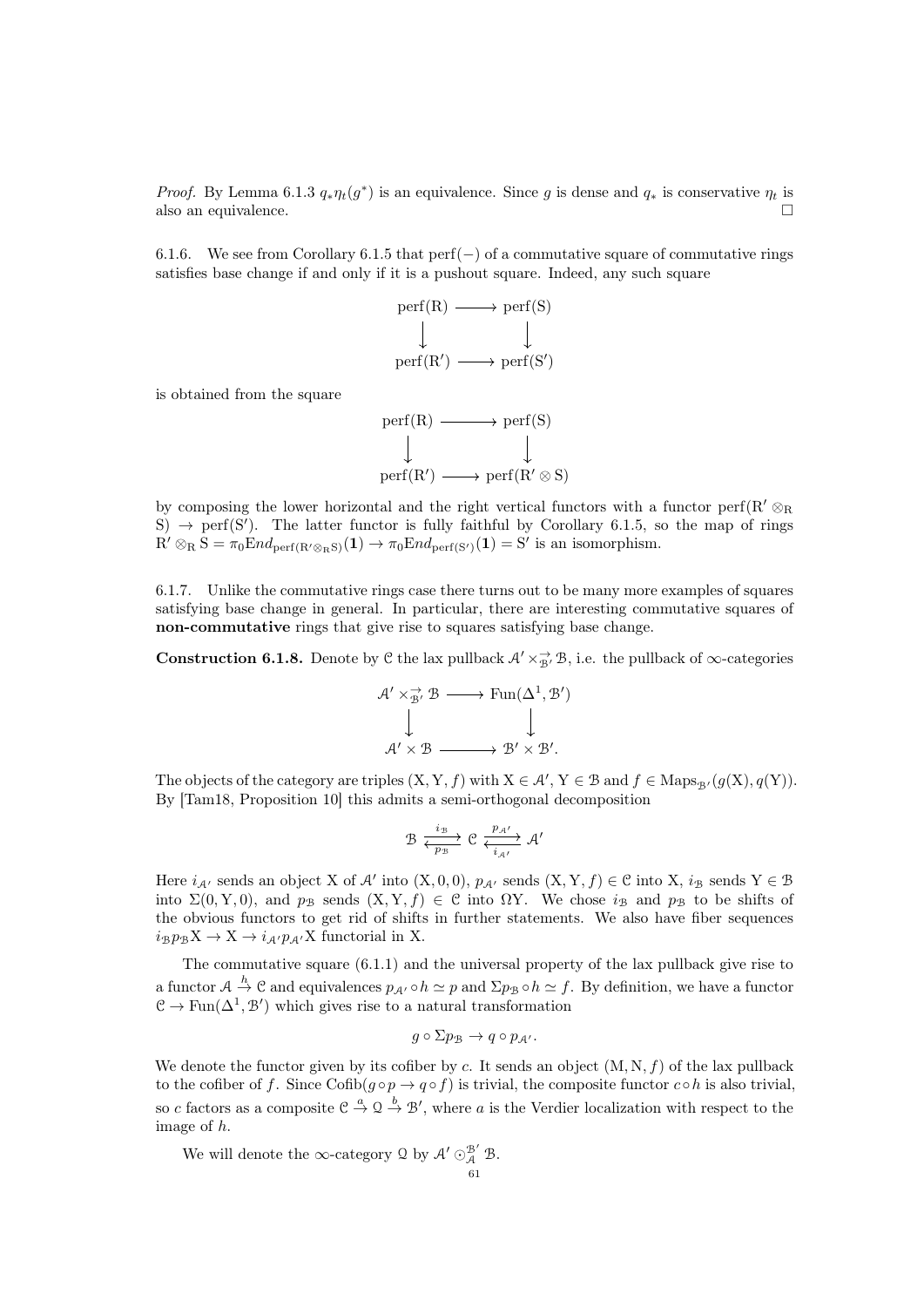<span id="page-61-2"></span>This can be wrapped up into the following diagram



**Remark 6.1.10.** If [\(6.1.1\)](#page-59-0) is a commutative square of boundedly weighted stable  $\infty$ -categories then  $\text{Maps}_{\mathcal{C}}(i_{\mathcal{A}'}X, i_{\mathcal{B}}Y) = \text{Maps}_{\mathcal{B}'}(g(X), p(Y))$  is connective for any  $X \in \mathcal{A}'^{\heartsuit}$  and  $Y \in \mathcal{B}^{\heartsuit}$ , so C admits a weight structure such that all the functors in the diagram for semi-orthogonal decomposition are weight-exact (see Theorem [4.4.4\)](#page-40-1). Hence, it follows from [2.4.7](#page-22-1) that  $\mathcal{A}' \odot^{B'}_{\mathcal{A}} \mathcal{B}$ is canonically boundedly weighted in such a way that the functors  $a_{\mathcal{B}}$  and  $a_{\mathcal{A}}$  are weight-exact.

<span id="page-61-1"></span>Proposition 6.1.11. The following diagram is commutative:



In other words, there is an equivalence  $a i_B f \simeq a i_{A'} p$ 

*Proof.* Applying a to the fiber sequence  $i_{\mathcal{B}}p_{\mathcal{B}}h \to h \to i_{\mathcal{A}}p_{\mathcal{A}}h$  we obtain a natural equivalence  $a i_B p_B h \simeq \Omega a i_{A'} p_{A'} h$ . There are equivalences  $\Sigma p_B h \simeq f$  and  $p_{A'} h \simeq p$  given by the fact that h was defined using the universal property of C and the functors p, f. Hence  $a i_B f \simeq a i_{A'} p$ .

By definition of  $c \simeq ba$  we have  $bai_B \simeq \Sigma \text{Fib}(0 \to q) \simeq q$  and  $bai_{A'} \simeq \text{Fib}(q \to 0) \simeq g$ .  $\Box$ 

<span id="page-61-3"></span>**Definition 6.1.12.** We say that a commutative square  $(6.1.1)$  is map-pullback if the functor  $A \rightarrow A' \times_{\mathcal{B}'} B$  is fully faithful. Note that any pullback square is map-pullback.

For a general commutative square [\(6.1.1\)](#page-59-0) we denote by  $\mathcal{A}' \times_{\mathcal{B}'}^{\mathcal{A}} \mathcal{B}$  the full subcategory of the pullback  $A' \times_{\mathcal{B}} B$  generated under finite limits and colimits and retracts by the image of A. In other words this the minimal map-pullback square with a map from the original square.

<span id="page-61-0"></span>6.1.13. Using adjunctions from the diagram [\(6.1.2\)](#page-59-4) the condition on the square [\(6.1.1\)](#page-59-0) being map-pullback can be reformulated into saying that the diagram



is pullback for all  $X \in \text{Ind}(\mathcal{A})$ .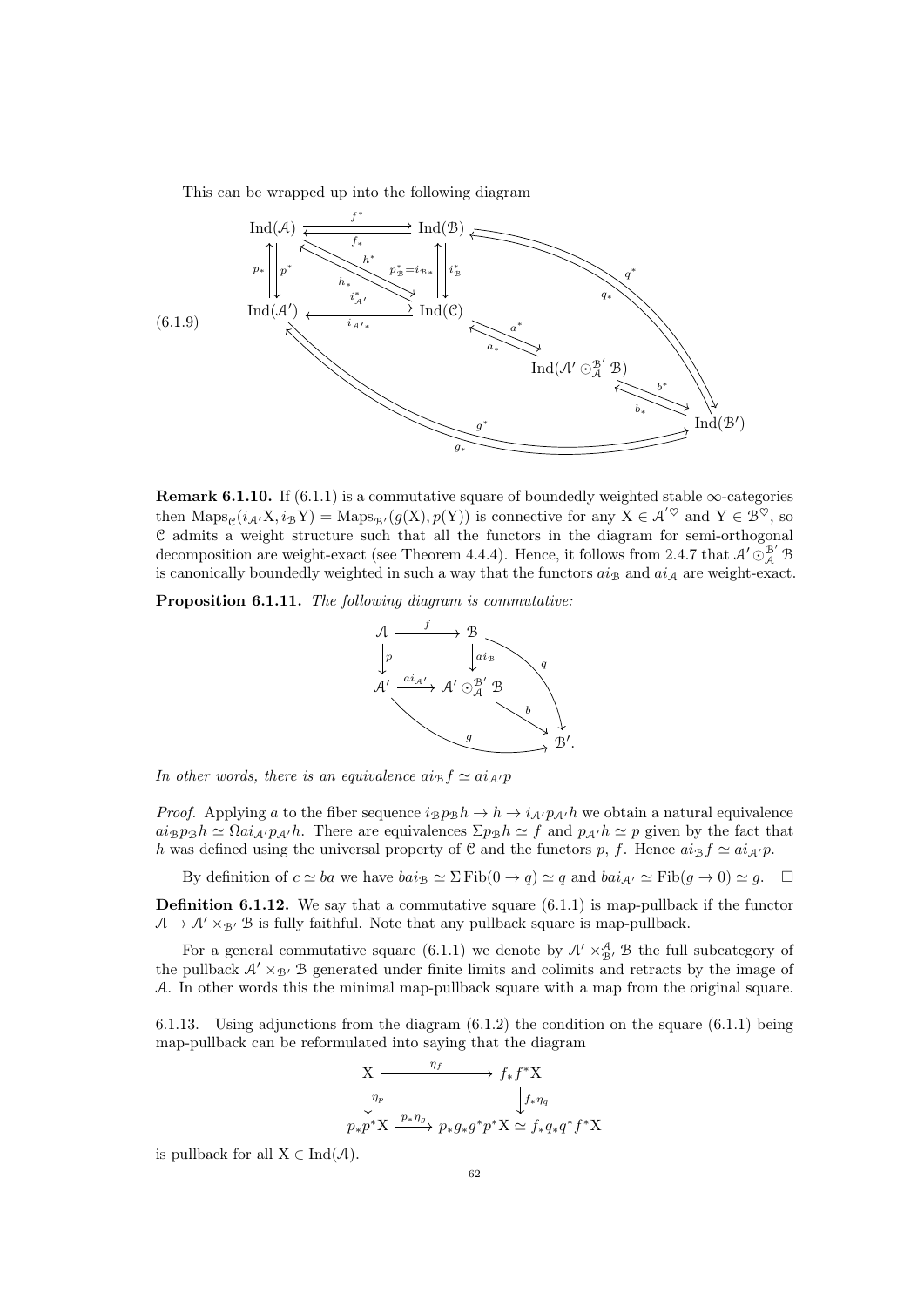**Lemma 6.1.14.** (1) The functor  $h_*$  can be computed on the object  $(M, N, \alpha)$  as the pullback  $p_*M \times_{f_*q_*q^*N} f_*N.$ 

(2) If the square  $(6.1.1)$  is map-pullback then the functor  $h^*$  is fully faithful.

Proof. We have natural equivalences

$$
\begin{aligned}\n\text{Maps}_{\text{Ind}(A)}(-, p_*\text{M} \times_{f_*q_*q^*N} f_*\text{N}) \\
&\simeq \\
\text{Maps}_{\text{Ind}(A)}(-, p_*\text{M}) \times_{\text{Maps}_{\text{Ind}(A)}(-, f_*q_*q^*\text{N})} \text{Maps}_{\text{Ind}(A)}(-, f_*\text{N}) \\
&\simeq \\
\text{Maps}_{\text{Ind}(A')}(p^*(-), \text{M}) \times_{\text{Maps}_{\text{Ind}(B')}(q^*f^*(-), q^*\text{N})} \text{Maps}_{\text{Ind}(B)}(f^*(-), \text{N}) \\
&\simeq \\
\text{Maps}_{\text{Ind}(C)}(h^*(-), (\text{M}, \text{N}, \alpha))\n\end{aligned}
$$

proving the first claim. We also see from the equivalences that the unit morphism  $X \to h_* h^* X$ can be identified with  $X \stackrel{(\eta_p,\eta_f)}{\rightarrow} p_*p^*X \times_{f_*q_*q^*f^*X} f_*f^*X$ . This map is an equivalence if the square was map-pullback by [6.1.13,](#page-61-0) thus  $h^*$  is fully faithful.

<span id="page-62-1"></span>**Theorem 6.1.15.** If the square  $(6.1.1)$  is map-pullback then the base change map for the commutative square in Lemma [6.1.11](#page-61-1) is an equivalence on objects from the image of  $p^*$ . In other words, the map

$$
f^*p_*p^* \to i_{\mathcal{B}*}a_*a^*i_{\mathcal{A}'}^*p^*
$$

is an equivalence. In particular, the square satisfies base change whenever p is dense.

*Proof.* It follows from the definition of  $\mathcal{A}' \odot^{B'}_{\mathcal{A}} \mathcal{B}$  and Lemma [6.1.14\(](#page-0-0)2) that the counit of h and the unit of a give rise to a fiber sequence

$$
h^*h_*\mathcal{W} \to \mathcal{W} \to a_*a^*\mathcal{W}
$$

functorial in  $W \in \mathcal{C}$  (see [4.4.3\)](#page-40-2). This gives a fiber sequence

$$
i_{\mathcal{B}*}h^*h_*i_{\mathcal{B}}^*f^*\mathbf{X}\stackrel{i_{\mathcal{B}*}\varepsilon_h}{\rightarrow}i_{\mathcal{B}*}i_{\mathcal{B}}^*f^*\mathbf{X}\rightarrow i_{\mathcal{B}*}a_*a^*i_{\mathcal{B}}^*f^*\mathbf{X}
$$

functorial in X ∈ A. In the notation of the diagram [\(6.1.9\)](#page-61-2)  $i_{\mathcal{B}*} = p_{\mathcal{B}}^*$ , so by definition of h and by Lemma  $6.1.14(1)$  there is an equivalence

$$
\alpha: f^* \text{Fib}(f_* f^* \textbf{X} \to f_* q_* q^* f^* \textbf{X}) \simeq i_{\mathcal{B}*} h^* \text{Fib}(f_* f^* \textbf{X} \to f_* q_* q^* f^* \textbf{X}) \simeq i_{\mathcal{B}*} h^* h_* i_{\mathcal{B}}^* f^* \textbf{X}
$$

and the map  $i_{\mathcal{B}*}\varepsilon_h$  corresponds to the map

$$
f^* \text{Fib}(f_* f^* \text{X} \to f_* q_* q^* f^* \text{X}) \stackrel{f^* i_{\text{Fib}}}{\to} f^* f_* f^* \text{X} \stackrel{\varepsilon_f}{\to} f^* \text{X} \stackrel{\eta_{i_{\mathcal{B}}}}{\to} i_{\mathcal{B}*} i_{\mathcal{B}}^* f^* \text{X}
$$

under this equivalence. Since the square [\(6.1.1\)](#page-59-0) is a map-pullback, the natural map Fib(X  $\rightarrow$  $p_*p^*X$ )  $\stackrel{\beta}{\rightarrow} f_* \text{Fib}(f^*X \rightarrow q_*q^*f^*X)$  is an equivalence (see [6.1.13\)](#page-61-0).

<span id="page-62-0"></span>Now consider the diagram

$$
\text{(6.1.16)} \quad \text{Fib}(f^*X \to f^*p_*p^*X) \xrightarrow{i_{\text{Fib}}} f^*X \xrightarrow{ \eta_{ai_{\mathcal{B}}} } f^*p_*p^*X
$$
\n
$$
\downarrow \beta \qquad \qquad \downarrow = \qquad \qquad \downarrow \text{Ex}(p^*X)
$$
\n
$$
\text{(6.1.16)} \quad f^* \text{Fib}(f_*f^*X \to f_*q_*q^*f^*X) \xrightarrow{\varepsilon_f \circ f^*i_{\text{Fib}}} f^*X \qquad i_{\mathcal{B}*}a_*a^*i_{\mathcal{A}'}^*p^*X
$$
\n
$$
\downarrow \alpha \qquad \qquad \downarrow \eta_{ig}} \qquad \qquad \downarrow \eta_{ig} \qquad \simeq \uparrow \qquad \qquad \downarrow \eta_{ig} \qquad \qquad \downarrow \eta_{ig} \qquad \qquad \downarrow \eta_{ig} \qquad \qquad \downarrow \eta_{ig} \qquad \qquad \downarrow \eta_{ig} \qquad \qquad \downarrow \eta_{ig} \qquad \qquad \downarrow \eta_{ig} \qquad \qquad \downarrow \eta_{ig} \qquad \qquad \downarrow \eta_{ig} \qquad \qquad \downarrow \eta_{ig} \qquad \qquad \downarrow \eta_{ig} \qquad \qquad \downarrow \eta_{ig} \qquad \qquad \downarrow \eta_{ig} \qquad \qquad \downarrow \eta_{ig} \qquad \qquad \downarrow \eta_{ig} \qquad \qquad \downarrow \eta_{ig} \qquad \qquad \downarrow \eta_{ig} \qquad \qquad \downarrow \eta_{ig} \qquad \qquad \downarrow \eta_{ig} \qquad \qquad \downarrow \eta_{ig} \qquad \qquad \downarrow \eta_{ig} \qquad \qquad \downarrow \eta_{ig} \qquad \qquad \downarrow \eta_{ig} \qquad \qquad \downarrow \eta_{ig} \qquad \qquad \downarrow \eta_{ig} \qquad \qquad \downarrow \eta_{ig} \qquad \qquad \downarrow \eta_{ig} \qquad \qquad \downarrow \eta_{ig} \qquad \qquad \downarrow \eta_{ig} \qquad \qquad \downarrow \eta_{ig} \qquad \qquad \downarrow \eta_{ig} \qquad \qquad \downarrow \eta_{ig} \qquad \qquad \downarrow \eta_{ig} \qquad \qquad \downarrow \eta_{ig} \qquad \qquad \downarrow
$$

Its rows are fiber sequences and the maps  $\alpha$ ,  $\beta$  are equivalences. The map  $\eta_{i_{\mathcal{B}}}$  is also an equivalence since  $i_B$  is fully faithful. Hence to show that the map  $Ex(p^*X)$  is an equivalence it suffices to check that the diagram commutes.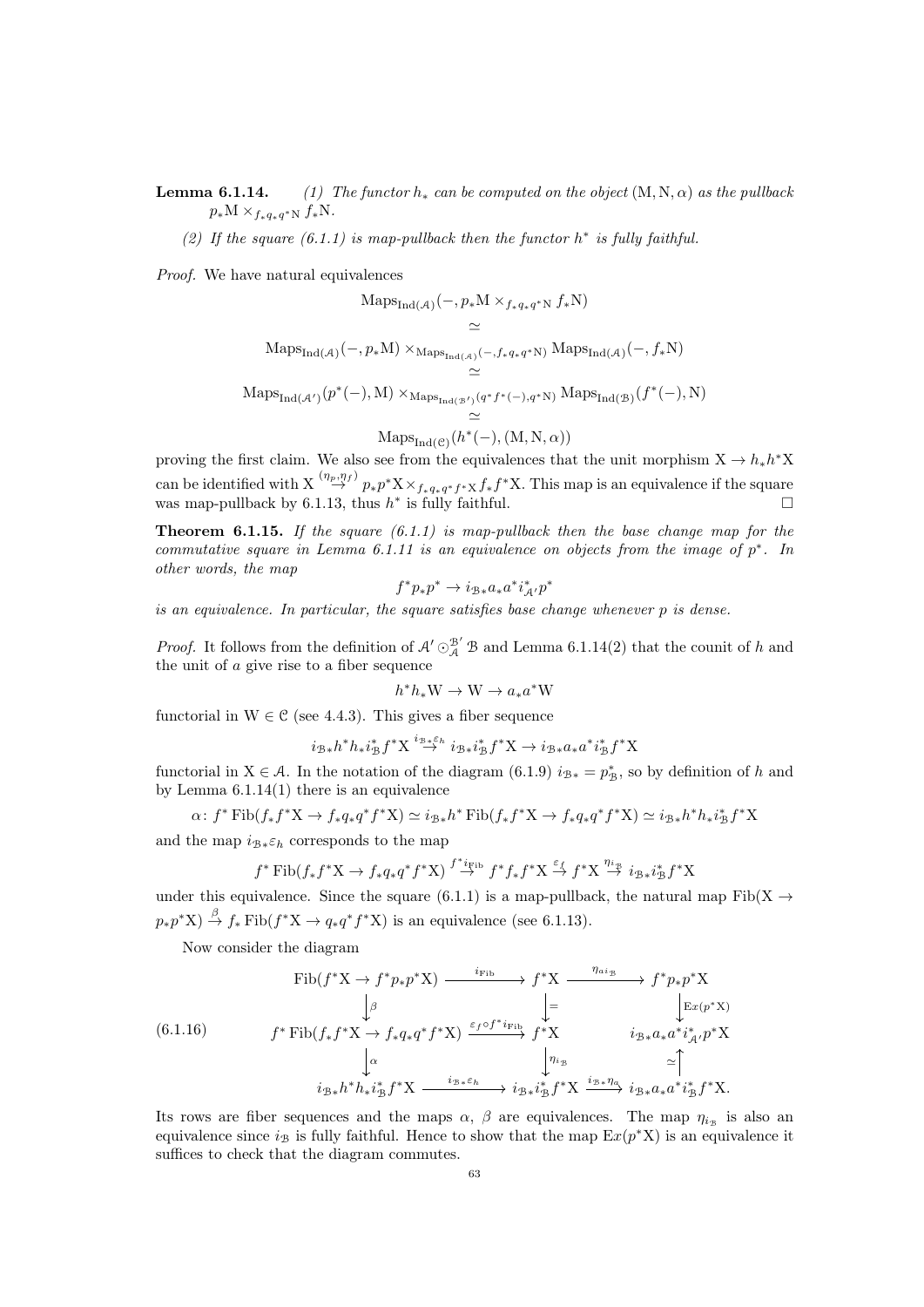We have already shown that the lower-left square commutes. By definition of  $\beta$  the diagram

$$
\text{Fib}(f^*X \to f^*p_*p^*X) \xrightarrow{\beta} f^* \text{Fib}(f_*f^*X \to f_*q_*q^*f^*X)
$$
\n
$$
\downarrow_{i_{\text{Fib}}} f^*X \xrightarrow{f^*\eta_f} f^*f_*f^*X \xrightarrow{\varepsilon_f} f^*X
$$

commmutes. The unit-counit equalities show that the composition of the bottom horizontal maps is homotopic to identity. Hence  $\varepsilon_f \circ f^* i_{\text{Fib}} \circ \beta \simeq i_{\text{Fib}}$ , i.e. the upper-left square in the diagram [\(6.1.16\)](#page-62-0) commutes.

It suffices to show that the right part of the diagram commutes. To do that consider the diagram

$$
f^*X \xrightarrow{\qquad f^* \eta_p} f^* \mathcal{Y} X
$$
\n
$$
\downarrow \eta_{ai_B}
$$
\n
$$
i_{\mathcal{B}*} a_* a^* i_{\mathcal{B}}^* f^* X \xrightarrow{\qquad i_{\mathcal{B}*} a_* a^* i_{\mathcal{B}}^* \eta_p} i_{\mathcal{B}*} a_* a^* i_{\mathcal{B}}^* f^* \mathcal{Y} X
$$
\n
$$
\downarrow \simeq
$$
\n
$$
i_{\mathcal{B}*} a_* a^* i_{\mathcal{A}'}^* p^* X \xrightarrow{\qquad i_{\mathcal{B}*} a_* a^* i_{\mathcal{A}'}^* \eta_p} i_{\mathcal{B}*} a_* a^* i_{\mathcal{A}'}^* p^* \mathcal{Y} X
$$
\n
$$
\downarrow =
$$
\n
$$
i_{\mathcal{B}*} a_* a^* i_{\mathcal{A}'}^* p^* X \xrightarrow{\qquad \qquad i_{\mathcal{B}*} a_* a^* i_{\mathcal{A}'}^* p^* X}
$$
\n
$$
i_{\mathcal{B}*} a_* a^* i_{\mathcal{A}'}^* p^* X \xrightarrow{\qquad \qquad i_{\mathcal{B}*} a_* a^* i_{\mathcal{A}'}^* p^* X}
$$

Its top square is commutative by naturality of  $\eta_{aig}$ , the middle square – by naturality of the equivalence  $i_{\mathcal{B}}^* f^* \simeq i_{\mathcal{A}}^* \cdot p^*$ , and the bottom square just illustrates one of the unit-counit equalities. Reading off the equality for the bounding paths in the diagram we get commutativity of the right part of [\(6.1.16\)](#page-62-0).

Since  $\mathbb{E}x(p^*(-))$  is a natural transformation of functors commuting with colimits, the fact that  $\text{Ex}(p^*(X))$  is an equivalence for all  $X \in \mathcal{A}$  implies that it is an equivalence in general.  $\square$ 

Remark 6.1.17. Theorem [6.1.11](#page-61-1) can be seen as a generalization of Proposition 1.13 of [\[LT19\]](#page-92-7).

## 6.2. Milnor excision results.

**Definition 6.2.1.** Assume all the functors in the square  $(6.1.1)$  are dense. Then it is called a Milnor square if the following conditions hold

- (1) it is a map-pullback square of  $\infty$ -categories,
- (2) the base change transformation is an equivalence.

<span id="page-63-0"></span>**Lemma 6.2.2.** If p is dense then so is  $\mathcal{B} \stackrel{a i_{\mathcal{B}}}{\rightarrow} \mathcal{A}' \odot_{\mathcal{A}}^{\mathcal{B}'} \mathcal{B}$ . If f is dense then so is  $\mathcal{A}' \stackrel{a i_{\mathcal{A}'}}{\rightarrow} \mathcal{A}' \odot_{\mathcal{A}}^{\mathcal{B}'} \mathcal{B}$ .

Proof. We only prove the first statement and the proof of the second statement is identical. Since p is dense, the category C is generated by the images of the functors  $i_{\mathcal{B}}$  and  $i_{\mathcal{A}}/p$ . Being a localization functor,  $\mathcal{C} \to \mathcal{A}' \odot_{\mathcal{A}}^{\mathcal{B}'} \mathcal{B}$  is surjective on objects, hence  $\mathcal{A}' \odot_{\mathcal{A}}^{\mathcal{B}'} \mathcal{B}$  is also generated by the images of the functors  $a_{\mathcal{B}}$  and  $a_{\mathcal{A}}/p$ . By Proposition [6.1.11](#page-61-1)  $a_{\mathcal{A}}/p = a_{\mathcal{B}}f$ , so any object of  $\mathcal{A}' \odot_{\mathcal{A}}^{\mathcal{B}'} \mathcal{B}$  is in the image of  $a i_{\mathcal{B}}$ .

<span id="page-63-1"></span>Proposition 6.2.3. The second condition in the definition is equivalent to saying that the functor b:  $\mathcal{A}' \odot^{B'}_{\mathcal{A}} \mathcal{B} \rightarrow \mathcal{B}'$  is an equivalence up to idempotent completion.

*Proof.* It follows from Theorem [6.1.15](#page-62-1) that the commutative square involving  $\mathcal{A}' \odot_{\mathcal{A}}^{\mathcal{B}'} \mathcal{B}$  satisfies base change. Hence the only thing left to prove is that  $b$  induces an equivalence on idempotent completions for a Milnor square. It follows from Lemma [6.2.2](#page-63-0) and Corollary [6.1.5](#page-59-3) that b is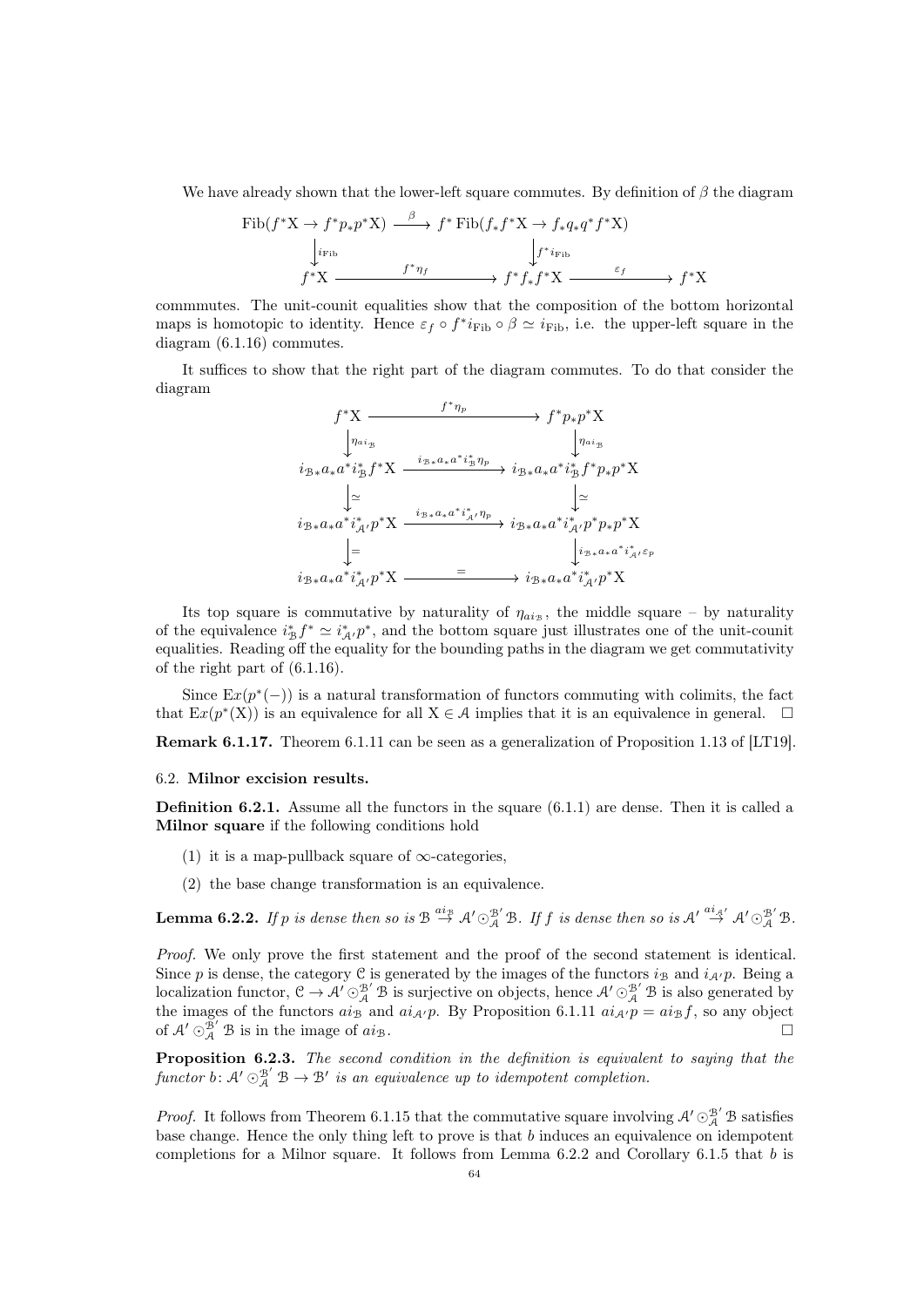fully faithful. The functor b is also dense since q is. Therefore, b must be an equivalence up to idempotent completion.

Our goal is to prove the following

<span id="page-64-0"></span>**Theorem 6.2.4** (Milnor excision for stable  $\infty$ -categories). Any localizing invariant sends a Milnor square of stable  $\infty$ -categories into a pullback square.

Proposition [6.2.3](#page-63-1) implies that it is safe to assume  $\mathcal{B}' = \mathcal{A}' \odot_{\mathcal{A}}^{\mathcal{B}'} \mathcal{B}$ . Hence Theorem [6.2.4](#page-64-0) follows from the next proposition.

**Proposition 6.2.5.** If the square  $(6.1.1)$  is map-pullback then any localizing invariant E sends the commutative square

$$
\begin{array}{ccc}\nA & \xrightarrow{f} & \mathcal{B} \\
\downarrow{p} & & \downarrow{a_{i_{\mathcal{B}}}} \\
\mathcal{A}' & \xrightarrow{ai_{\mathcal{A}'}} & \mathcal{A}' \odot_{\mathcal{A}}^{\mathcal{B}'} & \mathcal{B}\n\end{array}
$$

into a pullback square of spectra.

Proof. We consider the diagram

$$
\begin{array}{ccc}\nE(\mathcal{A}) & \xrightarrow{h} & E(\mathcal{C}) & \xrightarrow{a} & E(\mathcal{A}' \odot_{\mathcal{A}}^{\mathcal{B}'} \mathcal{B}) \\
& \Big\downarrow = & \Big\downarrow (p_{\mathcal{A}'}, \Sigma p_{\mathcal{B}}) & \Big\downarrow = \\
E(\mathcal{A}) & \xrightarrow{(p,f)} & E(\mathcal{A}') \times E(\mathcal{B}) \xrightarrow{ai_{\mathcal{A}} - ai_{\mathcal{B}}} E(\mathcal{A}' \odot_{\mathcal{A}}^{\mathcal{B}'} \mathcal{B}).\n\end{array}
$$

It follows from the definition of  $\mathcal{A}' \odot_{\mathcal{A}}^{\mathcal{B}'} \mathcal{B}$  and Lemma [6.1.14\(](#page-0-0)2) that the top row in the diagram is a fiber sequence. The left square in the diagram is commutative by definition of  $h$ . The additivity theorem applied to the fiber sequence  $a \to a i_{A'} p_{A'} \to \Sigma a i_{B} p_{B}$  yields that the right square is also commutative. Since C admits a semiorthogonal decomposition into  $\mathcal{A}'$  and  $\mathcal{B}$ , the map  $E(\mathcal{C}) \to E(\mathcal{A}' \times \mathcal{B})$  is a weak equivalence. Hence the bottom sequence is a fiber sequence and the square in question is a pullback square.  $\Box$ 

6.3. Pro- $\infty$ -categories. For a small  $\infty$ -category A the category of pro-objects Pro(A) is the full subcategory of  $\text{Fun}(\mathcal{A}, \text{Spc})^{op}$  spanned by small cofiltered limits of representables. This is also equivalent to Ind( $A^{op}$ )<sup>op</sup>. There is a fully faithful embedding  $A \to \text{Pro}(A)$  and any cofiltered system  $\{X_i\}_{i\in I}$  of objects of A gives rise to a pro-object which we denote by " $\lim "X_i$ . Any morphism between such pro-objects " $\lim "X_i$  and " $\lim "Y_i$  in  $Pro(\mathcal{A})$  is equivalent to a morphism that comes from a natural transformation of cofiltered systems. More precisely, there is a canonical equivalence  $\mathrm{Maps}_{\mathrm{Pro}(\mathcal{A})}(\text{``lim''X}_i, \text{``lim''Y}_j) \simeq \lim_j \mathrm{colim}_i \mathrm{Maps}_{\mathrm{Pro}(\mathcal{A})}(\mathrm{X}_i, \mathrm{Y}_j)$  (see Section 5.1 of [\[BHH17\]](#page-90-9) or Remark A.8.1.5 of [\[Lur18\]](#page-92-0)).

Composing with the functor  $A \to \text{Pro}(A)$  gives an equivalence of  $\infty$ -categories

$$
\operatorname{Fun}_\mathcal{A}^\prime(\operatorname{Pro}(\mathcal{A}),\mathcal{B})\to\operatorname{Fun}(\mathcal{A},\mathcal{B})
$$

for any ∞-category B that admits small cofiltered limits where the left hand-side is the subcategory of Fun<sub>A</sub>(Pro(A), B) spanned by small cofiltered limits-preserving functors (see Theo-rem 3.2.19 of [\[BHH17\]](#page-90-9) or Proposition A.8.1.6 of [\[Lur18\]](#page-92-0)). In particular, for any functor  $A \stackrel{f}{\rightarrow} B$ of small  $\infty$ -categories there is functor  $\text{Pro}(\mathcal{A}) \stackrel{\text{Pro}(f)}{\rightarrow} \text{Pro}(\mathcal{B})$  that preserves small cofiltered limits such that the diagram

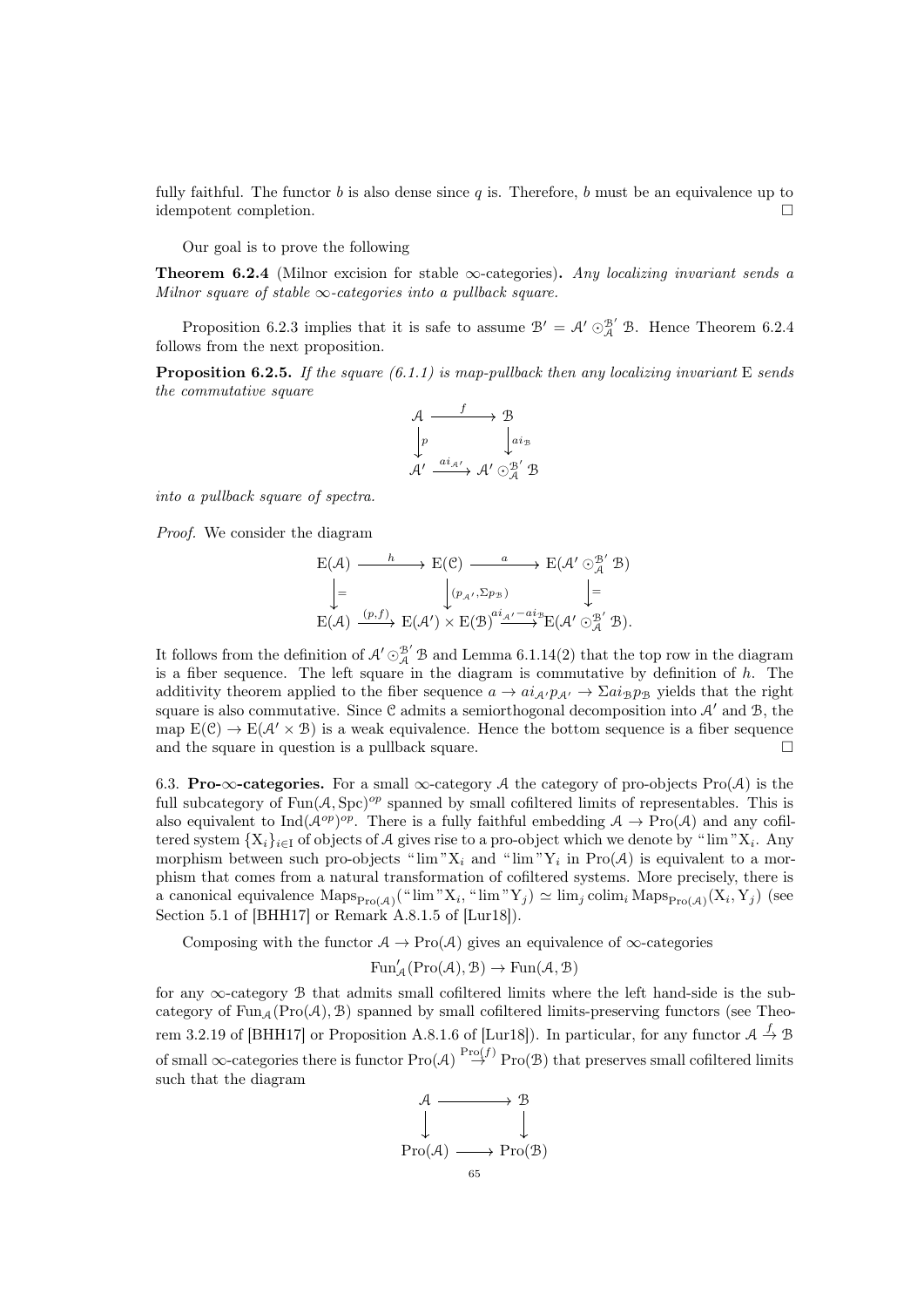is commutative. Furthermore, if  $A$  and  $B$  admit finite limits and  $f$  commutes with them, then the functor  $\text{Pro}(f)$  admits a left adjoint (see Proposition 5.3.5.13 of [\[Lur17b\]](#page-92-4) or Example A.8.1.8 of [\[Lur18\]](#page-92-0)). If A is stable,  $\text{Pro}(\mathcal{A})$  is also stable by Proposition 1.1.3.6 of [\[Lur17a\]](#page-92-6).

The following result will also be very useful to us.

<span id="page-65-0"></span>**Lemma 6.3.1.** The functor Fun(I, A)  $\rightarrow$  Pro(A) that sends a filtered system  $\{X_i\}_{i\in I}$  to " lim " $X_i$  commutes with all finite limits and finite colimits that exist in Fun(I, A).

*Proof.* This is dual to [\[Lur17b,](#page-92-4) Proposition 5.3.4.14].  $\Box$ 

Now let A be either Spt,  $\mathrm{Alg}_{\mathbb{E}_1}^{\mathrm{cn}}, \mathbf{Mod}_R$  for some connective  $\mathbb{E}_1$ -ring R or  $\mathbf{WCat}_{\infty}^{\mathrm{st},b}$ ,  $\mathbf{Cat}_{\infty}^{\mathrm{Kar}}$ . In this case we have a family of functors  $\tau_{\leq n} : A \to A$  given by Postnikov truncations (see Remark [3.2.12\)](#page-27-1). They induce functors  $Pro(A) \rightarrow Pro(A)$  which we refer to using the same notation. By definition they commute with cofiltered limits.

**Definition 6.3.2.** We say that a morphism  $f \in \text{Pro}(\mathcal{A})$  is a **weak equivalence** if  $\tau \leq n f$  is an equivalence for all n.

We will say that a cone X is a weak limit of a diagram  $A_n$  in Pro(A) if the natural map  $X \rightarrow \lim A_n$  is a weak equivalence.

Denote by  $A^+$  the subcategory of bounded above objects of  $A$ . The induced functor  $Pro(\mathcal{A}^+) \to Pro(\mathcal{A})$  is fully faithful and admits a left adjoint which we denote by  $\tau_{\leq \infty}$ . The functor can be explicitly described as  $\lim_{n} \tau_{\leq n}$  (see [\[KST18,](#page-92-12) Lemma 2.6]). This implies that the map  $X \to \tau_{\leq \infty} X$  is a weak equivalence for any X. Thus, a map  $X \to Y$  is a weak equivalence if and only if  $\tau_{< \infty} f$  is an equivalence (see also [\[KST18,](#page-92-12) Lemma 2.7]).

<span id="page-65-1"></span>**Definition 6.3.3.** We call an object  $X \in \text{Pro}(\mathcal{A})$  pro-truncated if  $X \to \tau_{\leq \infty} X$  is an equivalence. By the discussion above, this is equivalent to saying that X can be represented as a cofiltered limit of bounded objects of A.

**Lemma 6.3.4.** Assume  $A = Mod_R$  for some connective  $\mathbb{E}_1$ -ring spectrum R. The functor  $\tau_{\leq \infty}$  commutes with finite limits. A finite limit of weak equivalences in A is a weak equivalence.

*Proof.* Let  $\{X_i\}$  be a finite diagram in Pro(A). We have a fiber sequence of underlying prospectra

$$
\lim_{i} \tau_{\geq k+1} X_i \to \lim_{i} X_i \to \lim_{i} \tau_{\leq k} X_i.
$$

Since the limit diagram is finite, there exists l depending only on the diagram such that the first term in the fiber sequence above is  $(k - l)$ -connective. Consequently,

$$
\tau_{\leq n} \lim_{i} X_{i} \to \tau_{\leq n} \lim_{i} \tau_{\leq k} X_{i}
$$
 and  

$$
\tau_{\leq n} \lim_{i} \tau_{<\infty} X_{i} \to \tau_{\leq n} \lim_{i} \tau_{\leq k} X_{i}
$$

are equivalences for  $k > n + l$ . Thus

$$
\tau_{\leq n} \lim_{i} X_i \to \tau_{\leq n} \lim_{i} \tau_{<\infty} X_i
$$

is an equivalence for any  $n$ . By [\[LT19,](#page-92-7) Lemma 2.8] weak equivalences in  $A$  can be checked on the underlying pro-spectra, so  $\tau_{<\infty}$  commutes with finite limits.

Finally for any finite diagram of maps that are weak equivalences  $\{f_n\}$  the morphism

$$
\lim_{n} \tau_{\leq \infty} f_n \simeq \tau_{\leq \infty} \lim_{n} f_n
$$

is an equivalence.  $\Box$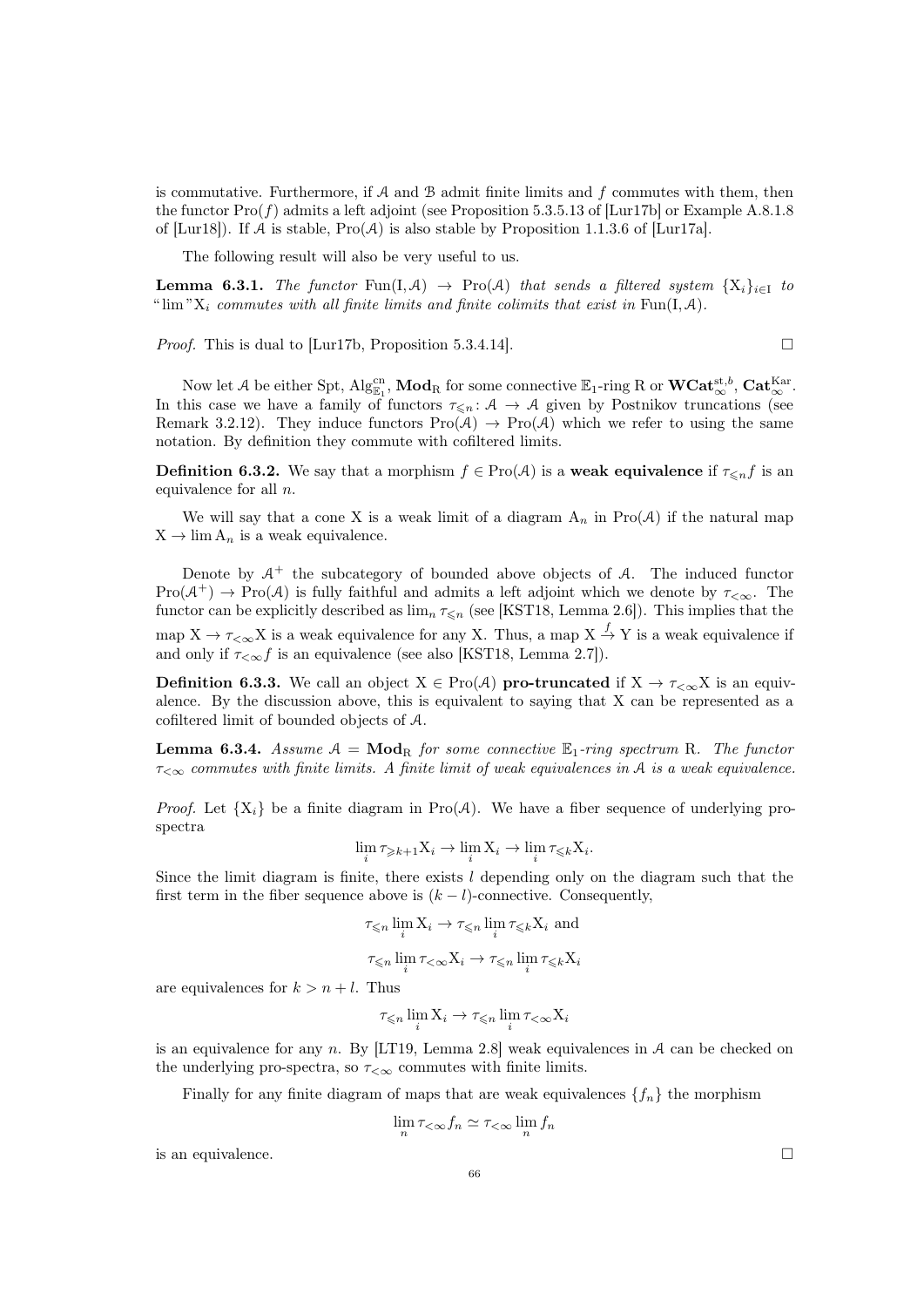6.3.5. Equivalences of pro- $\infty$ -categories. We now consider the case of pro-objects in  $\text{Cat}_{\infty}^{\text{Kar}}$ , i.e. the ∞-category of small idempotent complete additive  $\infty$ -categories. The goal of this subsection is to give a criterion for " $\lim'' f_{\lambda}$  to be an equivalence for a morphism of cofiltered systems of additive  $\infty$ -categories  $\{\mathcal{A}_{\lambda}\}\stackrel{\{f_{\lambda}\}}{\rightarrow} \{\mathcal{B}_{\lambda}\}.$ 

**Definition 6.3.6.** Let  $\{A_{\lambda}\}, \{\mathcal{B}_{\lambda}\}\$  be cofiltered systems of idempotent complete additive  $\infty$ categories.

- An object of  $\{A_\lambda\}$  is a morphism from the constant family  $\{pt\}$  to  $\{A_\lambda\}$ , where pt is the one-point space. For an object X:  $\{pt\} \rightarrow \{A_{\lambda}\}\$  we denote the value of the  $\lambda$ -th functor by  $X_{\lambda}$ .
- For an object X of  $\{A_{\lambda}\}\$ and a morphism  $\{A_{\lambda}\}\stackrel{\{f_{\lambda}\}}{\rightarrow}\{\mathcal{B}_{\lambda}\}\$ , the **image** of X is the composite functor. We denote it by  $f(X)$  when there is no confusion.
- We say that  $\{A_{\lambda}\}\)$  has enough objects if there exists a set S and a morphism from the constant system  $\{S\}$  to  $\{A_{\lambda}\}\$  which generates the image under taking retracts and sums levelwisely.
- We say that  $\{\mathcal{A}_{\lambda}\}\$ is **bounded** if there exists an integer n such that for all  $i > n$  and indices  $\lambda \pi_i \operatorname{Maps}_{\mathcal{A}_{\lambda}}(X, Y) = 0$  for all  $X, Y \in \mathcal{A}_{\lambda}$ .

Any two objects X, Y of a cofiltered system of  $\infty$ -categories  $\{\mathcal{A}_{\lambda}\}\$  give rise to a cofiltered system of spaces  ${ {\rm Maps}_{A_\lambda}(X_\lambda,Y_\lambda) }$ . This is a pro-invariant, namely, any pro-equivalence of cofiltered systems  $\{A_{\lambda}\}\stackrel{\{f_{\lambda}\}}{\rightarrow} \{B_{\lambda}\}\$  with a fixed pair of objects induces an equivalence

" lim "  $\operatorname{Maps}_{\mathcal{A}_{\lambda}}(X_{\lambda}, Y_{\lambda}) \to$  " lim "  $\operatorname{Maps}_{\mathcal{B}_{\lambda}}(f(X)_{\lambda}, f(Y)_{\lambda})$ 

since the mapping spaces are functorial. Given a small set S of objects of  $\{\mathcal{A}_{\lambda}\}\$  we can as well consider the cofiltered family of S × S-indexed spaces  $\{\text{Maps}_{\mathcal{A}_{\lambda}}(s_{\lambda}, s'_{\lambda}) | s, s' \in S\}$ . Similarly, any pro-equivalence of cofiltered systems of  $\infty$ -categories over S  $\{A_{\lambda}\}\stackrel{\{f_{\lambda}\}}{\rightarrow}\{B_{\lambda}\}\$  induces an equivalence

" 
$$
\lim
$$
"  $\operatorname{Maps}_{\mathcal{A}_{\lambda}}(s_{\lambda}, s'_{\lambda}) \to$ "  $\lim$ "  $\operatorname{Maps}_{\mathcal{B}_{\lambda}}(f(s_{\lambda}), f(s'_{\lambda}))$ 

in  $Pro(Spc^S)$ .

It turns out that " $\lim$ "  $\text{Maps}_{\mathcal{A}_{\lambda}}(X_{\lambda}, Y_{\lambda})$  is a complete pro-invariant on bounded above pro-systems of idempotent complete additive ∞-categories that have enough objects.

<span id="page-66-0"></span>**Theorem 6.3.7.** Let  $\{A_{\lambda}\}\stackrel{\{f_{\lambda}\}}{\rightarrow} \{B_{\lambda}\}\$ be a morphism of bounded above cofiltered systems of idempotent complete additive  $\infty$ -categories which is levelwise additive and essentially surjective. Assume  $\{A_{\lambda}\}\$  has enough objects given by a set S. If the map

" lim "  $\mathrm{Maps}_{\mathcal{A}_\lambda}(s_\lambda,s'_\lambda) \to$  " lim "  $\mathrm{Maps}_{\mathcal{B}_\lambda}(f(s_\lambda),f(s'_\lambda))$ 

is an equivalence of pro-S  $\times$  S-indexed spaces, then " $\lim$ " $f_{\lambda}$  is also an equivalence.

*Proof.* Easy case. We start with the case  $S = \{ * \}$  Recall from Theorem [5.3.1](#page-51-0) that we have a fully faithful functor

$$
\Theta: \mathrm{Alg}_{\mathbb{E}_1}(\mathrm{Spt}^{\mathrm{cn}}) \longrightarrow \mathbf{Cat}_{\infty,\mathbf{Proj}_\mathbb{S}^{\mathrm{fg}}}/^{\mathrm{Kar}}
$$

whose image consists of functors  $\mathbf{Proj}_{\mathbb{S}}^{\{g\}} \stackrel{F}{\rightarrow} \mathcal{A}$  with A generated by  $F(\mathbb{S})$  under finite sums and retracts. This induces a fully faithful functor

$$
\mathrm{Pro}(\Theta): \mathrm{Pro}(\mathrm{Alg}_{\mathbb{E}_1}(\mathrm{Spt}^{\mathrm{cn}})) \longrightarrow \mathrm{Pro}(\mathbf{Cat}_{\infty,\mathbf{Proj}_\mathbb{S}^{\mathrm{fg}}}/^{\mathrm{kar}})
$$

whose image consists of " $\lim$ " $\mathcal{A}_{\lambda}$  for those cofiltered systems  $\{\mathcal{A}_{\lambda}\}\$  that have enough objects given by the set  $S = \{ * \}$ . Moreover, " $\lim "A_{\lambda}$  is equivalent to  $\text{Pro}(\Theta)(\text{``}\lim" \text{End}_{A_{\lambda}}(X_{\lambda})).$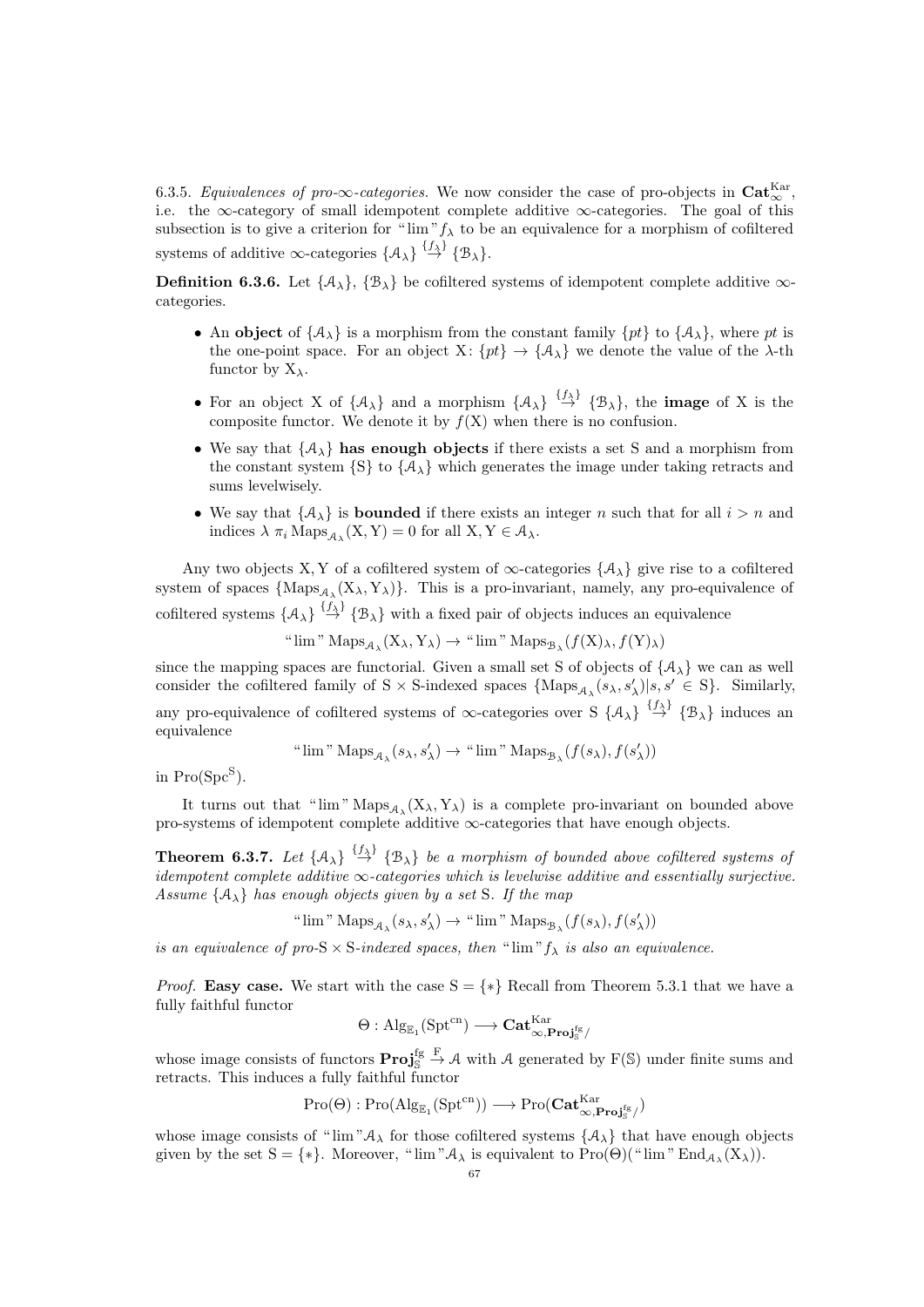Now for a morphism  $\{A_{\lambda}\}\stackrel{\{f_{\lambda}\}}{\rightarrow} \{B_{\lambda}\}\$ as in the statement, the map  $g:$  " $\lim$ " $\text{End}_{\mathcal{A}_{\lambda}}(X_{\lambda}) \rightarrow$  " $\lim$ " $\text{End}_{\mathcal{B}_{\lambda}}(f_{\lambda}X_{\lambda})$ 

is an equivalence of pro-spectra by assumption. These are also bounded from above, so by [\[LT19,](#page-92-7) Lemma 2.28(ii)] this map is also an equivalence as a map of pro- $\mathbb{E}_1$ -ring spectra. Now by the observation above,  $\text{Pro}(\Theta)(g)$  is equivalent to " $\lim'' f_\lambda$ , so the latter is also an equivalence as claimed.

General case. The proof is similar to the proof of Theorem [5.3.3.](#page-53-1) We construct a diagram in Fun(I,  $\mathbf{Cat}_{\infty}^{\mathrm{Kar}}$ )

(6.3.8)  
\n
$$
\downarrow \qquad \qquad \{A_{\lambda}^{\text{big}}\} \longrightarrow \{A_{\lambda}^{\text{quot}}\}
$$
\n
$$
\downarrow \qquad \qquad \downarrow \qquad \qquad \downarrow
$$
\n
$$
\{B_{\lambda}\} \longrightarrow \{B_{\lambda}^{\text{big}}\} \longrightarrow \{B_{\lambda}^{\text{quot}}\}
$$

such that the following properties hold:

- <span id="page-67-1"></span>• the rows are levelwise fiber sequences,
- the middle and the right vertical functors are levelwise essentially surjective up to retracts,
- $\{\mathcal{A}_{\lambda}^{\text{big}}\}, \{\mathcal{B}_{\lambda}^{\text{big}}\}, \{\mathcal{B}_{\lambda}^{\text{quot}}\}$  are all bounded and have enough objects given by a one-element set.

Given an additive  $\infty$ -category A, a set S, and a map  $p : S \to A$  whose image generates A define  $\mathcal{A}^{big}$  to be the minimal full subcategory of  $P_{\Sigma}(\mathcal{A})$  containing the object  $G = \bigoplus p(s)$ s∈S and closed under taking direct sums and summands. It contains A as a full subcategory and is itself equivalent to  $\text{Proj}_{\text{End}(G)}^{\text{fg}}$ . Define  $\mathcal{A}^{\text{quot}}$  to be the homotopy category of the idempotent completion of the additive quotient<sup>[9](#page-67-0)</sup>  $\frac{\mathcal{A}^{\text{big}}}{\mathcal{A}}$  (see Section [2.2\)](#page-14-0). As an idempotent additive  $\infty$ category it is generated by the image of G, so it is equivalent to  $\text{Proj}_{Q}^{\text{fg}}$  for a discrete  $\mathcal{E}_1$ -ring spectrum Q. The constructions are functorial so we obtain the diagram  $(6.3.8)$  by applying them levelwisely to  $\{A_{\lambda}\}\$  and  $\{\mathcal{B}_{\lambda}\}\$ . The second and the last required properties hold by construction.

The fiber of a functor  $A \to B$  in  $\text{Cat}^{\text{Kar}}$  is computed as the full subcategory of A consisting of those objects that map to zero object. The formula Corollary [2.2.4\(](#page-18-0)2) implies that if the functor  $\mathcal{A}^{big} \rightarrow \mathcal{A}^{big}/\mathcal{A}$  maps  $X \in \mathcal{A}^{big}$  to a zero object, then  $\mathrm{id}_X$  must factor through an object of A. Since A is idempotent complete, this means that X also belongs to A. Now the functor

$$
\mathcal{A}^{\text{big}}/\mathcal{A} \to h(\mathcal{A}^{\text{big}}/\mathcal{A}) = \mathcal{A}^{\text{quot}}
$$

is conservative, so we actually have an equivalence

$$
\mathcal{A} \simeq \mathrm{Fib}(\mathcal{A}^{\mathrm{big}} \to \mathcal{A}^{\mathrm{quot}}).
$$

In particular the diagram we constructed satisfies the first required property.

By Lemma [6.3.1](#page-65-0) taking formal limits of cofiltered diagrams commutes with finite limits, therefore to prove the claim it suffices to show that the middle and the right vertical maps in the diagram are pro-equivalences. By the easy case proved above it suffices to show that the following maps of pro-spectra are equivalences:

> " $\lim$ "  $\text{Maps}_{P_{\Sigma}(\mathcal{A}_{\lambda})}(G_{\mathcal{A}_{\lambda}}, G_{\mathcal{A}_{\lambda}}) \rightarrow$  " $\lim$ "  $\text{Maps}_{P_{\Sigma}(\mathcal{B}_{\lambda})}(G_{\mathcal{B}_{\lambda}}, G_{\mathcal{B}_{\lambda}})$ " lim "  $\mathrm{Maps}_{\mathcal{A}^{\text{quot}}_{\lambda}}(G_{\mathcal{A}_{\lambda}}, G_{\mathcal{A}_{\lambda}}) \to$  " lim "  $\mathrm{Maps}_{\mathcal{B}^{\text{quot}}_{\lambda}}(G_{\mathcal{B}_{\lambda}}, G_{\mathcal{B}_{\lambda}})$ .

<span id="page-67-0"></span> $9$ we only need to consider the homotopy category here to ensure boundedness of the quotient.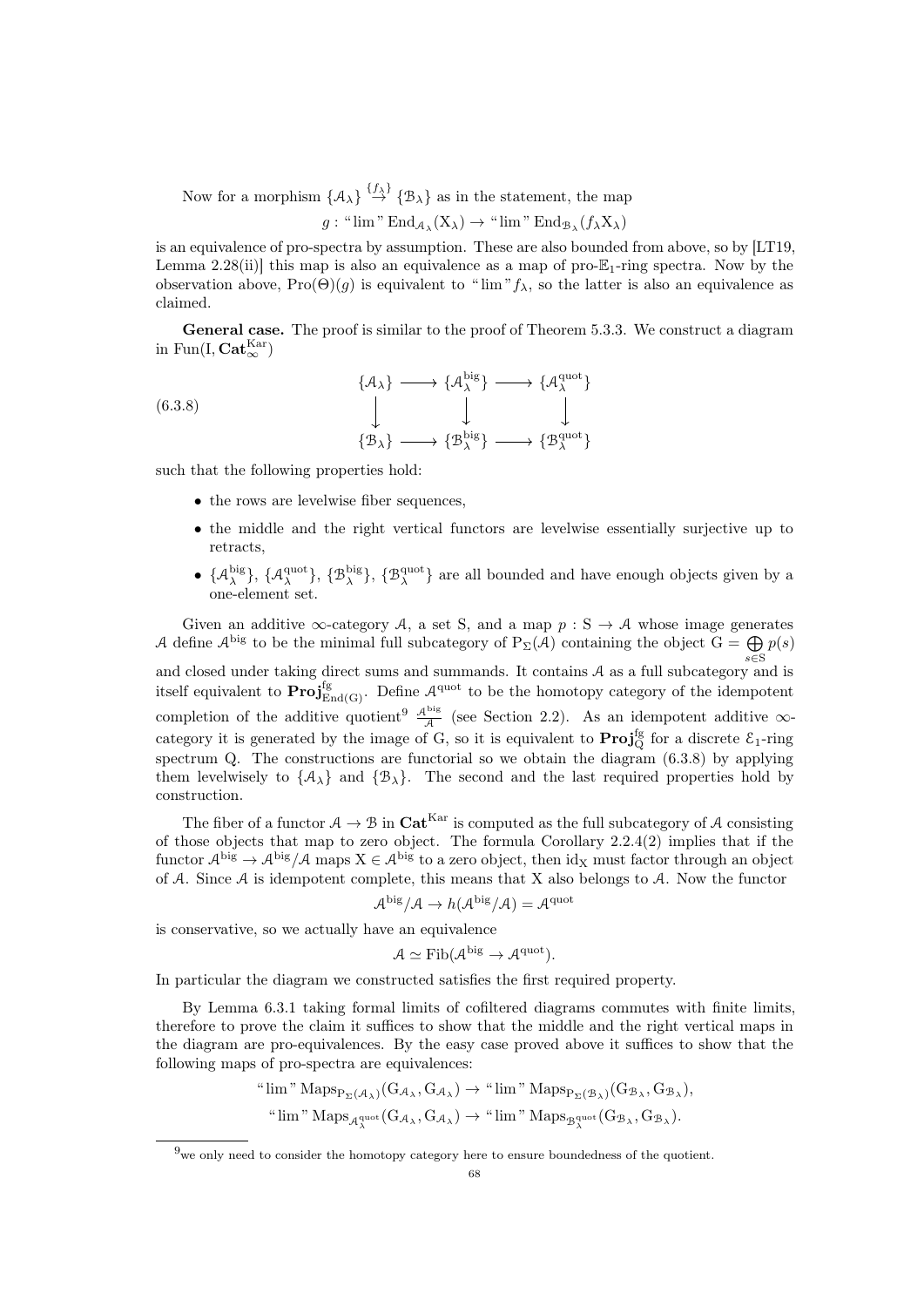The first one can be equivalently rewritten as

$$
\text{``lim''}\bigoplus_{s,s'\in \mathcal{S}}\text{Maps}_{\mathcal{A}_\lambda}(s_\lambda,s'_\lambda)\to \text{``lim''}\bigoplus_{s,s'\in \mathcal{S}}\text{Maps}_{\mathcal{B}_\lambda}(f_\lambda s_\lambda,f_\lambda s'_\lambda)
$$

which is an equivalence as it is the image of the map of  $pro-S \times S$ -indexed spaces in the statement under the direct sum functor

$$
Pro(Fun(S \times S, Spc)) \to Pro(Spc).
$$

Using Corollary [2.2.4\(](#page-18-0)2) and Lemma [6.3.1](#page-65-0) we can write the second map as the induced map on the cokernels of the horizontal maps in the following diagram of groups

" lim "L s,q,t∈S π<sup>0</sup> Maps<sup>A</sup><sup>λ</sup> (qλ, tλ) ⊗ π<sup>0</sup> Maps<sup>A</sup><sup>λ</sup> (sλ, qλ) " lim "L s,t∈S π<sup>0</sup> Maps<sup>A</sup><sup>λ</sup> (sλ, tλ) " lim "L s,q,t∈S π<sup>0</sup> Maps<sup>B</sup><sup>λ</sup> (fλqλ, fλtλ) ⊗ π<sup>0</sup> Maps<sup>B</sup><sup>λ</sup> (fλsλ, fλqλ) " lim "L s,t∈S π<sup>0</sup> Maps<sup>B</sup><sup>λ</sup> (fλsλ, fλtλ).

Both vertical maps are functorial images of the map of  $pro-S \times S$ -indexed spaces in the statement that is assumed to be an equivalence, so the map on the cokernels is also a pro-equivalence.  $\Box$ 

<span id="page-68-0"></span>**Corollary 6.3.9.** Let  $\{A_{\lambda}\}\stackrel{\{\hat{f}_{\lambda}\}}{\rightarrow} \{B_{\lambda}\}\$ be a morphism of cofiltered systems of idempotent complete additive  $\infty$ -categories which is levelwise additive and essentially surjective. Assume { $A_{\lambda}$ } has enough objects given by a set S. If the map

$$
\text{``lim'' Maps}_{\mathcal A_\lambda} (s_\lambda,s'_\lambda) \to \text{``lim'' Maps}_{\mathcal B_\lambda} (f(s_\lambda),f(s'_\lambda))
$$

is a weak equivalence of pro-S  $\times$  S-indexed spaces, then " $\lim$ " $f_{\lambda}$  is also a weak equivalence.

Proof. It follows from Theorem [6.3.7](#page-66-0) that the maps

$$
\{\tau_{\leq n}A_{\lambda}\}\stackrel{\{f_{\lambda}\}}{\rightarrow}\{\tau_{\leq n}B_{\lambda}\}\
$$

are pro-equivalences. Hence we obtain the result.  $\Box$ 

We can now strengthen Theorem [6.3.7](#page-66-0) a little bit.

<span id="page-68-1"></span>**Corollary 6.3.10.** Let  $\{A_{\lambda}\}\stackrel{\{f_{\lambda}\}}{\rightarrow} \{B_{\lambda}\}\$ be a morphism of pro-truncated (see Definition [6.3.3\)](#page-65-1) cofiltered systems of idempotent complete additive  $\infty$ -categories which is levelwise additive and essentially surjective. Assume  $\{A_{\lambda}\}\$  has enough objects given by a set S. If the map

" lim " $\mathrm{Maps}_{\mathcal{A}_\lambda}(s_\lambda,s'_\lambda) \to$  " lim " $\mathrm{Maps}_{\mathcal{B}_\lambda}(f(s_\lambda),f(s'_\lambda))$ 

is an equivalence of pro-S  $\times$  S-indexed spaces, then " $\lim$ " $f_{\lambda}$  is also an equivalence.

*Proof.* For any locally bounded  $\{A_{\lambda}\}\$  the object " $\lim_{\lambda \to \infty} A_{\lambda}$  is a limit of (constant) bounded objects. Hence the maps

"
$$
\lim
$$
" $A_{\lambda} \to \tau_{<\infty}$ " $\lim$ " $A_{\lambda}$   
" $\lim$ " $B_{\lambda} \to \tau_{<\infty}$ " $\lim$ " $B_{\lambda}$ 

are pro-equivalences. The map

$$
\tau_{<\infty} \text{``}\lim{}^{n} \mathcal{A}_{\lambda} \to \tau_{<\infty} \text{``}\lim{}^{n} \mathcal{B}_{\lambda}
$$

is equivalence by Corollary [6.3.9](#page-68-0) and [\[KST18,](#page-92-12) Lemma 2.7], so we obtain the result.  $\square$ 

Finally by combining Corollary [6.3.10](#page-68-1) and Theorem [3.2.7](#page-26-0) we obtain the following criterion for pro-equivalence of weighted stable  $\infty$ -categories.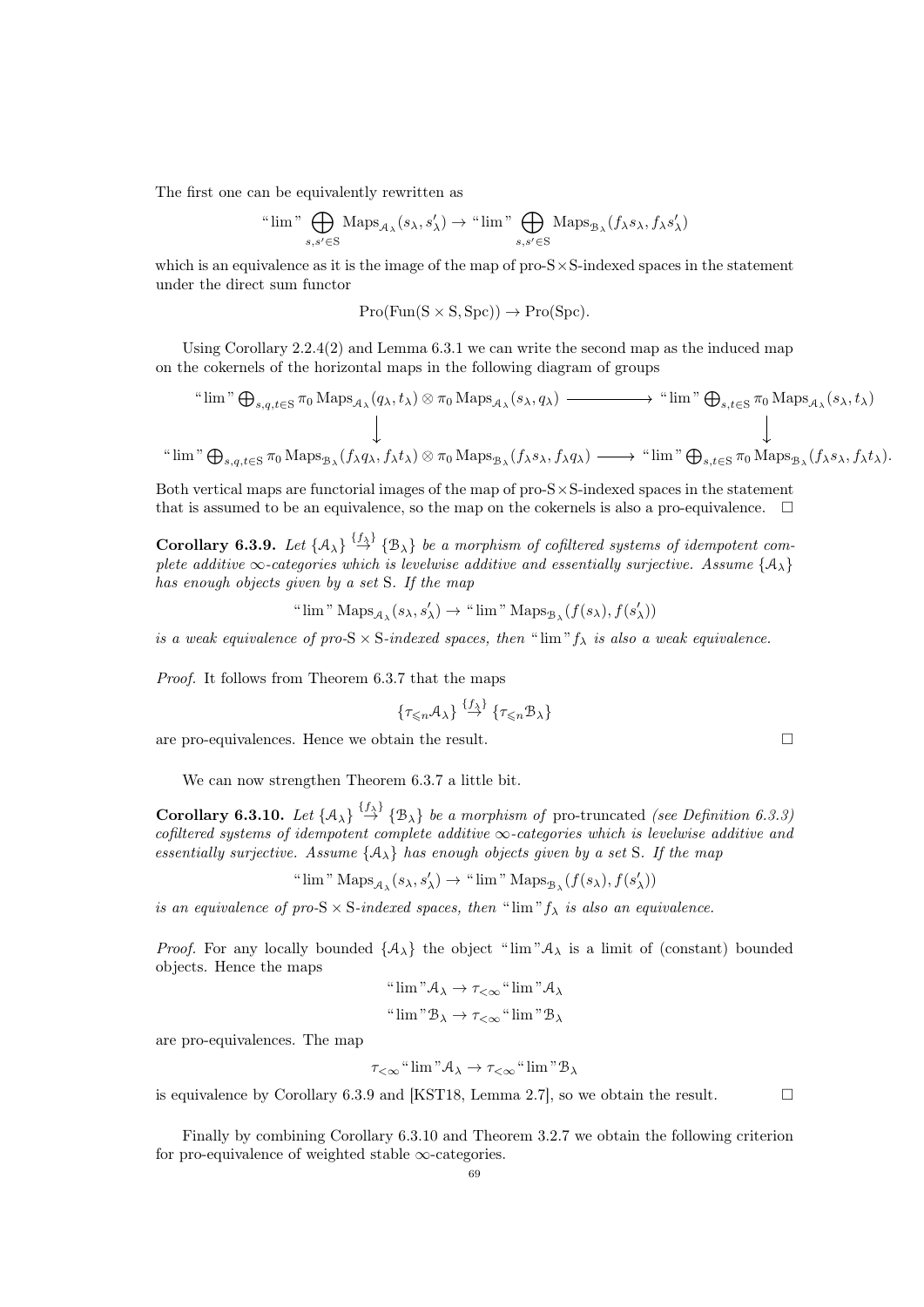<span id="page-69-0"></span>**Corollary 6.3.11.** Any morphism  $\{A_{\lambda}\}\stackrel{\{f_{\lambda}\}}{\rightarrow} \{B_{\lambda}\}\$  of cofiltered systems of idempotent complete boundedly weighted stable  $\infty$ -categories whose associated cofiltered systems of hearts are protruncated and have enough objects given by a set S is a pro-equivalence whenever the map

" 
$$
\lim
$$
"  $\mathrm{Maps}_{\mathcal{A}_\lambda}(s_\lambda,s'_\lambda) \to$ " $\lim$ "  $\mathrm{Maps}_{\mathcal{B}_\lambda}(f_\lambda(s_\lambda),f_\lambda(s'_\lambda))$ 

is an equivalence in  $\text{Pro}(\text{Spc}^{S\times S})$ .

**Corollary 6.3.12.** Any morphism  $\{A_{\lambda}\}\stackrel{\{f_{\lambda}\}}{\rightarrow} \{B_{\lambda}\}\$  of cofiltered systems of idempotent complete boundedly weighted stable  $\infty$ -categories whose associated cofiltered systems of hearts have enough objects given by a set S is a weak equivalence whenever the map

" lim " $\mathrm{Maps}_{\mathcal{A}_\lambda}(s_\lambda,s'_\lambda) \to$  " lim " $\mathrm{Maps}_{\mathcal{B}_\lambda}(f_\lambda(s_\lambda),f_\lambda(s'_\lambda))$ 

is a weak equivalence in  $\text{Pro}(\text{Spc}^{\text{S} \times \text{S}})$ .

Remark 6.3.13. We do not know how to detect pro-equivalence of categories or  $\infty$ -categories which are not additive. Moreover, we do not know whether there is an analogue of Corollary [6.3.7](#page-66-0) for cofiltered systems of stable  $\infty$ -categories that have enough objects in an appropriate sense (i.e. all categories should be generated under finite limits, finite colimits and retracts by a chosen set of objects S).

Corollary [6.3.7](#page-66-0) is crucial for the proof of pro-excision on stacks and we would be able to prove it in a much greater generality if there was an analogue for arbitrary stable  $\infty$ -categories.

6.4. Pro-Milnor squares. This goal of this part is to make sense of [\[LT19,](#page-92-7) Section 2.4] in the context of stable  $\infty$ -categories. In general it is hard to deal with equivalences in  $Pro(Cat_{\infty}^{st})$ . However, thanks to the results of the previous section we understand equivalences in  $\text{Pro}(\mathbf{WCat}_{\infty}^{\text{st},b})$  quite well. Hence in this subsection we restrict our attention to boundedly weighted stable  $\infty$ -categories. This is completely analogous to the connectivity assumption in [\[LT19,](#page-92-7) Section 2.4]. Consider a commutative square of cofiltered diagrams of boundedly weighted stable ∞-categories

<span id="page-69-2"></span>(6.4.1) 
$$
\begin{aligned}\n\{\mathcal{A}_{\lambda}\} \xrightarrow{\{f_{\lambda}\}} \{\mathcal{B}_{\lambda}\} \\
\downarrow^{\{p_{\lambda}\}} \xrightarrow{\{g_{\lambda}\}} \{\mathcal{A}_{\lambda}'\} \xrightarrow{\{g_{\lambda}\}} \{\mathcal{B}_{\lambda}'\}.\n\end{aligned}
$$

Assume that the functors  $f_{\lambda}, p_{\lambda}, q_{\lambda}, g_{\lambda}$  are dense for all  $\lambda$  and that  $\{\mathcal{A}_{\lambda}^{\heartsuit}\}\)$  has enough objects given by a set S.

<span id="page-69-1"></span>Definition 6.4.2. We say that it is a pro-Milnor square if the following properties hold:

- (1) the stable  $\infty$ -category  $\mathcal{A}'_{\lambda} \times_{\mathcal{B}'_{\lambda}}^{\mathcal{A}_{\lambda}} \mathcal{B}_{\lambda}$  (see Definition [6.1.12\)](#page-61-3) is boundedly weighted in a way that makes the functor  $A \to \mathcal{A}'_{\lambda} \times^{\mathcal{A}_{\lambda}}_{\mathcal{B}'_{\lambda}} \mathcal{B}_{\lambda}$  weight-exact,
- (2) the map  $\{A_{\lambda}\}\rightarrow \{A'_{\lambda} \times_{B'_{\lambda}}^{A_{\lambda}} B_{\lambda}\}\)$  is a pro-equivalence,
- (3) the map  $\{A'_\lambda \odot_{A_\lambda}^{B'_\lambda} B_\lambda\} \rightarrow \{B'_\lambda\}$  is a pro-equivalence.

We note that the weight structure in (1) is uniquely determined, as its heart must be the full subcategory of  $\mathcal{A}_{\lambda} \times_{\mathcal{B}_{\lambda}^{\lambda}}^{\mathcal{A}_{\lambda}} \mathcal{B}_{\lambda}$  generated by the image of  $\mathcal{A}^{\heartsuit}$  (see Remark [3.1.3\)](#page-24-1).

Informally, part (2) of the definition corresponds to the condition of being a map-pullback in the definition of a Milnor square of stable  $\infty$ -categories. Part (3) corresponds to the condition of satisfying base change. Indeed, if all hearts of the weighted stable  $\infty$ -categories are *n*-categories then Corollary [6.3.11](#page-69-0) allows us to rewrite these conditions more explicitly: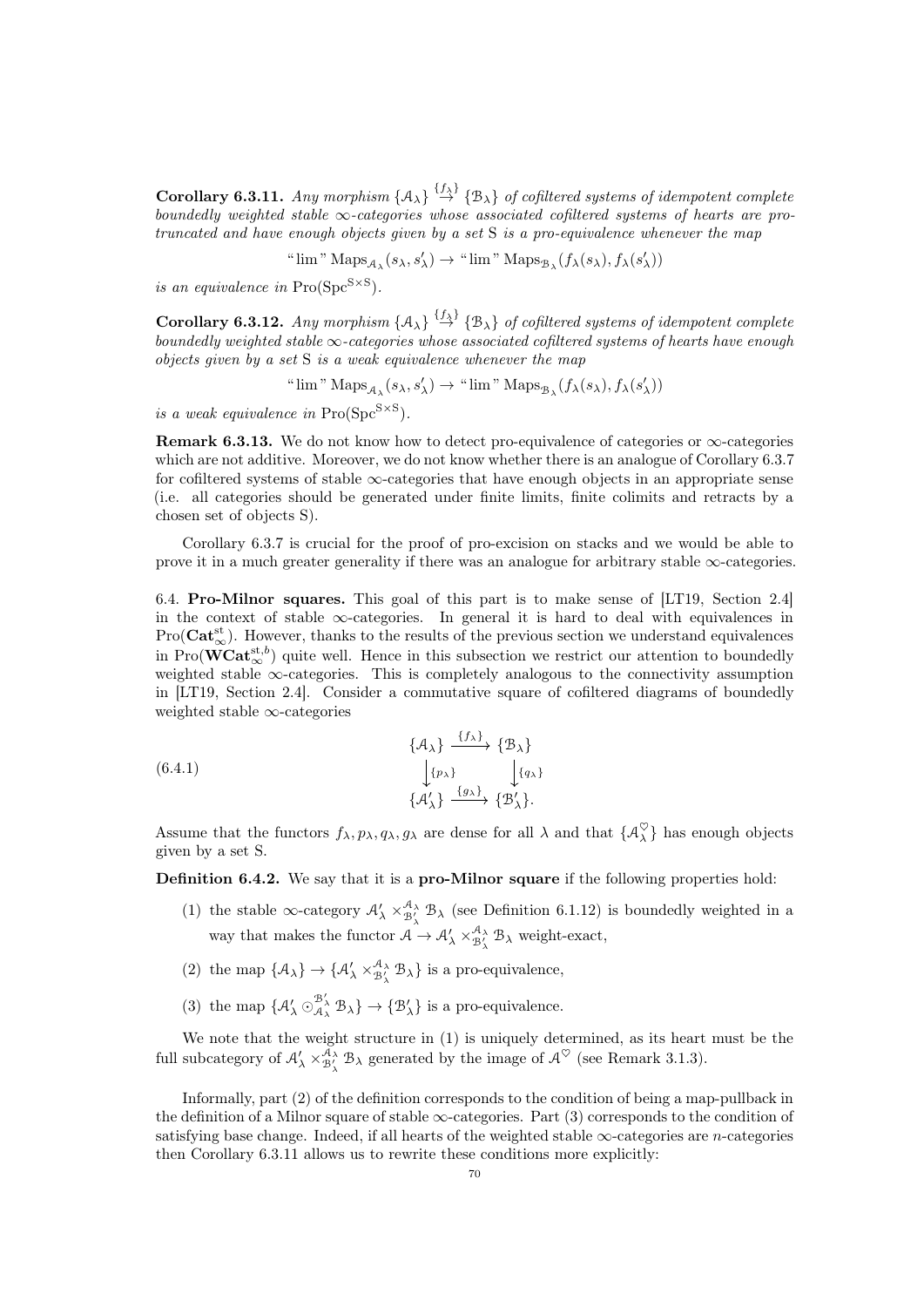<span id="page-70-1"></span>**Proposition 6.4.3.** Assume that for any  $\lambda$  there exists an integer n such that  $\mathcal{A}_\lambda^\heartsuit$ ,  $\mathcal{A}_{\lambda}^\heartsuit$ ,  $\mathcal{B}_\lambda^\heartsuit$ and  $\mathcal{B}_{\lambda}^{'<\heartsuit}$  are n-categories. Then Definition [6.4.2](#page-69-1) is equivalent to the following

(1) The spectra

 $\mathbf{Maps}_{\mathcal{B}_\lambda}(f_\lambda(s_\lambda),f_\lambda(s'_\lambda)) \times_{\mathbf{Maps}_{\mathcal{B}_\lambda'}(q_\lambda f_\lambda(s_\lambda),q_\lambda f_\lambda(s'_\lambda))} \mathbf{Maps}_{\mathcal{A}_\lambda'}(p_\lambda(s_\lambda),p_\lambda(s'_\lambda))$ are connective for all  $\lambda$ ,  $s \in S$ ,

(2) The map

$$
\text{``lim'' Maps}_{\mathcal{A}_\lambda}(s_\lambda,s'_\lambda)
$$

" lim "  $\operatorname{Maps}_{\mathcal{B}_{\lambda}}(f_{\lambda}(s_{\lambda}), f_{\lambda}(s_{\lambda}')) \times_{\operatorname{Maps}_{\mathcal{B}_{\lambda}'}(q_{\lambda}f_{\lambda}(s_{\lambda}), q_{\lambda}f_{\lambda}(s_{\lambda}'))} \operatorname{Maps}_{\mathcal{A}_{\lambda}'}(p_{\lambda}(s_{\lambda}), p_{\lambda}(s_{\lambda}'))$ 

is an equivalence in  $\text{Pro}(\text{Spc}^{S\times S}),$ 

(3) the map

" 
$$
\lim
$$
"  $\operatorname{Maps}_{\mathcal{A}'_{\lambda} \odot \mathcal{A}^{\prime}_{\lambda} \mathcal{B}_{\lambda}}(q'_{\lambda}f_{\lambda}(s_{\lambda}), q'_{\lambda}p_{\lambda}f_{\lambda}(s'_{\lambda})) \longrightarrow$ "  $\lim$ "  $\operatorname{Maps}_{\mathcal{B}'_{\lambda}}(q_{\lambda}f_{\lambda}(s_{\lambda}), q_{\lambda}p_{\lambda}f_{\lambda}(s'_{\lambda}))$ 

is an equivalence in Pro(Spc<sup>S×S</sup>), where  $q'_{\lambda}$  denotes the natural map  $\mathcal{B}'_{\lambda} \to \mathcal{A}'_{\lambda} \odot_{\mathcal{A}_{\lambda}}^{\mathcal{B}'_{\lambda}} \mathcal{B}_{\lambda}$ .

Proof. It follows from Corollary [6.3.11](#page-69-0) that the conditions in Definition [6.4.2](#page-69-1) follow from the corresponding conditions in the theorem. In fact, these conditions also follow from Definition [6.4.2](#page-69-1) since the functors

$$
\text{Pro}(\mathbf{WCat}_{\infty}^{\mathrm{st},b})_{\text{Fun}(\text{S},\text{Spt}^{\text{fin}})/} \rightarrow \text{Pro}(\mathbf{WCat}_{\infty}^{\mathrm{st},b})
$$

are conservative<sup>[10](#page-70-0)</sup> and the maps in  $Pro(Spc^{S\times S})$  are functorial images of the corresponding maps in Pro $(\mathbf{WCat}_{\infty}^{\mathrm{st},b})_{\mathrm{Fun}(\mathrm{S},\mathrm{Spt}^{\mathrm{fin}})/\simeq}$ . The contract of the contract of the contract of the contract of the contract of the contract of the contract<br>The contract of the contract of the contract of the contract of the contract of the contract of the contract o

6.4.4. Pro-excision for stable  $\infty$ -categories. Any localizing invariant E induces a functor

$$
\mathrm{Pro}(\mathbf{WCat}_{\infty}^{\mathrm{st},b}) \to \mathrm{Pro}(\mathrm{Spt}).
$$

Our main result is the following:

**Theorem 6.4.5.** Assume given a pro-Milnor square [\(6.4.1\)](#page-69-2) such that for any  $\lambda$  there exists an integer n such that  $\mathcal{A}_\lambda^\heartsuit$ ,  $\mathcal{A}_{\lambda}^\heartsuit$ ,  $\mathcal{B}_\lambda^\heartsuit$  and  $\mathcal{B}_\lambda^{\langle\heartsuit\rangle}$  are n-categories. Then any localizing invariant sends it to a pullback square in pro-spectra.

Proof. Consider the diagram

$$
\{\mathcal{A}_{\lambda}\} \longrightarrow \{\mathcal{A}_{\lambda}^{\prime} \times_{(\mathcal{A}_{\lambda}^{\prime} \odot \mathcal{A}_{\lambda}^{\prime} \mathcal{B}_{\lambda})}^{\mathcal{A}_{\lambda}} \mathcal{B}_{\lambda}\} \longrightarrow \{\mathcal{B}_{\lambda}\} \downarrow
$$
  

$$
\downarrow \downarrow
$$
  

$$
\{\mathcal{A}_{\lambda}^{\prime}\} \longrightarrow \{\mathcal{A}_{\lambda}^{\prime} \odot \mathcal{A}_{\lambda}^{\prime} \mathcal{B}_{\lambda}\} \longrightarrow \{\mathcal{B}_{\lambda}^{\prime}\}.
$$

The square in the middle is levelwisely a weak pullback square and all the functors at all levels are dense by construction. Moreover, Construction [6.1.8](#page-60-0) only depends on the image of the left upper corner, so the base change transformation in the square is an equivalence (see Proposition [6.2.3\)](#page-63-1). Hence the square is a levelwise Milnor square and by Theorem [6.2.4](#page-64-0) any

<span id="page-70-0"></span><sup>&</sup>lt;sup>10</sup>the functor  $\mathcal{C}_{X}/\to\mathcal{C}$  is conservative for any  $\infty$ -category  $\mathcal{C}$  and its object X (this follows from the classical statement and [\[Lur17b,](#page-92-4) Remark 1.2.9.6])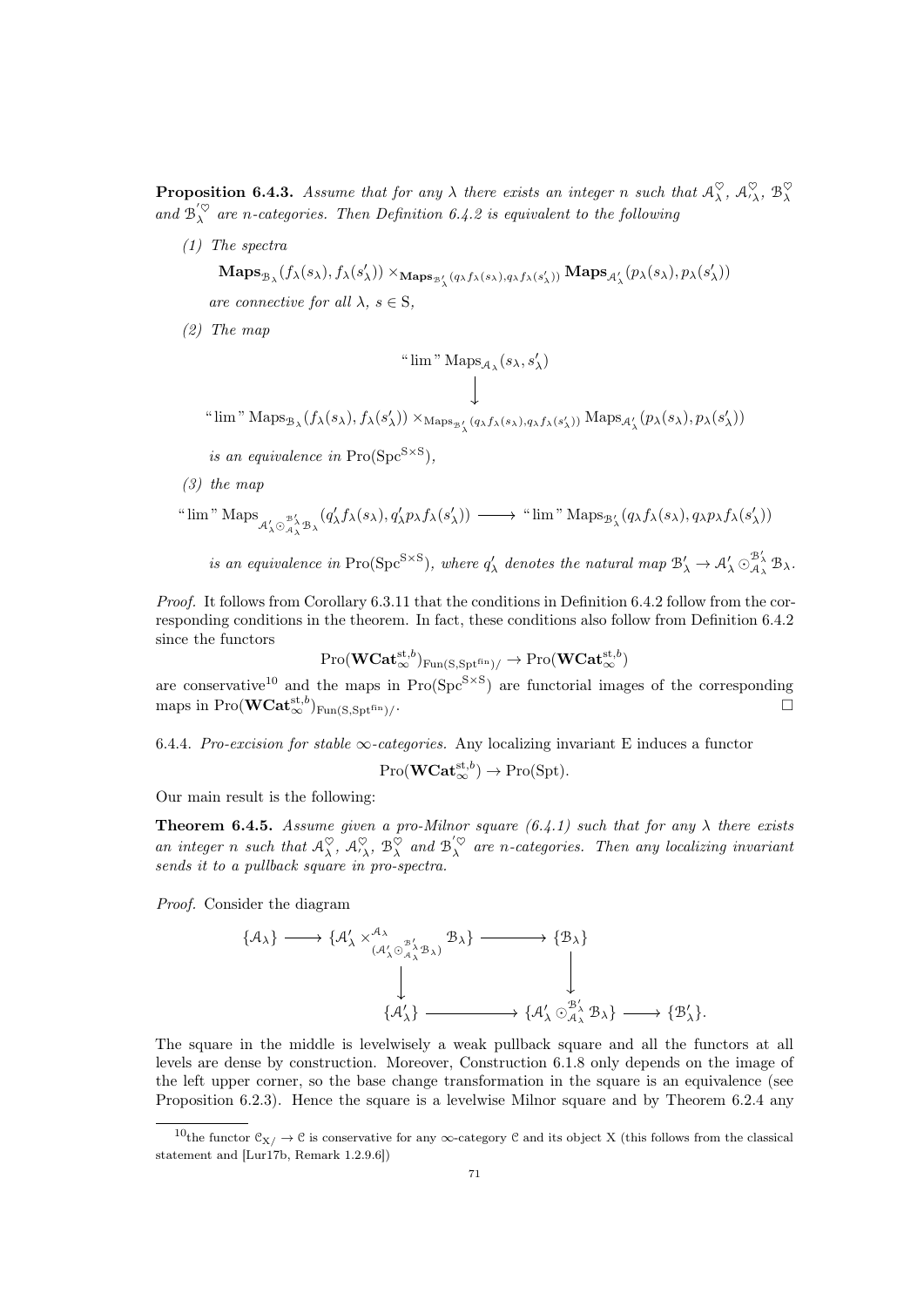localizing invariant sends it to a levelwise pullback square. By Lemma [6.3.1](#page-65-0) this gives rise to a pullback in Pro(Spt).

The rightmost horizontal morphism is a pro-equivalence by assumption. So it suffices to show that

$$
\{\mathcal{A}_{\lambda}\} \to \{\mathcal{A}_{\lambda}^{\prime} \times^{\mathcal{A}_{\lambda}}_{(\mathcal{A}_{\lambda}^{\prime} \odot \mathcal{A}_{\lambda}^{\mathcal{B}_{\lambda}^{\prime}} \mathcal{B}_{\lambda})} \mathcal{B}_{\lambda}\}\
$$

is a pro-equivalence. By Corollary [6.3.11](#page-69-0) it suffices to show that the map (1) in the diagram

$$
\begin{array}{c}\n\text{``lim'' Maps}_{\mathcal{A}_{\lambda}}(s_{\lambda}, s_{\lambda}') \\
\downarrow \\
\downarrow\n\end{array}
$$
\n
$$
\begin{array}{c}\n\downarrow\n\end{array}
$$
\n
$$
\begin{array}{c}\n\downarrow\n\end{array}
$$
\n
$$
\begin{array}{c}\n\downarrow\n\end{array}
$$
\n
$$
\begin{array}{c}\n\downarrow\n\end{array}
$$
\n
$$
\begin{array}{c}\n\downarrow\n\end{array}
$$
\n
$$
\begin{array}{c}\n\downarrow\n\end{array}
$$
\n
$$
\begin{array}{c}\n\downarrow\n\end{array}
$$
\n
$$
\begin{array}{c}\n\downarrow\n\end{array}
$$
\n
$$
\begin{array}{c}\n\downarrow\n\end{array}
$$
\n
$$
\begin{array}{c}\n\downarrow\n\end{array}
$$
\n
$$
\begin{array}{c}\n\downarrow\n\end{array}
$$
\n
$$
\begin{array}{c}\n\downarrow\n\end{array}
$$
\n
$$
\begin{array}{c}\n\downarrow\n\end{array}
$$
\n
$$
\begin{array}{c}\n\downarrow\n\end{array}
$$
\n
$$
\begin{array}{c}\n\downarrow\n\end{array}
$$
\n
$$
\begin{array}{c}\n\downarrow\n\end{array}
$$
\n
$$
\begin{array}{c}\n\downarrow\n\end{array}
$$
\n
$$
\begin{array}{c}\n\downarrow\n\end{array}
$$
\n
$$
\begin{array}{c}\n\downarrow\n\end{array}
$$
\n
$$
\begin{array}{c}\n\downarrow\n\end{array}
$$
\n
$$
\begin{array}{c}\n\downarrow\n\end{array}
$$
\n
$$
\begin{array}{c}\n\downarrow\n\end{array}
$$
\n
$$
\begin{array}{c}\n\downarrow\n\end{array}
$$
\n
$$
\begin{array}{c}\n\downarrow\n\end{array}
$$
\n
$$
\begin{array}{c}\n\downarrow\n\end{array}
$$
\n
$$
\begin{array}{c}\n\downarrow\n\end{array}
$$
\n
$$
\begin{array}{c}\n\downarrow\n\end{array}
$$
\n
$$
\begin{array}{c}\n\downarrow\n\end{array}
$$
\n
$$
\begin
$$

is an equivalence. The composite is an equivalence by the first part of Proposition [6.4.3\(](#page-70-1)1) and the map  $(2)$  is an equivalence by the second part of Proposition 6.4.3 $(2)$  combined with Lemma [6.3.1.](#page-65-0)

6.4.6. Pro-base change map. In this subsection we prove that part (3) in Definition [6.4.2](#page-69-1) can be reformulated in terms of base change maps.

**Proposition 6.4.7.** Assume that for any  $\lambda$  there exists an integer n such that  $\mathcal{A}_\lambda^\heartsuit$ ,  $\mathcal{A}_\lambda^\heartsuit$ ,  $\mathcal{B}_\lambda^\heartsuit$ and  $\mathcal{B}_{\lambda}^{'<\heartsuit}$  are n-categories. Assume also that parts (1) and (2) of Definition [6.4.2](#page-69-1) are satisfied. Then part (3) is equivalent to saying that the map in  $\text{Pro}(\text{Spc}^{\text{S}\times\text{S}})$ :

" $\lim$ " Maps<sub>Ind(B<sub>λ</sub>)</sub>( $f^*_{\lambda}(s_{\lambda}), f^*_{\lambda}p_{\lambda,*}p^*_{\lambda}(s'_{\lambda})$ ) - " $\lim$ " Maps<sub>Ind(B<sub>λ</sub>)</sub>( $f^*_{\lambda}(s_{\lambda}), q_{\lambda,*}g^*_{\lambda}p^*_{\lambda}(s'_{\lambda})$ )

is an equivalence.

Before proving this technical lemma we will need to introduce a notion of a morphism in cofiltered systems of ∞-categories.

**Definition 6.4.8.** A uniform morphism in  $\{A_{\lambda}\}\$ is a natural transformation between functors from  $\{S\}$  to  $\{A_\lambda\}$ , where S is a set. We say that a uniform morphism  $\{f_\lambda\} : \{s_\lambda\} \to \{t_\lambda\}$ admits a pro-inverse if there exists an increasing function (i.e. a function on objects with a morphism  $i \to \varphi(i)$ 

 $\varphi : I \to I$ 

and  $h \in \lim_{\lambda} \operatorname{Maps}_{\mathcal{A}_{\lambda}}(t_{\lambda}, s_{\varphi(\lambda)})$  with homotopies

$$
h \circ \lim f_{\lambda} \simeq \mathrm{id}_{s_{\lambda}} \text{ in } \lim_{\lambda} \mathrm{Maps}_{\mathcal{A}_{\lambda}}(s_{\lambda}, s_{\varphi(\lambda)})
$$

$$
\lim f_{\lambda} \circ h \simeq \mathrm{id}_{t_{\lambda}} \text{ in } \lim_{\lambda} \mathrm{Maps}_{\mathcal{A}_{\lambda}}(t_{\lambda}, t_{\varphi(\lambda)})
$$

where the limit on the right is taken in the  $\infty$ -category Spc<sup>S×S</sup>.

**Lemma 6.4.9.** Let  $\{A_{\lambda}\}\$ be a cofiltered system of idempotent complete additive  $\infty$ -categories that has enough objects given by a set S. Let  $\{x_{s,\lambda}\}\stackrel{\{f_\lambda\}}{\rightarrow} \{y_{s,\lambda}\}\$ be an S-uniform morphism in  ${A_{\lambda}}$  that admits a pro-inverse. Then the map

" 
$$
\lim
$$
"  $\operatorname{Maps}_{\mathcal{A}_{\lambda}}(s_{\lambda}, x_{s',\lambda}) \rightarrow$ "  $\lim$ "  $\operatorname{Maps}_{\mathcal{A}_{\lambda}}(s_{\lambda}, y_{s',\lambda})$ 

is an equivalence in  $\text{Pro}(\text{Spc}^{S\times S})$ .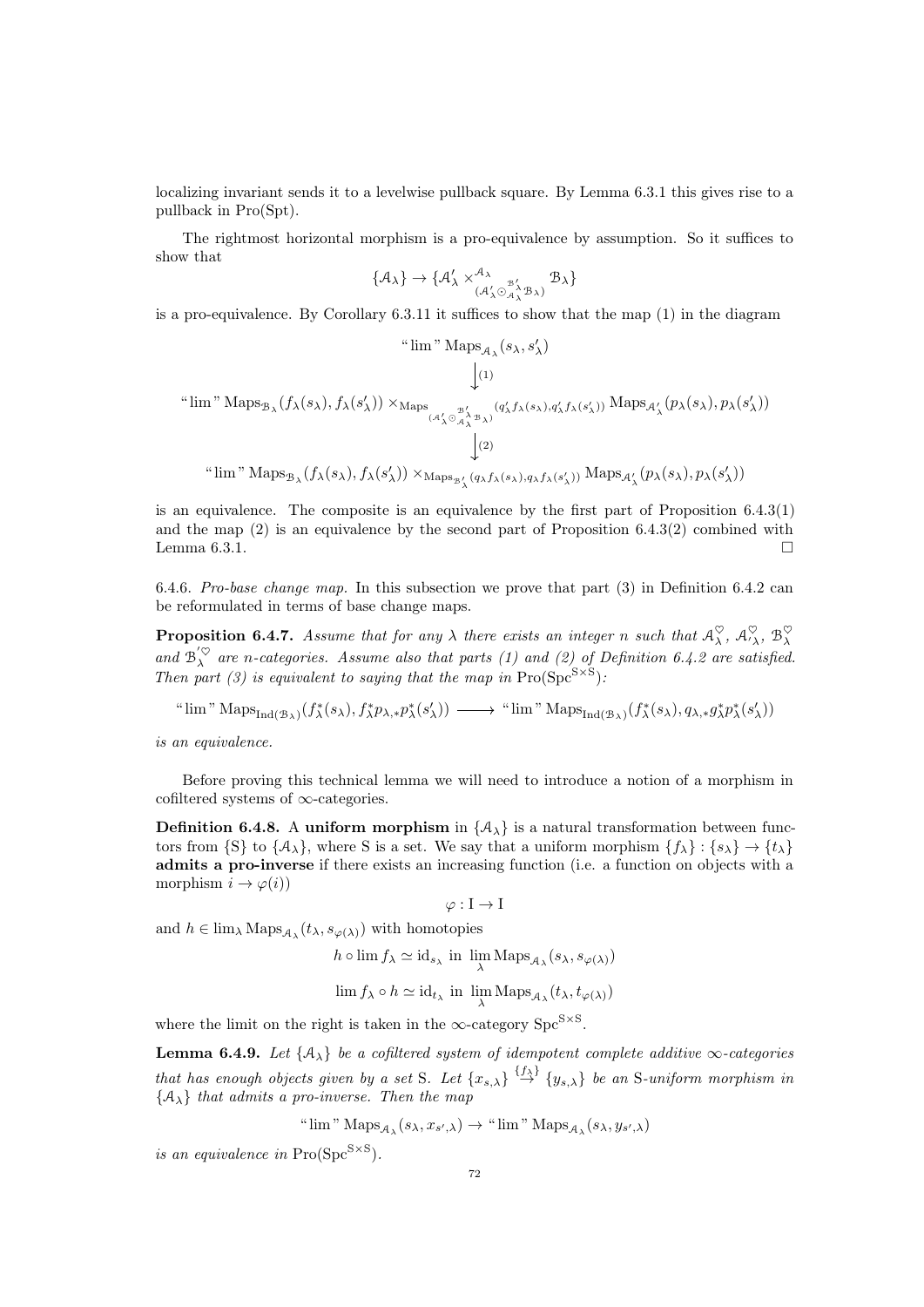Proof. It suffices to observe that the spaces

$$
\begin{aligned} & \lim_{\lambda}\mathrm{Maps}_{\mathcal{A}_\lambda}(x_{s,\lambda},y_{s,\lambda})\\[2mm] & \lim_{\lambda}\mathrm{Maps}_{\mathcal{A}_\lambda}(x_{s,\lambda},x_{\varphi(s),\lambda})\\[2mm] & \lim_{\lambda}\mathrm{Maps}_{\mathcal{A}_\lambda}(y_{s,\lambda},x_{\varphi(s),\lambda})\\[2mm] & \lim_{\lambda}\mathrm{Maps}_{\mathcal{A}_\lambda}(y_{s,\lambda},y_{\varphi(s),\lambda}) \end{aligned}
$$

act on the corresponding objects of  $Pro(Spc^{S\times S})$  in a way compatible with the composite and the identity.  $\Box$ 

Proof of Proposition [6.4.7.](#page-71-0) We first note that the construction

$$
\mathcal{A}' \odot^{ \mathcal{B}'}_{\mathcal{A}} \mathcal{B}
$$

only depends on the image of  $A_{\lambda}$  in the lax pullback, in particular it can be identified with

$$
\mathcal{A}' \odot_{\substack{(\mathcal{A}' \times^{\mathcal{A}}_{(\mathcal{A}'_{\lambda} \odot \frac{\mathcal{B}'}{\mathcal{A}}' \mathcal{B})} \mathcal{B})}}^{\mathcal{B}'} \mathcal{B}.
$$

It follows from Proposition [6.4.3](#page-70-0) and Theorem [6.1.15](#page-62-0) that part (3) in Definition [6.4.2](#page-69-0) is equivalent to the map in  $Pro(Spc^{S\times S})$ 

$$
\begin{array}{c} \text{``lim'' Maps}_{\text{Ind}(\mathcal{B}_\lambda)}(f^*_\lambda(s_\lambda), f^{'*}_\lambda p'_{\lambda,*} p^*_\lambda(s'_\lambda)) \\ & \downarrow \\ \text{``lim'' Maps}_{\text{Ind}(\mathcal{B}_\lambda)}(f^*_\lambda(s_\lambda), q_{\lambda,*} g^*_\lambda p^*_\lambda(s'_\lambda)) \end{array}
$$

being an equivalence, where  $p'_{\lambda}$  and  $f'_{\lambda}$  denote the functors

$$
\mathcal{A}'_{\lambda} \times^{A_{\lambda}}_{\mathcal{B}'_{\lambda}} \mathcal{B}_{\lambda} \to \mathcal{A}'_{\lambda},
$$
  

$$
\mathcal{A}'_{\lambda} \times^{A_{\lambda}}_{\mathcal{B}'_{\lambda}} \mathcal{B}_{\lambda} \to \mathcal{B}_{\lambda}.
$$

Denote the functor

$$
\mathcal{A}_{\lambda} \to \mathcal{A}'_{\lambda} \times_{\mathcal{B}'_{\lambda}}^{w, \mathcal{A}_{\lambda}} \mathcal{B}_{\lambda},
$$

by  $h_{\lambda}$ . Since we have an equivalence

$$
f_{\lambda}^* p_{\lambda,*} \simeq f_{\lambda}^{'*} h_{\lambda}^* h_{\lambda *} p_{\lambda,*}'
$$

to prove our claim it suffices to show that the map

$$
\text{``lim'' Maps}_{\text{Ind}(\mathcal{B}_\lambda)}(f^*_\lambda(s_\lambda), f^{'\ast}_\lambda h^*_\lambda h_{\lambda*} p'_{\lambda,*} p^*_\lambda(s'_\lambda)) \longrightarrow \text{``lim'' Maps}_{\text{Ind}(\mathcal{B}_\lambda)}(f^*_\lambda(s_\lambda), f^{'\ast}_\lambda p'_{\lambda,*} p^*_\lambda(s'_\lambda))
$$

is an equivalence. The first condition in the Definition implies that the S-uniform morphism  $\{h_{\lambda}^*h_{\lambda^*}X_{\lambda}\}\rightarrow \{X_{\lambda}\}\$ admits a pro-inverse for any object X of  $\{\mathcal{A}_{\lambda}^{\prime} \times_{\mathcal{B}_{\lambda}^{\prime}}^{\mathcal{A}_{\lambda}}\mathcal{B}_{\lambda}\}\$  (see Proposi-tion [6.4.3\)](#page-70-0). Hence  $\{f'_\lambda * h_\lambda^* h_{\lambda *} X_\lambda\} \to \{f'_\lambda^* X_\lambda\}$  also admits a pro-inverse and thus induces an equivalence on  $S \times S$ -indexed mapping spaces by Lemma [6.4.9.](#page-71-1)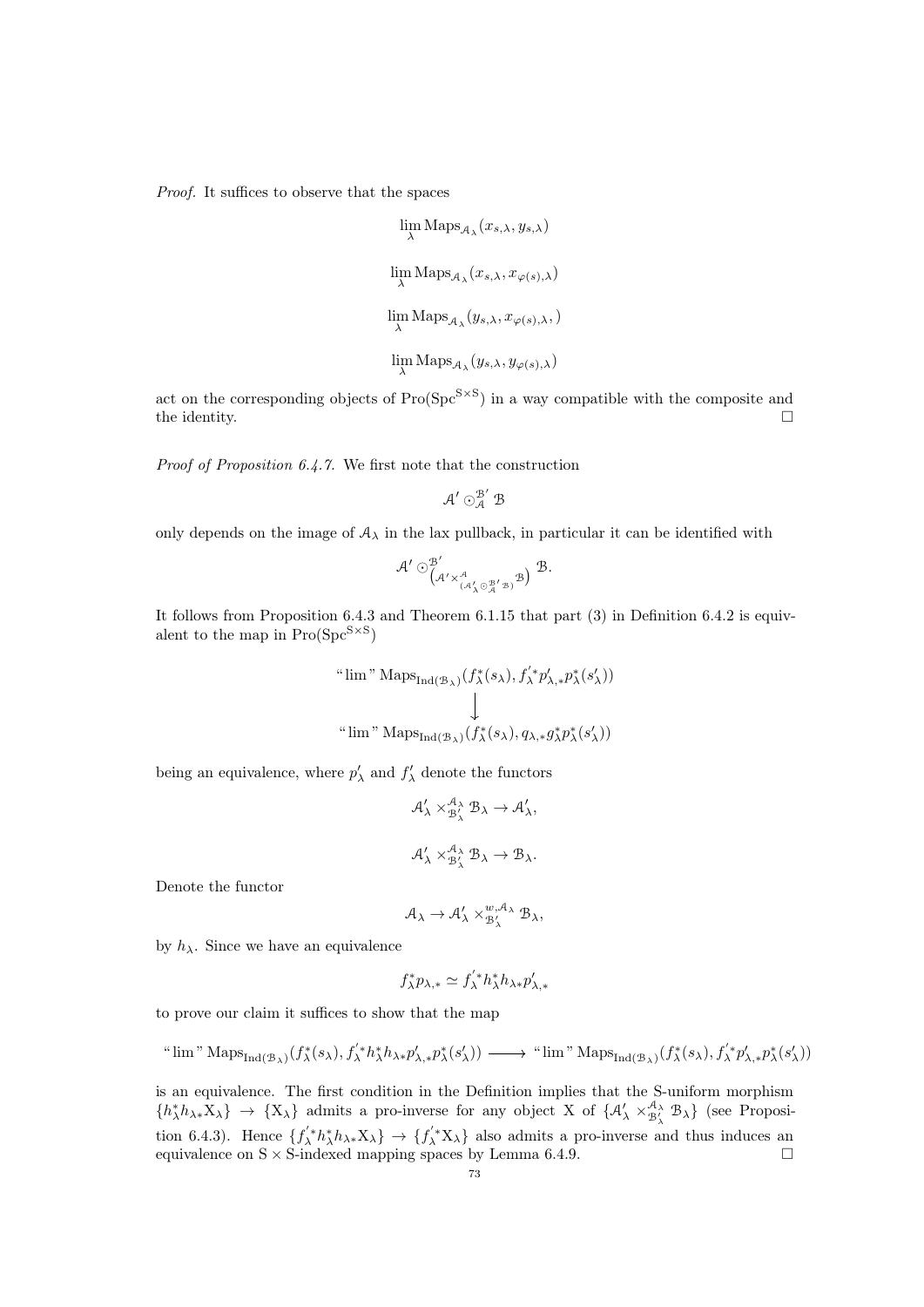<span id="page-73-0"></span>6.4.10. Weak equivalences of pro-objects. The notion of pro-equivalence is sometimes too strong to conveniently talk about. In particular, the pro-homotopy groups (whenever those are defined) do not reflect pro-equivalences for pro-objects that are not pro-truncated (see Definition [6.3.3\)](#page-65-0). Because of this, weak equivalences in the sense of Definition [6.3.2](#page-65-1) or similar notions are used instead in the literature (see [\[KST17,](#page-92-0) Definition 4.4] and [\[LT19,](#page-92-1) Definition 2.7]). In this section we use them to prove an unbounded version of Theorem [6.4.5.](#page-70-1) The category of perfect complexes over a  $\mathbb{E}_1$ -ring spectrum admits a weight structure, so our theory generalizes the results of [\[LT19,](#page-92-1) 2.4] automatically.

Definition 6.4.11. A localizing invariant E is said to be connected if for any map of boundedly weighted stable  $\infty$ -categories  $A \to B$  such that  $\tau_{\leq n}A \to \tau_{\leq n}B$  is an equivalence, the map of spectra  $E(\mathcal{A}) \to E(\mathcal{B})$  is *n*-connected.

Remark 6.4.12. The notion of a connected invariant is closely related to the notion of an *n*-connective invariant in [\[LT19,](#page-92-1) Def. 2.5]. In fact, any functor  $A \stackrel{F}{\to} B$  with  $\tau_{\leq n}A \to \tau_{\leq n}B$ being an equivalence, can be presented as a filtered colimit of functors

$$
\mathbf{Perf}_{\mathbf{End}_{\mathcal{A}}(\bigoplus_{i=1}^n \mathrm{X}_i)} \to \mathbf{Perf}_{\mathbf{End}_{\mathcal{A}}(\mathrm{F}(\bigoplus_{i=1}^n \mathrm{X}_i))}
$$

induced by n-connected maps of rings. So for a finitary invariant such as K-theory, the property of being connected is equivalent to being 0-connective. In general, an argument similar to the one used for proving Theorem [5.3.3](#page-53-0) implies that any localizing invariant E is connected whenever it is 1-connective.

Remark 6.4.13. For a connected invariant E the associated functor

$$
\mathrm{Pro}(\mathbf{WCat}_{\infty}^{\mathrm{st},b}) \to \mathrm{Pro}(\mathrm{Spt})
$$

sends weak equivalences to weak equivalences.

**Theorem 6.4.14.** Assume given a square  $(6.4.1)$  such that for any  $\lambda$  there exists an integer n such that  $\mathcal{A}_\lambda^\heartsuit$ ,  $\mathcal{A}_\lambda^\heartsuit$ ,  $\mathcal{B}_\lambda^\heartsuit$  and  $\mathcal{B}_\lambda^{\langle\heartsuit\rangle}$  are n-categories. Given a pro-Milnor square [\(6.4.1\)](#page-69-1), any localizing invariant sends it to a pullback square in pro-spectra.

Proof. The proof of Theorem [6.4.5](#page-70-1) works verbatim after replacing pro-equivalences with weak equivalences and using Corollary [6.3.12](#page-69-2) instead of Corollary [6.3.11.](#page-69-3)

## 7. Applications to localizing invariants of ANS stacks

We are now going to apply all the abstract results of the previous section to stacks and their algebraic invariants. Our first goal is to prove the pro-cdh-descent for K-theory of algebraic stacks (Theorem [7.3.1\)](#page-78-0). The proof will follow the strategy of [\[KST17\]](#page-92-0) with the main new ingredient being the equivariant pro-descent. This allows us to prove the Weibel's conjecture on the vanishing of the negative K-theory of stacks. Besides that, Theorem [7.3.1](#page-78-0) together with Theorem [1.4.7](#page-12-0) implies cdh-descent for all truncating invariants on stacks. Finally, we will present an application of Theorem [1.4.7](#page-12-0) to the lattice conjecture.

From now on we will restrict our attention to *derived* quasi-compact and quasi-separated algebraic stacks. The reason for this choice is the fact that the formal completion of a closed subscheme is bounded in this setting. This allows us to use the categorical pro-descent results of Section [6.4.](#page-69-4) We note that the generalization described in Section [6.4.10](#page-73-0) allows us to obtain a statement for connected invariants of spectral stacks.

7.1. ANS stacks. Here we introduce a large class of stacks to which our results apply. All applications of our categorical results to localizing invariants are obtained by first doing the case of affine quotient stacks (i.e. stacks described via Construction [3.3.12\)](#page-30-0) and then using the so-called Nisnevich topology to glue a result for more general stacks. So, the stacks we care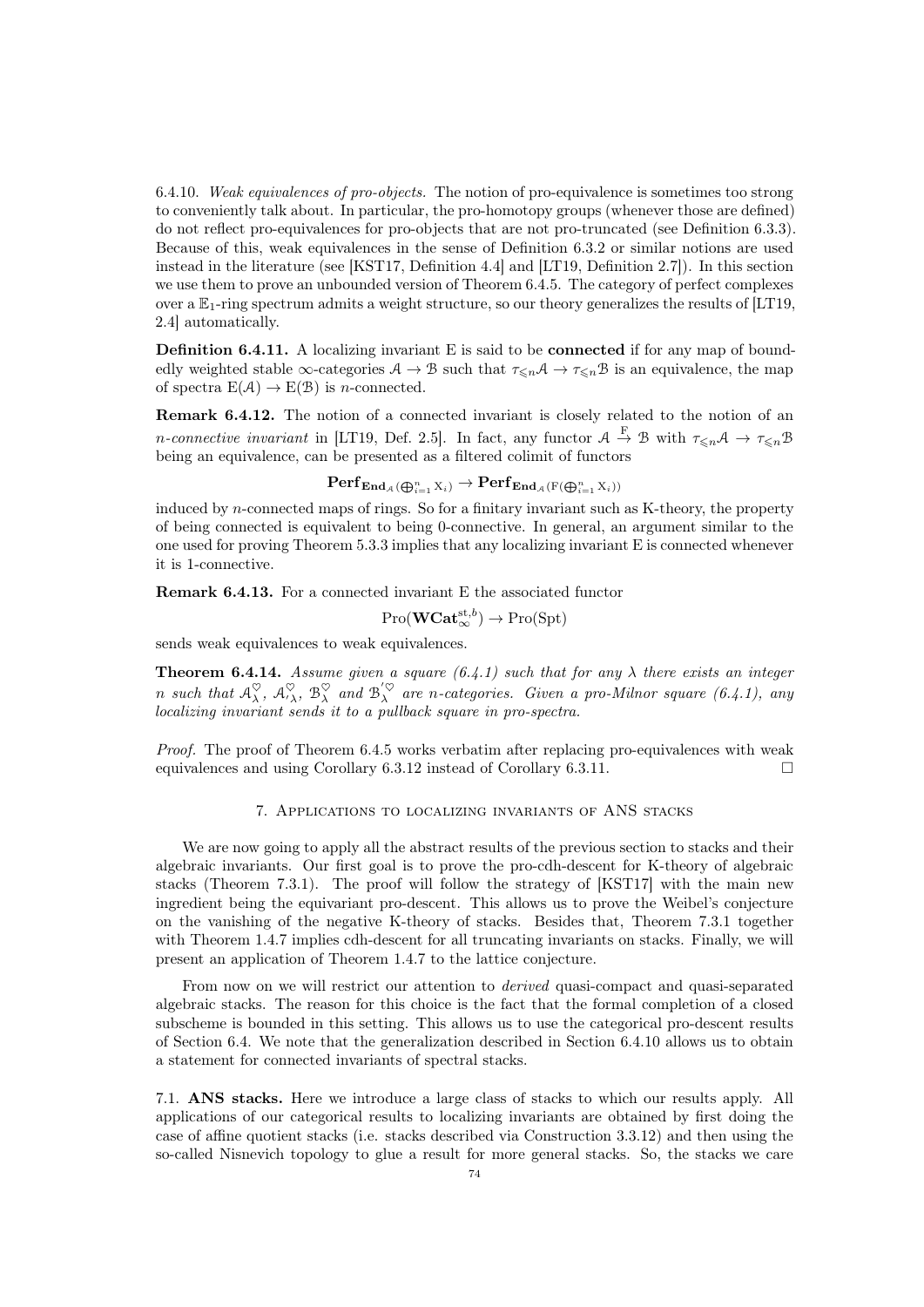about are Nisnevich-locally affine quotient stacks. Informally, the class of ANS stacks is the largest class of such stacks that is closed under reasonable operations (such as blow-ups).

## 7.1.1. Nisnevich topology.

**Definition 7.1.2.** Let X be a derived stack. We say that a family of etale maps  $\{U_i \rightarrow X\}_{i\in I}$ is a Nisnevich covering if for every point  $x \in X$  there exists  $i \in I$  and a point  $y \in U_i$  over  $x$  with an isomorphism of residual gerbes. This generates a topology called the **Nisnevich** topology on the small etale site of X.

A Nisnevich square of derived algebraic stacks is a cartesian diagram of derived algebraic stacks



where j is a quasi-compact, quasi-separated open immersion and  $f$  is a representable étale morphism of finite presentation inducing an equivalence  $f^{-1}(Z) \to Z$  for some complementary (to U) closed substack  $Z \hookrightarrow X$ .

Recall some basic properties of these notions:

- (1) Any Nisnevich covering has a finite subcovering (the proof is the same as in the discrete case [\[HK19,](#page-91-0) Corollary 2.7]).
- (2) Nisnevich squares define a cd-structure on the category of stacks. The topology generated by this cd-structure coincides with the Nisnevich topology (the proof is the same as in the discrete case [\[HK19,](#page-91-0) Proposition 2.9]). Moreover, a presheaf F satisfies descent in this topology if and only if F maps *all* Nisnevich squares into pullback squares ([\[AHW17,](#page-90-0) Theorem 3.2.5]).

**Definition 7.1.3.** A derived algebraic stack X is **perfect** if the stable  $\infty$ -category  $D_{qc,X}$  is compactly generated by its full subcategory  $\mathbf{Perf}_X$  of perfect complexes.

**Example 7.1.4.** We have already seen that the stacks of the form  $\left[\text{Spec } R/G\right]$  are examples of perfect stacks when G is linearly reductive or affine over a field of characteristic 0. (see Proposition [3.3.15](#page-31-0) and Theorem [3.3.13\)](#page-30-1).

7.1.5. Nisnevich descent for localizing invariants. Similarly to the case of schemes, reasonable cohomology theories tend to satisfy descent in the Nisnevich topology. Let E be a localizing invariant. For a stack X adopt the notation

$$
E(X) := E(\mathbf{Perf}_X).
$$

Thus a localizing invariant gives rise to a presheaf of spectra on stacks.

<span id="page-74-0"></span>Theorem 7.1.6. Any localizing invariant E sends a Nisnevich square

$$
\begin{array}{ccc}\nU \times_X V & \xrightarrow{\hspace*{1cm}} & V \\
& \downarrow & \downarrow p \\
& U & \xrightarrow{\hspace*{1cm}} & X.\n\end{array}
$$

with perfect X and V to a cartesian square of spaces.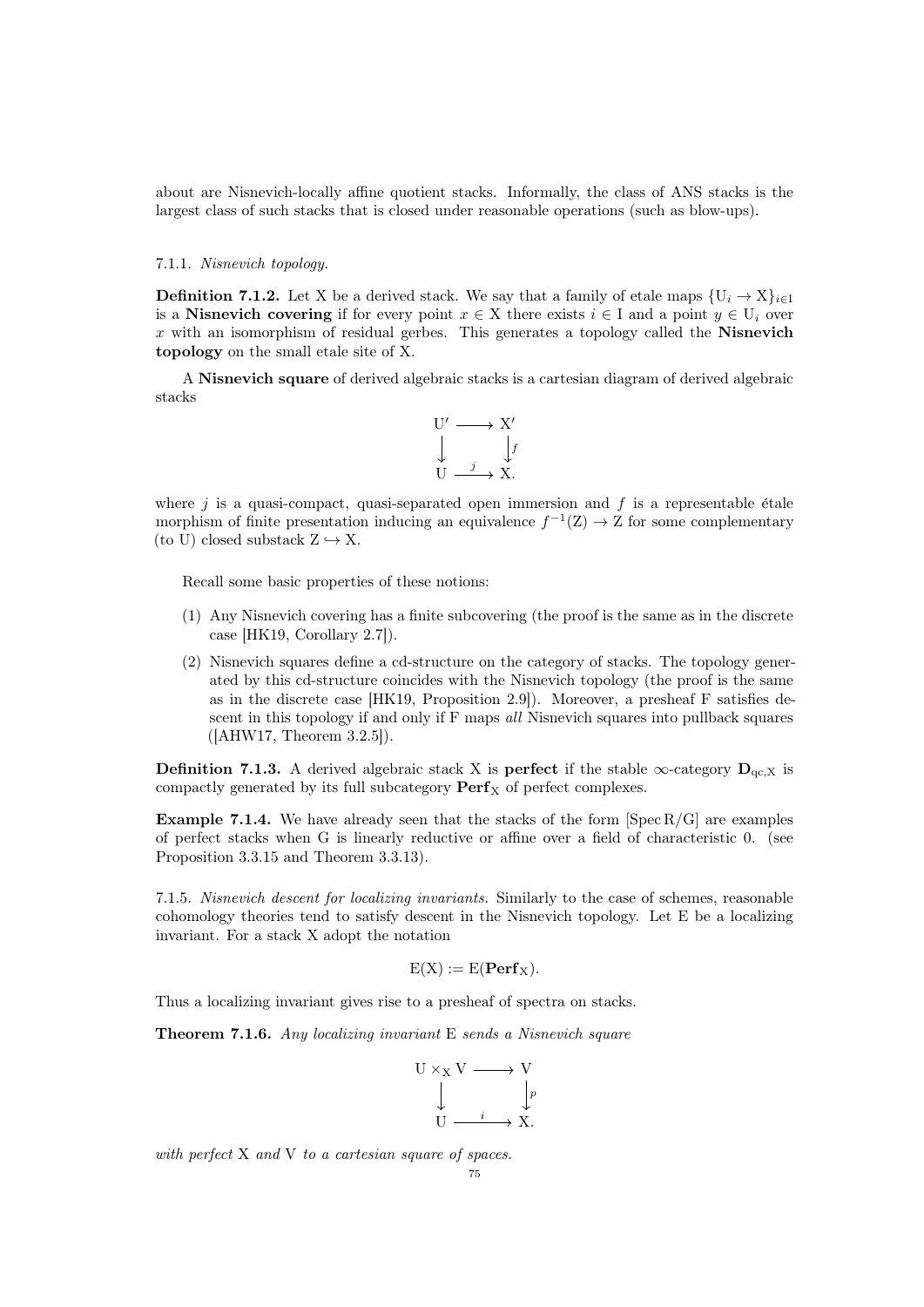Proof. The induced square



is cartesian. This is [\[TT90,](#page-93-0) Thm 2.6.3] in the classical setting. In fact, one can check the invertibility of the unit and co-unit of the adjunction

$$
\mathbf{D}_{qc,X} \rightleftarrows \mathbf{D}_{qc,U} \times_{\mathbf{D}_{qc,U} \times_X V} \mathbf{D}_{qc,V}
$$

using base change for  $i_*$  and  $p_*$  ([\[Lur18,](#page-92-2) Cor 3.4.2.2]) and the semi-orthogonal decomposition

$$
\mathbf{D}_{\mathrm{qc},X} = \big\langle \mathbf{D}_{\mathrm{qc},X_{(\mathrm{X}-\mathrm{U})}^{\wedge}}, \mathbf{D}_{\mathrm{qc},\mathrm{U}} \big\rangle,
$$

see [\[GR14,](#page-91-1) 7.1] or [\[HLP14,](#page-91-2) Thm 2.2.3]. The functors  $j_*$  and  $i_*$  right adjoint to the horizontal functors in the diagram are fully faithful by base change ([\[Lur18,](#page-92-2) Cor 3.4.2.2]). Now the result follows from [\[Tam18,](#page-92-3) Thm 18] (see also [\[Hoy18,](#page-91-3) Cor 13]) and the perfectness assumption.  $\square$ 

**Definition 7.1.7.** A derived algebraic stack X is called  $ANS$ <sup>[11](#page-75-0)</sup> if it has affine diagonal and nice stabilizers.

<span id="page-75-1"></span>**Example 7.1.8.** Let G be a finite etale group scheme over a field  $k$ . If G has order prime to the characteristic of k, then G is nice and embeddable. It follows that any separated Deligne– Mumford stack over  $k$  is ANS as long as it is tame (i.e., has all stabilizers of order prime to the characteristic).

Example 7.1.9. Any algebraic stack with affine diagonal that is tame in the sense of [\[AOV08,](#page-90-1) Def. 3.1] is ANS. This generalizes Example [7.1.8.](#page-75-1)

Example 7.1.10. If T is a nice group scheme over an affine scheme S acting on an algebraic space X over S with affine diagonal, then the quotient  $[X/T]$  is ANS. (However, it is typically not tame in the sense of [\[AOV08\]](#page-90-1).)

<span id="page-75-3"></span>**Lemma 7.1.11.** Let X be an ANS derived stack. Let  $f : X' \to X$  be a representable morphism with affine diagonal. Then  $X'$  is ANS.

*Proof.* Since f is representable, the stabilizers of X' are subgroups of those of X.

The following is the main result of [\[AHHLR\]](#page-90-2) in the classical case. The generalization to derived stacks is immediate.

<span id="page-75-2"></span>Theorem 7.1.12 (Alper–Hall–Halpern-Leistner–Rydh). Let X be an ANS derived stack. Then there exists a finite sequence of open immersions

(7.1.13) 
$$
\varnothing = U_0 \hookrightarrow U_1 \hookrightarrow \cdots \hookrightarrow U_n = X,
$$

an embeddable nice group scheme G over an affine scheme S, and Nisnevich squares

<span id="page-75-4"></span>

where  $V_i$  is étale and affine over  $U_i$  and affine over BG.

<span id="page-75-0"></span> $11$ This is an abbreviation of "affine diagonal and nice stabilizers."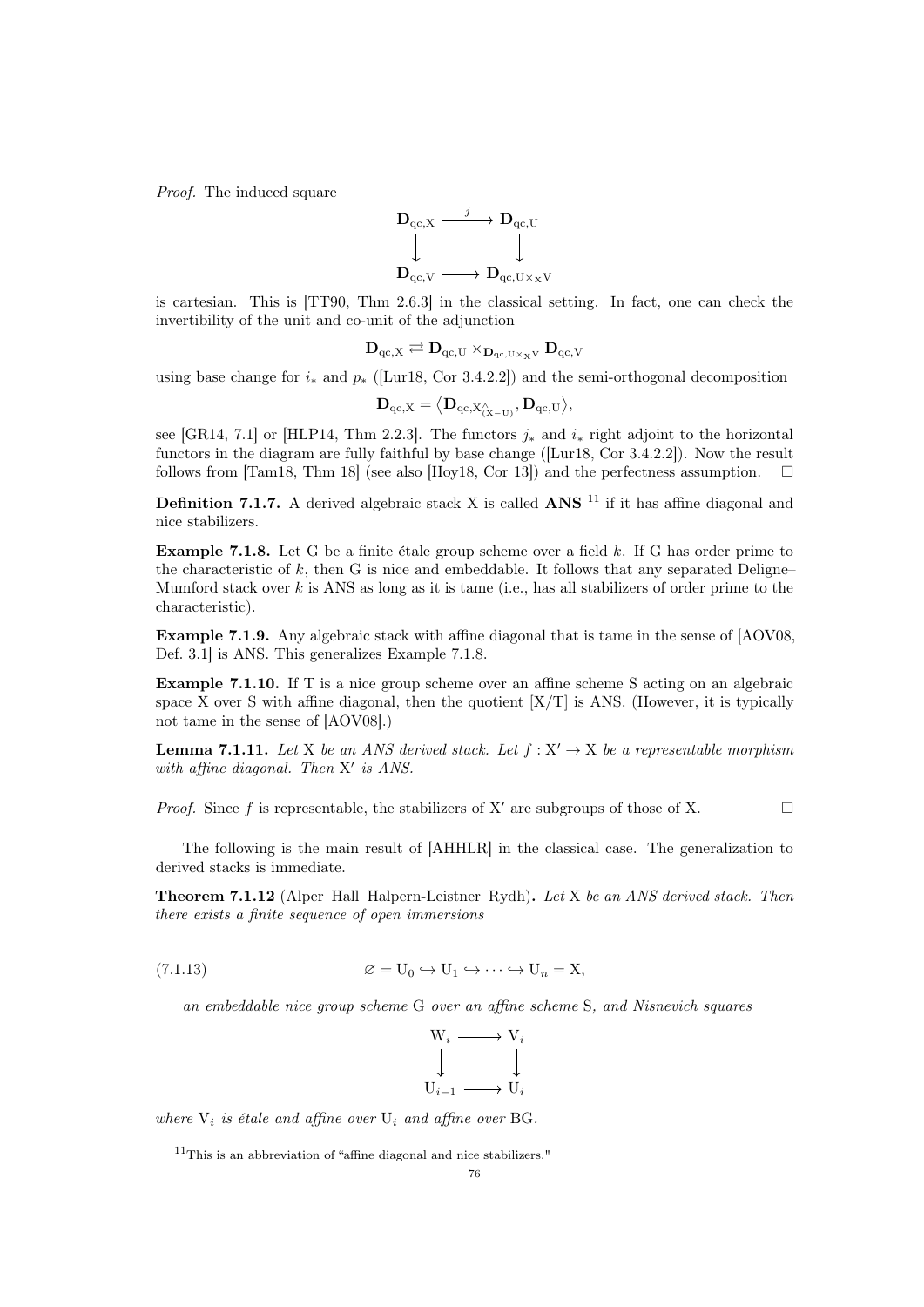*Proof.* If X is classical, this follows by combining the main result of  $[AHHLR]^2$  $[AHHLR]^2$  with  $[HK19,$ Prop. 2.9. In general, we can use derived invariance of the étale site [\[Lur17a,](#page-92-4) Thm. 7.5.0.6] to obtain unique lifts of the  $U_i$  and  $V_i$  from the classical truncation  $X_{c_l}$ , in such a way that we have Nisnevich squares as above. It remains only to extend the affine morphism  $(V_i)_{i \in I} \to BG$  to  $V_i$ . In fact, the relevant obstruction vanishes since the cotangent complex of BG is of Tor-amplitude  $[0, 1]$  and  $(V_i)_{\text{cl}}$  is cohomologically affine (as G is linearly reductive).

<span id="page-76-1"></span>Theorem 7.1.14. Let X be an ANS derived stack. Then X is perfect.

*Proof.* By Theorem [7.1.12,](#page-75-2) we can in particular find an affine étale surjection onto X from a finite coproduct of quotient stacks of the form  $[X_i/G]$ , where G is a nice group scheme over an affine scheme S and  $X_i$  is an affine derived S-scheme with G-action. It will now suffice to show that the property of crispness can be detected by affine etale surjections. Indeed, we note that the proof given in [\[HR15b,](#page-91-4) Thm. C] for the classical case generalizes to our setting, following Example 9.4 of loc. cit.

Combining Theorem [7.1.14,](#page-76-1) Theorem [7.1.6](#page-74-0) and Lemma [7.1.11](#page-75-3) we obtain:

<span id="page-76-2"></span>Corollary 7.1.15. Any localizing invariant E satisfies Nisnevich descent on any ANS derived stack.

7.2. Dimension of algebraic stacks. Recall several useful notions of dimension from [\[HK19\]](#page-91-0).

Definition 7.2.1. Let X be a Noetherian stack.

- (1) The Krull dimension dim X of X is the dimension of the underlying topological space  $|X|$ .
- (2) We define the blow-up dimension bldim X to be the supremum of such n that there exists a sequence of maps

$$
X_n \to \cdots \to X_0 = X
$$

such that  $X_i$  is a nonempty nowhere dense closed substack in an iteratated blow-up of  $X_{i-1}$ . If X is empty, then bl dim(X) = -1 by convention.

- (3) The covering dimension cov dim<sub>fppf</sub> X is the minimum of all such n that there exists a faithfully flat finitely presented morphism  $S \to X$  where S a scheme of Krull dimension  $\overline{n}$ .
- (4) The covering dimension cov  $\dim_{\text{sm}}(X)$  (more precisely, smooth-covering dimension) is the minimal integer  $-1 \leq n \leq \infty$  such that there exists a smooth surjection  $X \to X$ where  $X$  is a noetherian scheme of Krull dimension  $n$ .

**Remark 7.2.2.** In general, one has the inequalities dim(X)  $\leq$  bl dim(X)  $\leq$  cov dim<sub>fppf</sub>(X)  $\leq$ cov  $\dim_{\text{sm}}(X)$ . For quasi-Deligne–Mumford stacks these are all equal to the usual dimension as defined in [\[The17,](#page-92-5) Tag 0AFL]. See [\[HK19,](#page-91-0) Lemma 7.8].

7.2.3. Nisnevich cohomological dimension. We denote by  $\text{cd}_{\text{Nis}} X$  the Nisnevich cohomological dimension of a stack X.

We are now going to show that the Nisnevich cohomological dimension of an algebraic stack is bounded by its covering dimension. We establish this by showing that the Nisnevich topology as a cd-topology on the category of Noetherian algebraic stacks of finite covering dimension is bounded with respect to a density structure defined using the density structure of Krishna and Ostvaer [\[KO10,](#page-92-6) Definition 8.3] on any of its faithfully flat cover. The Nisnevich cdstructure is complete and regular as Nisnevich squares are closed under pullbacks and since open

<span id="page-76-0"></span><sup>12</sup>See [\[AHR19,](#page-90-3) Cor. 17.3] and [\[AOV08,](#page-90-1) Thm. 3.2] for documented special cases of this result.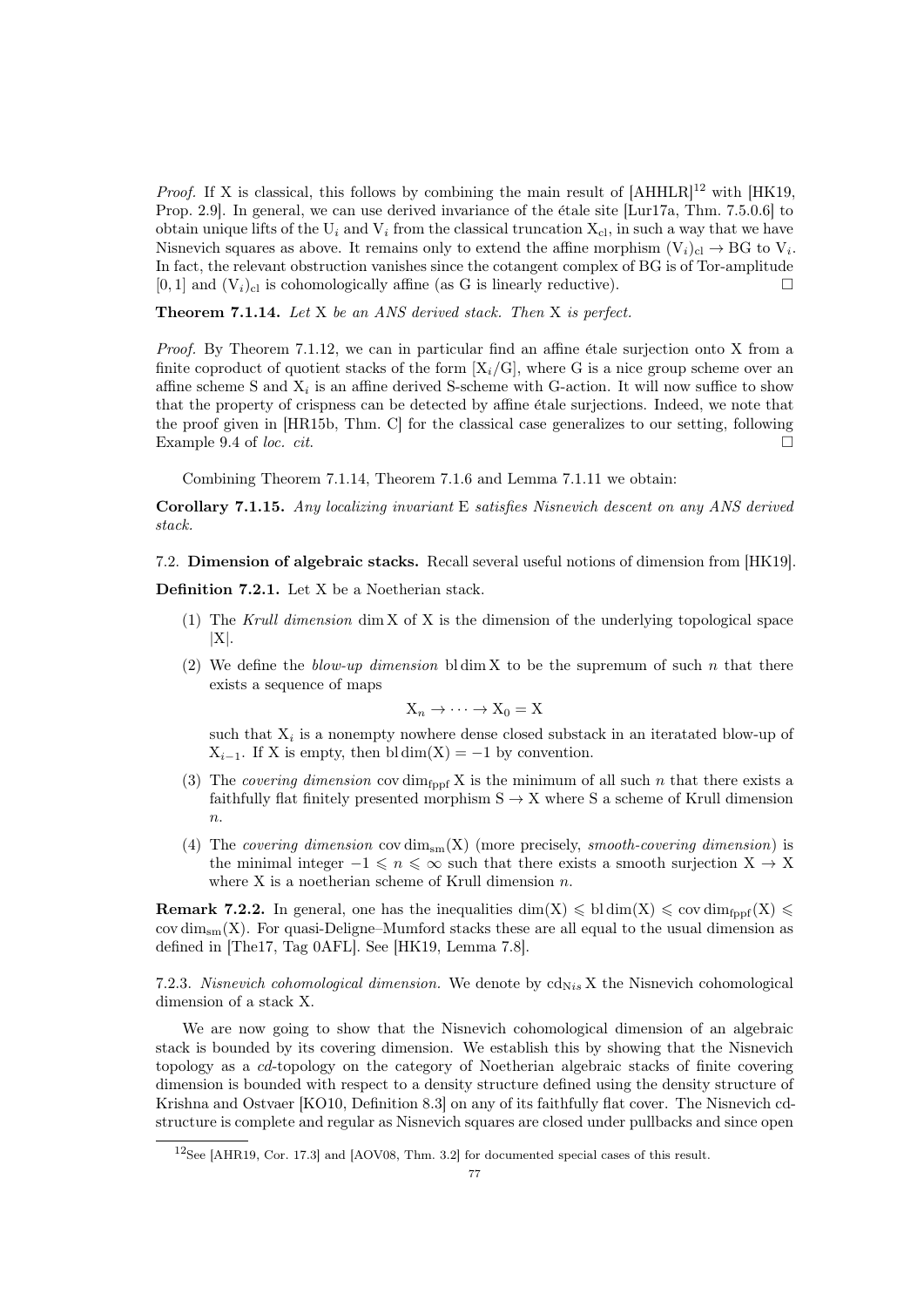immersions and etale morphisms are preserved under base change and formation of diagonals. Let Stk denote the category of Noetherian algebraic stacks.

Let X be a Noetherian algebraic stack and let  $S \rightarrow X$  be a faithfully flat finitely presented morphism from a DM-stack S. For  $Y \in Stk / X$ , let  $q : S_Y \to Y$  be the fppf covering of Y given by the base change of  $S \to X$  along Y. For  $i \geq 0$ , let  $D_i^S(Y)$  denote the class of open substacks  $U \hookrightarrow Y$  such that the open substack  $U \times_Y S_Y \hookrightarrow S_Y$  defines an element of the class  $D_i(S_Y)$ , where D∗(−) denotes the density structure on the category of Deligne-Mumford stacks (see [\[KO10,](#page-92-6) Definition 8.3]). It is easy to check that the classes  $D_i^S(-)$  define a density structure on the category Stk /X in the sense of [\[Voe10a,](#page-93-1) Definition 2.20] and that this density structure is locally of finite dimension and the dimension of X with respect to the density structure  $\dim_{D^S}(X) = \dim(S).$ 

<span id="page-77-2"></span>**Lemma 7.2.4.** Let X be a DM stack and  $U \in D_i(X)$ . Let V be an open substack of X. Then  $U \cap V \in D_i(V)$ .

*Proof.* By [\[KO10,](#page-92-6) Lemma 8.4] it suffices to show that  $|U \cap V| \in D_i(|V|)$ . Now we can use the same argument as in the proof of [\[Voe10b,](#page-93-2) Lemma 2.5].

**Proposition 7.2.5.** The Nisnevich cd-structure on the category Stk  $/X$  is bounded with respect to the density structure  $D_*^S(-)$ .

Proof. We need to show that every Nisnevich square is reducing with respect to the density structure. Consider a Nisnevich square Q in Stk /X:

<span id="page-77-1"></span>(7.2.6) 
$$
\begin{array}{ccc}\n & W & \xrightarrow{j} & V \\
 & \downarrow & & \downarrow p \\
 & U & \xrightarrow{j} & Y,\n\end{array}
$$

where p is etale, j is an open immersion and the induced morphism  $p^{-1}(Y \setminus U) \to (Y \setminus U)$ is invertible. Choose  $W_0 \in D_{i-1}^S(W)$ ,  $U_0 \in D_i^S(U)$  and  $V_0 \in D_i^S(V)$ . To show that the above square Q is reducing with respect to the density structure, we need to prove that there exists a Nisnevich square  $Q'$  in Stk  $/X$ 

<span id="page-77-3"></span>(7.2.7) 
$$
\begin{array}{ccc}\nW' & \longrightarrow & V' \\
\downarrow & & \downarrow \\
U' & \longrightarrow & Y',\n\end{array}
$$

and a morphism  $Q' \rightarrow Q$  such that  $W' \rightarrow W$  factors through  $W' \rightarrow W_0$ ,  $U' \rightarrow U$  through  $U' \to U_0$ ,  $V' \to V$  through  $V' \to V_0$ , and  $Y' \in D_i^S(Y)$  (see [\[Voe10a,](#page-93-1) Definition 2.21]). Applying Lemma [7.2.8](#page-77-0) to the morphism  $j \sqcup p$ , we can find  $Y_0 \in D_i^S(Y)$  such that  $j^{-1}(Y_0) \subseteq U_0$  and  $p^{-1}(Y_0) \subseteq V_0$ . Therefore by base changing [\(7.2.6\)](#page-77-1) along  $Y_0 \hookrightarrow Y$  and then replacing Y by  $Y_0$ we are reduced to the case when  $U = U_0$  and  $V = V_0$  in [\(7.2.6\)](#page-77-1). Note that  $W_0 \times_Y Y_0$  is in  $D_{i-1}^{S}(U_0 \times_Y V_0)$  by Lemma [7.2.4.](#page-77-2)

Let  $Z = W \setminus W_0$  and  $C = Y \setminus U$  and set  $W' = W_0$ ,  $U' = U$ ,  $V' = V \setminus cl_V(Z)$  and  $Y' = Y \setminus (C \cap cl_Y(p \circ j_V(Z)))$  in [\(7.2.7\)](#page-77-3) to obtain the Nisnevich square Q' with a natural morphism to Q given by inclusions. Now  $Y' \times_Y S_Y \to S_Y \in D_i(S_Y)$  by the proof of [\[KO10,](#page-92-6) Lemma 8.8]. Therefore  $Q' \rightarrow Q$  satisfies all the required properties.

<span id="page-77-0"></span>**Lemma 7.2.8.** Let  $f : W \to Y$  be an etale and surjective morphism of Noetherian stacks. Then for any  $i \geq 0$  and  $W_0 \in D_i^S(W)$  there exists  $Y_0 \in D_i^S(Y)$  such that  $f^{-1}(Y_0) \subset W_0$ .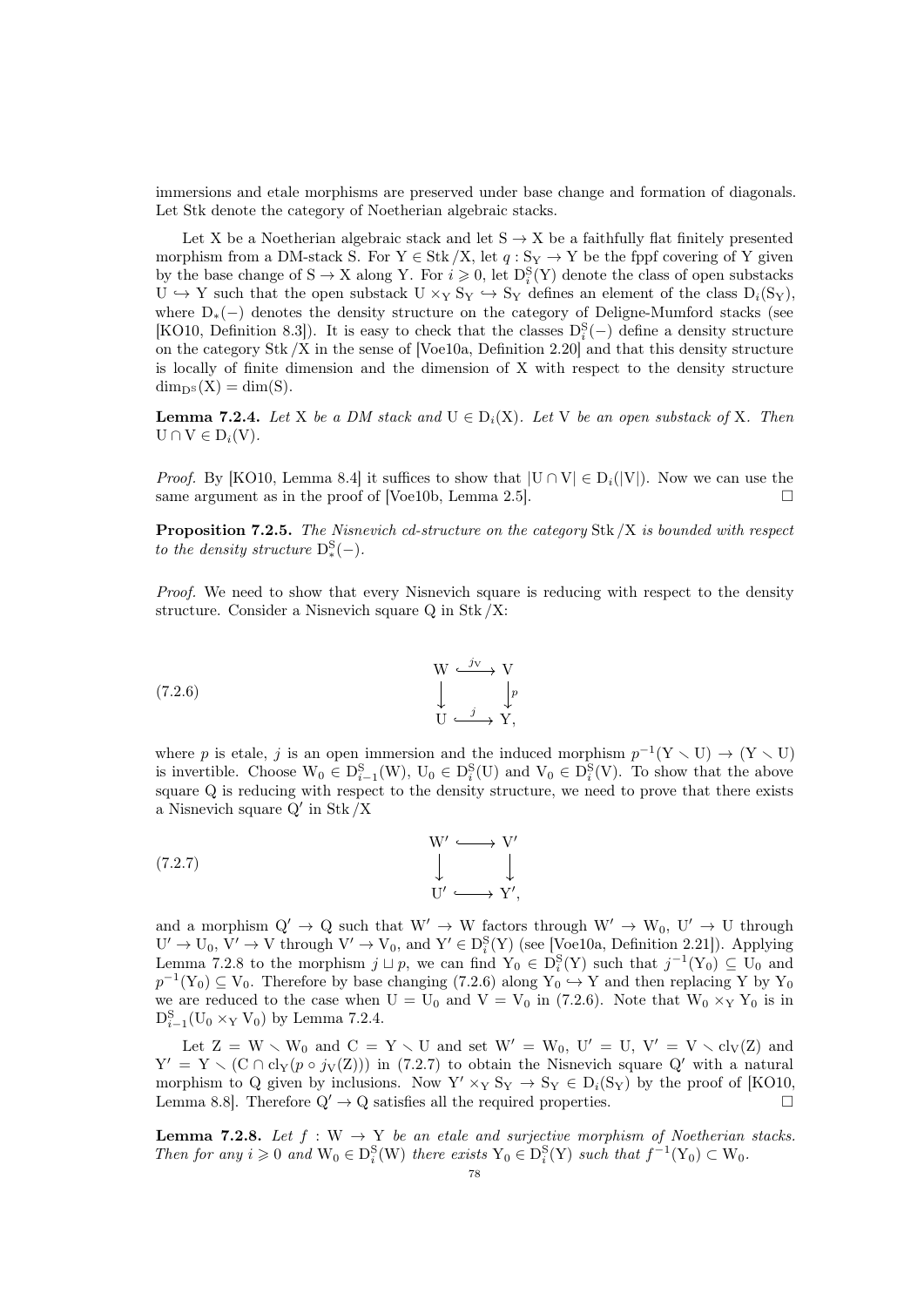*Proof.* Let  $S_W = S \times_X W$ ,  $S_{W_0} = S \times_X W_0$  and let  $f_S : S_W \to S_Y$  denote the base change of  $f$ :  $W \to Y$  along the fppf covering  $q : S_Y \to Y$  and  $\tilde{q} : S_W \to W$  denote the base change of q along f. Then by [\[KO10,](#page-92-6) Lemma 8.6] applied to  $f_s$  there exists  $\tilde{Y} \in D_i(S_Y)$  such that  $f_S^{-1}(\tilde{Y}) \subset S_{W_0}$ . Let  $Y_0 = q(\tilde{Y})$ , then  $Y_0 \in D_i(Y)$  since q is open (see [\[LMB18,](#page-92-7) Proposition 8.6]),  $\tilde{Y} \subseteq Y_0 \times_Y \mathcal{S}_Y$ and  $\tilde{Y} \in D_i(S_Y)$ . Moreover  $f^{-1}(Y_0) = f^{-1}(q(\tilde{Y})) \subseteq \tilde{q}(f_S^{-1}(\tilde{Y})) \subseteq \tilde{q}(S_{W_0}) = \tilde{W}_0$ .

<span id="page-78-2"></span>Corollary 7.2.9. Let X be a Noetherian stack and let  $\mathcal F$  be a sheaf of abelian groups on the Nisnevich site of X. Then

$$
\mathrm{H}^{i}_{\mathrm{N}is}(\mathrm{X},\mathcal{F})=0
$$

for  $i > \text{cov dim}_{\text{fppf}} X$ . In other words,  $\text{cov dim}_{\text{fppf}} X \geqslant \text{cd}_{\text{Nis}} X$ .

<span id="page-78-1"></span>7.3. Localizing invariants of algebraic stacks. In this section we formulate our main excision results and our version of the Weibel's conjecture. Our ultimate goal is to prove the pro-cdh-descent for K-theory of algebraic stacks (Threorem [7.3.1\)](#page-78-0). The proof will follow the strategy of [\[KST17\]](#page-92-0) with the main new ingredient being the equivariant pro-descent.

To the end of the section consider an abstract blow-up square of noetherian stacks

$$
\begin{array}{ccc}\nE & \longrightarrow & \tilde{X} \\
\downarrow & & \downarrow_p \\
Y & \xrightarrow{i} & X,\n\end{array}
$$

that is a commutative square with  $p$  proper representable and  $i$  closed immersion such that  $p$ induces an isomorphism  $\tilde{X}$  – E  $\rightarrow$  X – Y. Define Y<sub>n</sub> to be the n-th infinitesimal thickening of Y in X and  $E_n$  to be the *n*-th infinitesimal thickening of E in  $\tilde{X}$ .

The next few sections will be dedicated to proving the following result:

<span id="page-78-0"></span>Theorem 7.3.1 (pro-cdh-descent). Assume X is an ANS stack. Then for any localizing invariant E the square

$$
E(X) \longrightarrow "lim" E(Y_n)
$$
  
\n
$$
\downarrow \qquad \qquad \downarrow
$$
  
\n
$$
E(\tilde{X}) \longrightarrow "lim" E(E_n)
$$

is a pullback of pro-spectra.

For a map of stacks  $Z \rightarrow X$  we denote

$$
E(X, Z) := Fib(E(X) \to E(Z)).
$$

The conclusion of Theorem [7.3.1](#page-78-0) can be reformulated into saying that the map

" 
$$
\lim
$$
" E(X, Y<sub>n</sub>)  $\rightarrow$ "  $\lim$ " E(X, E<sub>n</sub>)

is an equivalence of pro-spectra. If we assume  $p$  to be finite, the theorem also holds for all ANS stacks. We postpone the proof till Section [7.5.](#page-81-0) Many results of this kind have already been proved by now. The most prominent paper is [\[KST17\]](#page-92-0) where the theorem was proved for schemes. Moreover, it was proved in [\[HK19\]](#page-91-0) that the square [\(7.3\)](#page-78-1) is mapped into a pullback square of spectra by the homotopy K-theory.

Another related result is the cdh-descent for the so-called derived blow-up square. Recall that a quasi-smooth immersion of derived stacks  $Y \to X$  is a map that locally fits into a pullback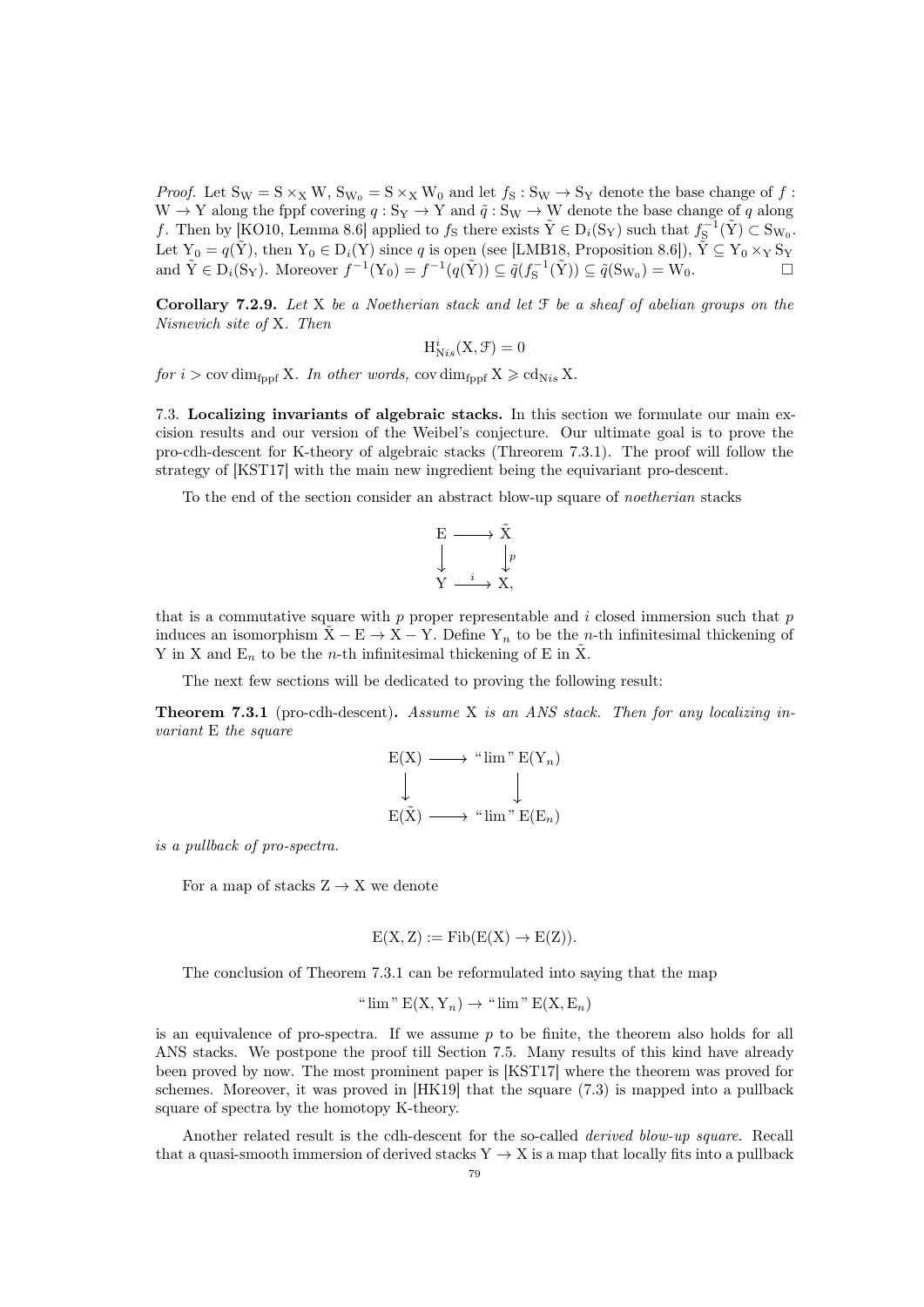diagram



In this situation we can define the derived blow-up  $\text{Bl}_{Y/X}^{\mathbb{L}}$  to be the pullback  $\text{Bl}_{X/\mathbb{A}^n} \times_{\mathbb{A}^n} X$ . It turns out to be a well defined construction globally too (see [\[KR19,](#page-92-8) 4.1.6]).

<span id="page-79-1"></span>**Theorem 7.3.2** ([\[Kha18\]](#page-91-5), Theorem A). Let E be any additive invariant. Then for a quasismooth closed immersion of derived algebraic stacks  $Y \rightarrow X$  of virtual codimension more than 1 the diagram



is cartesian.

Using this result together with the technique of flatification by blow-ups we can prove the following.

<span id="page-79-0"></span>**Theorem 7.3.3** (Weibel's conjecture). Let X be a noetherian ANS stack of covering dimension d. Then  $K_{-n}(X)$  vanishes for all  $n > d$ .

Note that we use the covering dimension instead of the blow-up dimension used in [\[HK19\]](#page-91-0). The reason for that is that we can only prove nilinvariance for the negative K-theory below the covering dimension while the homotopy K-theory is nilinvariant on the nose. Theorem [7.3.3](#page-79-0) applies to all separated DM stacks with linearly reductive stabilizers. As an interesting special case we get:

**Corollary 7.3.4.** Let  $X$  be a Noetherian scheme equipped with an action of a linearly reductive almost multiplicative group G. Then  $K_{-n}^G(X) = 0$  vanishes for  $n > \dim X$ .

7.4. Equivariant pro-descent. The set-up for the next theorem is the following data

- An embeddable linearly reductive group scheme G over a commutative ring  $k$ .
- A commutative k-algebra R with a G-action.
- A morphism  ${R_{\lambda}} \rightarrow {S_{\lambda}}$  of N-cofiltered systems of G-equivariant Noetherian simplicial commutative R-algebras.
- An equivariant cosection  $M \stackrel{s}{\rightarrow} R$  of a G-equivariant locally-free R-module. We denote by  $s(M)$  the image of the induced map on  $\pi_0$  of the modules.
- A localizing invariant E.

Consider the derived quotients

$$
R_{\lambda}(\lambda) = R_{\lambda} // s^{\otimes \lambda} = R_{\lambda} \otimes_{Sym_R(M)} R
$$

$$
S_{\lambda}(\lambda) = S_{\lambda} // s^{\otimes \lambda} = S_{\lambda} \otimes_{Sym_{R}(M)} R
$$

where  $Sym_R$  denotes the free simplicial R-algebra on a module. Here the  $Sym_R(M)$ -module structures are induced by the zero map and by s. By functoriality of the above construction these admit an action of G which is compatible with the quotient maps.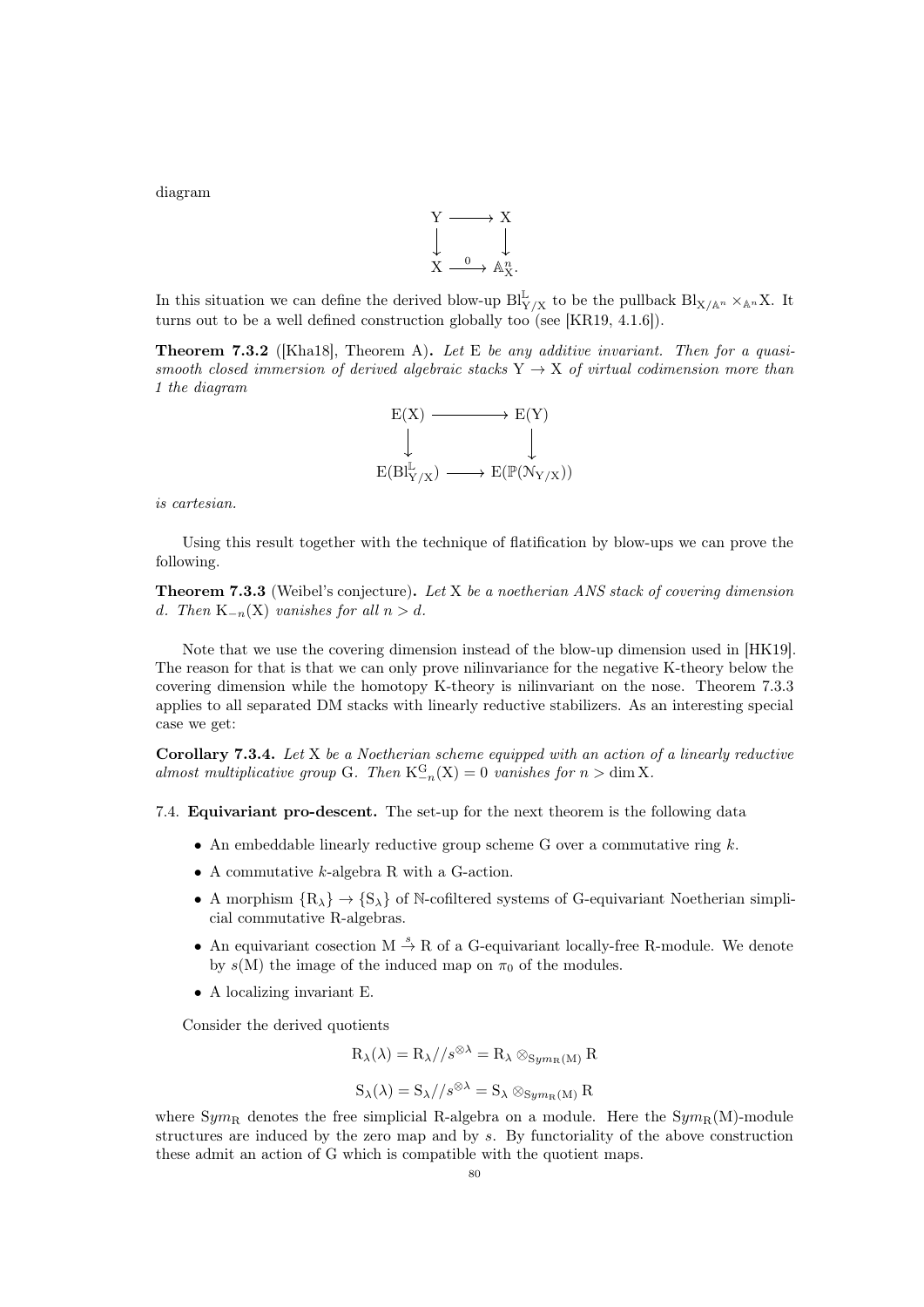<span id="page-80-0"></span>**Lemma 7.4.1.** Assume that  $R_{\lambda}$  and  $S_{\lambda}$  are bounded for every  $\lambda$ . If a morphism  $\{R_{\lambda}\} \to \{S_{\lambda}\}\$ as above is a pro-equivalence in  $Pro(sCAlg_R)$  then the map

" 
$$
\lim
$$
"  $E^G([\operatorname{Spec} R_\lambda/G]) \to$ "  $\lim$ "  $E^G([\operatorname{Spec} S_\lambda/G])$ 

is an equivalence.

*Proof.* If  $R_{\lambda}$  and  $S_{\lambda}$  have finitely many homotopy groups for any  $\lambda$  then the pro-objects " lim " $R_{\lambda}$ and " $\lim$ "S<sub> $\lambda$ </sub> are pro-truncated (see Definition [6.3.3\)](#page-65-0) and hence the map  $\{R_{\lambda}\}\rightarrow \{S_{\lambda}\}\$ is actually a pro-equivalence of  $\mathcal{E}_{\infty}$ -algebras. By [\[Isa,](#page-91-6) Lemma 13.2] (see also [\[LT19,](#page-92-1) Lemma 2.28]) the map is also a pro-equivalence of  $\mathcal{E}_{\infty}$ -algebras with G-action. Now the weighted stable  $\infty$ -category **Perf**<sub>[Spec(−)/G]</sub> is functorial in  $\mathcal{E}_{\infty}$ -algebras with G-action, hence it induces a proequivalence of cofiltered systems of stable  $\infty$ -categories. Applying any localizing invariant to it yields a pro-equivalence of spectra and the claim.

 $\Box$ 

<span id="page-80-2"></span>**Theorem 7.4.2.** Assume that  $R_{\lambda}$  and  $S_{\lambda}$  are bounded for every  $\lambda$ . Suppose that the map

$$
\{s(M)^{\lambda}\pi_i(R_{\lambda})\}\to\{s(M)^{\lambda}\pi_i(S_{\lambda})\}
$$

is a pro-equivalence for all  $i \geq 0$ . Then the commutative square of pro-spectra

$$
\begin{array}{ccc}\n\text{``lim''} & \mathbf{E}^{\mathbf{G}}(\mathbf{R}_{\lambda}) \longrightarrow \text{``lim''} & \mathbf{E}^{\mathbf{G}}(\mathbf{R}_{\lambda}(\lambda)) \\
\downarrow & & \downarrow \\
\text{``lim''} & \mathbf{E}^{\mathbf{G}}(\mathbf{S}_{\lambda}) \longrightarrow \text{``lim''} & \mathbf{E}^{\mathbf{G}}(\mathbf{S}_{\lambda}(\lambda))\n\end{array}
$$

is cartesian.

Proof. Consider the diagram of cofiltered systems boundedly weighted categories (see Theorem [3.3.13\)](#page-30-1)

<span id="page-80-1"></span>(7.4.3)  
\n
$$
\{ \text{Perf}_{[\text{Spec } R_{\lambda}/G]} \} \longrightarrow \{ \text{Perf}_{[\text{Spec } R_{\lambda}(\lambda)/G]} \}
$$
\n
$$
\downarrow \qquad \qquad \downarrow
$$
\n
$$
\{ \text{Perf}_{[\text{Spec } S_{\lambda}/G]} \} \longrightarrow \{ \text{Perf}_{[\text{Spec } S_{\lambda}(\lambda)/G]} \}.
$$

All the categories in the diagram are generated by pullbacks of the set  $\mathcal{P}_{G}$  of G-equivariant finitely generated projective k-modules and all the functors are levelwise epimorphisms. Since  $S_{\lambda}(\lambda) = S_{\lambda} \otimes_{R_{\lambda}} R_{\lambda}(\lambda)$  the base change map is levelwisely an isomorphism.

The map  $\pi_0S_\lambda \to \pi_0S_\lambda(\lambda)$  is surjective, so the pullback  $S_\lambda \times_{S_\lambda(\lambda)} R_\lambda(\lambda)$  is connective. The pullback

$$
\mathbf{Perf}_{[\operatorname{Spec} S_{\lambda}/G]} \times_{\mathbf{Perf}_{[\operatorname{Spec} S_{\lambda}(\lambda)/G]}} \mathbf{Perf}_{[\operatorname{Spec} R_{\lambda}(\lambda)/G]}
$$

may be identified with  $\left[\mathbf{Perf}_{S_{\lambda}\times_{S_{\lambda}(\lambda)}R_{\lambda}(\lambda)}/G\right]$  by [\[Lur18,](#page-92-2) Theorem 16.2.1.1] and so is naturally weighted in such a way that the functor

$$
\mathbf{Perf}_{[\mathop{\rm Spec}\nolimits {\rm R}_{\lambda}/{\rm G}]}\to\mathbf{Perf}_{[\mathop{\rm Spec}\nolimits {\rm S}_{\lambda}/{\rm G}]}\times_{\mathbf{Perf}_{[\mathop{\rm Spec}\nolimits {\rm S}_{\lambda}(\lambda)/{\rm G}]}}\mathbf{Perf}_{[\mathop{\rm Spec}\nolimits {\rm R}_{\lambda}(\lambda)/{\rm G}]}
$$

is weight exact.

It follows from our assumption and [\[KST17,](#page-92-0) Lemma 4.10] that the fibers of the maps

$$
{R_{\lambda}} \rightarrow {R_{\lambda}(\lambda)}
$$
 and  ${S_{\lambda}} \rightarrow {S_{\lambda}(\lambda)}$ 

are equivalent. In particular the map

$$
\{R_{\lambda}\} \to \{S_{\lambda} \times_{S_{\lambda}(\lambda)} R_{\lambda}(\lambda)\}\
$$
81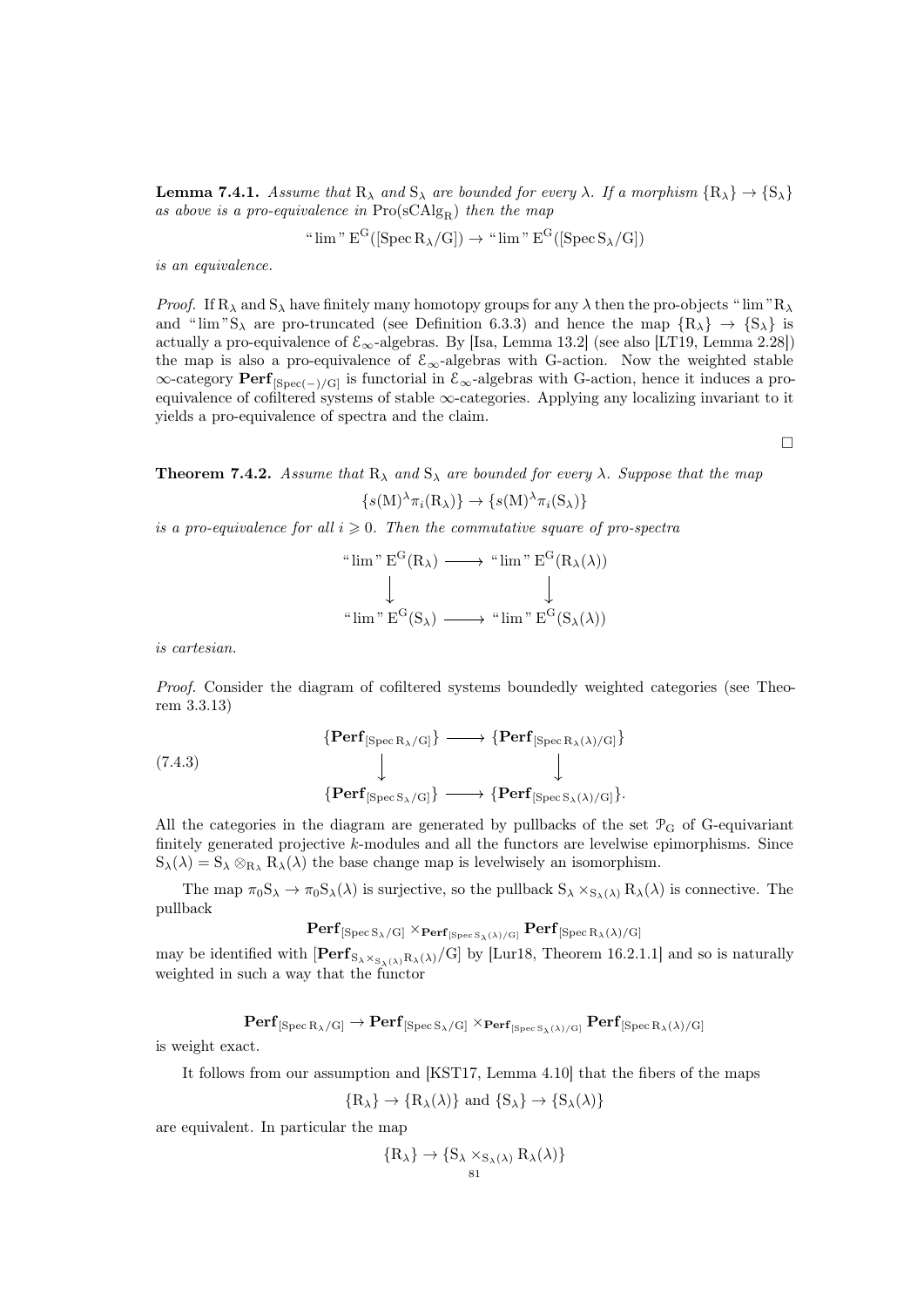is a pro-equivalence. By Lemma [7.4.1](#page-80-0) and the map

 $\{Perf_{[Spec R_{\lambda}/G]}\} \rightarrow \{Perf_{[Spec S_{\lambda}/G]} \times_{Perf_{[Spec S_{\lambda}(\lambda)/G]}} Perf_{[Spec R_{\lambda}(\lambda)/G]}\}$ 

is a pro-equivalence. So, [\(7.4.3\)](#page-80-1) is a pro-Milnor square and the result follows from Theorem [6.4.5.](#page-70-1)  $\Box$ 

Applying the above theorem to the map of constant families  $\{R\} \rightarrow \{\pi_0(R)\}\$  we get:

<span id="page-81-1"></span>**Corollary 7.4.4.** Assume R is bounded. Under the same set-up as before with  $S_\lambda = \pi_0(R)$  the square

$$
E^{G}(R) \longrightarrow "lim" E^{G}(R_{\lambda}(\lambda))
$$
  

$$
\downarrow \qquad \qquad \downarrow
$$
  

$$
E^{G}(\pi_{0}(R)) \longrightarrow "lim" E^{G}(\pi_{0}(R)/s(M)^{\lambda})
$$

is cartesian in Pro(Spt) if  $R_f$  is discrete for any  $f \in s(\pi_0(M)) \subset \pi_0(R)$ .

*Proof.* Since R is Noetherian,  $\pi_i(R)$  are all finitely generated. Hence our assumption yields that for any  $f \in s(M)$  there exists n such that the group  $f^n \pi_i(R)$  is trivial. Since  $s(M)$  is finitely generated,  $s(M)^k \pi_i(R) = 0$  for k big enough. Finally, the map " $\lim_{n \to \infty} \pi_0(R)(\lambda) \to$ " $\lim_{\infty} \pi_0(R)/s(M)$ <sup>λ</sup> is a pro-equivalence of pro- $\mathbb{E}_{\infty}$ -rings by [\[KST17,](#page-92-0) Lemma 4.10] So by Corol-lary [7.4.1](#page-80-0) we are in situation of Theorem [7.4.2.](#page-80-2)

Remark 7.4.5. Using the results of Subsection [6.4.10](#page-73-0) one can generalize Lemma [7.4.1,](#page-80-0) Theorem [7.4.2](#page-80-2) and Corollary [7.4.4](#page-81-1) to the case when the simplicial rings are not bounded (and even replace them with connective  $\mathbb{E}_{\infty}$ -ring spectra using [\[Lur18,](#page-92-2) Lemma 8.4.4.5]). For that one needs to use weak equivalences and weak pullback squares in the statements instead of pro-equivalences and pullbacks, and to assume that E is a connected invariant.

Now we apply Theorem [7.4.2](#page-80-2) to the case where  ${R<sub>\lambda</sub>}$  and  ${S<sub>\lambda</sub>}$  are constant families of discrete Noetherian  $k$ -algebras R and S. For an equivariant ideal I of R that maps isomorphically to an equivariant ideal of S we take M to be a G-equivariant vector bundle that surjects onto I (this exists by the resolution property). By Corollary [7.4.4](#page-81-1) applied to the discrete R we can also take the classical quotients  $R/I^{\lambda}$  and  $S/I^{\lambda}$  in place of the derived ones  $R(\lambda)$  and  $S(\lambda)$ . Summarizing we have:

<span id="page-81-2"></span>**Corollary 7.4.6.** Let G be a linearly reductive embeddable group over a commutative ring k. Let  $R \stackrel{f}{\rightarrow} S$  be an equivariant map of Noetherian commutative k-algebras with an action of G,  $I \subset R$  be an equivariant ideal which f maps isomorphically onto an ideal  $J \subset S$ . Then the map

" 
$$
\lim
$$
"  $E^G(R, I^n) \to$ "  $\lim$ "  $E^G(S, J^n)$ 

is a pro-equivalence.

<span id="page-81-0"></span>7.5. Proof of pro-cdh-descent. We are now ready to prove Theorem [7.3.1.](#page-78-0) The proof follows step by step Section 5 of [\[KST17\]](#page-92-0). A reader familiar with the techniques might skip the proofs in the chapter on the first reading. A slightly different argument is only needed in the end of our proof (see [7.5.8\)](#page-84-0) to replace the construction [\[KST17,](#page-92-0) 5.4].

Until the end of the section consider an abstract blow-up square of stacks

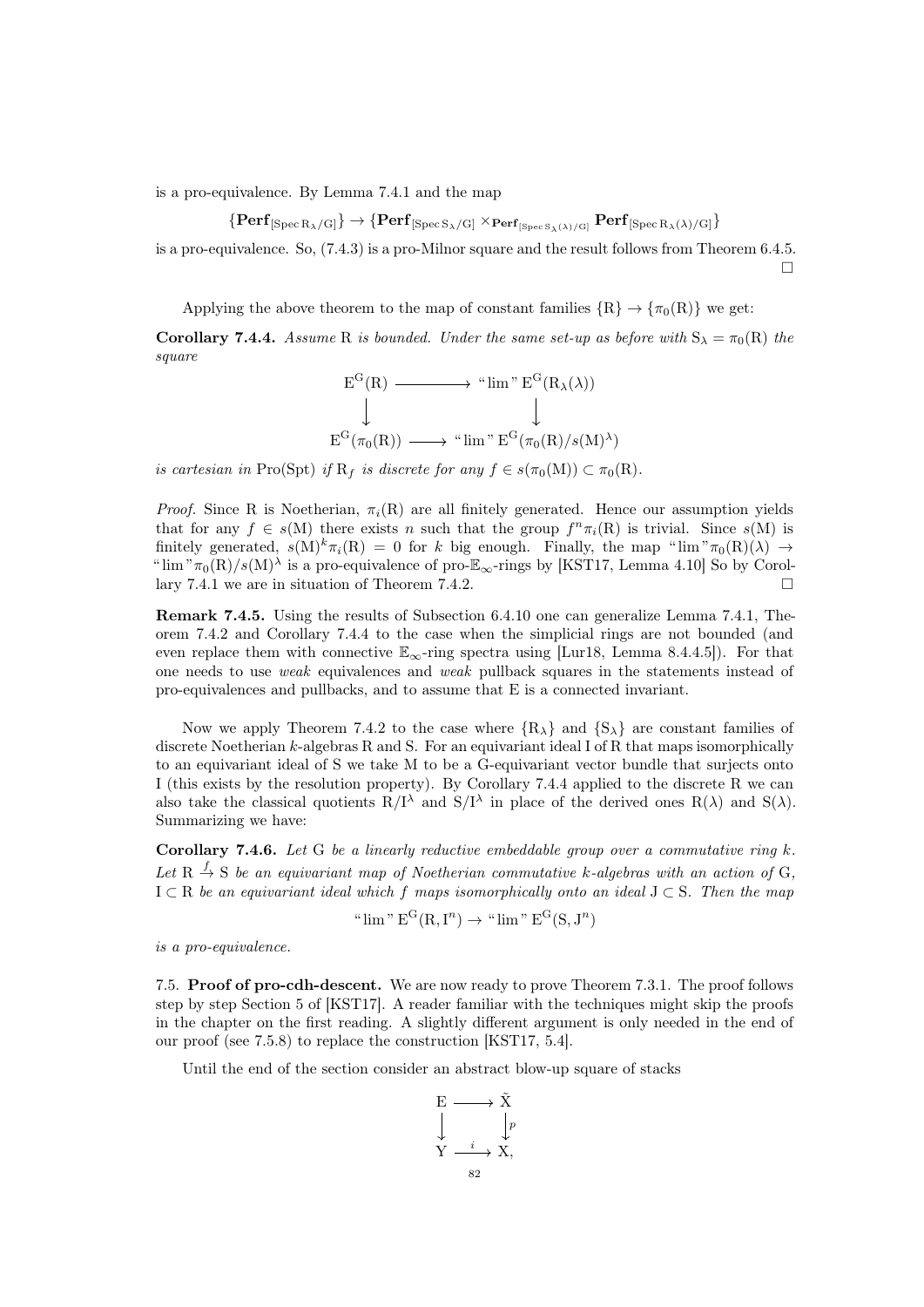that is, a pullback square with  $p$  proper representable and  $i$  closed immersion such that  $p$ induces an isomorphism  $\tilde{X}$  – E  $\rightarrow$  X – Y. We will assume that X is ANS. Define Y<sub>n</sub> to be the n-th infinitesimal thickening of Y in X and  $E_n$  to be the n-th infinitesimal thickening of E in  $\ddot{X}$ .

<span id="page-82-0"></span>**Proposition 7.5.1.** Theorem [7.3.1](#page-78-0) holds for an abstract blow-up square  $(7.5)$  with p being finite.

*Proof.* Pick a Nisnevich covering  $\{[U_i/G_i] \to X\}_{i\in I}$  from the definition of Nisnevich-local linearizability, where  $U_i$  is affine over an affine scheme  $S_i$  and  $G_i$  is a linearly reductive group scheme over  $S_i$  acting on  $U_i$ . By [\[AHR19,](#page-90-3) Corollary 13.2] we may assume that all  $G_i$  are embeddable. Hence by Theorem [7.1.6](#page-74-0) it suffices to prove the claim for the case of X being a quotient stack  $[\text{Spec}(R)/G]$ . Here we use that taking weak pullbacks of pro-spectra as well as taking formal limits commutes with finite limits (see Lemmas [6.3.4](#page-65-2) and Lemma [6.3.1\)](#page-65-3). Since p is representable and finite and Y is a closed substack, our diagram of stacks is obtained from a diagram of G-equivariant Noetherian rings



by taking the quotient by G of the corresponding cdh-square of affine schemes.

By definition of cdh-square  $\pi$  becomes an isomorphism after localizing any  $x \in I$ . Hence both  $\text{Ker}(\pi)_x$  and  $\text{Coker}(\pi)_x$  are trivial. Since  $\text{Ker}(\pi)$  and  $\text{Coker}(\pi)$  are finitely generated,  $x^n \text{Ker}(\pi)$ and  $x^n \text{Coker}(\pi)$  are trivial for n big enough. Since I is finitely generated,  $I^n \text{Ker}(\pi) = 0$  and  $I<sup>n</sup> Coker(\pi) = 0$  for *n* big enough. The first equality and the Artin-Rees Lemma imply that  $\text{Ker}(\mathbf{I}^n \to \mathbf{S}) = \mathbf{I}^n \cap \text{Ker}(\pi) = 0.$  The second equality implies  $\mathbf{I}^n\mathbf{S} \subset \pi(\mathbf{R})$ . Factoring  $\pi$  as  $R \to R/\ker(\pi) \to S$  we reduce to the cases of  $\pi$  being surjective and  $\pi$  being injective. If  $\pi$  is surjective then it maps  $I^n$  isomorphically onto  $\pi(I^n)$ . If  $\pi$  is injective then it maps the ideal  $I^{n+1} \subset \pi^{-1}(I^{n+1}S) \subset \pi^{-1}(\pi(I)) = I$  isomorphically onto the ideal  $\pi(I^n)$ .

Note that replacing I in the diagram by an ideal J such that  $I^k \subset J \subset I$  for some k gives rise to equivalent pro-objects, so the result follows from Corollary [7.4.6.](#page-81-2)  $\Box$ 

**Remark 7.5.2.** The proof of [7.5.1](#page-82-0) doesn't use that  $G_i$  are almost multiplicative, so finite pro-cdh-descent holds for X being any ANS stack.

<span id="page-82-1"></span>Corollary 7.5.3. Theorem [7.3.1](#page-78-0) holds if it holds for any square [\(7.5\)](#page-81-0) with  $X - Y \subset X$  and  $\tilde{X}$  – E  $\subset \tilde{X}$  being dense open.

*Proof.* By Proposition [7.5.1](#page-82-0) replacing X by the closure of  $X - Y$ ,  $\tilde{X}$  by the closure of  $\tilde{X} - E$ , Y and E by the corresponding pullbacks doesn't change " $\lim$ "  $E(X, Y_n)$  and " $\lim$ "  $E(\tilde{X}, E_n)$  up to weak equivalence.

<span id="page-82-2"></span>Proposition 7.5.4. If Theorem [7.3.1](#page-78-0) holds for actual blow-up squares then it holds for any abstract blow-up square.

*Proof.* Let  $Y' \subset Y \subset X$  be closed substacks. Denote by  $Y_n$  and  $Y'_n$  the corresponding infinitesimal thickenings of the substacks. Using the same argument as in the proof of [\[KST17,](#page-92-0) Claim 5.3] (and Proposition [7.5.1\)](#page-82-0) we see that the theorem holds for the square

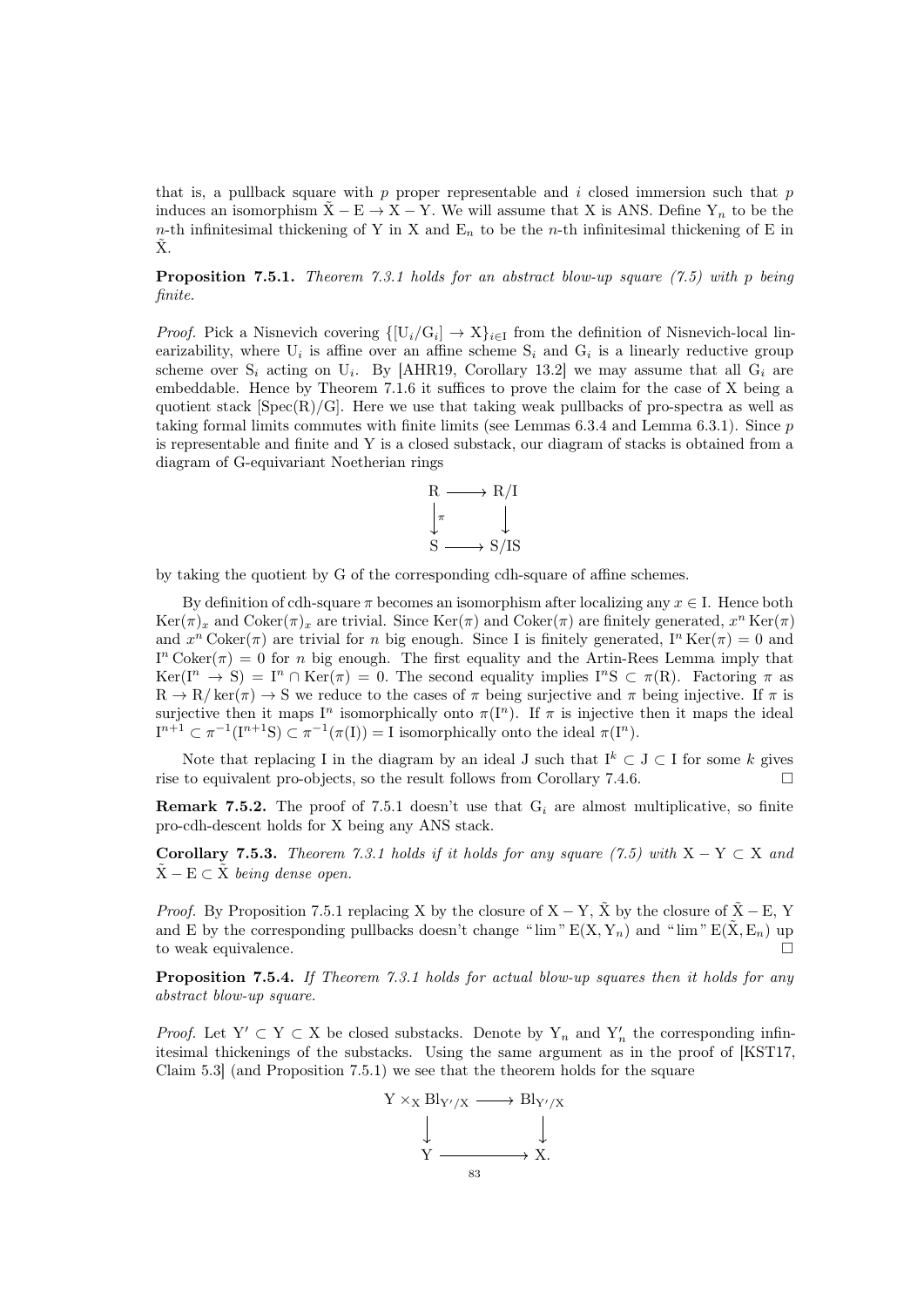Now consider an abstract blow-up square [\(7.5\)](#page-81-0). By Corollary [7.5.3](#page-82-1) we may assume  $X - Y$ to be dense in X. Using a version of flatification by blow-ups (see [\[Ryd17,](#page-92-9) Theorem 4.2]) we may find a sequence of blow-ups  $X' \to X$  that factors through  $\tilde{X}$  and whose centers are all substacks of the preimage of Y ([\[HK19,](#page-91-0) Corollary 2.4]). Since  $X' \to \tilde{X}$  is also a sequence of blow-ups the observation above implies that Theorem [7.3.1](#page-78-0) holds for the top square and also for the composed square in the diagram



Hence it also holds for the bottom square.  $\Box$ 

7.5.5. Pro-cdh-descent for derived blow-ups. Notice that although Theorem [7.3.2](#page-79-1) yields cdhdescent for derived blow-ups, it does not automatically imply pro-cdh-descent. In this section we solve the issue.

Let X be a Noetherian quotient stack  $[Spec(R)/G]$  over k where G is embeddable and almost multiplicative linearly reductive,  $V \stackrel{s}{\rightarrow} R$  be an equivariant cosection of a locally free module. Denote by  $Z_k$  the quasi-smooth closed substack of X defined by  $s^{\otimes n}$ . Denote by  $\mathcal{X}^k$ the derived blow-up of  $Z_k$  in X and let  $\mathcal{D}^k$  denote the corresponding derived exceptional divisor which is a quasi-smooth substack. We also denote by  $\mathcal{D}_n^k$  its *n*-th nilpotent thickening. Note that the corresponding classical blow-ups over  $[\text{Spec}(\text{Sym}_R(V))/G]$  are all equivalent, so we have canonical maps  $\mathfrak{X}^1 \to \mathfrak{X}^i$  and  $\mathfrak{D}^1_{in} \to \mathfrak{D}^i_n$  for all  $i > 0$ .

These data also allow us to define the thickened semi-derived exceptional divisors  $\mathcal{E}_n^k$ . These are defined as the derived pullbacks of the n-th (non-derived) nilpotent thickening of the classical exceptional divisor of the corresponding blow-up of  $[\mathrm{Spec}(\mathrm{Sym}_{\mathbf{R}}(V^{\otimes k}))/\mathrm{G}]$ .

<span id="page-83-0"></span>**Lemma 7.5.6.** Fix an positive integer  $k$ . In the notation above the commutative diagram



induces a weak pullback of pro-spectra after applying any connective localizing invariant.

*Proof.* The diagram in question is cartesian by construction. Since  $\mathcal{X}^1 - \mathcal{D}_k^1 \cong \mathcal{X}^k - \mathcal{D}^k \cong X - Z$ , the associated diagram of underlying classical stacks induces a weak pullback square in pro-spectra by Proposition [7.5.1.](#page-82-0) If  $\mathfrak{X}_1$  were of the form [Spec R/G] where G is embeddable linearly reductive and R is Noetherian, then Corollary [7.4.4](#page-81-1) would imply the result. At least the pullback of our diagram from  $\mathfrak{X}_1$  to any such affine quotient stack induces weak pullback square in prospectra. The derived stack  $\mathfrak{X}_k$  is a pullback of a classical blow-up from the affine quotient stack  $[\text{Spec}(\text{Sym}_{R}(V^{\otimes k}))/G]$ . So by Theorem [7.1.12](#page-75-2) it admits an affine Nisnevich cover by stacks of the form  $[\operatorname{Spec} A_i/G_i]$  where  $A_i$  are Noetherian simplicial k-algebras and  $G_i$  are embeddable linearly reductive almost multiplicative over  $k$  acting on  $A_i$ . Now the result follows from Theorem [7.1.6.](#page-74-0)  $\Box$ 

<span id="page-83-1"></span>**Lemma 7.5.7.** For any connective localizing invariant  $E$  the map

" 
$$
\lim
$$
" E( $\mathcal{D}_n^k$ )  $\to$ "  $\lim$ " E( $\mathcal{E}_n^k$ )

is a weak equivalence.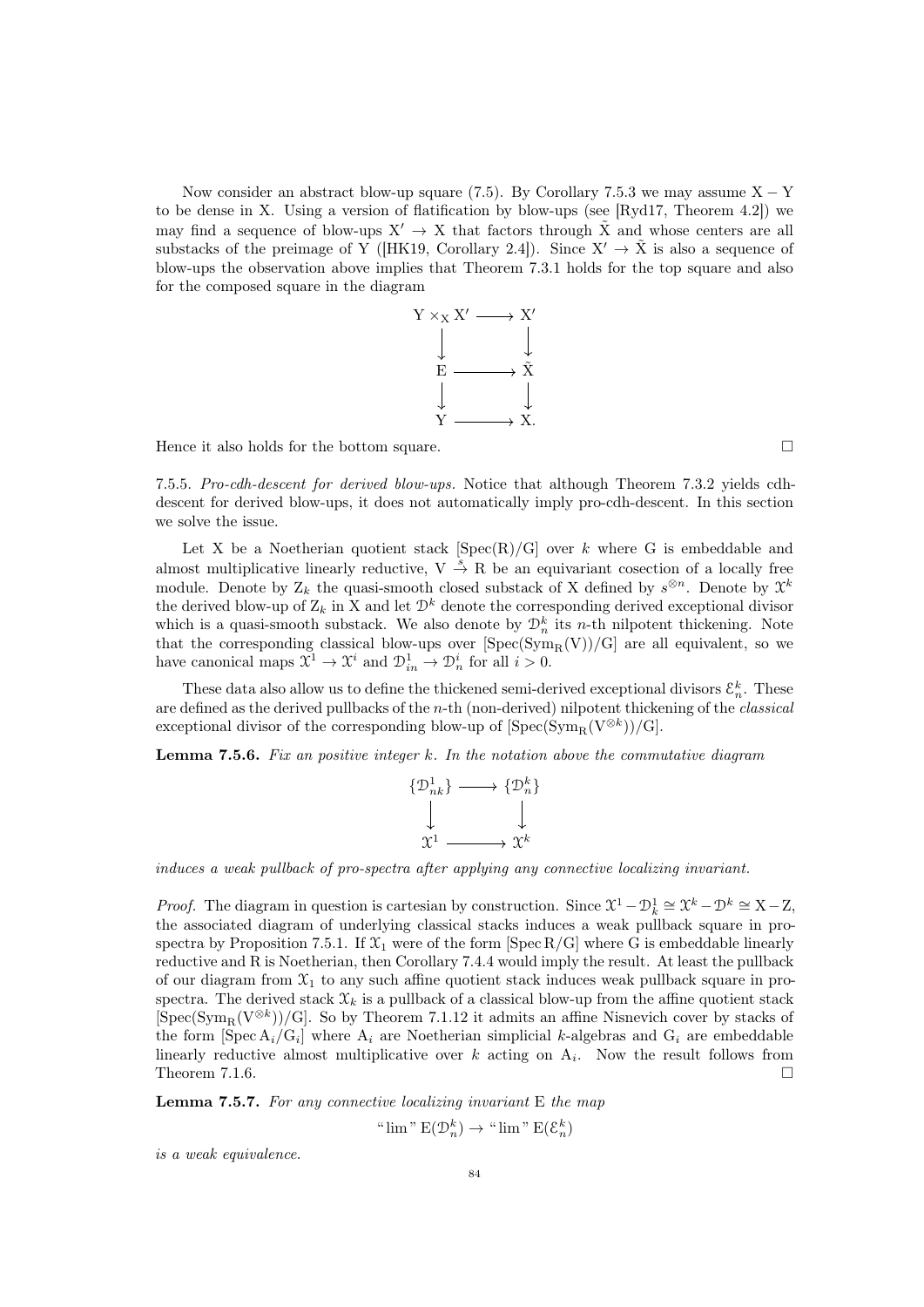*Proof.* By definition the map  $\mathcal{E}_n^k \to \mathcal{D}_n^k$  is the derived pullback of a map  $\pi_0 \mathcal{D}_n \to \mathcal{D}_n$  along  $X \to$  $[\text{Spec}(\text{Sym}_{R}(V^{\otimes k}))/G]$ , where  $D_n$  is the *n*-th nilpotent thickening of the derived exceptional divisor D on  $\text{Bl}_{\text{[Spec }R/G]}[\text{Spec}(\text{Sym}_R(V^{\otimes k}))/G]$ . This admits a Nisnevich cover by stacks of the form  $[\text{Spec } A_i/G_i]$  by Theorem [7.1.12.](#page-75-2) So the result follows from Proposition [7.4.4](#page-81-1) and Theorem [7.1.6.](#page-74-0)  $\Box$ 

<span id="page-84-0"></span>Corollary 7.5.8. For any connective localizing invariant E the map

" 
$$
\lim
$$
" E(X, Z<sub>n</sub>)  $\rightarrow$ "  $\lim$ " E( $\mathfrak{X}^1, \mathcal{D}_n^1$ )

is a weak equivalence of pro-spectra.

Proof. We have a commutative diagram of pro-spectra

$$
\lim_{n} \sum_{n}^{n} E(X, Z_{n}) \longrightarrow \lim_{n} \sum_{n}^{n} E(\mathfrak{X}, \mathfrak{D}_{n}^{1})
$$
\n
$$
\downarrow \cong \qquad \qquad \downarrow \cong
$$
\n
$$
\lim_{k,nk} \sum_{n}^{n} E(X, Z_{nk}) \longrightarrow \lim_{k,nk} \sum_{n}^{n} E(\mathfrak{X}^{1}, \mathfrak{D}_{nk}^{1})
$$
\n
$$
\uparrow \qquad \qquad \uparrow \qquad \qquad \downarrow
$$
\n
$$
\lim_{k,nk} \sum_{n}^{n} E(X, Z_{nk}) \longrightarrow \lim_{k,nk} \sum_{n}^{n} E(\mathfrak{X}^{k}, \mathfrak{D}_{n}^{k}) \longrightarrow \lim_{k,nk} \sum_{n}^{n} E(\mathfrak{X}^{k}, \mathcal{E}_{n}^{k})
$$
\n
$$
\downarrow \qquad \qquad \downarrow
$$
\n
$$
\lim_{k} \sum_{n}^{n} E(X, Z_{k}) \longrightarrow \lim_{k} \sum_{n}^{n} E(\mathfrak{X}^{k}, \mathfrak{D}^{k}) \longrightarrow \lim_{k} \sum_{n}^{n} E(\mathfrak{X}^{k}, \mathcal{E}^{k})
$$

where the subscript "k,  $nk$ " signifies that the limit is taken over the poset of pairs  $(k, nk)$  with the componentwise divisibility order. The lower vertical maps are induced by the functor that sends  $k$  to  $(k, k)$ . This functor is final, so the maps are equivalences. The bottom horizontal composite map is an equivalence by Theorem [7.3.2.](#page-79-1) The map (1) is an equivalence by Lemma [7.5.6](#page-83-0) and the map (2) is an equivalence by Lemma [7.5.7,](#page-83-1) so the top horizontal map is an equivalence.  $\square$ 

*Proof of Theorem [7.3.1.](#page-78-0)* By Proposition [7.5.4](#page-82-2) we may assume that the square  $(7.5)$  is a classical blow-up square. Pick a Nisnevich covering  $\{[U_i/G_i] \to X\}_{i\in I}$  from local nice linearizability of X, where  $U_i$  is affine over an affine scheme  $S_i$  and  $G_i$  is an almost multiplicative linearly reductive group scheme over  $S_i$  acting on  $U_i$ . Moreover, we may shrink the cover further to ensure that  $G_i$  are embeddable by [\[AHR19,](#page-90-3) Corollary 13.2]. Finally Theorem [7.1.6](#page-74-0) implies that it suffices to prove the claim for the case of a classical blow-up square of a quotient stack  $X = [Spec(R)/G]$  at a closed substack Z defined by an equivariant ideal I, where G embeddable almost multiplicative linearly reductive. Here we use that taking weak pullbacks of pro-spectra as well as taking formal limits commutes with finite limits (see Lemmas [6.3.4](#page-65-2) and Lemma [6.3.1\)](#page-65-3).

By [\[Gro17,](#page-91-7) Theorem A] X has the resolution property. Hence we may find a surjection  $V \rightarrow I$ , where V is a G-equivariant locally free R-module. Consider the derived stack  $\mathcal{Y}$  defined as the zero locus of the cosection  $V \to I \to R$ . In other words,  $\mathcal{Y} = [\text{Spec}(R \otimes_{Sym_R(V)} R)/G].$ We consider the derived blow-up  $\tilde{\mathfrak{X}} = \text{Bl}_{\mathcal{Y}/X}^{\mathbb{L}}$  and its derived exceptional divisor  $\mathcal{D}$ . We denote the nilpotent thickenings of  $\mathcal{Y}$  and  $\mathcal{D}$  by  $\mathcal{Y}_n$  and  $\mathcal{D}_n$ , respectively. These data fit into the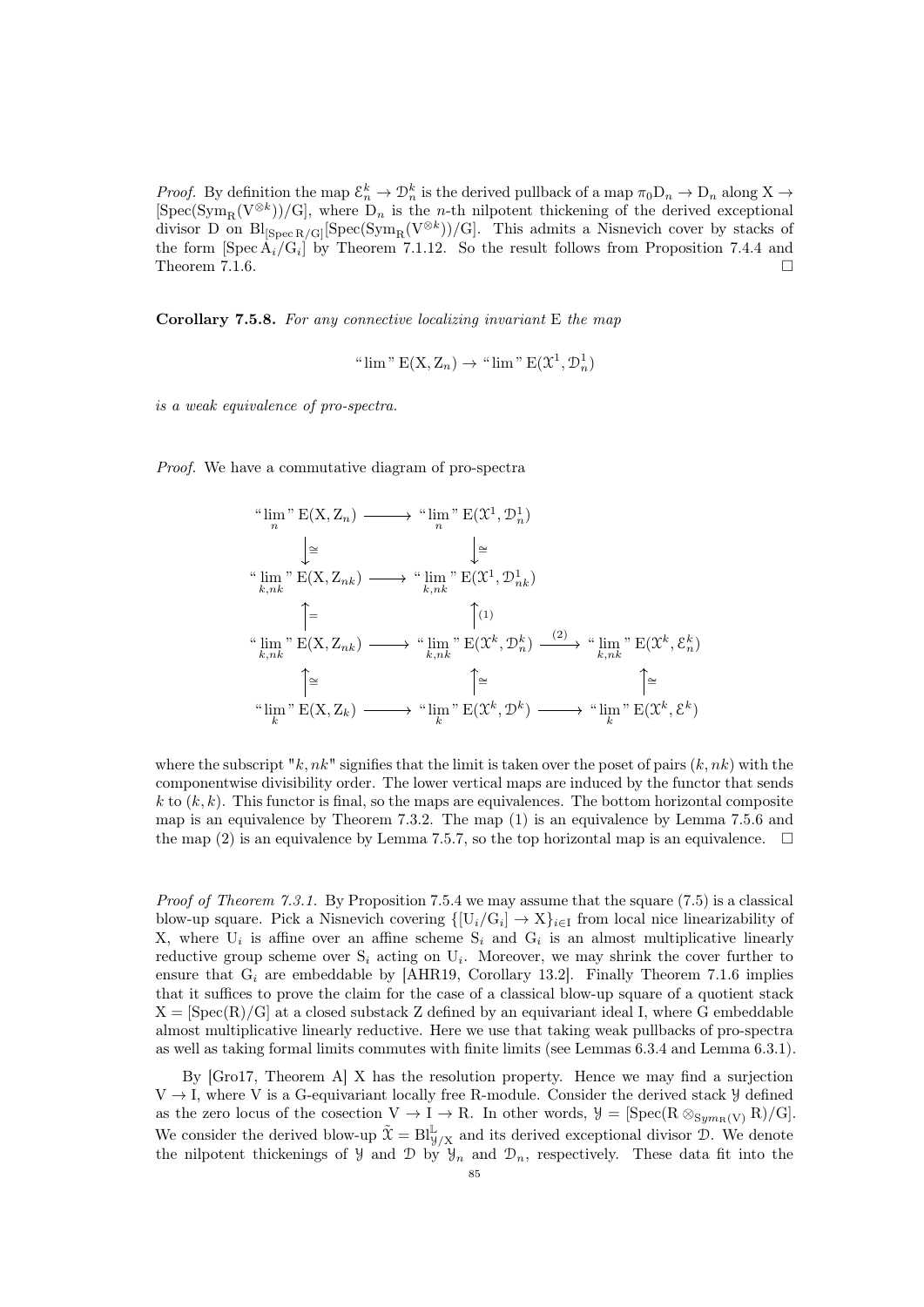commutative diagram



We need to prove that the leftmost face in the diagram induces a weak pullback square after taking formal limits and applying Pro(E). The top left face does induce a weak pullback square by Proposition [7.5.1](#page-82-0) since it is a pullback square of stacks and since  $\tilde{X}$  – E  $\cong \tilde{X}_{cl}$  –  $\mathcal{D}_{cl}$ . By definition  $\tilde{\mathcal{X}}$  is a derived pullback of a classical blow-up from [Spec(Sym<sub>R</sub>(V))/G]. so by Theorem [7.1.12](#page-75-2) it admits a Nisnevich cover by stacks of the form  $[\text{Spec } A_i/G_i]$  where  $A_i$  are Noetherian simplicial k-algebras and  $G_i$  are embeddable almost multiplicative linearly reductive over k acting on  $A_i$ . Combining the Nisnevich descent for E (see Theorem [7.1.6\)](#page-74-0) and Corollary [7.4.4](#page-81-1) we obtain that that the top right face also induces a weak pullback square after taking formal limits and applying Pro(E).

Now since the map " $\lim$ "  $E(\mathcal{Y}_n) \to$  " $\lim$ "  $E(\mathcal{Y}_{n,cl})$  is an equivalence (by Lemma [7.4.1](#page-80-0)) and [\[KST17,](#page-92-0) Lemma 4.10]) it suffices to show that the rightmost face in the diagram induces a weak pullback square after taking formal limits and applying Pro(E). This follows from Corollary [7.5.8.](#page-84-0)  $\Box$ 

# 7.6. Proof of the Weibel's conjecture. We are now ready to prove Theorem [7.3.3.](#page-79-0)

<span id="page-85-0"></span>**Lemma 7.6.1.** Let  $X' \stackrel{f}{\rightarrow} X$  be an infinitesimal extension of ANS stacks. Then the induced map

$$
K_{-n}(X) \to K_{-n}(X')
$$

is an isomorphism for n greater than the Nisnevich cohomological dimension of X.

*Proof.* By Theorem [7.1.6](#page-74-0) K(-) and K( $-\times_X X'$ ) are Nisnevich sheaves of spectra on the small etale site on X. So the presheaf  $K^{nil}$  defined by the formula

$$
U\mapsto\mathrm{Fib}(K(U)\to K(U\times_XX'))
$$

is a Nisnevich sheaf of spectra. Let  $\{[U_i/G_i] \to X\}$  be a Nisnevich covering given by local linearizability of X. By [\[AHR19,](#page-90-3) Corollary 13.2] we may also assume that  $G_i$  are embeddable. By Corollary [5.3.6](#page-54-0) the spectrum  $K^{nil}([U_i/G_i])$  is connective for any i. Hence the homotopy sheaves  $\pi_i^{Nis}(K^{nil})$  are trivial for  $i < 0$ . The descent spectral sequence for  $K^{nil}$  has the form:

$$
H_{Nis}^p(X, \pi_q^{Nis} K^{nil}) \Rightarrow \pi_{q-p} K^{nil}(X).
$$

The left hand side is trivial for  $q < 0$  and for  $p > \dim_{Nis} X$ . Hence  $\pi_{-i} K^{nil}(X) = 0$  for  $i > \dim_{\text{N}is} X.$ 

*Proof when* X has the resolution property. We argue by induction on d. Since  $d \geqslant c d_{\text{Nis}}(X)$ (Proposition [7.2.9\)](#page-78-2), we may assume that X is reduced by Corollary [7.6.1.](#page-85-0) For any element  $\gamma \in K_{-i}(X)$ , there exists by the killing lemma [\[HK19,](#page-91-0) Proposition 7.3] a sequence of blow-ups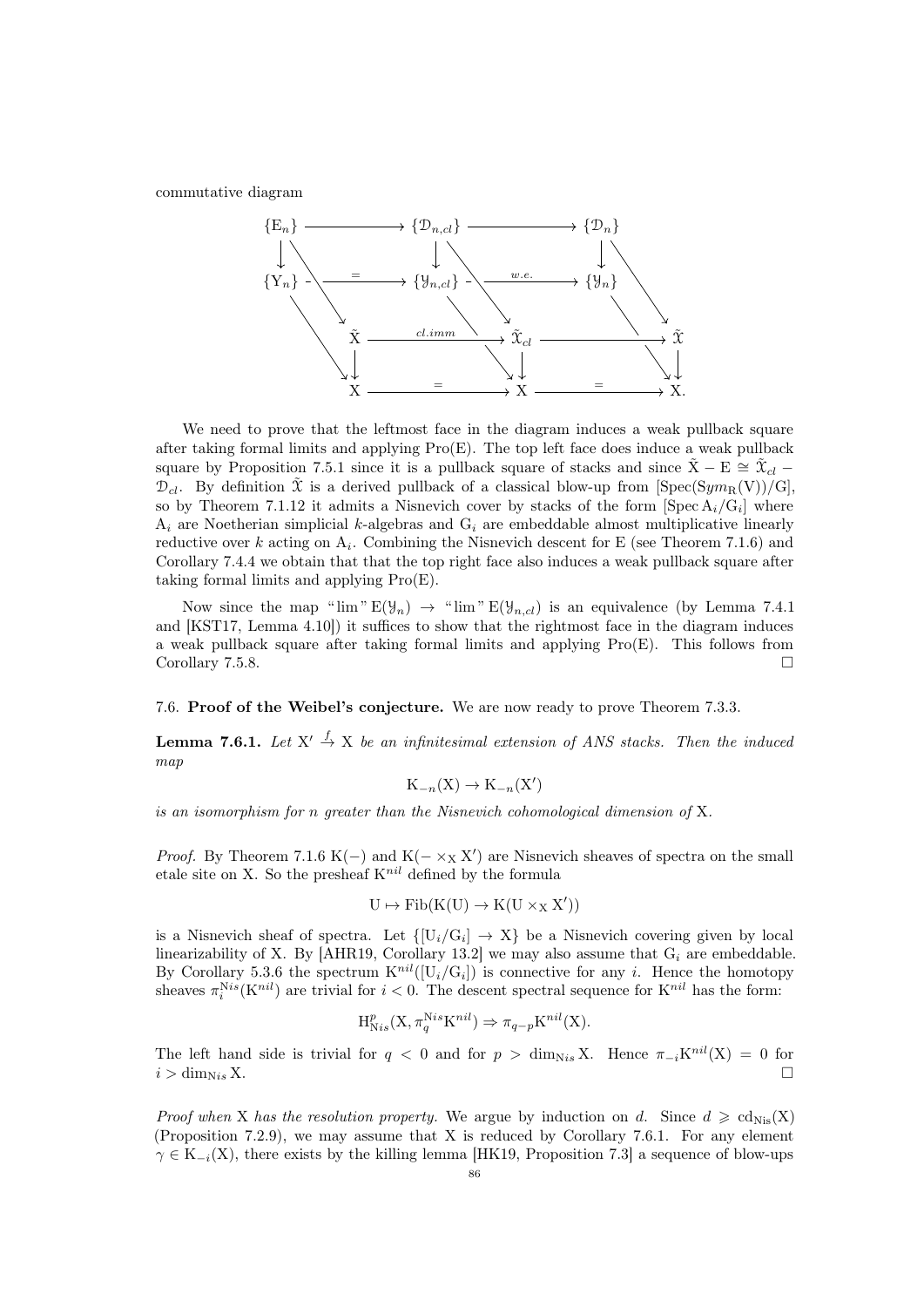$f: X' \to X$  with nowhere dense centers such that  $f^*(\gamma) = 0$  in  $K_{-i}(X')$ . This fits in a proper cdh square



where  $Z \subset X$  is any nowhere dense closed substack for which f is an isomorphism over  $X \setminus Z$ . Let  $Z(n)$  and  $Z'(n)$  denote the *n*th infinitesimal thickenings of Z and Z', respectively. By Theorem [7.3.1,](#page-78-0)we get a long exact sequence

$$
\cdots \to {\text{``lim}}^{\text{''}} K_{-i+1}(Z'(n)) \to K_{-i}(X) \to {\text{``lim}}^{\text{''}} K_{-i}(Z(n)) \oplus K_{-i}(X') \to \cdots
$$

of pro-abelian groups. Now  $\mathbf{Z}(n)$  and  $\mathbf{Z}'(n)$  are noetherian ANS stacks satisfying the resolution property and of fppf-covering dimension  $d$ , so " $\lim "K_{-i+1}(Z'(n))$  and " $\lim "K_{-i}(Z(n))$  both vanish by the induction hypothesis. It follows that  $f^*: K_{-i}(X) \to K_{-i}(X')$  is injective and hence that  $\gamma = 0$ .

*Proof of general case.* We again argue by induction on d. Suppose  $d = 0$ . By Corollary [7.1.15](#page-76-2) and Theorem [7.1.14,](#page-76-1) there is a convergent Nisnevich-descent spectral sequence:

$$
\operatorname{H}^p_{\operatorname{Nis}}(X, \pi^{\operatorname{Nis}}_q(K)) \Rightarrow K_{q-p}(X),
$$

where  $\pi_q^{\text{Nis}}(K)$  denotes the Nisnevich sheaf associated with  $K_q$ . It follows from Proposition [7.2.9](#page-78-2) and the previous case that  $H_{Nis}^p(X, \pi_q^{Nis}(K))$  vanishes for all  $q < 0$  and  $p > 0$  and therefore also  $K_{-i}(X) = 0$  for  $i > 0$ .

Now suppose  $d \geq 1$ . By Theorem [7.1.12,](#page-75-2) there is a finite sequence of open immersions  $\varnothing = U_0 \hookrightarrow U_1 \hookrightarrow \cdots \hookrightarrow U_n = X$ , and Nisnevich squares



where each  $W_j$  and  $V_j$  satisfy the resolution property and have fppf-covering dimension  $\leq d$ . We prove by induction on j that for  $i > d$ , K<sub>-i</sub>(U<sub>j</sub>) vanishes. For  $j = 0$ , this follows from the previous case. By Proposition [7.2.9](#page-78-2) and Corollary [7.6.1,](#page-85-0) we may assume that  $U_j$  is reduced. Choose  $\gamma \in K_{-i}(U_j)$ . By induction on j, and the previous case for stacks with resolution property, the groups  $K_{-l}(W_i)$ ,  $K_{-l}(V_i)$  and  $K_{-l}(U_{i-1})$  vanish for all  $l > d$ . By Nisnevich descent (Corollary [7.1.15\)](#page-76-2), we have a long exact sequence:

$$
\cdots \to \mathrm{K}_{-i+1}(\mathrm{W}_j) \xrightarrow{\partial} \mathrm{K}_{-i}(\mathrm{U}_j) \to \mathrm{K}_{-i}(\mathrm{U}_{j-1}) \oplus \mathrm{K}_{-i}(\mathrm{V}_j) \to \cdots.
$$

By induction hypothesis on j, we deduce that  $\gamma = \partial(\alpha)$  for some  $\alpha \in K_{-i+1}(W_i)$ . By applying the killing lemma [\[HK19,](#page-91-0) Proposition 7.3] to the étale morphism  $W_j \rightarrow U_j$ , we can find a sequence of blow-ups  $f: U'_j \to U_j$  with nowhere dense centers such that for the induced map  $f_{\mathbf{W}}: \mathbf{W}'_J := \mathbf{U}'_j \times_{\mathbf{U}_j} \mathbf{W}_j \rightarrow \mathbf{W}_j$ ,  $f_{\mathbf{W}}^*(\alpha) = 0$  in  $\mathbf{K}_{-i+1}(\mathbf{W}'_j)$ . Since  $\mathbf{U}'_j$  is again a noetherian ANS stack (Lemma [7.1.11\)](#page-75-3), we conclude that  $f^*(\gamma) = f^*(\partial(\alpha)) = \partial(f^*_{\mathbf{W}}(\alpha)) = 0$ . Now as in the first case, by using Theorem [7.3.1](#page-78-0) and the induction hypothesis on d, we conclude that  $\gamma = 0$ .

7.7. Applications to truncating invariants of stacks. We will say that a closed immersion of derived algebraic stacks  $X \rightarrow Y$  is a **nilpotent extension** if the ideal sheaf is nilpotent. The next result is a global version of Corollary [1.4.7.](#page-12-0)

<span id="page-86-0"></span>**Theorem 7.7.1.** Let Y be an ANS derived algebraic stack and let  $X \rightarrow Y$  be a nilpotent extension of derived algebraic stacks. Then the induced map  $E(Y) \rightarrow E(X)$  is an equivalence for any truncating invariant E.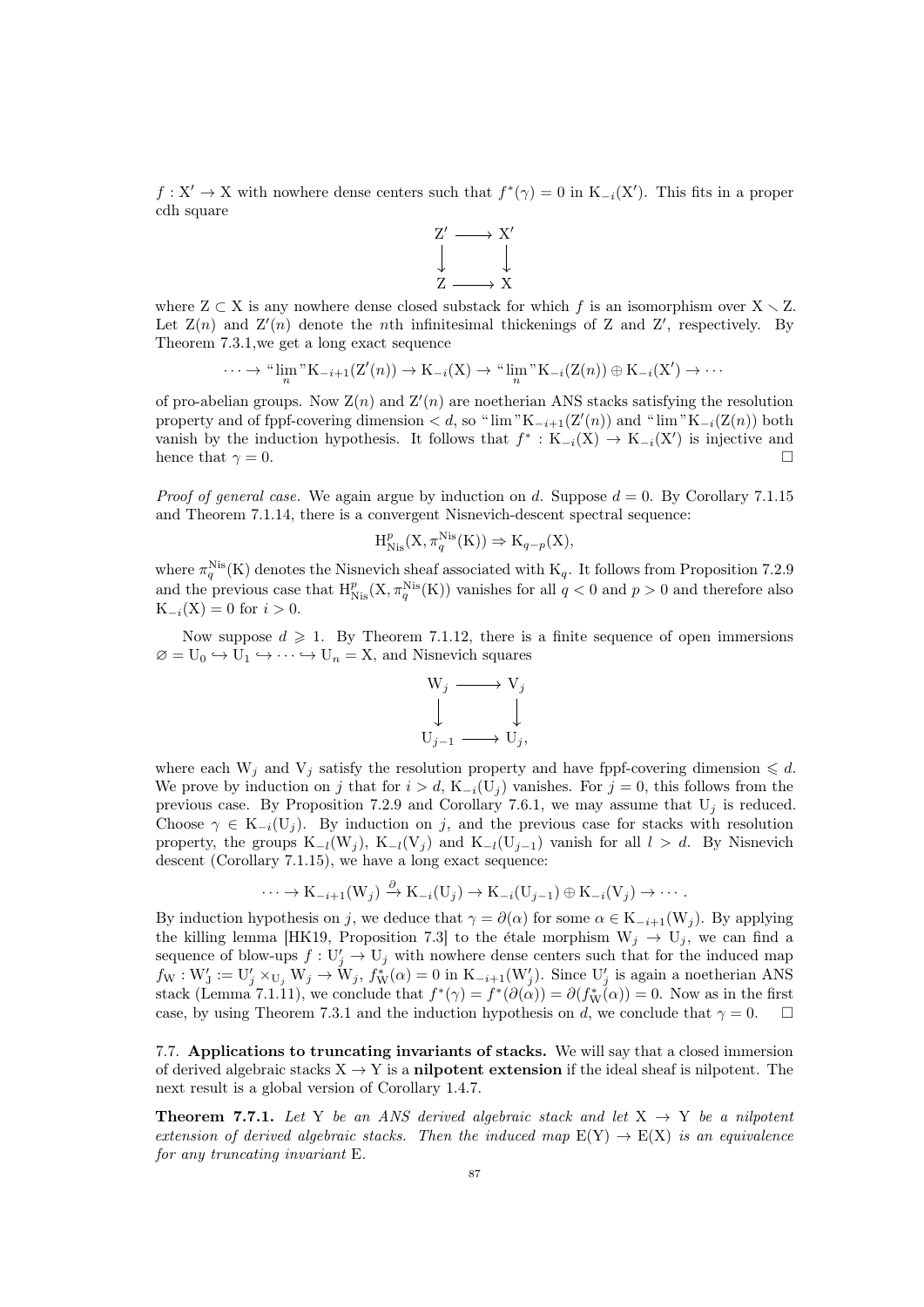*Proof.* Let us first prove the result assuming that Y is a global quotient stack [Spec R/G] where G is a an embeddable, nice group scheme over an affine scheme B and Spec R is a derived B-scheme. In this case, we can form the cartesian square



where  $Spec R \rightarrow Y$  is the quotient map. Now, a closed immersion is an affine morphism and thus  $X' \to \text{Spec } R$  is an affine morphism. Therefore, we deduce that  $X' \cong \text{Spec } S$ . On the other hand, Spec  $R \to Y$  is G-torsor and thus  $X' \to X$  is a G-torsor as well and thus we conclude that  $X = [Spec S/G]$ . The result, in this case, then follows from Corollary [1.4.7.](#page-12-0)

To prove the result in general, we consider a decomposition of Y as in Theorem [7.1.12\)](#page-75-2) and induct on  $n$  which exists by point (2) above. More precisely, we say that an ANS derived algebraic stack X is of *length at most n* if it has a decomposition of the form  $(7.1.13)$  of length n. With this terminology, a global quotient stack is length at most zero and we have proved the result in this case in the previous paragraph (see Proposition [5.4.11\)](#page-57-0). Let us assume that the result has been proved for all ANS derived algebraic stacks of length at most  $n-1$  and let Y be an ANS derived algebraic stack of length at most  $n$ . Choose a decomposition of the form [\(7.1.13\)](#page-75-4) as above for Y. We have a morphism of cartesian squares induced by pullback along  $X \rightarrow Y$ .

$$
\begin{array}{ccc}\nW_n \longrightarrow V_n & W'_n \longrightarrow V'_n \\
\downarrow & \downarrow \leftarrow & \downarrow \\
U_{n-1} \longrightarrow Y & U'_{n-1} \longrightarrow X\n\end{array}
$$

Since all the morphisms above are representable and have affine diagonal, Theorem [7.1.12](#page-75-2) tells us that all the derived stacks are ANS. By construction,  $U_{n-1}$  is length at most  $n-1$ . Therefore, by induction hypothesis, E converts the map  $U'_{n-1} \to U_{n-1}$  to an equivalence. Now E also converts the map  $V'_n \to V_n$  to an equivalence since  $V_n$  is a global quotient stack. Lastly,  $W_n$  is again an ANS derived algebraic stack of length at most  $n-1$  (we can pullback a decomposition of  $U_{n-1}$  to one on  $W_n$ ) and thus the result also applies by induction hypothesis. Since E converts Nisnevich squares of ANS derived stacks to bicartesian square of spectra, the result is proved.

 $\Box$ 

Let X be a derived algebraic stack, then we have its classical locus  $X^{cl} \rightarrow X$ ; this morphism is a closed immersion and  $X<sup>cl</sup>$  is a classical algebraic stack. A global version of Example [\(5.4.13\)](#page-58-0) is as follows

Corollary 7.7.2. Let X be an ANS derived algebraic stack. Then for any truncating invariant E, we have an induced equivalence

$$
E(X^{cl}) \simeq E(X).
$$

7.7.3. Cdh excision for truncating invariants. In the next situation, we content ourselves with classical algebraic stacks. As before let



be an **abstract blow-up square** of *Noetherian* algebraic stacks. Define  $Y_n$  to be the *n*-th infinitesimal thickening of Y in X and  $Z_n$  to be the n-th infinitesimal thickening of Z in X.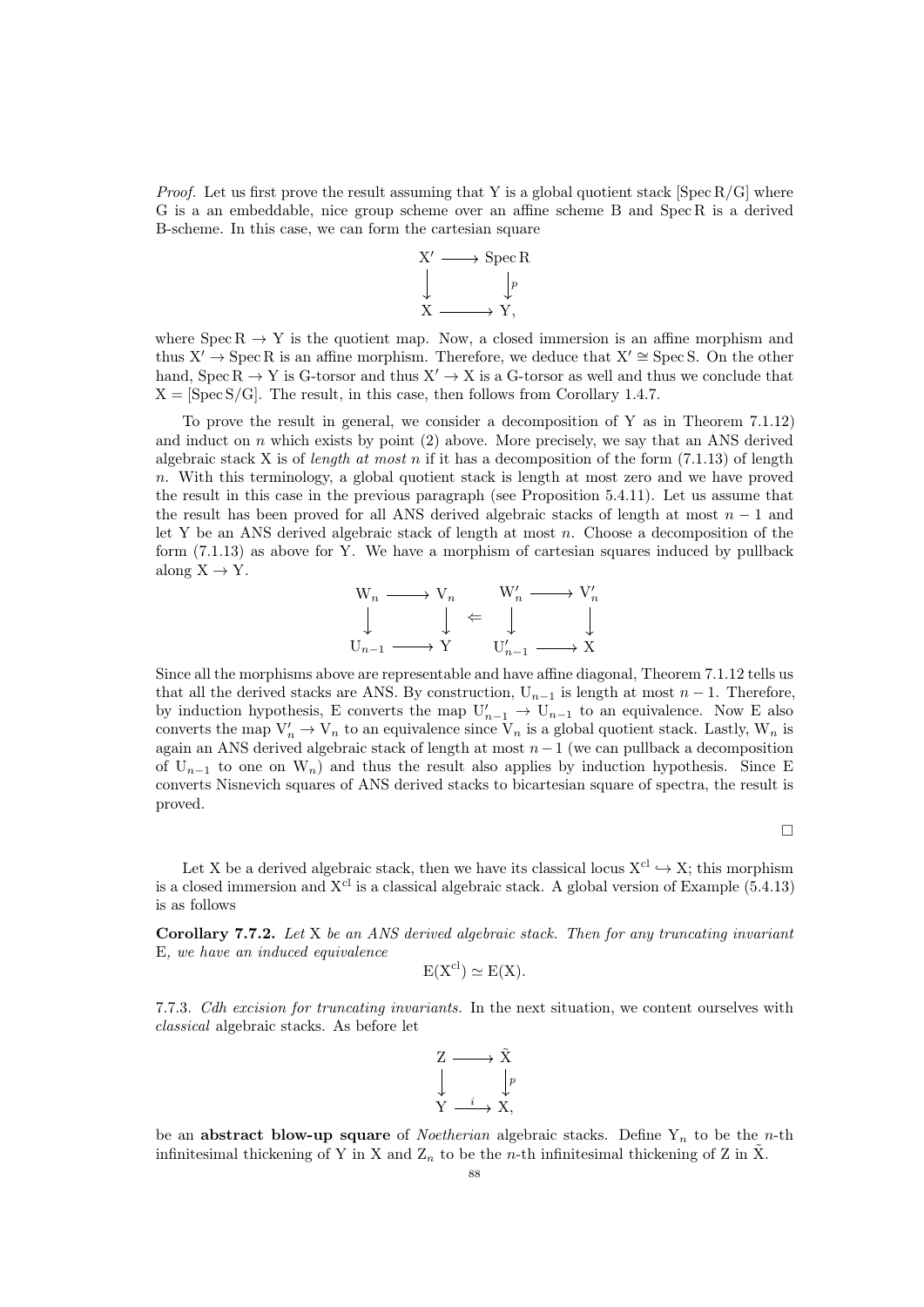Applying Theorem [7.7.1](#page-86-0) to the maps  $Z \to Z_n$  and  $Y \to Y_n$  we see that the pro-systems in Theorem [7.3.1](#page-78-0) are actually constant. In particular we obtain the following cdh-descent result for ANS algebraic stacks:

<span id="page-88-0"></span>Corollary 7.7.4. In the notation of Theorem [7.3.1,](#page-78-0) the square



is a pullback of spectra whenever  $E$  is a truncating invariant. Therefore truncating invariants of ANS algebraic stacks satisfy cdh-descent.

Proof. The only point that needs explanation is the last part. We note that cdh-descent on stacks is equivalent to a combination of Nisnevich excision and excision for abstract blowup squares; see [\[HK19\]](#page-91-0) for details.

Example 7.7.5. According to [\[LT19,](#page-92-1) Proposition 3.14], the homotopy K-theory functor is a truncating invariant of  $\mathbb{Z}$ -linear stable  $\infty$ -categories. Setting E = KH in Corollary [7.7.4](#page-88-0) reproves the main result of Hoyois and Krishna [\[HK19\]](#page-91-0). Of course, Corollary [7.7.4](#page-88-0) also proves cdh-descent on stacks for other truncating invariants discussed in [\[LT19\]](#page-92-1) such as  $K_0^{\text{inf}}$  [\[LT19,](#page-92-1) Corollary 3.9] and periodic cyclic homology HP [\[LT19,](#page-92-1) Corollary 3.11] on stacks over characteristic zero rings. We note that we can apply our results in the linear setting by Remark [5.4.5.](#page-57-1)

7.8. Applications to the lattice conjecture. The next application is a contribution on the literature surrounding the lattice conjecture for topological K-theory in the sense of Blanc. We recall some terminology and refer the reader to [\[Bla16,](#page-90-4) [Kon21\]](#page-92-10) for details. We work in the context of  $\mathbf{Cat}_{\mathbb{C}}^{\text{perf}} := \mathbf{Mod}_{\mathbf{Perf}_{\mathbb{C}}}(\mathbf{Cat}_{\infty}^{\text{perf}})$ , the  $\infty$ -category of small stable idempotent complete  $\mathbb{C}$ -linear stable  $\infty$ -categories and an object of  $\mathbf{Cat}_{\mathbb{C}}^{\text{perf}}$  will hereon be referred to as a C-linear category. We refer to [\[LT19,](#page-92-1) Remark 1.18] for a discussion of localizing invariants in this context and [\[HSS17\]](#page-91-8) for details. In any case, we use the following terminology from [\[LT19,](#page-92-1) Remark 1.18]: a functor  $E: \mathbf{Cat}_{\mathbb{C}}^{\text{perf}} \to \text{Spt}$  which takes exact sequences in  $\mathbf{Cat}_{\mathbb{C}}^{\text{perf}}$  to cofiber sequences is a C-linear localizing invariant. It is furthermore truncating if for all connective  $\mathbb{E}_1$ -C-algebras (equivalently connective C-dga's [\[Lur18,](#page-92-2) Proposition 25.1.2.2]) A, the map  $E(A) \to E(\pi_0(A))$  is an equivalence.

The work of Blanc [\[Bla16\]](#page-90-4) constructs the functor of topological K-theory

$$
{\operatorname{K}^{\operatorname{top}}} : \mathbf{Cat}_{\mathbb{C}}^{\operatorname{perf}} \to \operatorname{Spt}.
$$

This functor is a localizing invariant [\[Bla16,](#page-90-4) Theorem 1.1(c)]. If X is a separated  $\mathbb{C}$ -scheme of finite type then we have a canonical equivalence of spectra  $[\text{Bla16}, \text{Theorem 1.1(b)}]$ 

$$
K^{\mathrm{top}}(\mathbf{Perf}_X)\simeq \mathrm{KU}(X(\mathbb{C})),
$$

where the right-hand-side is the complex topological K-theory spectrum of the analytic space associated to the C-points of X. The lattice conjecture concerns a map of localizing invariants from  $K^{top}$  to periodic cyclic homology called the **Chern character** [\[Bla16,](#page-90-4) Theorem 1.1(d)]

$$
\mathrm{Ch}: \mathrm{K}^{\mathrm{top}} \to \mathrm{HP}.
$$

The conjecture appears as [\[Bla16,](#page-90-4) Conjecture 1.7].

<span id="page-88-1"></span>**Conjecture 7.8.1.** Let  $C$  be a smooth and proper  $C$ -linear category. Then the map

 $Ch \otimes \mathbb{C} : K^{top}(\mathcal{C}) \otimes \mathbb{C} \to HP(\mathcal{C})$ 

is an equivalence.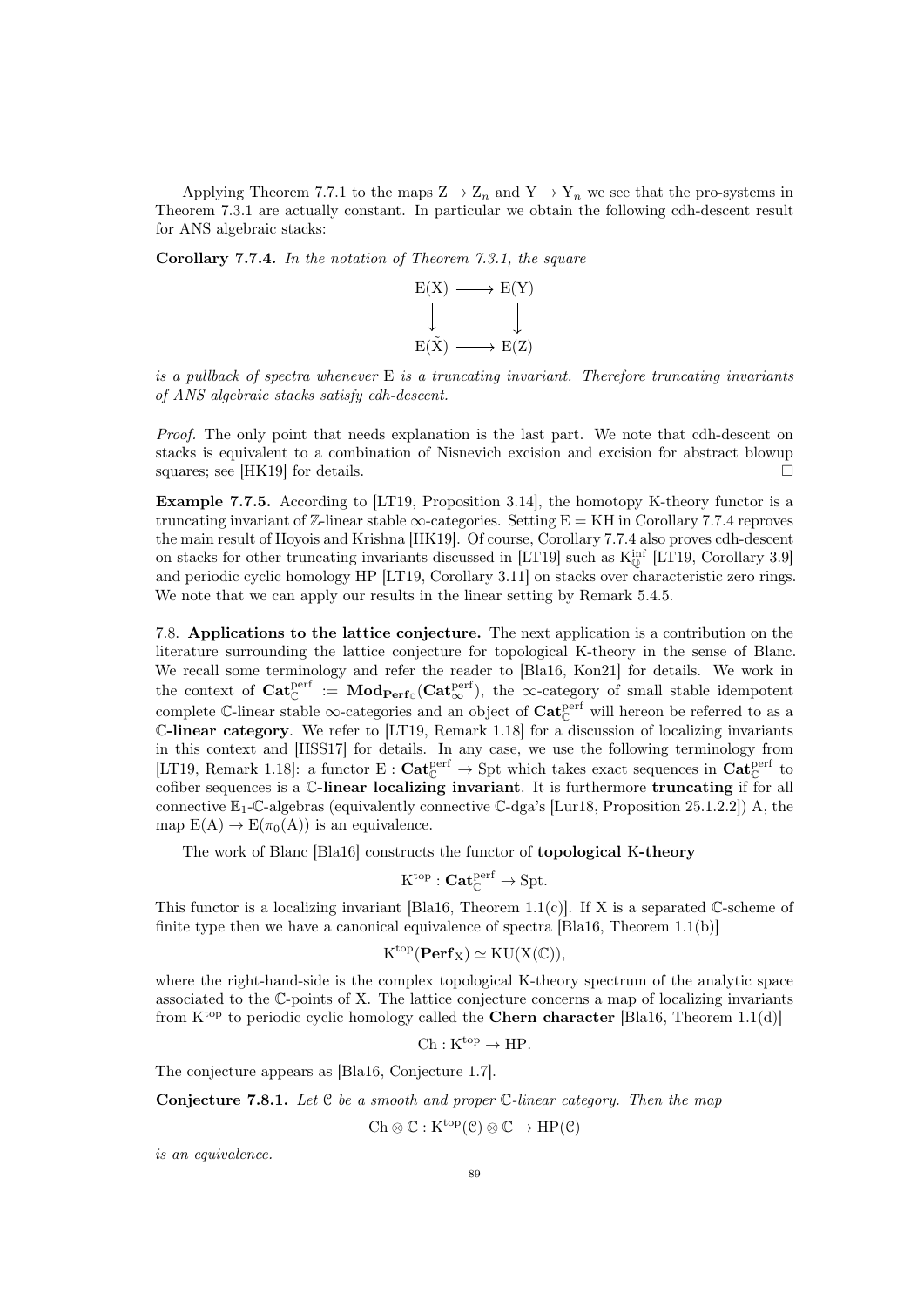Conjecture [7.8.1](#page-88-1) belongs to the world of noncommutative Hodge theory and implies the existence of a suitable Hodge structure on the homotopy groups of  $K^{top}$ ; see, for example, [\[Per20b,](#page-92-11) Proposition 5.4, Remark 5.5]. Recent work of Konovalov brought to bear trace methods into this problem [\[Kon21\]](#page-92-10). His main insight is the following result.

<span id="page-89-0"></span>**Theorem 7.8.2** (Konovalov). Let  $\mathcal{L}$  be the fiber of the (complexified) Chern character

 $\mathcal{L}(-) := \text{Fib}(\text{Ch} \otimes \mathbb{C} : \text{K}^{\text{top}}(-) \otimes \mathbb{C} \to \text{HP}(-)).$ 

Then  $\mathcal L$  is a  $\mathbb C$ -linear truncating invariant.

Now combining our results with the results of Halpern-Leistner and Pomerleano [\[HLP20\]](#page-91-9), which verify the lattice conjecture for some classical algebraic stacks, we get:

**Theorem 7.8.3.** Let X be a derived stack over  $\mathbb C$  satisfying any of the following hypotheses:

- (1) it is of the form  $[Y/G]$  where Y is a derived, affine G-scheme over  $\mathbb{C}$ , G is a reductive  $\mathbb{C}$ -group scheme such that Y<sup>cl</sup> is a smooth  $\mathbb{C}$ -scheme:
- (2) it is ANS derived stack such that  $X^{cl}$  is a smooth  $\mathbb{C}\text{-}stack.$

Then, the lattice conjecture holds for  $\mathbf{Perf}_{\mathbf{X}}$ .

*Proof.* Applying Corollary [1.4.7](#page-12-0) and Example [3.3.10](#page-30-2) (for case  $(1)$ ), and Theorem [7.7.1](#page-86-0) (for  $(2)$ ), in conjunction with Theorem [7.8.2,](#page-89-0) we reduce to showing that  $\mathcal{L}(X) = 0$  for  $X = X^{cl}$ . Note that we can apply our results in the C-linear setting by Remark [5.4.5.](#page-57-1)

In case (1) is satisfied, the result follows from [\[HLP20,](#page-91-9) Theorem 3.20] whose hypotheses are verified under the hypotheses on Y<sup>cl</sup> by [\[HLP20,](#page-91-9) Theorem 2.3].

In case (2) is satisfied, an inductive argument on length of the ANS stack X, as in the proof of Theorem [7.7.1,](#page-86-0) together with Nisnevich descent for  $\mathcal L$  reduces to the case (1).

#### **CONCLUSION**

We have proved some structural results about weighted stable  $\infty$ -categories and localizing invariants applied to those. We demonstrated the usefulness of the approach by translating these results into the equivariant version of the DGM theorem, pro-excision, and pro-cdh-excision results for stacks. We also proved a version of the Weibel's conjecture on the vanishing of the negative K-groups and verified the lattice conjecture of Blanc for a large class of derived algebraic stacks using a recent result of Konovalov [\[Kon21\]](#page-92-10).

We think that these results are interesting on their own and also provide evidence for the usefulness of weights in the context of noncommutative geometry. We are hoping to extend these methods further to use them for understanding other phenomena in the derived algebraic geometry and the geometry of stacks. We list some of the results that we expect to obtain using these methods in future works:

- (1) A version of the Gabber's rigidity theorem for stacks with nice stabilizers extending [\[NR20\]](#page-92-12);
- (2) Pro-excision and pro-cdh-excision for hermitian K-theory using the results of [\[CDH](#page-90-5)<sup>+</sup>20a],  $[CDH^+20b]$  $[CDH^+20b]$  and  $[CDH^+20c]$ .

Our methods have serious limitations, as a weight structure only exists in a specific situation. However, many interesting examples arise as certain limits of boundedly weighted stable  $\infty$ categories. We would like to have a systematic way of dealing with such examples. We finish this thesis with the following questions that we hope to answer: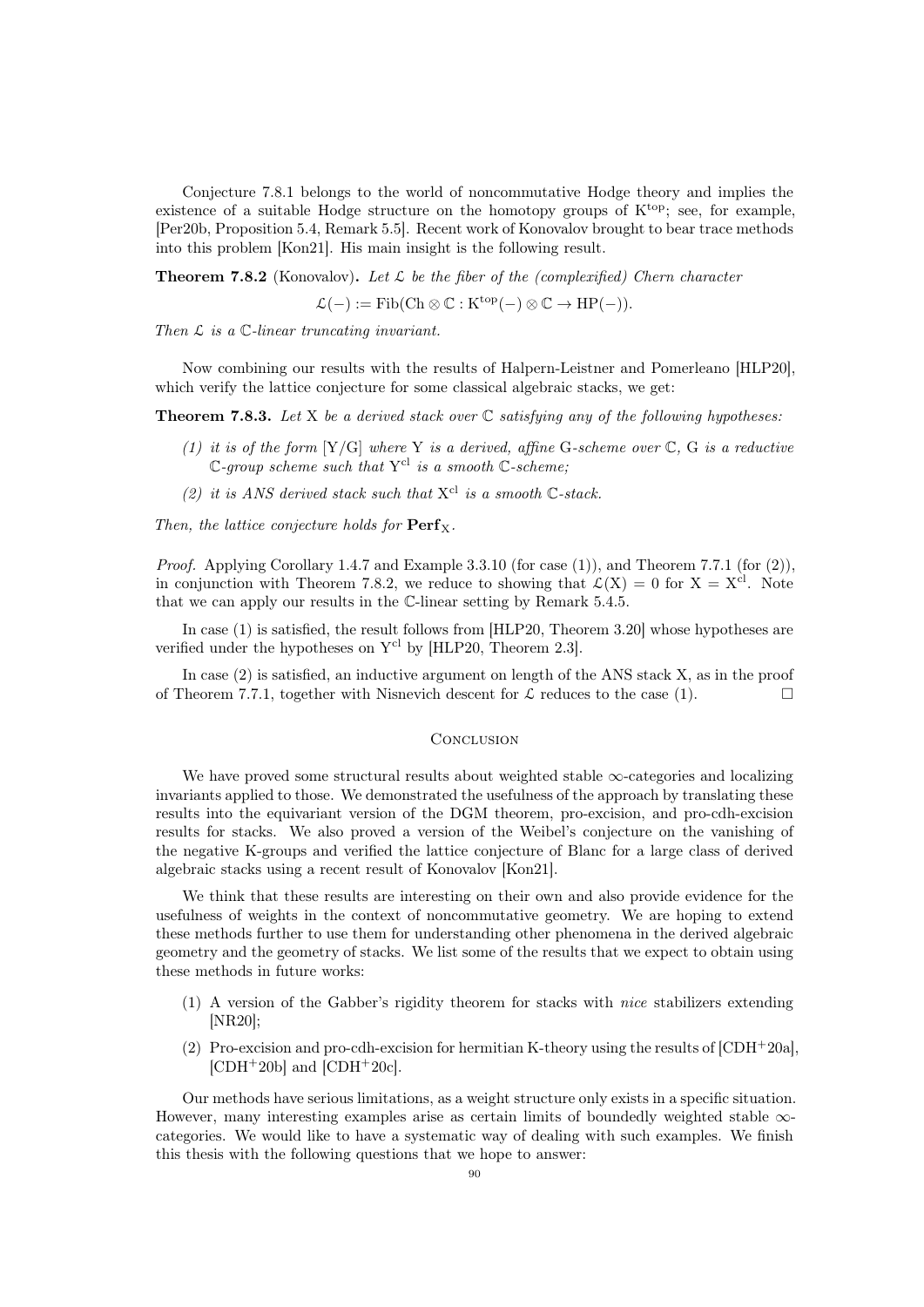- $\bullet\,$  Does there exist a combinatorially-defined notion of a semi-weighted stable  $\infty\text{-category}$ that captures those stable  $\infty$ -categories that are nice limits of weighted stable  $\infty$ categories?
- What structure on stable ∞-category captures that it is a derived category of an exact  $\infty\text{-category?}$  Can the results we proved about additive  $\infty\text{-categories}$  be generalized to results about exact  $\infty\text{-categories?}$

## **REFERENCES**

<span id="page-90-5"></span><span id="page-90-4"></span><span id="page-90-3"></span><span id="page-90-2"></span><span id="page-90-1"></span><span id="page-90-0"></span>

| [AGH19]                        | Benjamin Antieau, David Gepner, and Jeremiah Heller. K-theoretic obstructions to bounded t-<br>structures. Inventiones mathematicae, $216(1)$ :241-300, Jan 2019.                                                                                                                    |
|--------------------------------|--------------------------------------------------------------------------------------------------------------------------------------------------------------------------------------------------------------------------------------------------------------------------------------|
| [AHHLR]                        | Jarod Alper, Jack Hall, Daniel Halpern-Leistner, and David Rydh. Artin algebraization for pairs<br>and applications to the local structure of stacks and ferrand pushout. In preparation.                                                                                            |
| [AHR19]<br> AHW17              | Jarod Alper, Jack Hall, and David Rydh. The étale local structure of algebraic stacks. 2019.<br>Aravind Asok, Marc Hoyois, and Matthias Wendt. Affine representability results in $a^1$ -homotopy                                                                                    |
| $\rm  Alp13 $                  | theory, i: Vector bundles. Duke Mathematical Journal, 166(10):1923–1953, Jul 2017.<br>Jarod Alper. Good moduli spaces for Artin stacks. Ann. Inst. Fourier (Grenoble), 63(6):2349–2402,<br>2013.                                                                                     |
| [Alp14]                        | Jarod Alper. Adequate moduli spaces and geometrically reductive group schemes. Algebr. Geom.,<br>$1(4):489-531, 2014.$                                                                                                                                                               |
| Aok19                          | Ko Aoki. The weight complex functor is symmetric monoidal. arXiv preprint arXiv:1904.01384,<br>2019.                                                                                                                                                                                 |
| [AOV08]                        | Dan Abramovich, Martin Olsson, and Angelo Vistoli. Tame stacks in positive characteristic. Ann.<br><i>I. Fourier</i> , $58(4):1057-1091$ , 2008.                                                                                                                                     |
| $\vert$ Bar16 $\vert$<br>BBD82 | Clark Barwick. On the algebraic K-theory of higher categories. J. Topol., 9(1):245-347, 2016.<br>Alexander Beilinson, Joseph Bernstein, and Pierre Deligne. Faisceaux pervers. Asterisque, 100:5–<br>171, 1982.                                                                      |
| BCKW19                         | Ulrich Bunke, Denis-Charles Cisinski, Daniel Kasprowski, and Christoph Winges. Controlled objects<br>in $\infty$ -categories and the novikov conjecture. 11 2019.                                                                                                                    |
| BCM20                          | Bhargav Bhatt, Dustin Clausen, and Akhil Mathew. Remarks on K(1)-local K-theory. Selecta Math.<br>$(N.S.), 26(3)$ : Paper No. 39, 16, 2020.                                                                                                                                          |
| [ <b>BGT13</b> ]               | Andrew J Blumberg, David Gepner, and Gonçalo Tabuada. A universal characterization of higher<br>algebraic K-theory. Geom. Topol., 17(2):733-838, 2013.                                                                                                                               |
| [BH18]                         | Tom Bachmann and Marc Hoyois. Norms in motivic homotopy theory. To appear in Asterisqué,<br>2018.                                                                                                                                                                                    |
| Bha14                          | Bhargav Bhatt. Algebraization and tannaka duality. Cambridge Journal of Mathematics, 4, 04<br>2014.                                                                                                                                                                                  |
| [BHH17]                        | Ilan Barnea, Yonatan Harpaz, and Geoffroy Horel. Pro-categories in homotopy theory. Algebr.<br>Geom. Topol., $17(1):567-643$ , $2017$ .                                                                                                                                              |
| [BI15]                         | M. V. Bondarko and M. A. Ivanov. On Chow weight structures for <i>cdh</i> -motives with integral<br>coefficients. Algebra i Analiz, $27(6)$ :14-40, 2015.                                                                                                                            |
| BL14                           | Clark Barwick and Tyler Lawson. Regularity of structured ring spectra and localization in K-theory.<br>$arXiv$ preprint $arXiv:1402.6038$ , 2014.                                                                                                                                    |
| [Bla16]                        | Anthony Blanc. Topological K-theory of complex noncommutative spaces. Compos. Math.,<br>$152(3):489-555, 2016.$                                                                                                                                                                      |
| $\vert$ Bon10 $\vert$          | M. V. Bondarko. Weight structures vs. t-structures; weight filtrations, spectral sequences, and<br>complexes (for motives and in general). J. K-Theory, $6(3):387-504$ , 2010.                                                                                                       |
| [Bon11]<br>[Bon14]             | M. V. Bondarko. $\mathbb{Z}[1/p]$ -motivic resolution of singularities. Compos. Math., 147(5):1434–1446, 2011.<br>M. V. Bondarko. Weights for relative motives: Relation with mixed complexes of sheaves. Interna-<br>tional Mathematics Research Notices, 2014(17):4715-4767, 2014. |
| $\vert$ Bon18 $\vert$          | Mikhail Bondarko. On torsion pairs, (well generated) weight structures, adjacent t-structures, and<br>related (co)homological functors. $arXiv$ preprint $arXiv:1611.00754v6$ , 2018.                                                                                                |
| [BP21]                         | Federico Binda and Mauro Porta. Gaga problems for the brauer group via derived geometry. 2021.                                                                                                                                                                                       |
| [BS18a]                        | Mikhail Bondarko and Vladimir Sosnilo. On constructing weight structures and extending them to<br>idempotent completions. Homology, Homotopy and Applications, 20:37-57, 01 2018.                                                                                                    |
| [BS18b]                        | Mikhail V. Bondarko and Vladimir A. Sosnilo. Non-commutative localizations of additive categories<br>and weight structures. J. Inst. Math. Jussieu, 17(4):785–821, 2018.                                                                                                             |
| $[CDH^+20a]$                   | Baptiste Calmès, Emanuele Dotto, Yonatan Harpaz, Fabian Hebestreit, Markus Land, Kristian Moi,<br>Denis Nardin, Thomas Nikolaus, and Wolfgang Steimle. Hermitian K-theory for stable $\infty$ -categories<br>i: Foundations, 2020.                                                   |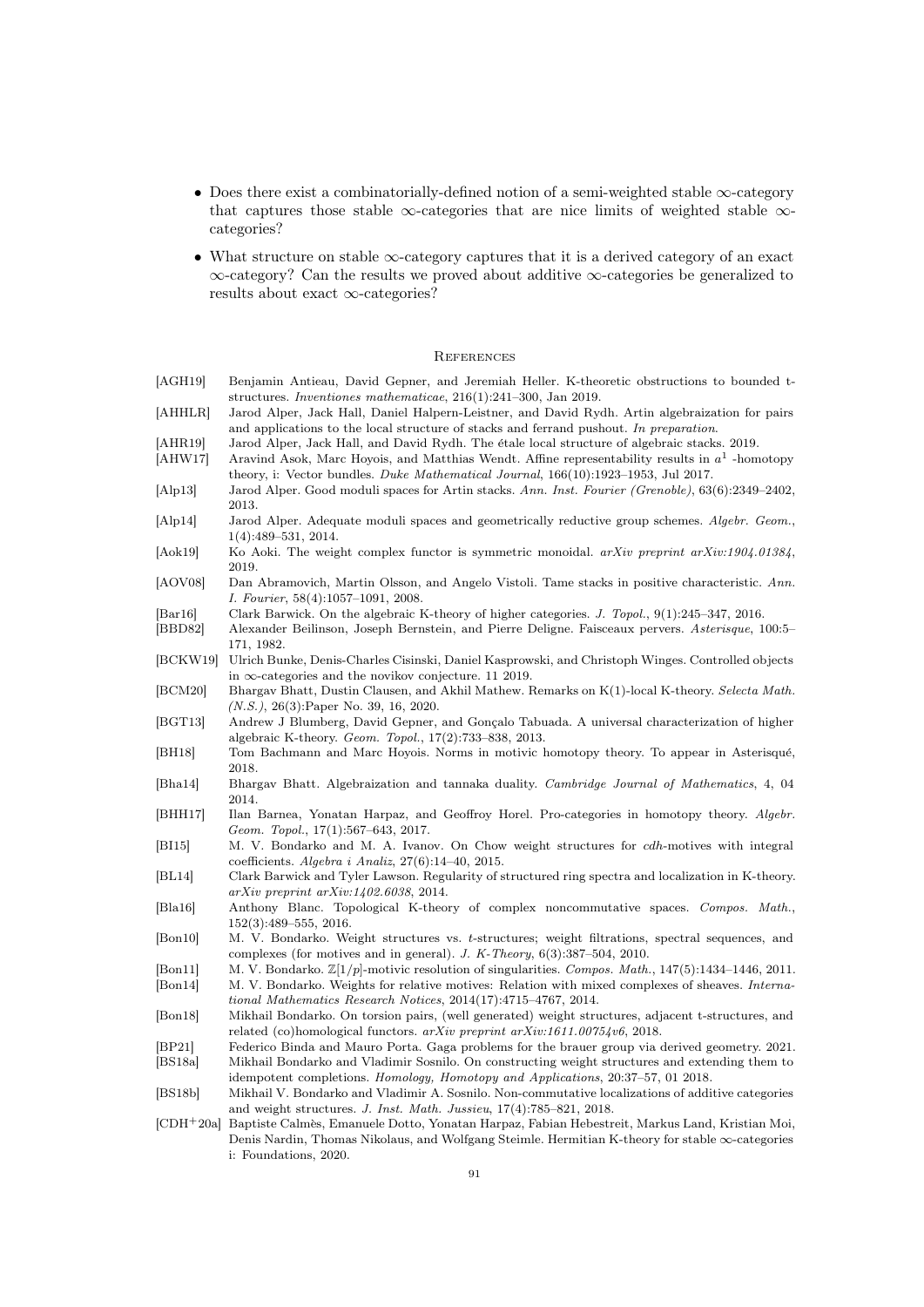<span id="page-91-11"></span><span id="page-91-10"></span><span id="page-91-7"></span><span id="page-91-1"></span>

|                   | [CDH <sup>+</sup> 20b] Baptiste Calmès, Emanuele Dotto, Yonatan Harpaz, Fabian Hebestreit, Markus Land, Kristian Moi,<br>Denis Nardin, Thomas Nikolaus, and Wolfgang Steimle. Hermitian K-theory for stable $\infty$ -categories<br>ii: Cobordism categories and additivity, 2020. |
|-------------------|------------------------------------------------------------------------------------------------------------------------------------------------------------------------------------------------------------------------------------------------------------------------------------|
| $[CDH+20c]$       | Baptiste Calmès, Emanuele Dotto, Yonatan Harpaz, Fabian Hebestreit, Markus Land, Kristian Moi,<br>Denis Nardin, Thomas Nikolaus, and Wolfgang Steimle. Hermitian K-theory for stable $\infty$ -categories                                                                          |
| [Cis19]           | iii: Grothendieck-witt groups of rings, 2020.<br>Denis-Charles Cisinski. Higher categories and homotopical algebra, volume 180 of Cambridge Stud-<br><i>ies in Advanced Mathematics.</i> Cambridge University Press, Cambridge, 2019.                                              |
| CM19              | Dustin Clausen and Akhil Mathew. Hyperdescent and étale K-theory. 2019.                                                                                                                                                                                                            |
| DI87              | Pierre Deligne and Luc Illusie. Relèvements modulo p 2 et décomposition du complexe de de rham.<br>Inventiones mathematicae, $89(2):247-270$ , 1987.                                                                                                                               |
| Dot18             | Emanuele Dotto. A Dundas-Goodwillie-McCarthy theorem for split square-zero extensions of exact                                                                                                                                                                                     |
|                   | categories. In An alpine bouquet of algebraic topology, volume 708 of Contemp. Math., pages 123–                                                                                                                                                                                   |
| Dri02             | 138. Amer. Math. Soc., Providence, RI, 2018.<br>V. Drinfeld. Dg quotients of dg categories. Journal of Algebra, 272:643-691, 2002.                                                                                                                                                 |
| [EK20]            | Elden Elmanto and Håkon Kolderup. On modules over motivic ring spectra. Ann. K-Theory,<br>$5(2):327-355, 2020.$                                                                                                                                                                    |
| ES21              | Elden Elmanto and Vladimir Sosnilo. On nilpotent extensions of $\infty$ -categories and the cyclotomic<br>trace. International Mathematics Research Notices, 07 2021. rnab179.                                                                                                     |
| $ {\rm Fal}88 $   | Gerd Faltings. p-adic hodge theory. Journal of the American Mathematical Society, 1(1):255–299,                                                                                                                                                                                    |
| Fon18             | 1988.<br>Ernest E. Fontes. Weight structures and the algebraic K-theory of stable $\infty$ -categories. 2018.                                                                                                                                                                      |
| $[$ FV00 $]$      | Eric M. Friedlander and Vladimir Voevodsky. Bivariant cycle cohomology. In Cycles, transfers and<br><i>motivic homology.</i> Princeton University Press, 2000.                                                                                                                     |
| GGN15             | David Gepner, Moritz Groth, and Thomas Nikolaus. Universality of multiplicative infinite loop<br>space machines. Algebr. Geom. Topol., $15(6):3107-3153$ , 2015.                                                                                                                   |
| GR14              | Dennis Gaitsgory and Nick Rozenblyum. Dg indschemes. Contemporary Mathematics, page 139–251,<br>2014.                                                                                                                                                                              |
| [Gro17]           | Philipp Gross. Tensor generators on schemes and stacks. Algebraic Geometry, page 501–522, Sep<br>2017.                                                                                                                                                                             |
| [Hau15]           | Rune Haugseng. Rectification of enriched $\infty$ -categories. Algebraic & Geometric Topology,<br>$15(4):1931-1982$ , Sep 2015.                                                                                                                                                    |
| He120             | Aron Heleodoro. Determinant map for the prestack of Tate objects. Selecta Math. (N.S.), 26(5): Pa-<br>per No. 76, 57, 2020.                                                                                                                                                        |
| HK19              | Marc Hoyois and Amalendu Krishna. Vanishing theorems for the negative K-theory of stacks. Annals<br>of K-Theory, $4(3)$ :439-472, Dec 2019.                                                                                                                                        |
| [HLP14]           | Daniel Halpern-Leistner and Anatoly Preygel. Mapping stacks and categorical notions of properness.<br>2014.                                                                                                                                                                        |
| [HLP20]           | Daniel Halpern-Leistner and Daniel Pomerleano. Equivariant Hodge theory and noncommutative<br>geometry. Geom. Topol., 24(5):2361-2433, 2020.                                                                                                                                       |
| [Hoy18]           | Marc Hoyois. K-theory of dualizable categories. available at $http://www.mathematik.ur.de/hoyois/$                                                                                                                                                                                 |
| [HR15a]           | papers/efimov.pdf, 2018.<br>Jack Hall and David Rydh. Algebraic groups and compact generation of their derived categories of<br>representations. <i>Indiana Univ. Math. J.</i> , $64(6):1903-1923$ , 2015.                                                                         |
| [HR15b]           | Jack Hall and David Rydh. Perfect complexes on algebraic stacks. 2015.                                                                                                                                                                                                             |
| [HSS17]           | Marc Hoyois, Sarah Scherotzke, and Nicolò Sibilla. Higher traces, noncommutative motives, and<br>the categorified Chern character. Adv. Math., $309:97-154$ , $2017$ .                                                                                                             |
| [Isa]             | A model structure on the category of pro-simplicial sets. 353.                                                                                                                                                                                                                     |
| [Iwa18]           | Isamu Iwanari. Tannaka duality and stable infinity-categories. Journal of Topology, $11(2):469-526$ ,<br>2018.                                                                                                                                                                     |
| $ J\phi10 $       | Peter Jørgensen. Amplitude inequalities for differential graded modules. Forum Mathematicum,<br>$22(5)$ , Jan 2010.                                                                                                                                                                |
| $ $ Kal $ $ 8 $ $ | Dmitry Kaledin. Non-commutative hodge-to-de rham degeneration via the method of deligne-illusie.<br>Pure and Applied Mathematics Quarterly, 4(3):785–876, 2008.                                                                                                                    |
| Kal17             | D. Kaledin. Spectral sequences for cyclic homology. Progress in Mathematics, page 99–129, 2017.                                                                                                                                                                                    |
| Kel17             | Shane Kelly. Voevodsky motives and ldh descent. Astérisque, 391, 2017.                                                                                                                                                                                                             |
| [Kha18]           | Adeel A. Khan. Algebraic K-theory of quasi-smooth blow-ups and cdh descent, 2018. to appear in                                                                                                                                                                                     |
| KKM19             | Annales Henri Lebesgue.<br>D. B. Kaledin, A. A. Konovalov, and K. O. Magidson. Spectral algebras and non-commutative<br>hodge-to-de rham degeneration. Proceedings of the Steklov Institute of Mathematics, $307(1):51-64$ ,                                                       |
| <b>KKP08</b>      | Nov 2019.<br>L. Katzarkov, M. Kontsevich, and T. Pantev. Hodge theoretic aspects of mirror symmetry. 78:87–                                                                                                                                                                        |

<span id="page-91-9"></span><span id="page-91-8"></span><span id="page-91-6"></span><span id="page-91-5"></span><span id="page-91-4"></span><span id="page-91-3"></span><span id="page-91-2"></span><span id="page-91-0"></span>174, 2008.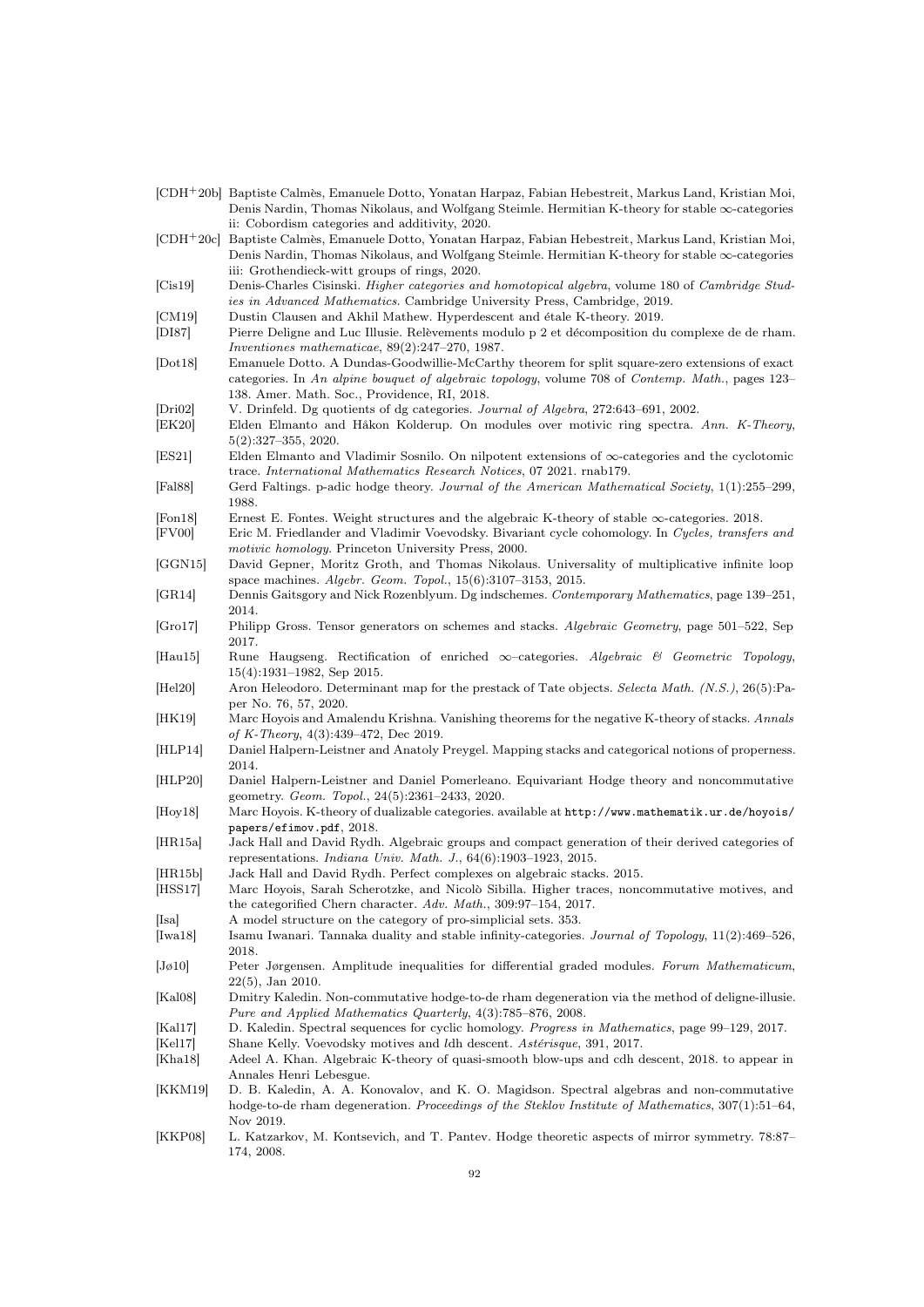<span id="page-92-12"></span><span id="page-92-11"></span><span id="page-92-10"></span><span id="page-92-9"></span><span id="page-92-8"></span><span id="page-92-7"></span><span id="page-92-6"></span><span id="page-92-5"></span><span id="page-92-4"></span><span id="page-92-3"></span><span id="page-92-2"></span><span id="page-92-1"></span><span id="page-92-0"></span>

| [KO10]<br>[Kon21]             | Amalendu Krishna and Paul-Arne Ostvaer. Nisnevich descent for deligne-mumford stacks, 2010.<br>Andrey Konovalov. Nilpotent invariance of semi-topological K-theory of dg-algebras and the lattice<br>conjecture. 2021. |
|-------------------------------|------------------------------------------------------------------------------------------------------------------------------------------------------------------------------------------------------------------------|
| [KR19]                        | Adeel A. Khan and David Rydh. Virtual cartier divisors and blow-ups. 2019.                                                                                                                                             |
|                               |                                                                                                                                                                                                                        |
| [KS16]                        | Moritz Kerz and Florian Strunk. On the vanishing of negative homotopy K-theory. 2016.                                                                                                                                  |
| [KST17]                       | Moritz Kerz, Florian Strunk, and Georg Tamme. Algebraic K-theory and descent for blow-ups.                                                                                                                             |
|                               | Inventiones mathematicae, $211(2):523-577$ , Aug $2017$ .                                                                                                                                                              |
| [KST18]                       | Moritz Kerz, Shuji Saito, and Georg Tamme. K-theory of non-archimedean rings i. arXiv, 2018.                                                                                                                           |
| LMB18                         | Gérard Laumon and Laurent Moret-Bailly. Champs algébriques, volume 39. Springer, 2018.                                                                                                                                 |
| [LMT20]                       | Markus Land, Lennart Meier, and Georg Tamme. Vanishing results for chromatic localizations of                                                                                                                          |
|                               | algebraic K-theory. 2020.                                                                                                                                                                                              |
|                               |                                                                                                                                                                                                                        |
| LT19                          | Land and Tamme. On the K-theory of pullbacks. Annals of Mathematics, 190(3):877, 2019.                                                                                                                                 |
| $\left[$ Lun $10\right]$      | Valery A. Lunts. Categorical resolution of singularities. Journal of Algebra, 323(10):2977-3003, May                                                                                                                   |
|                               | 2010.                                                                                                                                                                                                                  |
| Lur17a                        | Jacob Lurie. Higher algebra. September 2017.                                                                                                                                                                           |
| Lur17b                        | Jacob Lurie. Higher topos theory. April 2017.                                                                                                                                                                          |
| Lur18                         | Jacob Lurie. Spectral algebraic geometry. February 2018.                                                                                                                                                               |
|                               | Akhil Mathew. Kaledin's degeneration theorem and topological hochschild homology. Geometry $\mathcal C$                                                                                                                |
| Mat20                         |                                                                                                                                                                                                                        |
|                               | <i>Topology</i> , 24(6):2675–2708, Dec 2020.                                                                                                                                                                           |
| $\vert$ Mil13 $\vert$         | James S. Milne. Lectures on étale cohomology. 2013.                                                                                                                                                                    |
| [ML13]                        | Saunders Mac Lane. Categories for the working mathematician, volume 5. Springer Science &                                                                                                                              |
|                               | Business Media, 2013.                                                                                                                                                                                                  |
| $\vert \text{Mor} 18 \vert$   | Matthew Morrow. Pro unitality and pro excision in algebraic K-theory and cyclic homology. Journal                                                                                                                      |
|                               | für die reine und angewandte Mathematik (Crelles Journal), 2018(736):95–139, Mar 2018.                                                                                                                                 |
|                               | Carlo Mazza, Vladimir Voevodsky, and Charles Weibel. Lecture Notes on Motivic Cohomology,                                                                                                                              |
| MVM06                         |                                                                                                                                                                                                                        |
|                               | volume 2 of <i>Clay Mathematics Monographs</i> . AMS, 2006.                                                                                                                                                            |
| [Nee92]                       | Amnon Neeman. The connection between the K-theory localization theorem of Thomason,                                                                                                                                    |
|                               | Trobaugh and Yao and the smashing subcategories of Bousfield and Ravenel. Ann. Sci. Ecole                                                                                                                              |
|                               | Norm. Sup. $(4)$ , 25 $(5):547-566$ , 1992.                                                                                                                                                                            |
| [NR20]                        | Niko Naumann and Charanya Ravi. Rigidity in equivariant algebraic K-theory. Annals of K-Theory,                                                                                                                        |
|                               | $5(1):141-158$ , Mar 2020.                                                                                                                                                                                             |
|                               |                                                                                                                                                                                                                        |
| [NS18]                        | Thomas Nikolaus and Peter Scholze. On topological cyclic homology. Acta Math., 221(2):203–409,                                                                                                                         |
|                               | 2018.                                                                                                                                                                                                                  |
| Orl97                         | Dmitri Orlov. Equivalences of derived categories and K3 surfaces. J. Math. Sci. (New York),                                                                                                                            |
|                               | 84:1361-1381, 1997.                                                                                                                                                                                                    |
| Orl16                         | Dmitri Orlov. Smooth and proper noncommutative schemes and gluing of dg categories. Advances                                                                                                                           |
|                               | <i>in Mathematics</i> , 302:59–105, Oct 2016.                                                                                                                                                                          |
| Per20a                        | Alexander Perry. The integral hodge conjecture for two-dimensional calabi-yau categories. 2020.                                                                                                                        |
| $\left \text{Per20b}\right $  | Alexander Perry. The integral hodge conjecture for two-dimensional calabi-yau categories. 2020.                                                                                                                        |
|                               |                                                                                                                                                                                                                        |
| $\vert$ Rio05 $\vert$         | Joël Riou. Dualité de Spanier-Whitehead en géométrie algébrique. C. R. Math. Acad. Sci. Paris,                                                                                                                         |
|                               | $340(6):431-436, 2005.$                                                                                                                                                                                                |
| [Rob80]                       | Paul Roberts. <i>Homological invariants of modules over commutative rings</i> , volume 72 of <i>Séminaire</i>                                                                                                          |
|                               | de Mathématiques Supérieures [Seminar on Higher Mathematics]. Presses de l'Université de                                                                                                                               |
|                               | Montréal, Montreal, Que., 1980.                                                                                                                                                                                        |
| Rob13                         | Marco Robalo. Noncommutative motives ii: K-theory and noncommutative motives, 2013.                                                                                                                                    |
|                               | David Rydh. Equivariant flatification, etalification and compactification. In preparation, 2017.                                                                                                                       |
| $\left[\mathrm{Ryd17}\right]$ |                                                                                                                                                                                                                        |
| [Seg74]                       | Graeme Segal. Categories and cohomology theories. Topology, 13(3):293-312, 1974.                                                                                                                                       |
| $\left[$ Ser $68\right]$      | Jean-Pierre Serre. <i>Corps locaux</i> . Publications de l'institut mathématique de l'université de Nancago,                                                                                                           |
|                               | 1968.                                                                                                                                                                                                                  |
| $\left[\text{Sos}19\right]$   | Vladimir Sosnilo. Theorem of the heart in negative K-theory for weight structures. Doc. Math.,                                                                                                                         |
|                               | 24:2137-2158, 2019.                                                                                                                                                                                                    |
| $\left[\text{Sos}21\right]$   | Vladimir Sosnilo. Regularity of spectral stacks and discreteness of weight-hearts. The Quarterly                                                                                                                       |
|                               |                                                                                                                                                                                                                        |
|                               | Journal of Mathematics, 03 2021. haab017.                                                                                                                                                                              |
| [SS03]                        | Stefan Schwede and Brooke Shipley. Stable model categories are categories of modules. Topology,                                                                                                                        |
|                               | $42:103-153, 012003.$                                                                                                                                                                                                  |
| Sus17                         | Andrei Suslin. Motivic complexes over nonperfect fields. Annals of K-Theory, 2:277-302, 01 2017.                                                                                                                       |
| [Tab09]                       | Gonçalo Tabuada. Non-commutative André-Quillen cohomology for differential graded categories.                                                                                                                          |
|                               | J. Algebra, 321(10):2926-2942, 2009.                                                                                                                                                                                   |
| $ {\rm Tab19} $               | Gonçalo Tabuada. A note on grothendieck's standard conjecture of type $c^+$ and d in positive                                                                                                                          |
|                               |                                                                                                                                                                                                                        |
|                               | characteristic. Proceedings of the American Mathematical Society, 146:5039-5054, 09 2019.                                                                                                                              |
| $\vert \text{Tam18} \vert$    | Georg Tamme. Excision in algebraic K-theory revisited. Compos. Math., 154(9):1801-1814, 2018.                                                                                                                          |
| $ {\rm The}17 $               | The Stacks Project Authors. The stacks project. 2017.                                                                                                                                                                  |
| $[\text{Tho97}]$              | R.W. Thomason. The classification of triangulated subcategories. Compositio Mathematica, 1997.                                                                                                                         |